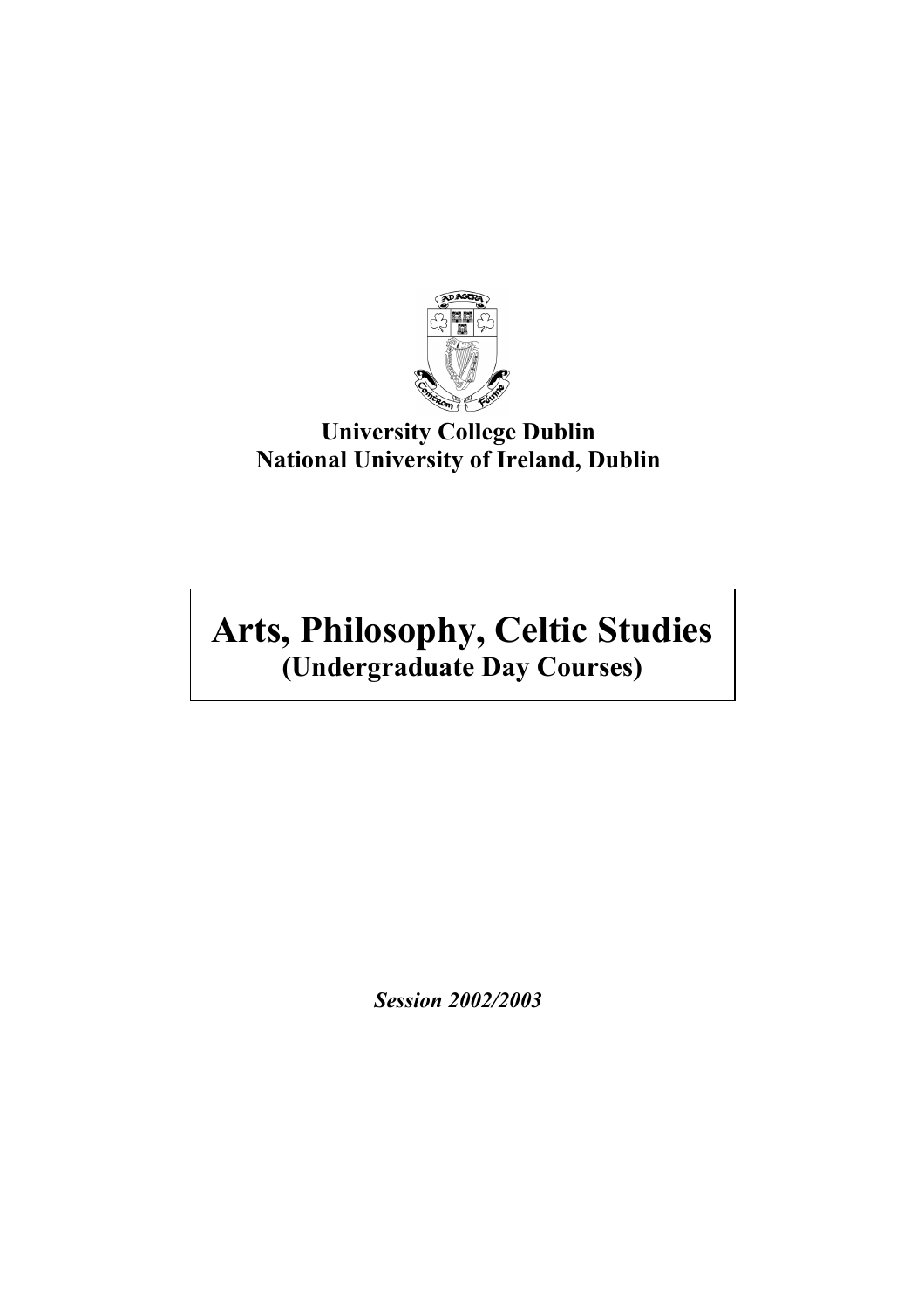## *Information For Exchange Students Re. Units And Credits*

Throughout this booklet, undergraduate Arts courses, except in first year, are given or deemed to have a *unit* value. A one-unit course consists of one lecture/tutorial per week for a twelve-week period or represents an equivalent proportion of the year's work. Courses of two or three units are *pro rata*. Normally a student would take courses to the value of twenty-four units in a full year.

In addition, University College Dublin has adopted a system of *credits*, awarded for work successfully completed. In line with the European Course Credit Transfer System (ECTS), a full year's work successfully completed will be allotted 60 credits.

Exchange students and others involved in ECTS transfer of courses should note that to determine the number of credits which will be allotted to a successfully completed day Arts course, the Arts Faculty unit value should be multiplied by 2.5. Thus:

A one-unit course, successfully completed, will be awarded 2.5 credits;

a two-unit course, successfully completed, will be awarded 5 credits;

a three-unit course, successfully completed, will be awarded 7.5 credits;

and twenty-four units, successfully completed, will be awarded 60 credits.

N.B. Enquiries on the award of credits should be addressed to the Registrar, University College Dublin, Belfield, Dublin 4.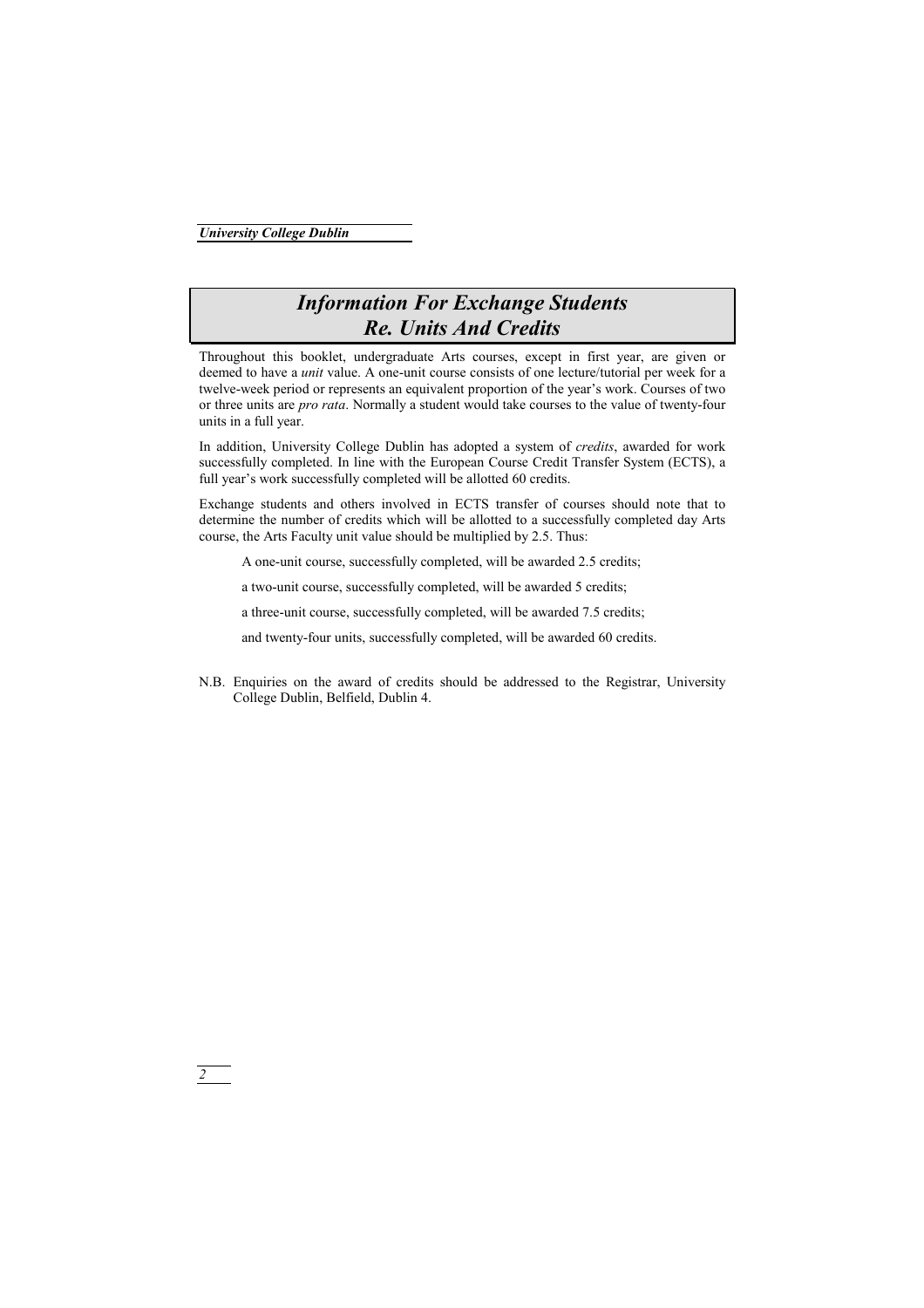# **Contents**

| Degrees in the Faculties of Arts, Philosophy & Sociology and Celtic Studies 5 |  |
|-------------------------------------------------------------------------------|--|
|                                                                               |  |
|                                                                               |  |
|                                                                               |  |
|                                                                               |  |
|                                                                               |  |
|                                                                               |  |
|                                                                               |  |
|                                                                               |  |
|                                                                               |  |
|                                                                               |  |
|                                                                               |  |
| Aramaic (Minor Subject in Mode III Near Eastern Languages)  27                |  |
|                                                                               |  |
|                                                                               |  |
|                                                                               |  |
|                                                                               |  |
|                                                                               |  |
|                                                                               |  |
|                                                                               |  |
|                                                                               |  |
|                                                                               |  |
|                                                                               |  |
|                                                                               |  |
|                                                                               |  |
|                                                                               |  |
|                                                                               |  |
|                                                                               |  |
|                                                                               |  |
|                                                                               |  |
|                                                                               |  |
|                                                                               |  |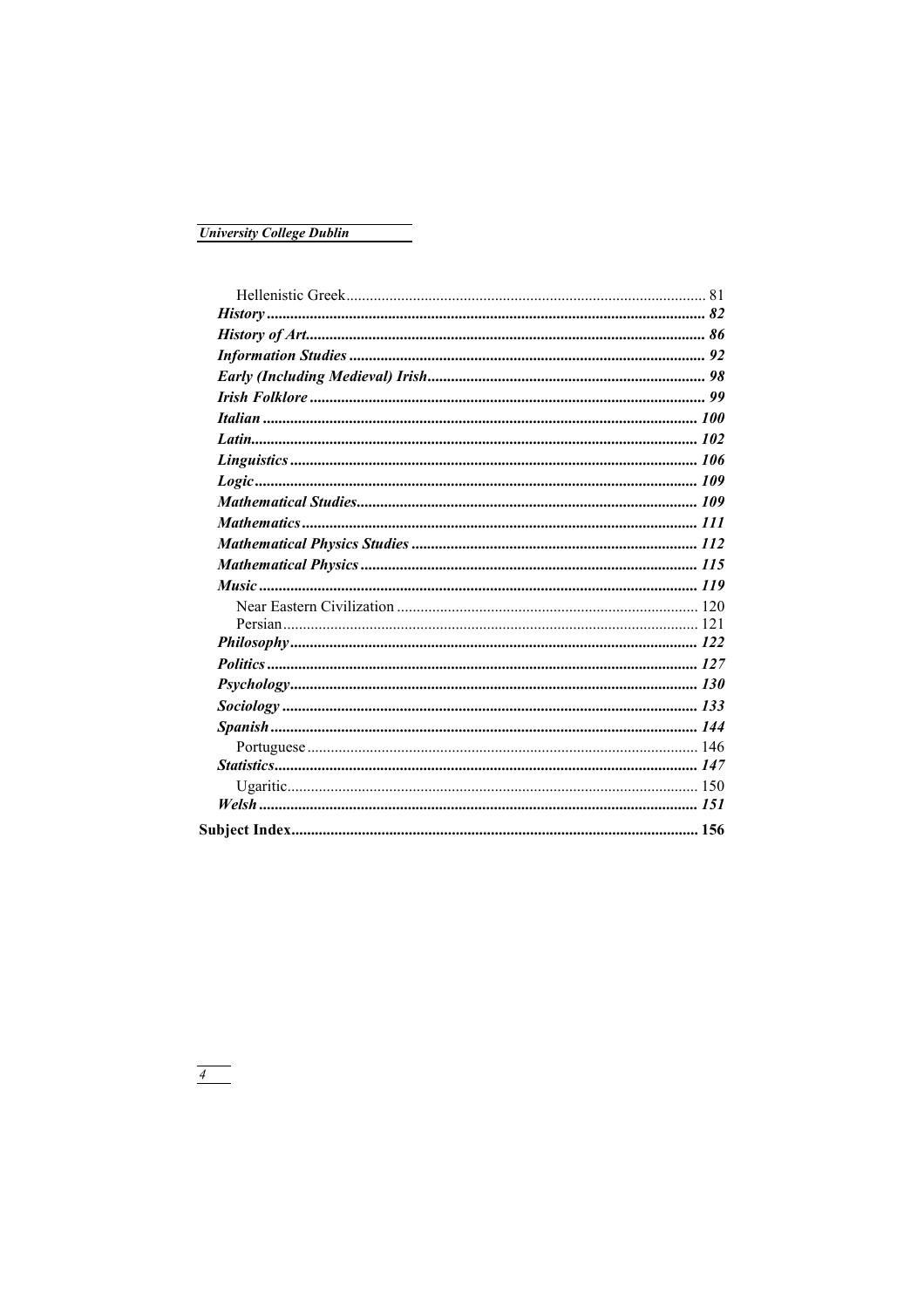## *Degrees in the Faculties of Arts, Philosophy & Sociology and Celtic Studies*

#### **Extract from the Statute of the University**

The University may grant the following degrees to students who, under conditions laid down in the statutes and regulations, have completed approved courses of study, and have passed the prescribed examinations of the University, and fulfilled all other prescribed conditions:

*In the Faculty of Arts:* Bachelor of Arts (Honours) (BA)\* Bachelor of Arts (Honours) (Computer Science) Bachelor of Music (BMus)\*\* Bachelor of Social Science (Honours) (BSocSc<sup>)\*\*</sup>

Master of Arts (MA) Master of Economic Science (MEconSc) Master of Education (MEd) Master of Library and Information Studies (MLIS) Master of Literature (MLitt) Master of Psychological Science (MPsychSc) Master of Social Science (MSocSc)\*\* Master of Philosophy (MPhil)

Doctor of Philosophy (PhD) Doctor of Literature (DLitt) Doctor of Music (DMus)\*\* Doctor of Economic Science (DEconSc) Doctor of Psychological Science (DPsychSc)

*In the Faculty of Philosophy and Sociology:* Doctor of Philosophy (PhD) Doctor of Literature (DLitt)

*In the Faculty of Celtic Studies:* Doctor of Philosophy (PhD) Doctor of Celtic Studies (DLittCelt)

l

<sup>\*</sup> For details of the BA Modular (Evening) Degree, see separate booklet.

<sup>\*\*</sup> For details of the BMus Degree and the BSocSc (Honours) Degree, see separate booklets – *Music*, *Social Science*.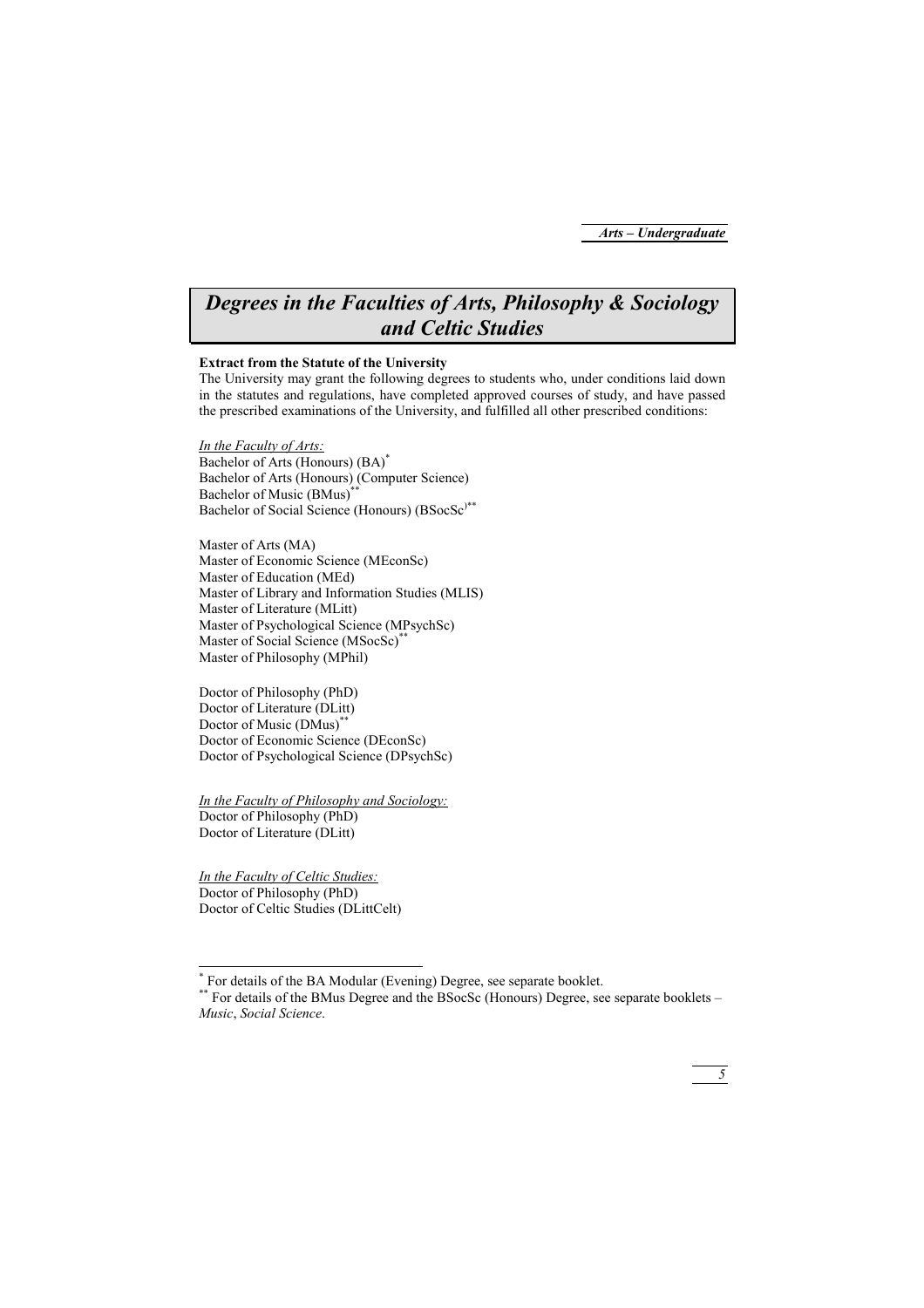|                    | <b>University</b>                       |              | College                 |                  |           |            |              |                       |             |            |       |                          |              |                         |                               |                       |                         |                                      |                         |         |                                                                                                                                             |
|--------------------|-----------------------------------------|--------------|-------------------------|------------------|-----------|------------|--------------|-----------------------|-------------|------------|-------|--------------------------|--------------|-------------------------|-------------------------------|-----------------------|-------------------------|--------------------------------------|-------------------------|---------|---------------------------------------------------------------------------------------------------------------------------------------------|
|                    |                                         | ĹĽ,          | French                  | Maths            | Physics** | Psychology | Geography    | Maths Physics         | Studies     |            |       | Celtic                   | Civilization |                         |                               |                       | Additional              | History                              |                         |         |                                                                                                                                             |
|                    |                                         | $\Box$       | Philosophy              | Irish            | Italian   | Sociology  | Maths        | Physics<br>Studies    |             |            |       |                          |              | Aramaic                 |                               |                       | Additional              | English                              |                         |         |                                                                                                                                             |
|                    |                                         |              | English                 | Archaeology      | Politics  | Computer   |              | Science<br>(for DN050 | Students    | only)      |       |                          |              |                         |                               |                       | Additional              | Psychology                           |                         |         |                                                                                                                                             |
| Guide To Timetable |                                         | $\mathbf{C}$ | Maths/Math              | <b>s</b> Studies | German    | Spanish    | Early Irish‡ | Hebrew                | Information | Studies    | Latin |                          |              |                         |                               |                       |                         |                                      |                         |         |                                                                                                                                             |
|                    |                                         | $\mathbf{a}$ | Greek                   | History          | Welsh     | Music      | Statistics   |                       |             |            |       |                          |              |                         |                               |                       | Additional              | Economics                            |                         |         |                                                                                                                                             |
|                    |                                         | ⋖            | Arabic                  | Linguistics      | Greek and | Roman      | Civilization | Economics             | History of  | <b>Art</b> |       |                          |              | Irish Folklore          | Icelandic                     | Studies†<br>Classical |                         |                                      |                         |         |                                                                                                                                             |
|                    | <b>Classification of Arts Subjects*</b> | Description  | Subjects offered in all | years            |           |            |              |                       |             |            |       | Subject offered in first | year only    | Subjects offered in 2nd | and 3 <sup>rd</sup> year only |                       | Subjects offered in 2nd | and 3 <sup>rd</sup> year to complete | full degree subjects in | Mode 1* | The subjects for Philosophy (Mode 1) are not listed here. Details will be provided in the timetable issued at the beginning of the session: |

Details of the additional lectures in Classical Studies will he available from the Classics Department. † Details of the additional lectures in Classical Studies will he available from the Classics Department.  $+ +$ \*

‡ Students of Early Irish who wish to take Latin, will be facilitated by the Classics Department. Students of Early Irish who wish to take Latin, will be facilitated by the Classics Department.

\*\* Not available to Students entering after 2000. Not available to Students entering after 2000.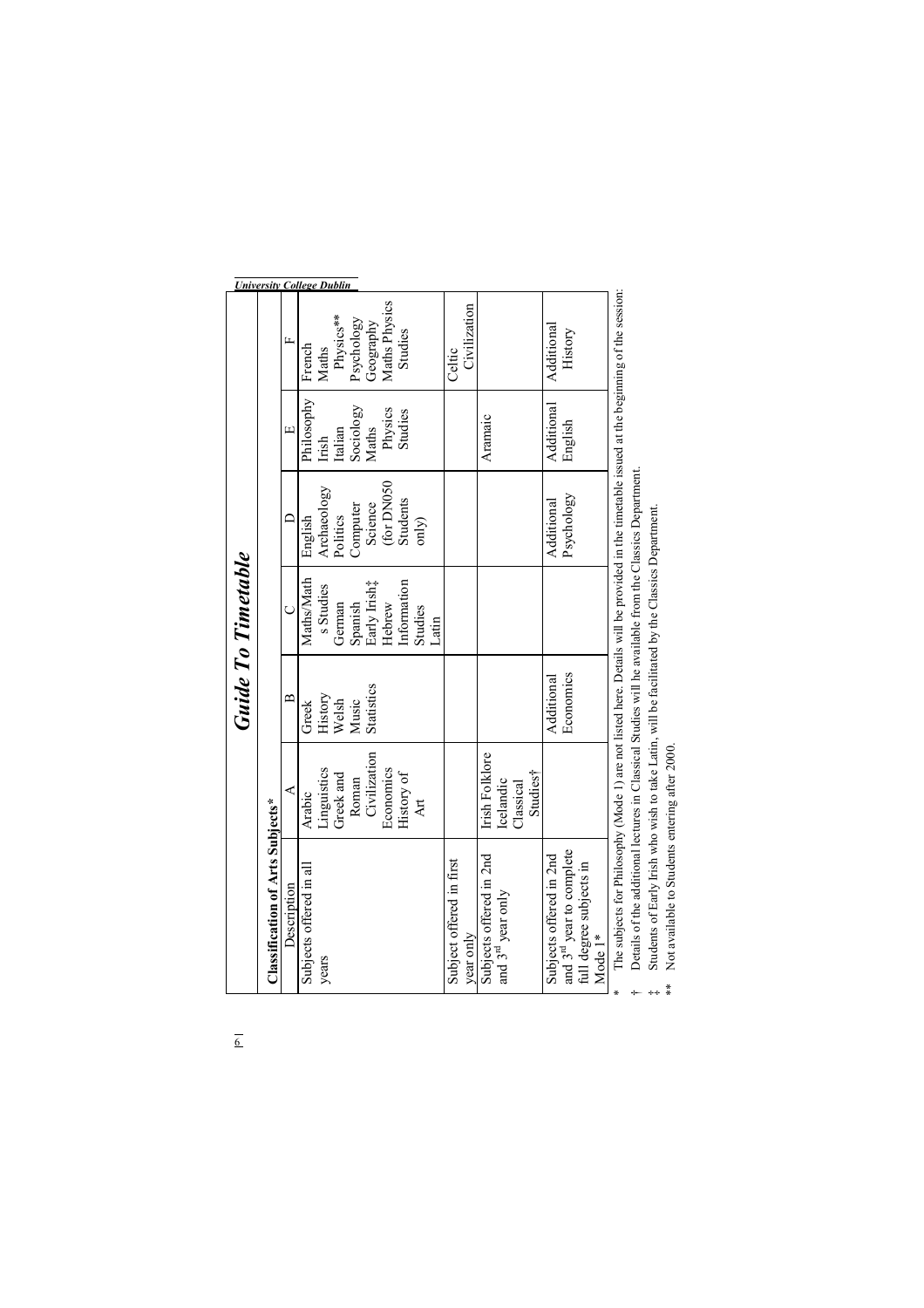|           |             |             |                |               |                    |                          |             |                                                                                                                           |           |              |              |                |                                       |                          |              |              |              |                     |                           |           |              |                  |              |              |                            |              |             |              |                                                                                                                                                                                                                                                                                                                                                                                  | <b>Arts - Undergraduate</b>  |                                                                                                                                                                                                                        |
|-----------|-------------|-------------|----------------|---------------|--------------------|--------------------------|-------------|---------------------------------------------------------------------------------------------------------------------------|-----------|--------------|--------------|----------------|---------------------------------------|--------------------------|--------------|--------------|--------------|---------------------|---------------------------|-----------|--------------|------------------|--------------|--------------|----------------------------|--------------|-------------|--------------|----------------------------------------------------------------------------------------------------------------------------------------------------------------------------------------------------------------------------------------------------------------------------------------------------------------------------------------------------------------------------------|------------------------------|------------------------------------------------------------------------------------------------------------------------------------------------------------------------------------------------------------------------|
| Saturday  |             |             | $\bar{\rm I}$  | $\bar{\rm I}$ | $\mathfrak l$      | $\overline{\phantom{a}}$ | f,          |                                                                                                                           | Saturday  |              | $\mathbf{I}$ | $\mathsf I$    | $\begin{array}{c} \hline \end{array}$ | $\mathsf I$              | $\mathbf{I}$ | $\mathbf{I}$ | $\mathsf I$  | $\mathbf{I}$        |                           | Saturday  | I.           |                  |              | $\mathbb{I}$ | $\mathfrak l$              | $\mathbf{I}$ | $\mathsf I$ | $\mathsf I$  | $\mathbf{I}$                                                                                                                                                                                                                                                                                                                                                                     |                              |                                                                                                                                                                                                                        |
| Friday    |             | ⊲∣⊞∣ ∆      |                | $\mu$         | $\widetilde{C}$ ** | $\ddot{a}$               |             |                                                                                                                           | Friday    | B            | $\prec$      | $\mathbf{L}$   | $\Box$                                | $\mathsf I$              | $\mathbf{m}$ | ≺            | $\mathbf{a}$ | $\mathsf I$         |                           | Friday    |              | $\overline{u}$ O | $\mathbf{a}$ | ≺            | $\stackrel{*}{\mathbb{H}}$ | ⊡∣∪          |             | $\mathbb{L}$ |                                                                                                                                                                                                                                                                                                                                                                                  |                              |                                                                                                                                                                                                                        |
| Thursday  |             | $\Box$      |                | $\Box$        | $\mathsf I$        | $\star$                  |             |                                                                                                                           | Thursday  | $\mathbf{a}$ | $\cup$       | $\Box$         | ⋖                                     | $\mathord{\text{\rm I}}$ | LL.          | $\cup$       | $\Box$       | $\mathsf I$         |                           | Thursday  |              | $\mathbf{u}$     | ≺            | $\circ$      | $\stackrel{*}{\mathbb{H}}$ | $\Box$       |             | ≺            | I                                                                                                                                                                                                                                                                                                                                                                                |                              |                                                                                                                                                                                                                        |
| Wednesday |             | ⊲∣⊞∣ഥ       |                | $\Box$        | $\mathsf I$        | $\overset{*}{\circ}$     | ≏           | Second Arts                                                                                                               | Wednesday | m            | $\prec$      | $\mathbf{L}$   | Õ                                     | $\ $                     | $\Box$       | $\mathbf{u}$ | Щ            | $\mathbb{I}$        | Third Arts                | Wednesday | Щ            | Õ                | $\mathbf{a}$ | $\mathbf m$  | $\stackrel{*}{\mathbb{H}}$ | $\mathbf{L}$ | Е           | LY.          | I                                                                                                                                                                                                                                                                                                                                                                                |                              |                                                                                                                                                                                                                        |
| Tuesday   |             | $\Box$      |                | $\mathbf{m}$  | $\mathbb{I}$       | $\mathbb{L}$             |             |                                                                                                                           | Tuesday   | $\mathsf{D}$ | Ò            | $\Xi$          | $\mathbf{L}$                          | $\zeta$                  | ∢            | $\mathbb{L}$ | $\mathbf{m}$ | $\mathsf I$         |                           | Tuesday   | E            | $\mathbf{m}$     | ∢            | $\square$    | $\mathbf m$                | $\cup$       | $\Box$      | ≺            | $\begin{array}{c} \rule{0pt}{2.5ex} \rule{0pt}{2.5ex} \rule{0pt}{2.5ex} \rule{0pt}{2.5ex} \rule{0pt}{2.5ex} \rule{0pt}{2.5ex} \rule{0pt}{2.5ex} \rule{0pt}{2.5ex} \rule{0pt}{2.5ex} \rule{0pt}{2.5ex} \rule{0pt}{2.5ex} \rule{0pt}{2.5ex} \rule{0pt}{2.5ex} \rule{0pt}{2.5ex} \rule{0pt}{2.5ex} \rule{0pt}{2.5ex} \rule{0pt}{2.5ex} \rule{0pt}{2.5ex} \rule{0pt}{2.5ex} \rule{0$ |                              |                                                                                                                                                                                                                        |
| Monday    |             | ⊲∣⊞ ∣≏      |                | $\circ$       | $\mathbb{I}$       | $\overline{\phantom{a}}$ |             |                                                                                                                           | Monday    | B            | ≺            | Щ              | $\mathbf{a}$                          | $\mathord{\text{\rm I}}$ | $\cup$       | $\Xi$        | $\Box$       | $\mathsf I$         |                           | Monday    | $\mathbb{L}$ | O                | $\Box$       | $\mathbf{L}$ | $\stackrel{*}{\mathbb{H}}$ | $\mathbf{m}$ |             | ≺ ⊡          | $\begin{array}{c} \rule{0pt}{2.5ex} \rule{0pt}{2.5ex} \rule{0pt}{2.5ex} \rule{0pt}{2.5ex} \rule{0pt}{2.5ex} \rule{0pt}{2.5ex} \rule{0pt}{2.5ex} \rule{0pt}{2.5ex} \rule{0pt}{2.5ex} \rule{0pt}{2.5ex} \rule{0pt}{2.5ex} \rule{0pt}{2.5ex} \rule{0pt}{2.5ex} \rule{0pt}{2.5ex} \rule{0pt}{2.5ex} \rule{0pt}{2.5ex} \rule{0pt}{2.5ex} \rule{0pt}{2.5ex} \rule{0pt}{2.5ex} \rule{0$ |                              |                                                                                                                                                                                                                        |
| l'ime     | 09.00-10.00 | 10.00-11.00 | $1.00 - 12.00$ | 12.00-13.00   | 13.00-14.00        | 14.00-15.00              | 15.00-16.00 | * Except Mathematics (H); † Except Economics and Linguistics;  ‡ Economics and Linguistics only; ** Mathematics (H) only, | Time      | 09.00-10.00  | 10.00-11.00  | $1.00 - 12.00$ | $(2.00 - 13.00)$                      | 3.00-14.00               | 4.00-15.00   | 15.00-16.00  | 16.00-17.00  | $\sqrt{7.00-18.00}$ | * Except Mathematics (H); | Time      | 09.00-10.00  | 10.00-11.00      | 11.00-12.00  | 12.00-13.00  | 13.00-14.00                | 14.00-15.00  | 15.00-16.00 | 16.00-17.00  | 17.00-18.00                                                                                                                                                                                                                                                                                                                                                                      | * Philosophy only.<br>Notes: | 2 The above guide merely indicates the possible times for the main classes in specific subjects. For details, students should consult the timetables issued at the<br>1 In all years tutorials will be by arrangement. |

 $\overline{7}$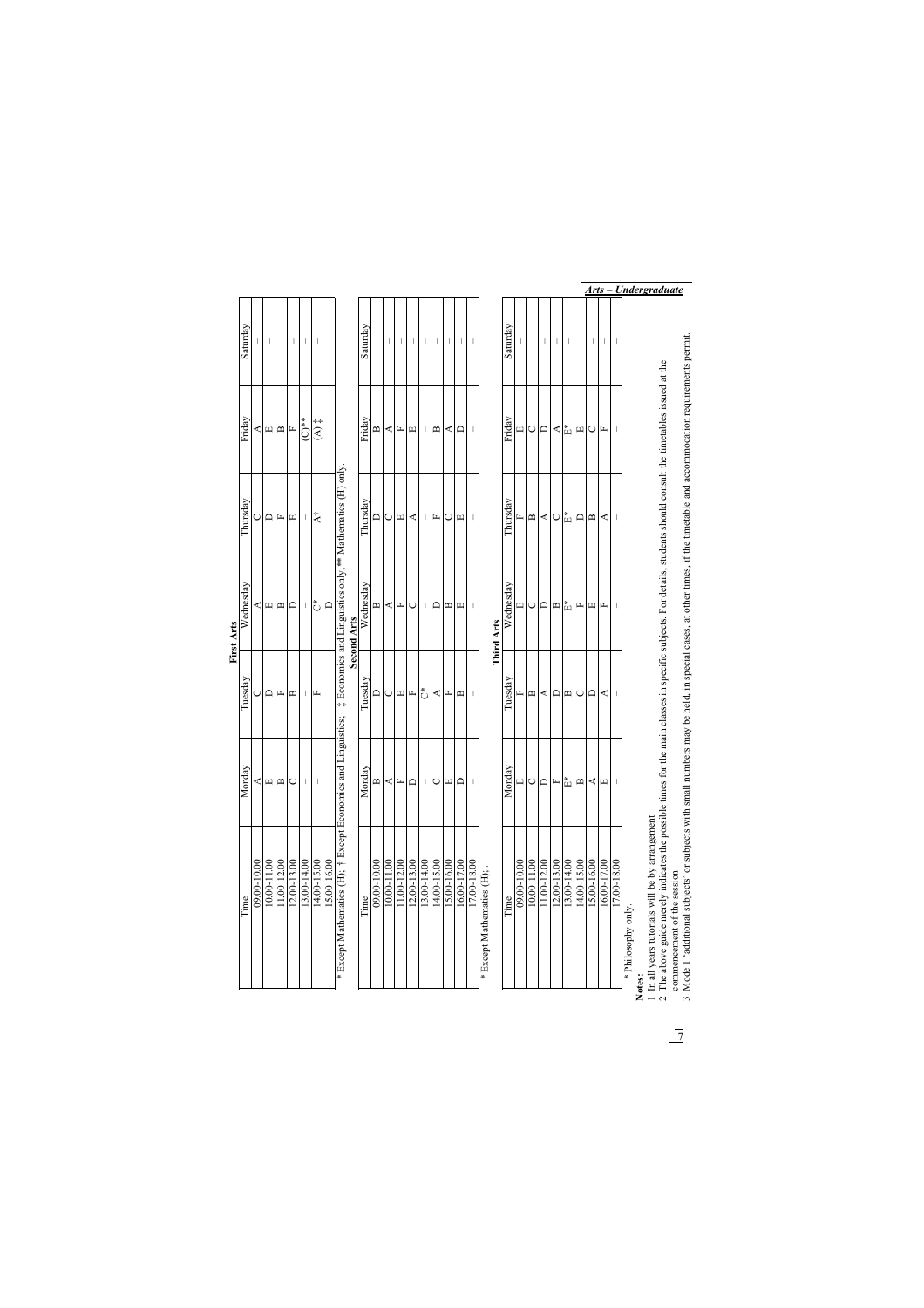## **Degree of Bachelor of Arts (Honours) Day Courses**

The Faculties of Arts, Philosophy and Sociology, and Celtic Studies offer day courses, normally of three years' duration, leading to the Degree of Bachelor of Arts (Honours) of the National University of Ireland.

The dates of the academic terms for each year are published in the *Student Information Handbook*. In many departments in the Faculties of Arts, Philosophy and Sociology and Celtic Studies, the duration of courses is expressed as a *semester*, i.e. a twelve-week teaching period, usually from September to January or from January to May.

#### **General Description**

Students reading for the BA Degree (Honours) by day take three subjects in the first year (as explained in the section on 'First Arts Day Courses') and one, two or three subjects in the second and final years (as explained in the sections on the different degree modes).

Students who have passed the First Arts Examination proceed to the Degree of Bachelor of Arts (Honours) by one of the degree modes which are entered at the beginning of second year. Eligibility to enter a particular degree mode is governed both by the course to which the student has been admitted, the level of attainment in the First Arts Examination and by the subject combination selected in First Arts. *In selecting first year subjects, therefore, students should pay particular attention to the details concerning admission to the degree mode for which they are aiming.* 

Students are normally permitted a maximum of two years in First Year Arts from the date of entering the course. A similar regulation applies to Second Year Arts. In exceptional circumstances an extension to the two-year rules may be considered by Faculty: for information on application procedures please contact the Faculty Office.

#### **Course Requirements: Definition of the 'Unit'**

Day courses, except in first year, are given or deemed to have a unit value: A one-unit course consists of one lecture/tutorial per week for a twelve week period, or represents an equivalent proportion of the year's work. Courses of two or three units are *pro rata*. In the case of some subjects where courses are not described in unitised form, the year's work is deemed equivalent to a pre-determined number of units. The number of course units which must be accumulated and examined in the subject(s) studied in the second and final years is laid out in the sections describing the degree modes.

*8*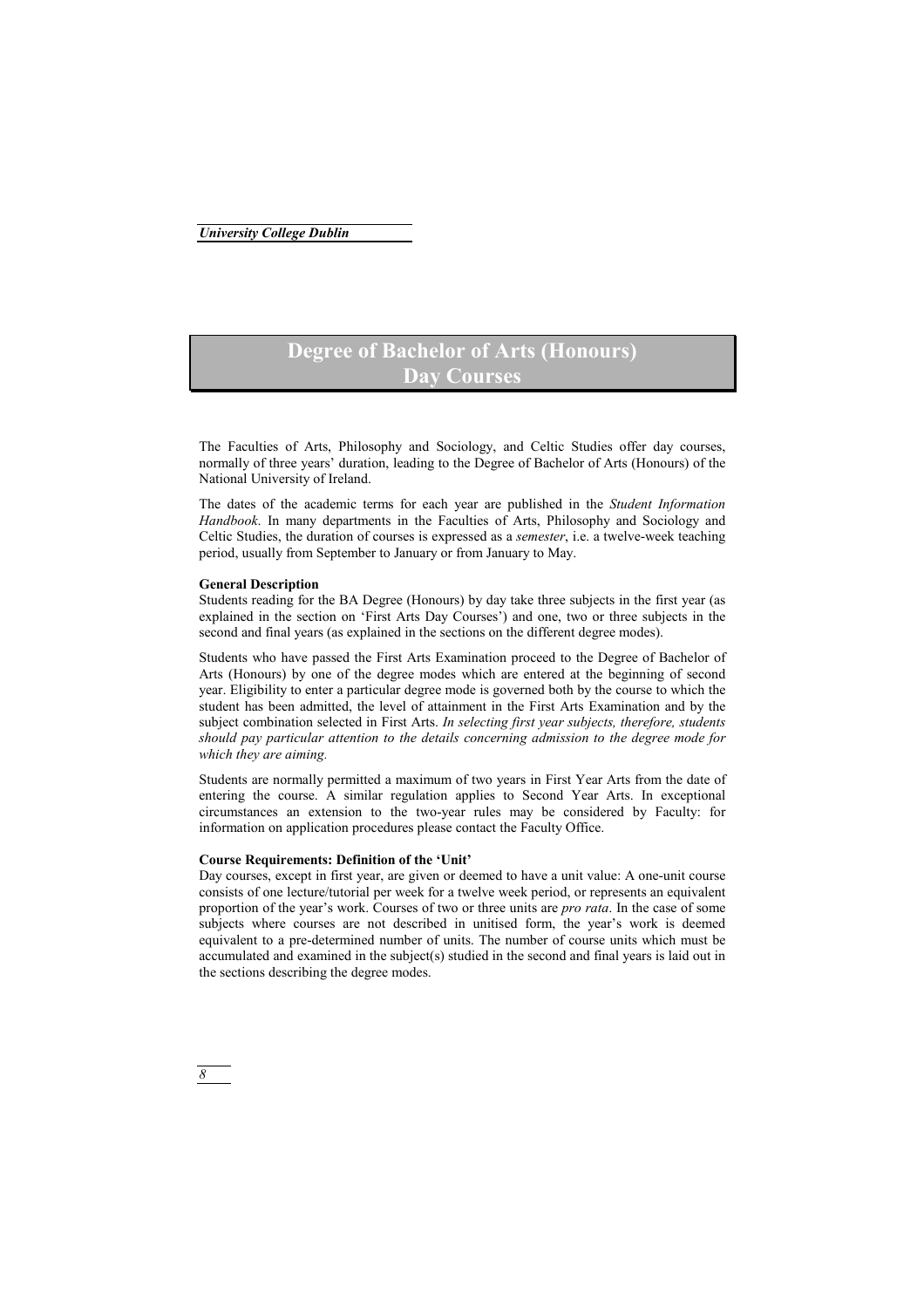#### **Examination Requirements**

Students proceeding to the Degree of Bachelor of Arts (Honours) by day must pass the examinations listed below:

(a) The *First University Examination in Arts* (taken at the end of the first year) which must be passed in three permissible subjects before a student may proceed to second year.

 The examination is held in the Summer of each year; a repeat examination in individual subjects is held in the Autumn. The examination must be passed within two years of entering the course.

For further details, see the section 'First Arts Day: Examination Requirements'.

(b) The *Second University Examination in Arts (Honours)*† (taken at the end of the second year) which must be passed in its entirety before a student may proceed to the final year.

 The examination is held in the Summer of each year; a repeat examination is held in the Autumn. In the case of Mathematics and Mathematical Physics, there is no Autumn repeat examination at Honours level.

 The examination must be passed within two years from the date of entering the second year course.

(c) The Final University Examination for the Degree of Bachelor of Arts (Honours)† (taken at the end of the final year).

 The BA Degree (Honours) Examination is held in the Summer of each year. Honours will be awarded separately in each subject. Honours may only be awarded if the whole examination is passed at one sitting in the Summer examination.

 *Not to apply to the BA (International) Degree* 

†

Introduction of Beneficial Aggregation (i.e. where aggregation operates to the benefit of the student)

From 2003 the grade of degree in a subject (when all subjects are passed at one sitting in the summer examinations of Second and Final Year) will be determined by:

*Either* aggregation of 30% of the Second Arts summer examination results with 70% of the Final Year summer examination results within each subject;

*or* 100% of the Final Year summer examination results, whichever is to the benefit of the student.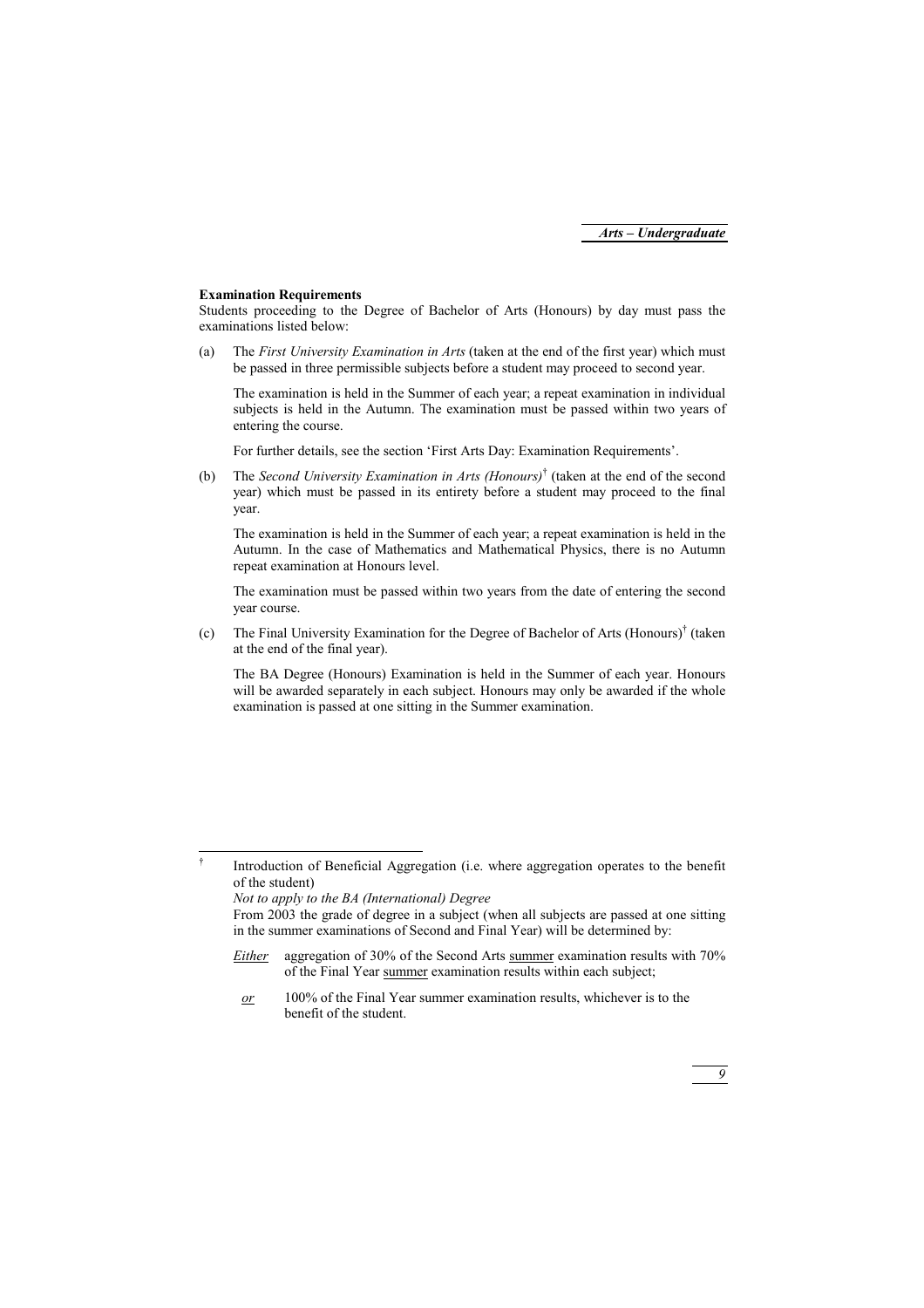## *First Arts Day Courses*

#### **General Description**

First year students must follow courses in, and present for examination in, *three* subjects.

#### **Subject Combinations**

The subjects available in First Arts (Day) are listed below.

*No two subjects may be taken from the same section of the list and not more than two subjects with asterisks may be chosen.* 

Subjects taught and examined at Honours and Pass levels separately are marked  $(H \& P)'$ below.

| Section A: | Arabic, Economics*, Greek and Roman Civilization, History of Art,<br>Linguistics                                                               |
|------------|------------------------------------------------------------------------------------------------------------------------------------------------|
| Section B: | Greek, History*, Music <sup>1</sup> , Statistics <sup>2</sup> , Welsh                                                                          |
| Section C: | Early Irish <sup>3</sup> , German, Hebrew, Information Studies*, Latin, Logic <sup>4</sup> ,<br>Mathematical Studies, Mathematics (H), Spanish |
| Section D: | Archaeology, English*, Politics*                                                                                                               |
| Section E: | Irish, Italian, Philosophy, Sociology*                                                                                                         |
| Section F: | Celtic Civilization <sup>5</sup> , French, Geography*, Mathematical Physics<br>Studies <sup>2</sup> , Psychology <sup>6</sup>                  |

(See pages 25 and 26 for details regarding BA (Computer Science) for students entering under DN050).

#### **Notes**

- 1. Special conditions may apply to entry to Music; students should enquire from the department.
- 2. Students wishing to proceed to second year in Mathematical Physics Studies and Statistics must also have passed First Arts Mathematical Studies or Mathematics. The combination Statistics and Psychology is only permitted in first year if Mathematical Studies or Mathematics is taken as the third subject.
- 3. Students of Early Irish who wish to take Latin will be facilitated by the Classics Department.
- 4. Logic will not be available as a First Arts subject in the 2002/2003 session.
- 5. Celtic Civilization is available as a First Arts subject *only.*
- 6. Students entering through DN012 should note that Psychology may only be taken beyond First Arts as a Single Honours subject (Mode I: 35 places).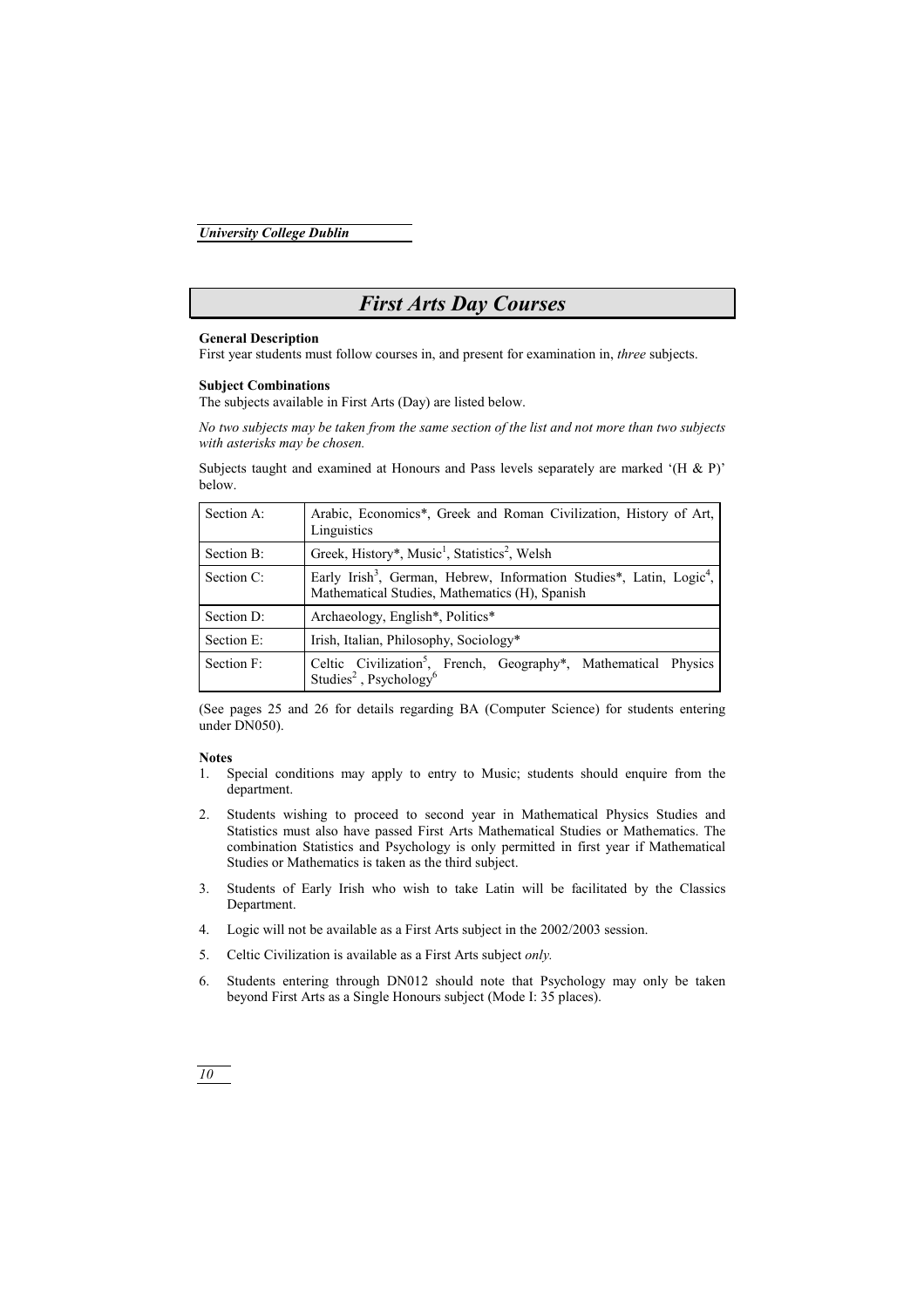#### **Examination Requirements**

The First University Examination in Arts, taken at the end of first year, must be passed in three subjects within two years of entering the course. It is held in the Summer of each year; a repeat examination is held in the Autumn.

A subject passed need not be taken again; students may combine results in different subjects obtained at different examining sessions but no two subjects may be taken from the same section of the list and not more than two subjects with asterisks may be chosen.

#### **Awards**

The awards on First Arts Examinations are: First Class Honours, Second Class Honours, Pass, Fail.

Honours may be awarded in individual subjects only at the Summer examinations and only to candidates who pass all three subjects at one sitting.

The awards on Pass examinations are: Pass, Fail.

#### **Qualifying Mark**

A mark of 50% obtained in Honours Mathematics (Summer or Autumn) is deemed adequate for a student to proceed into second year at Honours level in the subject concerned, provided a suitable subject combination has been passed. In all other subjects, a mark of 40% entitles a student to proceed to second year in that subject, provided a suitable subject combination has been passed.

#### **Note:**

For regulations concerning entry to Mode I (Single Subject) English, History, Philosophy or Psychology, see pages 12-15.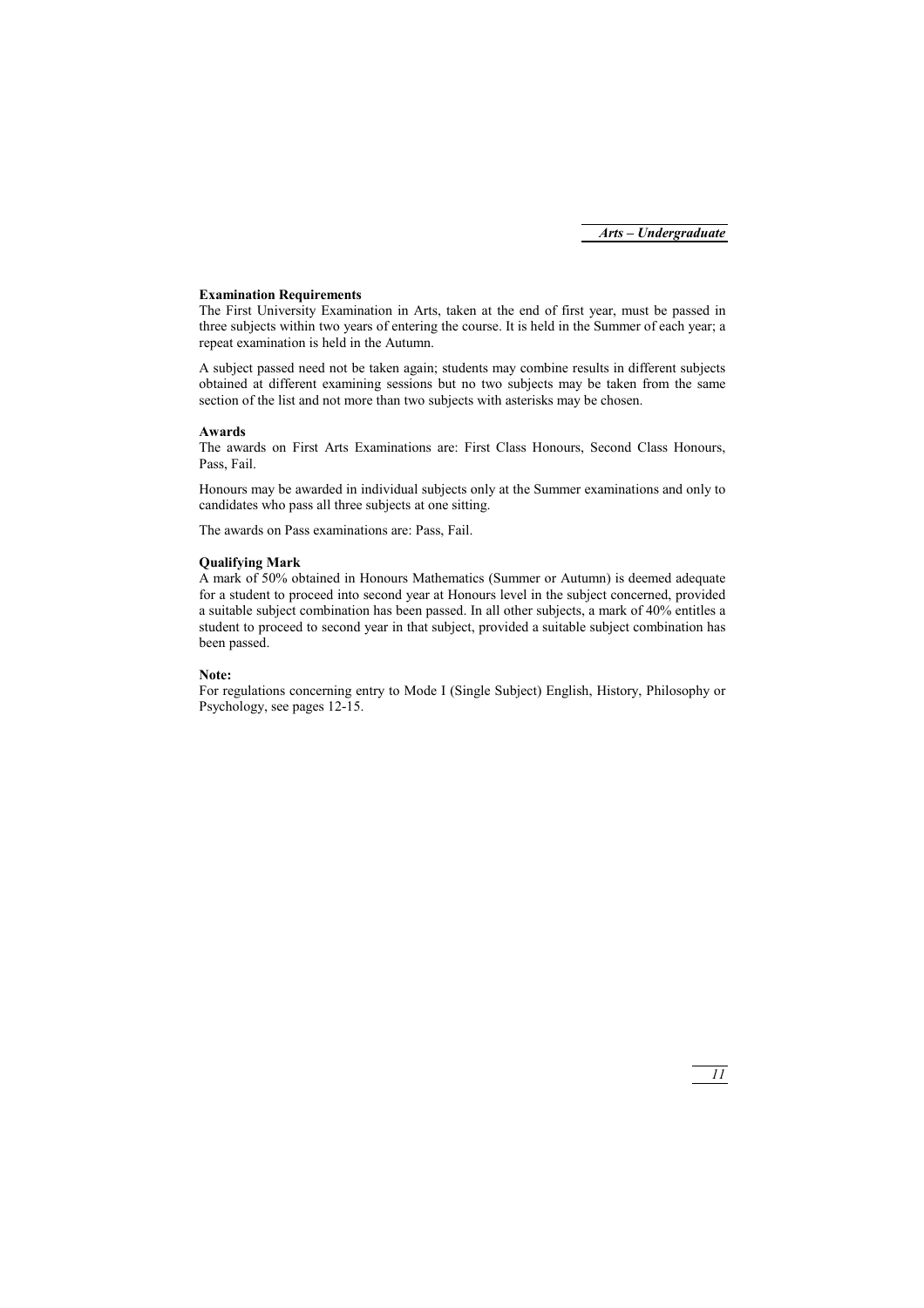## *Mode I: BA (Honours) Single Subject*

*N.B.: A specified number of places are available through the denominated entry CAO First Year application system as follows: Economics (20); History (12); Philosophy (5); Psychology (35). A number of places in these subjects, as indicated on the following pages, are also available on the results of the First Arts examination for students who have entered through DN012 (omnibus entry).* 

#### **General Description**

In Mode I, students study for the Degree of BA (Honours) in a single subject.

#### **Admission Requirements**

For admission to Mode I, the First Arts Examination must have been passed. The precise subject requirements, number of places and criteria for entry to the various subjects in Mode I are laid out on the following pages.

#### **Course Requirements**

Students must attend, and be examined in, twenty-four course units (or equivalent) in second year, and the same number in the final year. Choice of courses is subject to the requirements of the department(s) concerned. Second year students interested in the BA (International) option should see pages 23 and 24 for details.

#### **Examination Requirements**

The Second Arts Examination (Honours) (twenty-four units or equivalent) must be taken after completion of the appropriate courses. This examination must be passed in its entirety, within two years of entering the second year course, before the student may proceed to final year courses. The BA Degree (Honours) Examination (twenty-four units or equivalent) is taken at the end of the final year.

#### **Awards**

The awards on the Second Arts (Honours) and BA (Honours) Examinations in Mode I are: First Class Honours; Second Class Honours, Grade I; Second Class Honours, Grade II; Third Class Honours; Pass; Fail. The result in each year is calculated on the basis of the marks obtained in the twenty-four units (or equivalent) examined. Honours may only be awarded if the whole examination is passed at one sitting in the Summer examination.

#### **Beneficial Aggregation:**

#### *(not to apply to the BA (International) Degree)*

From 2003 the grade of degree in a subject (when all subjects are passed at one sitting, in the summer examinations of Second and Final Year) will be determined by:

- *either* aggregation of 30% of the Second Arts summer examination results with 70% of the Final Year summer examination results within each subject;
- *or* 100% of the Final Year summer examination results, whichever is to the benefit of the student.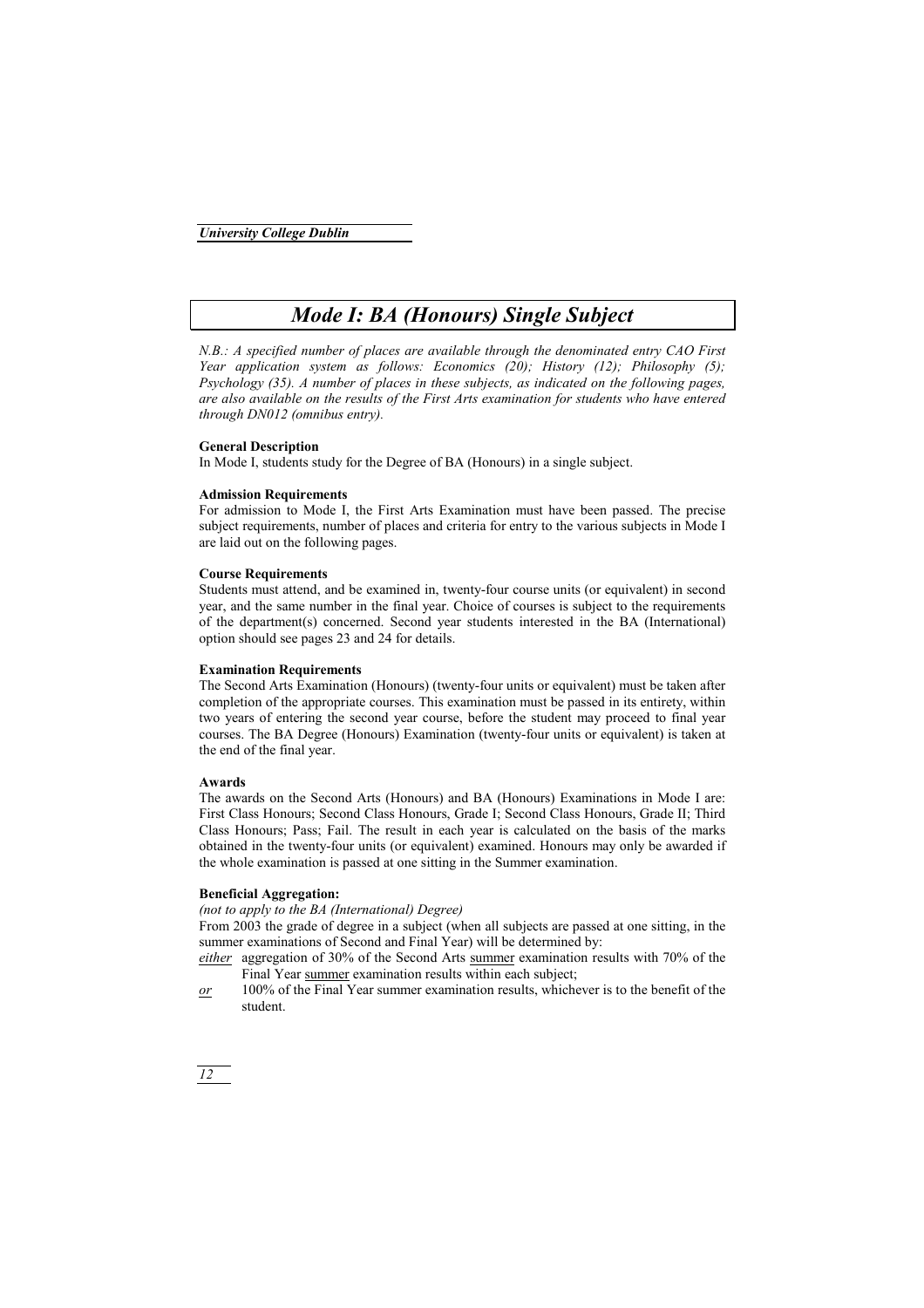## **Table of Subjects Available in Mode I (Day) and Conditions for Entry**

| <b>Second And Final Year</b><br><b>Subjects</b>                                                  | <b>First Year Subjects Required For Entry</b><br>Note: No two first year subjects may be taken from the same section of<br>the list of subjects available in first year. (See regulations page 10) |  |  |  |  |  |  |  |  |  |
|--------------------------------------------------------------------------------------------------|----------------------------------------------------------------------------------------------------------------------------------------------------------------------------------------------------|--|--|--|--|--|--|--|--|--|
| <b>Classical Studies</b>                                                                         | Greek and Roman Civilization;<br>(a)                                                                                                                                                               |  |  |  |  |  |  |  |  |  |
|                                                                                                  | (b)<br>Any other subject (not including Greek);                                                                                                                                                    |  |  |  |  |  |  |  |  |  |
|                                                                                                  | Any other subject (not including Latin).<br>(c)                                                                                                                                                    |  |  |  |  |  |  |  |  |  |
| <b>Classics</b>                                                                                  | Greek:<br>(a)                                                                                                                                                                                      |  |  |  |  |  |  |  |  |  |
|                                                                                                  | (b)<br>Latin;                                                                                                                                                                                      |  |  |  |  |  |  |  |  |  |
|                                                                                                  | (c)<br>Any other subject.                                                                                                                                                                          |  |  |  |  |  |  |  |  |  |
| <b>Economics</b>                                                                                 | Economics:<br>(a)                                                                                                                                                                                  |  |  |  |  |  |  |  |  |  |
| † Limit of 20 places on<br>First Arts examination 2003                                           | (b)<br>Any other subject;                                                                                                                                                                          |  |  |  |  |  |  |  |  |  |
| for students entering<br>through DN012                                                           | Any other subject.<br>(c)                                                                                                                                                                          |  |  |  |  |  |  |  |  |  |
| English                                                                                          | English;<br>(a)                                                                                                                                                                                    |  |  |  |  |  |  |  |  |  |
| † Limit of 20 places on<br>First Arts examination 2003<br>for students entering<br>through DN012 | One of the following: Economics, French, German, Greek,<br>(b)<br>Greek and Roman Civilization, History, Irish, Italian, Latin,<br>Linguistics, Philosophy, Psychology, Spanish, Welsh;            |  |  |  |  |  |  |  |  |  |
|                                                                                                  | Any other subject including any subject not already chosen<br>(c)<br>from the list in $(b)$ .                                                                                                      |  |  |  |  |  |  |  |  |  |
| Geography                                                                                        | Geography;<br>(a)                                                                                                                                                                                  |  |  |  |  |  |  |  |  |  |
| † Not available to students<br>entering after 2001                                               | (b)<br>Any other subject;                                                                                                                                                                          |  |  |  |  |  |  |  |  |  |
|                                                                                                  | Any other subject.<br>(c)                                                                                                                                                                          |  |  |  |  |  |  |  |  |  |
| <b>History</b>                                                                                   | (a)<br>History;                                                                                                                                                                                    |  |  |  |  |  |  |  |  |  |
| † Limit of 6 places on First<br>Arts examination 2003 for                                        | (b)<br>Any other subject;                                                                                                                                                                          |  |  |  |  |  |  |  |  |  |
| students entering through<br><b>DN012</b>                                                        | Any other subject.<br>(c)                                                                                                                                                                          |  |  |  |  |  |  |  |  |  |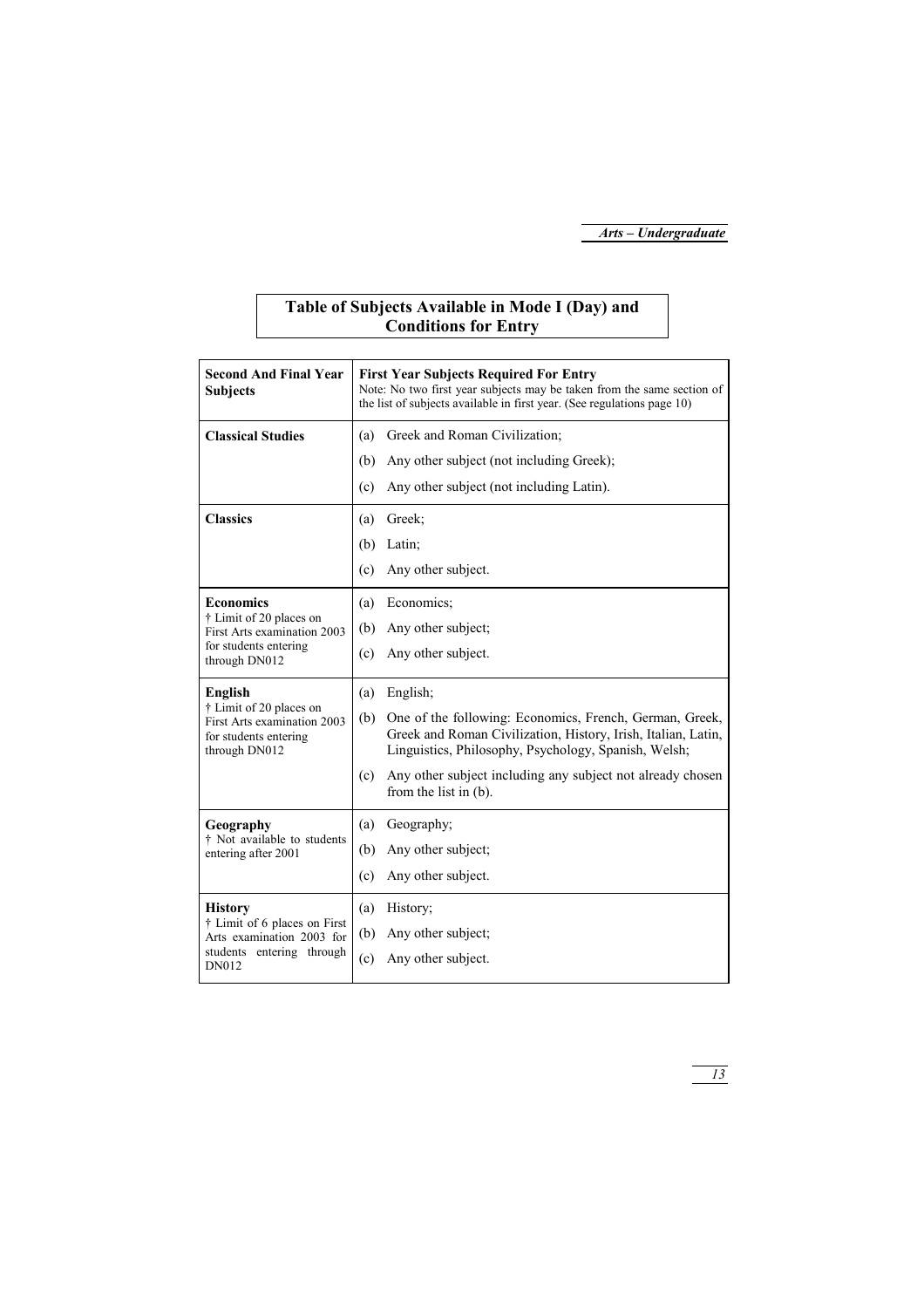| <b>Second And Final Year</b><br><b>Subjects</b>                       | <b>First Year Subjects Required For Entry</b><br>Note: No two first year subjects may be taken from the same section of<br>the list of subjects available in first year. (See regulations page 10) |
|-----------------------------------------------------------------------|----------------------------------------------------------------------------------------------------------------------------------------------------------------------------------------------------|
| <b>Irish</b>                                                          | Irish;<br>(a)<br>Early Irish;<br>(b)                                                                                                                                                               |
|                                                                       | Any other subject.<br>(c)                                                                                                                                                                          |
| <b>Mathematical Physics</b>                                           | <b>Mathematical Physics Studies</b><br>(a)                                                                                                                                                         |
| <b>Studies</b>                                                        | Mathematical Studies or Mathematics<br>(b)                                                                                                                                                         |
|                                                                       | (c)<br>Any other subject                                                                                                                                                                           |
| <b>Philosophy</b>                                                     | Philosophy or Logic;<br>(a)                                                                                                                                                                        |
| † Limit of 5 places on First<br>Arts examination 2003 for             | Any other subject;<br>(b)                                                                                                                                                                          |
| students entering through<br>DN012.                                   | Any other subject.<br>(c)                                                                                                                                                                          |
| Psychology                                                            | Psychology;<br>(a)                                                                                                                                                                                 |
| (Some courses will also<br>be taken in Philosophy).                   | Any other subject;<br>(b)                                                                                                                                                                          |
| † Limit of 35 places on                                               | Any other subject.<br>(c)                                                                                                                                                                          |
| First Arts examination 2003<br>for students entering<br>through DN012 | (The combination Psychology and Statistics is only permitted if<br>Mathematical Studies is taken as the third subject).                                                                            |
|                                                                       | Repeat First Year Psychology students are required to reach at least 65%<br>in Psychology to be eligible for one of the places in Mode I Psychology.                                               |

† In Mode I Economics, English, History, Philosophy and Psychology, the places available to students who have entered through DN012 are allocated on the basis of First Arts marks in the subject concerned in the year of application, provided applicants have passed the First Arts Examination as a whole. (Autumn results may be considered if places are still available). No deferral is allowed.

 **Such students (DN012) wishing to be considered for a place in Mode I Economics, English, History, Philosophy or Psychology** *must* **contact the department concerned and fill in an application form before 15 February 2003.**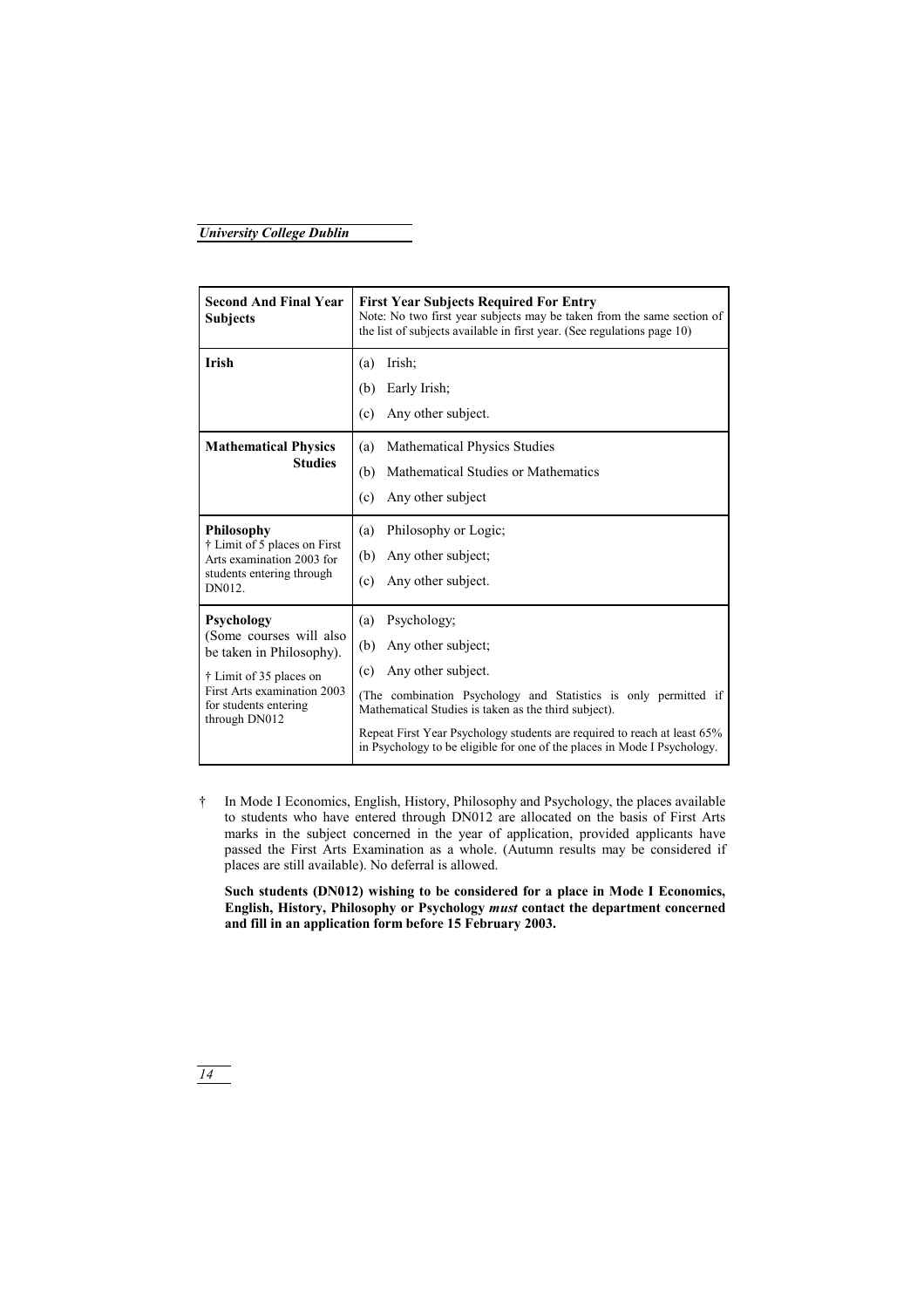## *Mode II: BA (Honours) Two Subjects*

#### **General Description**

In Mode II, students study for the Degree of BA (Honours) in two of the subjects studied in First Arts. The two subjects must be taken from different sections of the list of subjects available in First Arts, with the exception of Psychology which is not offered in Mode II and Celtic Civilization which is only offered in first year.

#### **Admission Requirements**

#### *(All subjects except Mathematics (Honours)†*

For admission to Mode II, the First Arts Examination must have been passed in three subjects.

Students wishing to take Statistics in second year must include Mathematical Studies or Mathematics among the subjects passed in First Arts.

#### **Course Requirements**

Students must attend and be examined in twenty-four course units, twelve units (or equivalent) in each of their two subjects in second year; the same requirement exists in the final year. Second year students interested in the BA (Honours) (International) option should see page 23 and 24 for details.

#### **Examination Requirements**

The Second Arts (Honours) Examination must be taken in twenty-four units or equivalent (twelve units per subject) after the completion of the appropriate courses. This examination must be passed in both subjects, within two years of entering the second year course, before the student may proceed to the final year. The BA Degree (Honours) Examination (twentyfour units – twelve units per subject) is taken at the end of the final year.

#### **Awards**

Honours will be awarded separately in each subject. Honours may only be awarded if both subjects are passed at one sitting in the Summer Examination.

The awards on the Second Arts (Honours) and BA (Honours) Examinations in Mode II are: First Class Honours; Second Class Honours, Grade I; Second Class Honours, Grade II; Third Class Honours; Pass; Fail.

 † For special regulations applicable to Mathematics (Honours), see page XX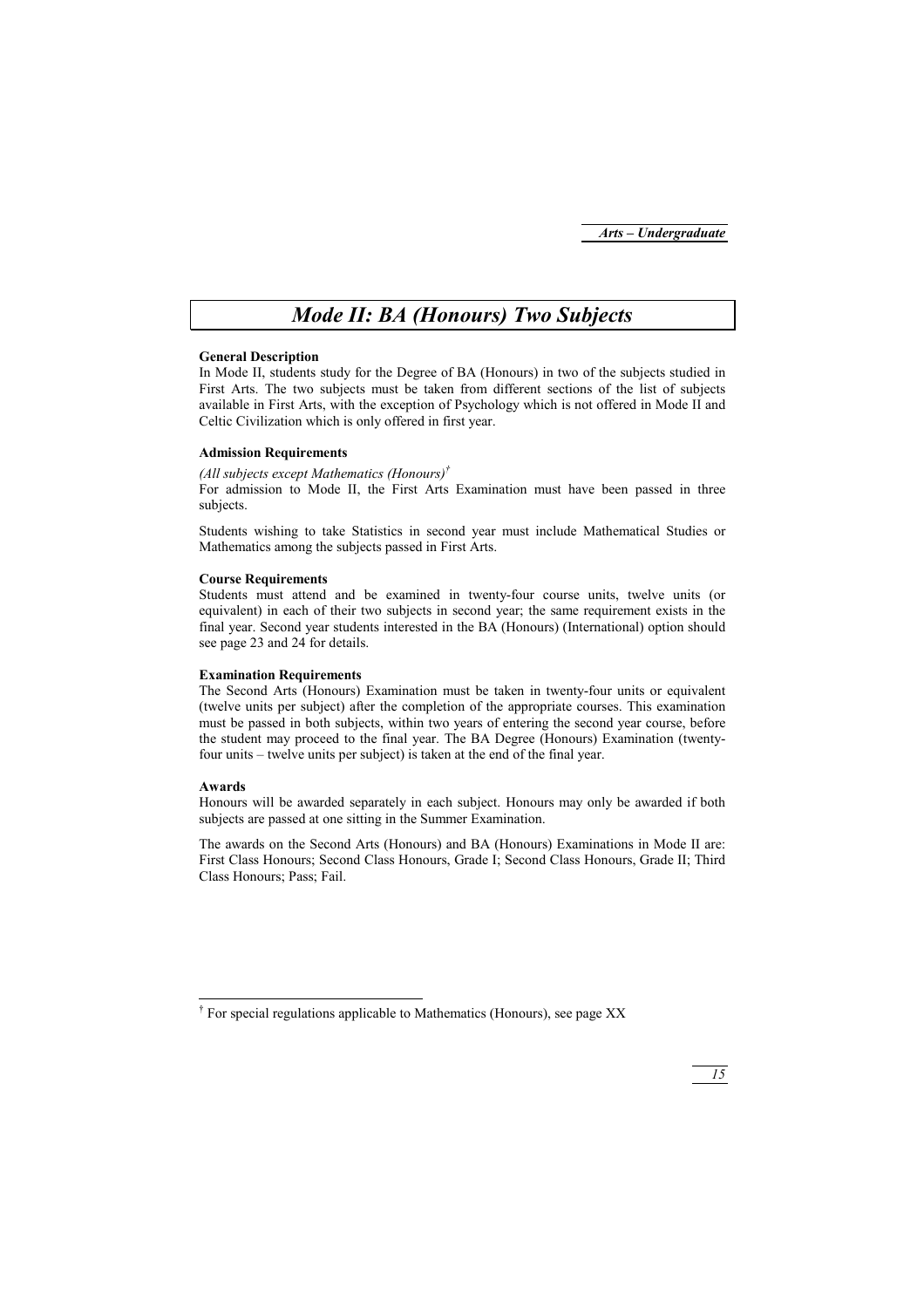#### **Beneficial Aggregation**

#### *(not to apply to the BA (International) Degree)*

From 2003 the grade of degree in a subject (when all subjects are passed at one sitting, in the summer examinations of Second and Final Year) will be determined by:

- *either* aggregation of 30% of the Second Arts summer examination results with 70% of the Final Year summer examination results within each subject;
- *or* 100% of the Final Year summer examination results, whichever is to the benefit of the student.

#### **Special Regulations Applicable to Mathematics (Honours)**

For admission to Second Year Mathematics (Honours), the First Arts Examination must have been passed in three subjects with a mark of at least 50% in Mathematics (Honours). Students who obtain a mark of between 40% and 50% in Mathematics (Honours) may proceed to Second Year Mathematical Studies.

#### **Awards**

Students taking Pass Mathematical Physics should note that they will not be eligible for an Honours award in this subject at second year or BA level.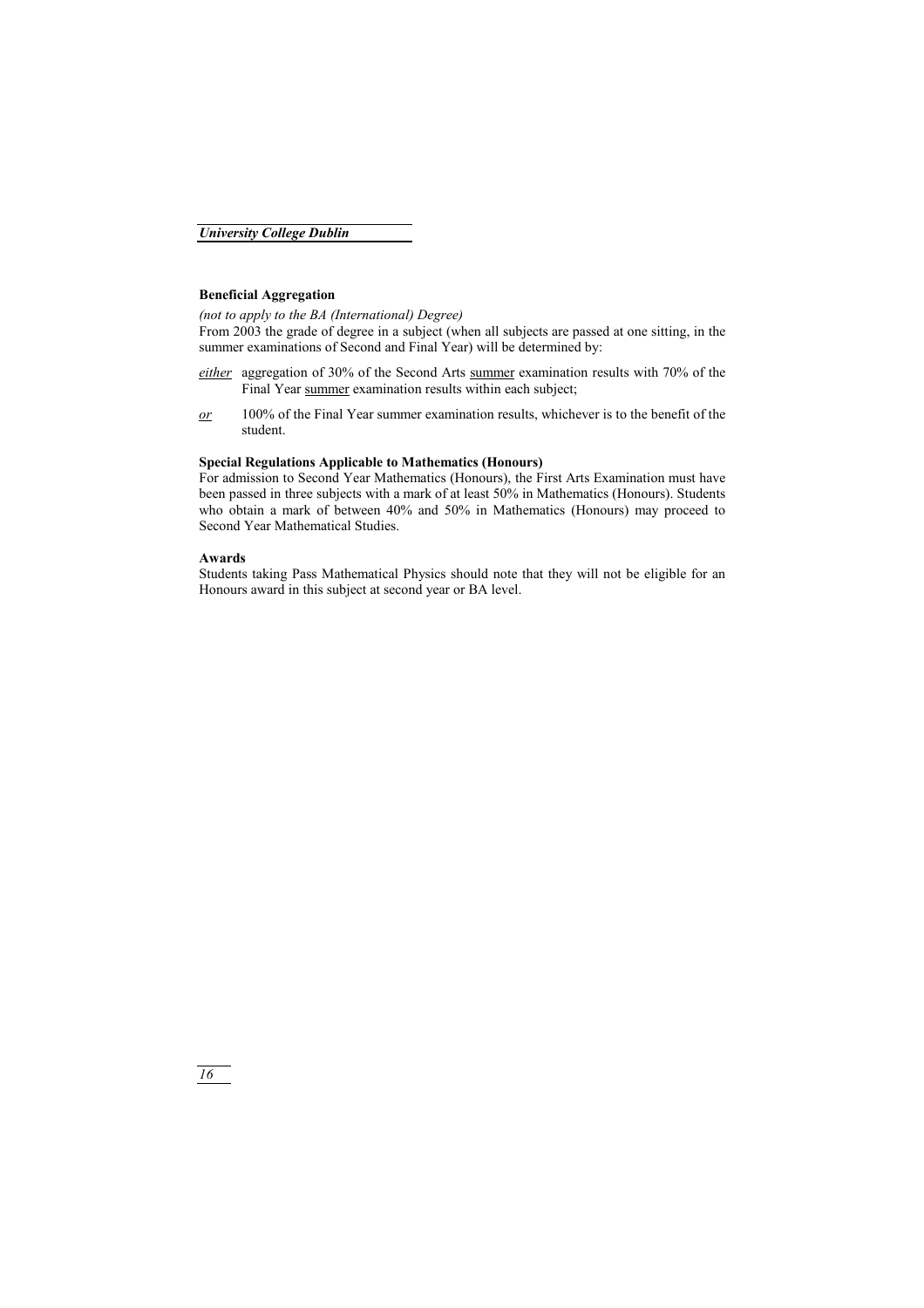## *Mode IIA: BA (Honours) Two Associated Subjects*

#### **General Description**

In Mode IIA, students study for the Degree of BA (Honours) in two subjects; at least one of these subjects studied is not available in First Arts (e.g. Irish Folklore) or is a specialisation not available as a *separate* subject in First Arts (e.g. Old and Middle English).

#### **Admission Requirements**

For admission to Mode IIA, the First Arts Examination must have been passed. The precise entry requirements for the different subject pairs in Mode IIA are laid out in the table overleaf.

#### **Course Requirements**

As for Mode II.

#### **Subject Combinations**

A table showing possible subject combinations in Mode IIA may be seen on the next page.

#### **Examination Requirements**

As for Mode II.

#### **Awards**

As for Mode II.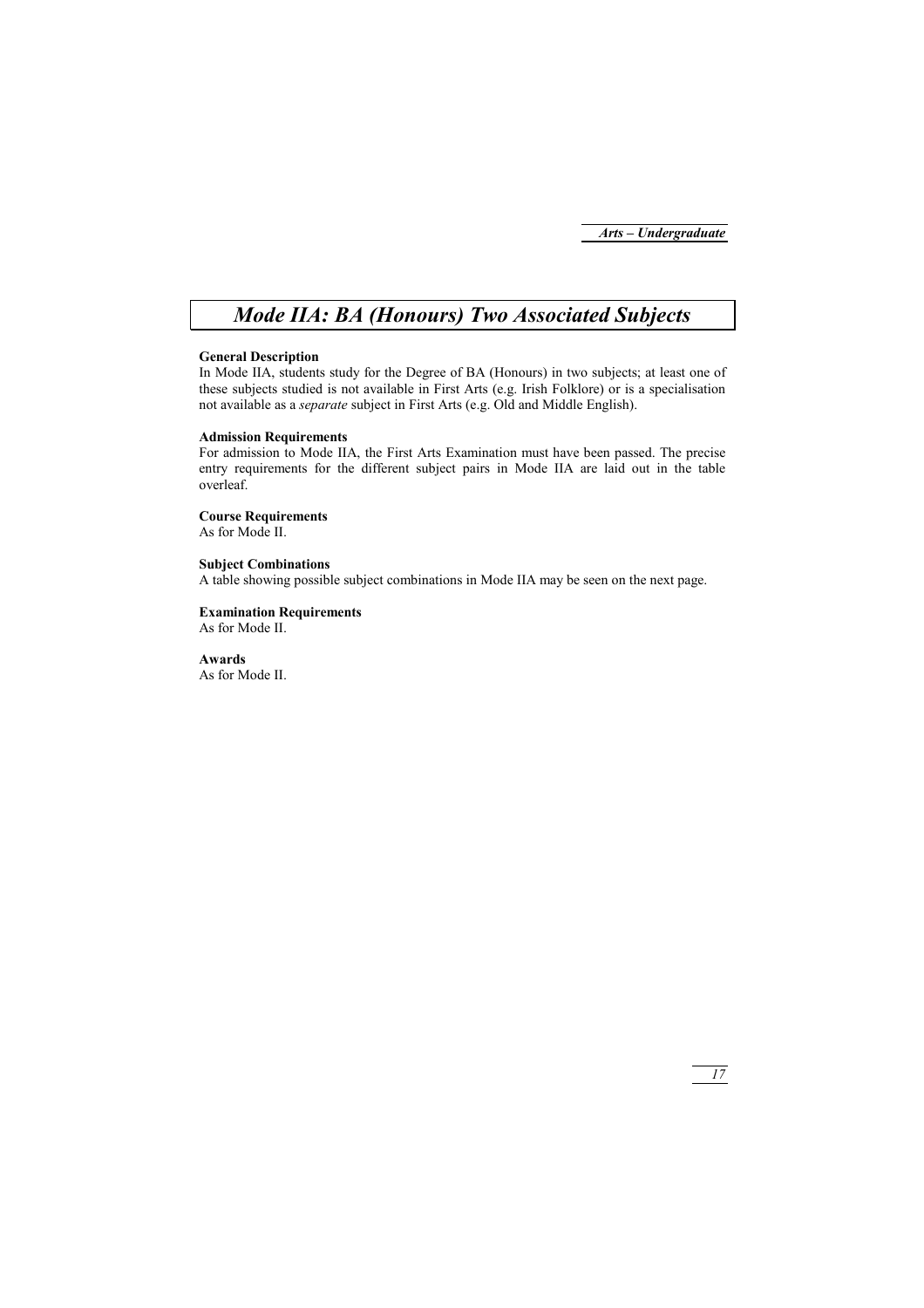## **Table of Subjects Available in Mode IIA (Day) and Conditions for Entry**

| <b>Second And Final Year</b><br><b>Subjects</b>                                                                                                                                                                                                       | <b>First Year Subjects Required For Entry</b><br>Note: No two first year subjects may be taken from the same section of<br>the list of subjects available in first year. (See regulations page 10)                                                     |  |  |  |  |  |  |  |
|-------------------------------------------------------------------------------------------------------------------------------------------------------------------------------------------------------------------------------------------------------|--------------------------------------------------------------------------------------------------------------------------------------------------------------------------------------------------------------------------------------------------------|--|--|--|--|--|--|--|
| <b>Early Irish History and</b><br><b>Another Subject</b><br>Early Irish History;<br>One of the following:<br>Archaeology<br>Early Irish<br>Geography<br><b>Irish</b><br>Latin<br>Medieval History<br>Old and Middle<br>English                        | (a)<br>History;<br>(b)<br>The second subject to be taken in Mode IIA;<br>(For Old and Middle English, the requirement is First Arts<br>English;<br>for <i>Medieval History</i> any First Arts subject may be<br>offered).<br>Any other subject.<br>(c) |  |  |  |  |  |  |  |
| <b>Irish Folklore and</b><br><b>Another Subject</b><br>Irish Folklore;<br>One of the following:<br>Archaeology<br>Early Irish<br>Early Irish History<br>English<br>Geography<br>History<br>Irish<br>Medieval History<br>Modern Irish History<br>Welsh | (a)<br>Any subject;<br>(b)<br>The<br>subject<br>to be taken in<br>Mode<br>second<br>IIA:<br>(For Early Irish History, Medieval History or Modern Irish<br><i>History</i> , the requirement is First Arts History).<br>Any other subject.<br>(c)        |  |  |  |  |  |  |  |
| <b>Old and Middle</b><br><b>English and Another</b><br><b>Subject</b><br>Old and Middle English;<br>One of the following:<br>Early Irish<br>Linguistics<br>Medieval History                                                                           | English;<br>(a)<br>(b)<br>The second subject to be taken in Mode IIA; (For <i>Medieval</i> )<br>History, the requirement is First Arts History).<br>(c)<br>Any other subject.                                                                          |  |  |  |  |  |  |  |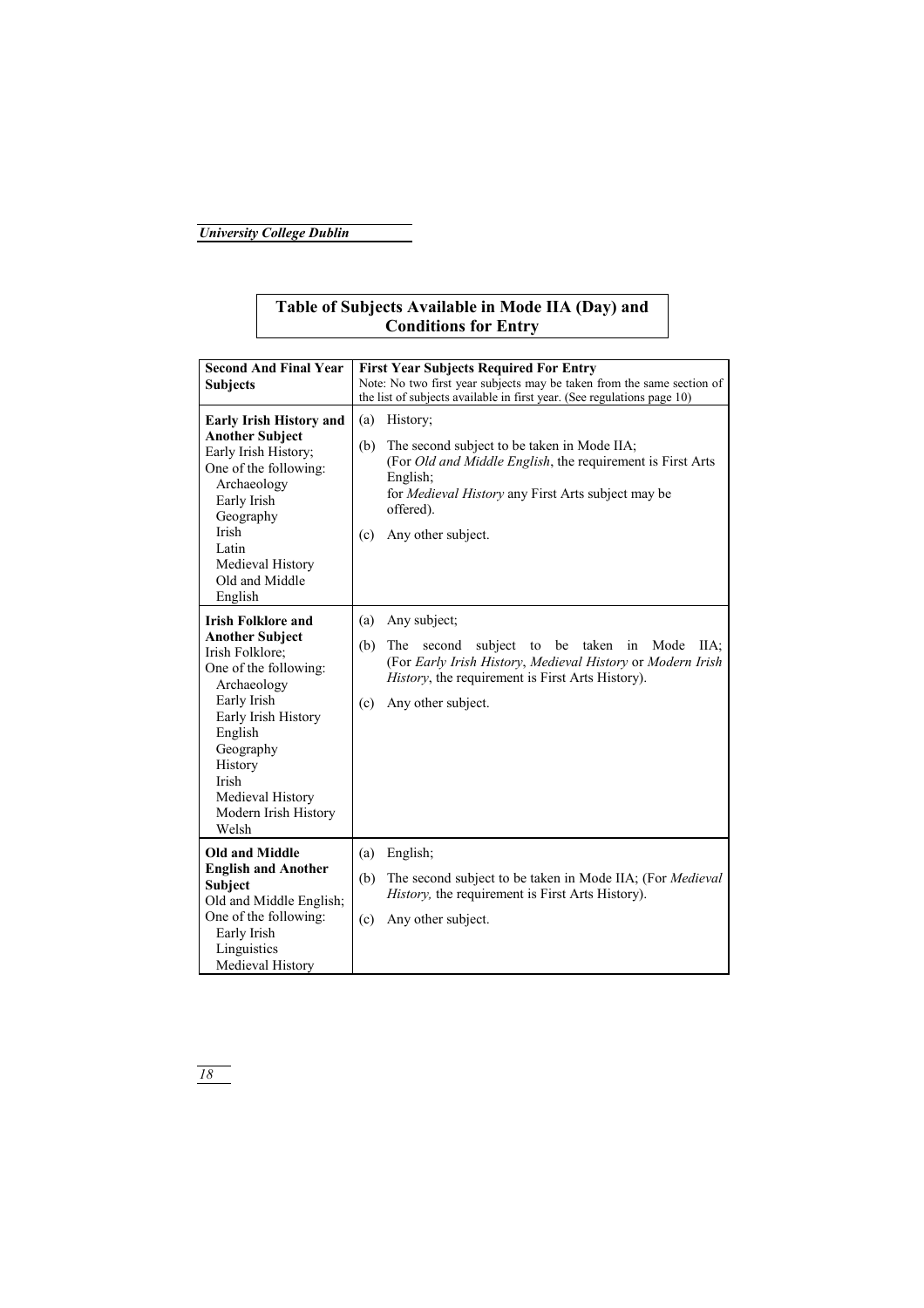## *Mode III: BA (Honours) Related Subjects*

#### **General Description**

In Mode III, students study for the Degree of BA (Honours) in a group of closely related subjects.

#### **Admission Requirements**

Students must have passed the First Arts Examination. The precise entry requirements for the various groups in Mode III are laid out in the table opposite.

#### **Course Requirements**

Students must attend, and be examined in, twenty-four course units (or equivalent) in second year and the same number in the final year. Second year students interested in the BA (International) option should see pages 23 and 24 for details.

#### **Examination Requirements**

The Second Arts (Honours) Examination (twenty-four units or equivalent) must be taken after completion of the appropriate courses. This examination must be passed in its entirety, within two years of entering the second year course, before the student may proceed to the final year. The BA Degree (Honours) Examination (twenty-four units or equivalent) is taken at the end of the final year.

#### **Awards**

The awards on the Second Arts (Honours) and BA (Honours) Examinations in Mode III are: First Class Honours; Second Class Honours, Grade I; Second Class Honours, Grade II; Third Class Honours; Pass; Fail. Honours may only be awarded if the whole examination is passed at one sitting in the Summer examination.

#### **Beneficial Aggregation**

#### *(not to apply to the BA (International) Degree)*

From 2003 the grade of degree in a subject (when all subjects are passed at one sitting, in the summer examinations of Second and Final Year) will be determined by:

- *either* aggregation of 30% of the Second Arts summer examination results with 70% of the Final Year summer examination results within each subject;
- *or* 100% of the Final Year summer examination results, whichever is to the benefit of the student.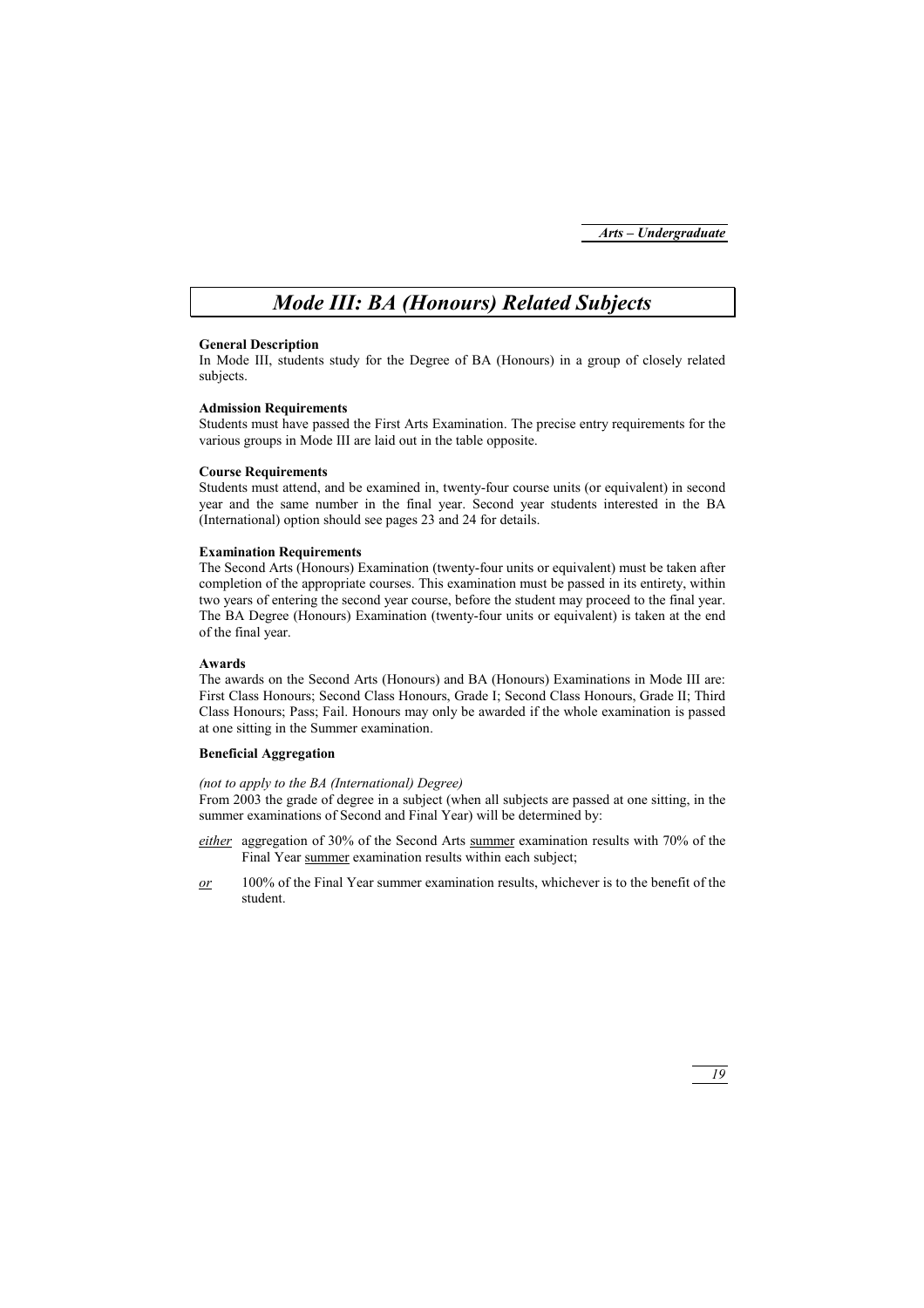## **Table of Subject Groups in Mode III (Day) and Conditions for Entry**

| <b>Second And Final Year Subjects</b>                                                                                      | <b>First Year Subjects Required For Entry</b><br>Note: No two first year subjects may be taken from<br>the same section of the list of subjects available in<br>first year. (See regulations page 10) |
|----------------------------------------------------------------------------------------------------------------------------|-------------------------------------------------------------------------------------------------------------------------------------------------------------------------------------------------------|
| <b>Celtic Studies</b>                                                                                                      | Modern Irish;<br>(a)                                                                                                                                                                                  |
| А.                                                                                                                         | Early Irish or Welsh;<br>(b)                                                                                                                                                                          |
| One of the following as major subject:<br>Early Irish<br>Modern Irish<br>Welsh*                                            | Early Irish or Welsh or Latin or Greek or<br>(c)<br>French<br>Archaeology<br>Celtic<br>or<br>or<br>Civilization.                                                                                      |
| And the other two languages as minor<br>subjects.                                                                          | If students plan to take either Early Irish or<br>Welsh as a major subject, they must have<br>passed that subject in the first year.                                                                  |
| В.<br>Early Irish as major subject;                                                                                        |                                                                                                                                                                                                       |
| two of the following as minor subjects:<br>Welsh<br>Early Irish History<br>Archaeology.                                    |                                                                                                                                                                                                       |
| $C$ .<br>Welsh* and Modern Irish or Scottish<br>Gaelic (with Modern Irish).                                                |                                                                                                                                                                                                       |
| <u>D.</u><br>Irish Folklore as major subject;                                                                              |                                                                                                                                                                                                       |
| two of the following as minor subjects:<br>Modern Irish<br>Early Irish<br>Welsh<br>Archaeology and<br>Early Irish History. |                                                                                                                                                                                                       |
| * Major Welsh includes Breton                                                                                              |                                                                                                                                                                                                       |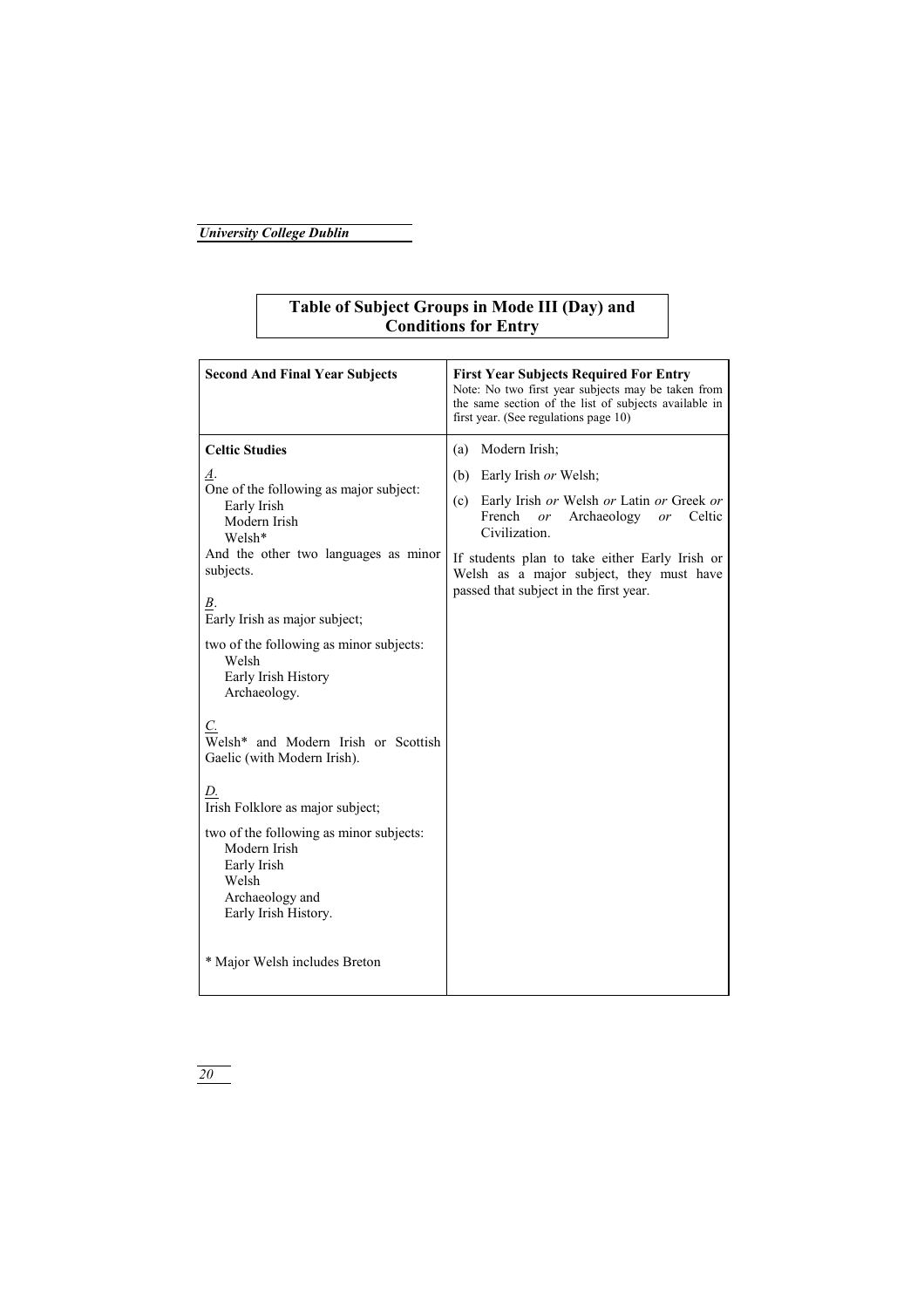| <b>Second And Final Year Subjects</b>                                                                                                                                                                                                                                                                                                                                                             | <b>First Year Subjects Required For Entry</b><br>Note: No two first year subjects may be taken from<br>the same section of the list of subjects available in<br>first year. (See regulations page 10)                                                                                                                                  |
|---------------------------------------------------------------------------------------------------------------------------------------------------------------------------------------------------------------------------------------------------------------------------------------------------------------------------------------------------------------------------------------------------|----------------------------------------------------------------------------------------------------------------------------------------------------------------------------------------------------------------------------------------------------------------------------------------------------------------------------------------|
| <b>Celtic Studies (Contd.)</b><br>Е.<br>One of the following as major subject:<br>Archaeology<br>Early Irish History<br>Early Irish Language and Literature<br>Welsh<br>Two minor subjects:<br>Two subjects from above not chosen as<br>the major subject or one of these and<br>Medieval Welsh.<br>If Welsh is chosen as major subject<br>Medieval Welsh may not be chosen as a<br>minor subject | Modern Irish or Early Irish Language and<br>(a)<br>Literature;<br>Archaeology;<br>(b)<br>History (including Early Irish History) or<br>(c)<br>Latin or Welsh or Celtic Civilization.<br>If either Archaeology or Early Irish Language<br>and Literature or Welsh is chosen as a major<br>subject, it must be passed in the first year. |
| <b>Near Eastern Languages</b><br>Major subject: Arabic or Hebrew;<br>Two of the following as minor subjects:<br>Aramaic<br>Hellenistic Greek<br>Near Eastern Civilization<br>Persian*<br>Syriac<br>Ugaritic<br>* The subject Persian may not always be<br>offered.                                                                                                                                | The major subject to be offered in the BA;<br>(a)<br>Any other subject;<br>(b)<br>Any other subject.<br>(c)                                                                                                                                                                                                                            |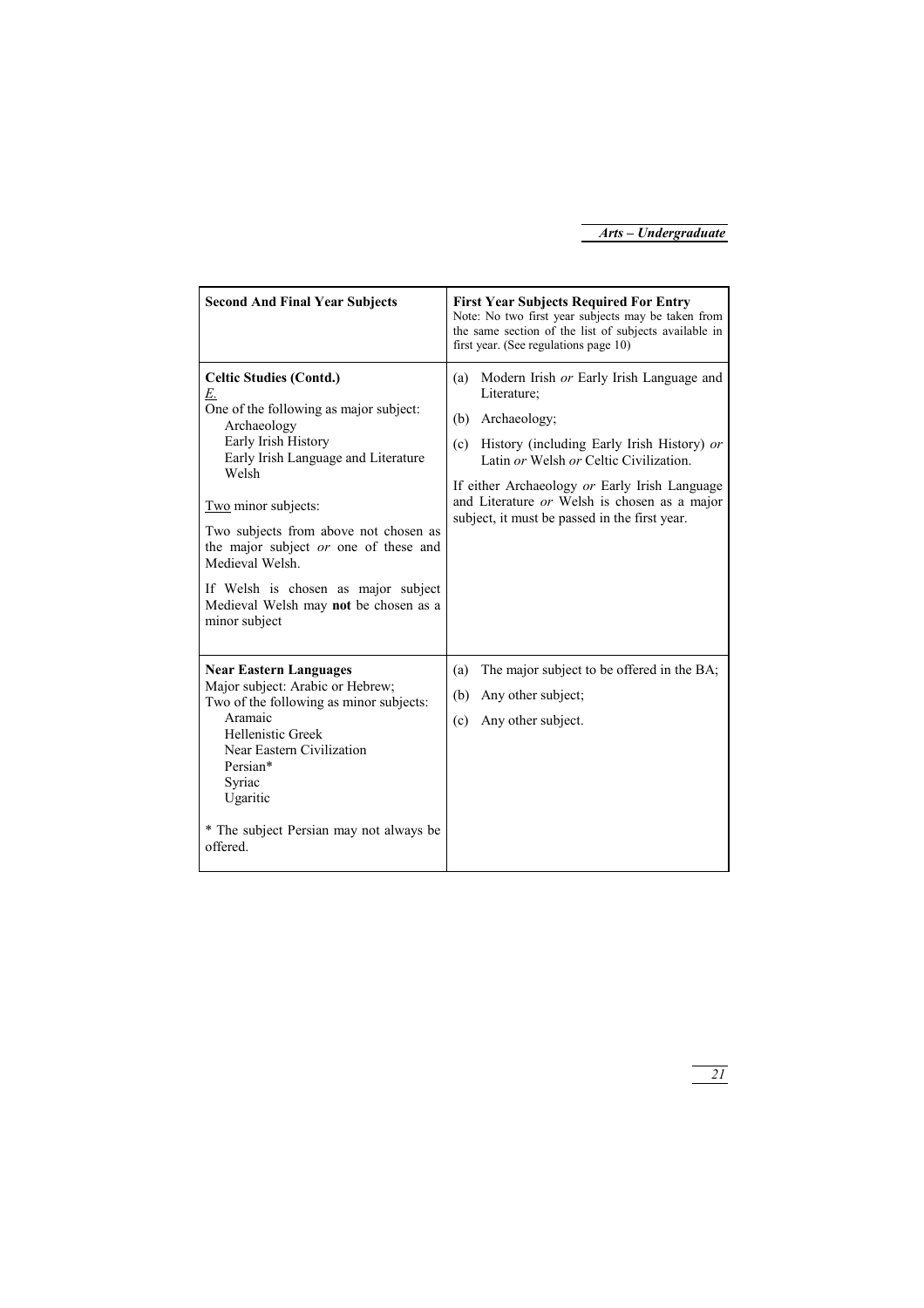## *BA (Honours) (International) Programme*

#### **General Description**

The BA (Honours) (International) is a four-year programme which incorporates a year's university study abroad as an integral element in the degree programme. Second year students may apply to enter the programme and, if accepted, are required to attend approved foreign university courses during the following year.

All arrangements in connection with the BA (Honours) (International) programme are made through the department(s) in which the students are registered. Intending applicants should note that: (a) since only those who can be assigned full-time places in approved foreign universities are accepted, *the number of students who can take part is strictly limited*; and (b) that not all departments are involved in the programme.

Permission to travel abroad on the BA (Honours) (International) programme is conditional upon (a) written approval of the Head of Department of at least one of the departments in which the student is registered (including details of courses to be followed and UCD equivalence allowed); and (b) the student's passing the Second University Examination (Honours) in Arts in the session in which permission is sought. No deferral is allowed.

Students must retain all documentation obtained abroad for departmental approval. Final decisions on all aspects of the programme rest with the Head of the UCD Department(s) concerned. Subject to approval, students may attend courses in more than one university during the year abroad.

Students in the BA (International) programme must normally take courses to the value of 45 ECTS credits in an approved partner institution under the direction of their Erasmus Coordinator in University College Dublin. They must obtain an overall pass in these courses in the academic year that they are abroad in order to continue into the final year of the BA (International) degree. In exceptional circumstances, and only with the prior permission of the relevant Head of Department, students may submit an extended essay on their return in fulfilment of some of their credit requirements. Students who fail to acquire the required credits at pass level will not be eligible for the BA (International) degree but will be permitted to take courses leading to the BA degree.

#### **Regulation applying to students commencing their year abroad as of September 2002**

*Students in the BA (International) programme will be required to take appropriate courses during their year abroad deemed by the sending department to be the equivalent of 45 ECTS credits and to achieve an overall pass. At its sole discretion, up to 15 of these credits may be obtained by project work set by the home department.*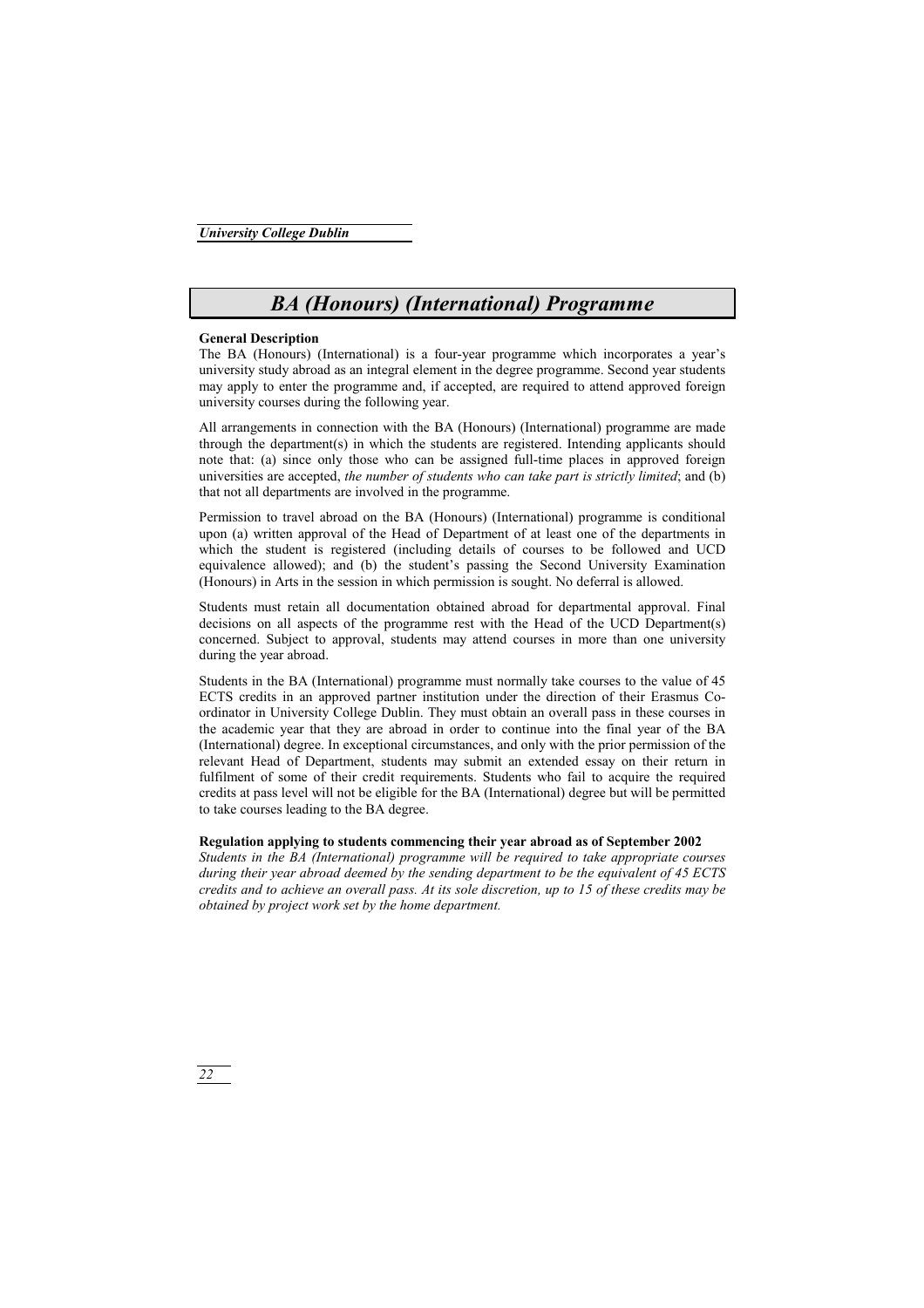#### **Admission Procedures**

Students (who have been admitted under DN012) intending to apply for entry into the programme are advised to contact the departments in which they are registered early in their second year. Application forms are available from those departments which are involved in the programme. Completed application forms must be returned to individual departments by their designated closing date.

A specified number of places are available through the denominated entry CAO First Year application system as follows: French (20); German (20); Spanish (6). A number of places in these subjects are also available on the results of examinations and departmental appraisal for students who have entered through DN012 (omnibus entry). Details on application procedures are available from individual departments.

## *BA (Honours) Computer Science*

The BA (Honours) Computer Science degree is a four-year programme.

#### **General Description**

The degree allows students to combine a variety of Arts subjects with Computer Science. The course has two aims: firstly to give students with a talent for Arts subjects the chance to exercise their abilities in a Computer Science context: secondly to allow students to become fully qualified Computer Scientists within the context of an Arts degree. From a computing perspective, students should acquire thinking and problem solving skills, fundamental programming skills, a knowledge of the potential of and current limits on information technology, and an appreciation of the notion of computation.

#### **Admissions procedure**

Entry to the programme is by designated entry through the CAO application system.

#### **Course syllabus**

*First Year*: Students choose Computer Science (which is a group D subject) and two Arts subjects from Groups A, B, C and F below. No two subjects may be taken from the same section of the list. *For subject restrictions see Notes for First Arts Day subjects (page 10).* 

| Section A: | Arabic, Economics, Greek and Roman Civilization, History of Art,<br>Linguistics                                                                |
|------------|------------------------------------------------------------------------------------------------------------------------------------------------|
| Section B: | Greek, History, Music <sup>1</sup> , Statistics <sup>2</sup> , Welsh                                                                           |
| Section C: | Early Irish <sup>3</sup> , German, Hebrew, Information Studies*, Latin, Logic <sup>4</sup> ,<br>Mathematical Studies, Mathematics (H), Spanish |
| Section F: | Celtic Civilization <sup>5</sup> , French, Geography <sup>*</sup> , Mathematical Physics<br>Studies <sup>2</sup> , Psychology <sup>6</sup>     |

(Subjects taught and examined at Honours and Pass levels separately are marked '(H & P)' above.)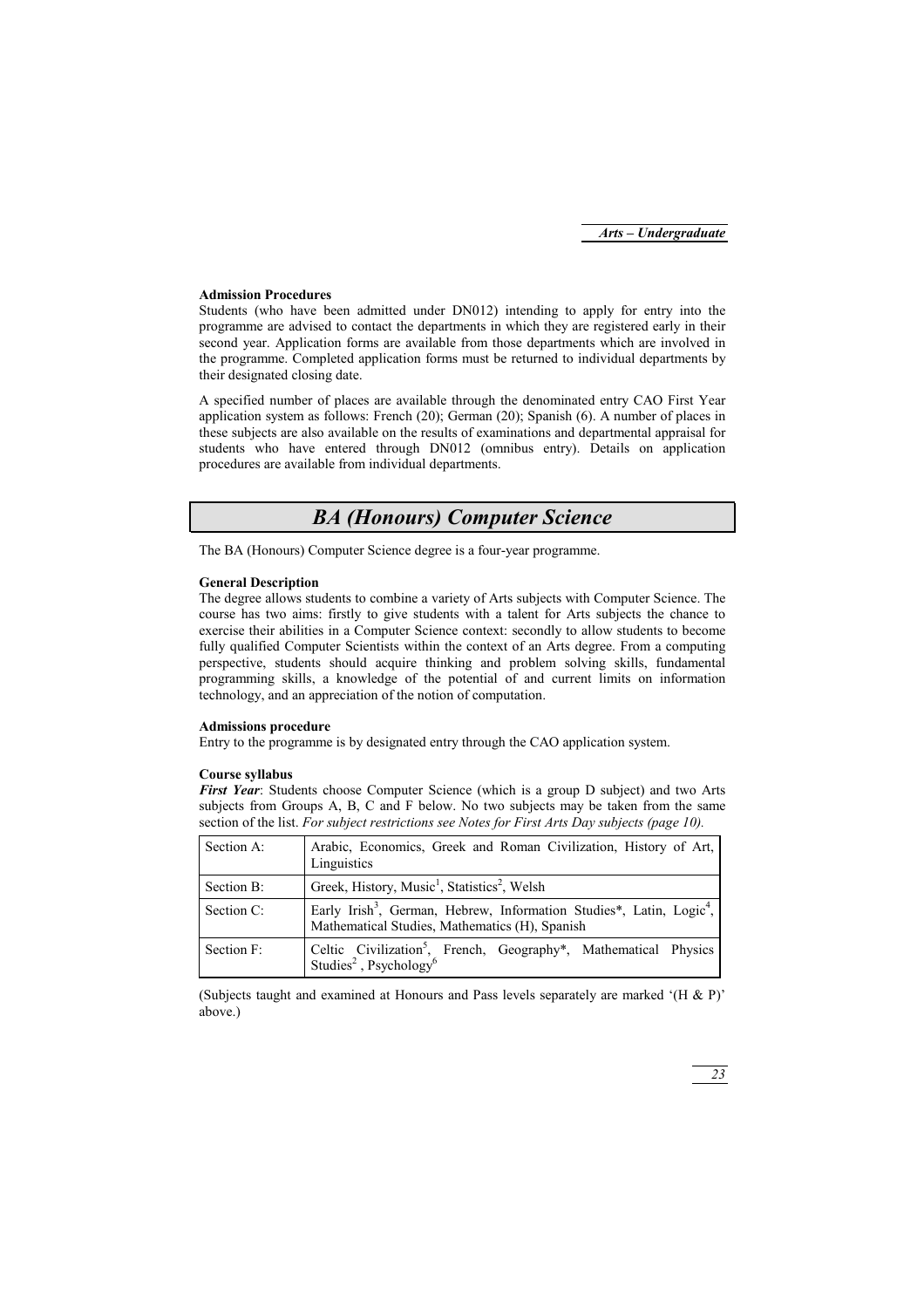#### **Second Year**

Students continue with Computer Science (12 units) and one Arts subject (12 units) studied in First Year provided the First Arts examination has been passed in three permissible subjects.

#### **Third Year**

Students continue with Computer Science (12 units) and the Arts subject (12 units) studied in Second Year provided the Second Arts examination has been passed in the two subjects. The Arts subject is completed in this year and a grade awarded for it.

*N.B. Provided students have passed the Third Arts examination and attained at least 45% in Computer Science, they will then proceed to Fourth Year; where they pass both subjects in Third Year with a mark of under 45% in Computer Science, students will be awarded a BA degree with a pass in Computer Science.* 

#### **Fourth Year**

This course comprises Computer Science (16 units) and a major BA thesis (8 units).

*Examination and Course Requirements* 

| First Year:                  | As for First Arts (see page 10)         |
|------------------------------|-----------------------------------------|
| Second and subsequent Years: | As for BA Mode II (see pages 16 and 17) |

**N.B.** Beneficial aggregation does not apply to the subject Computer Science.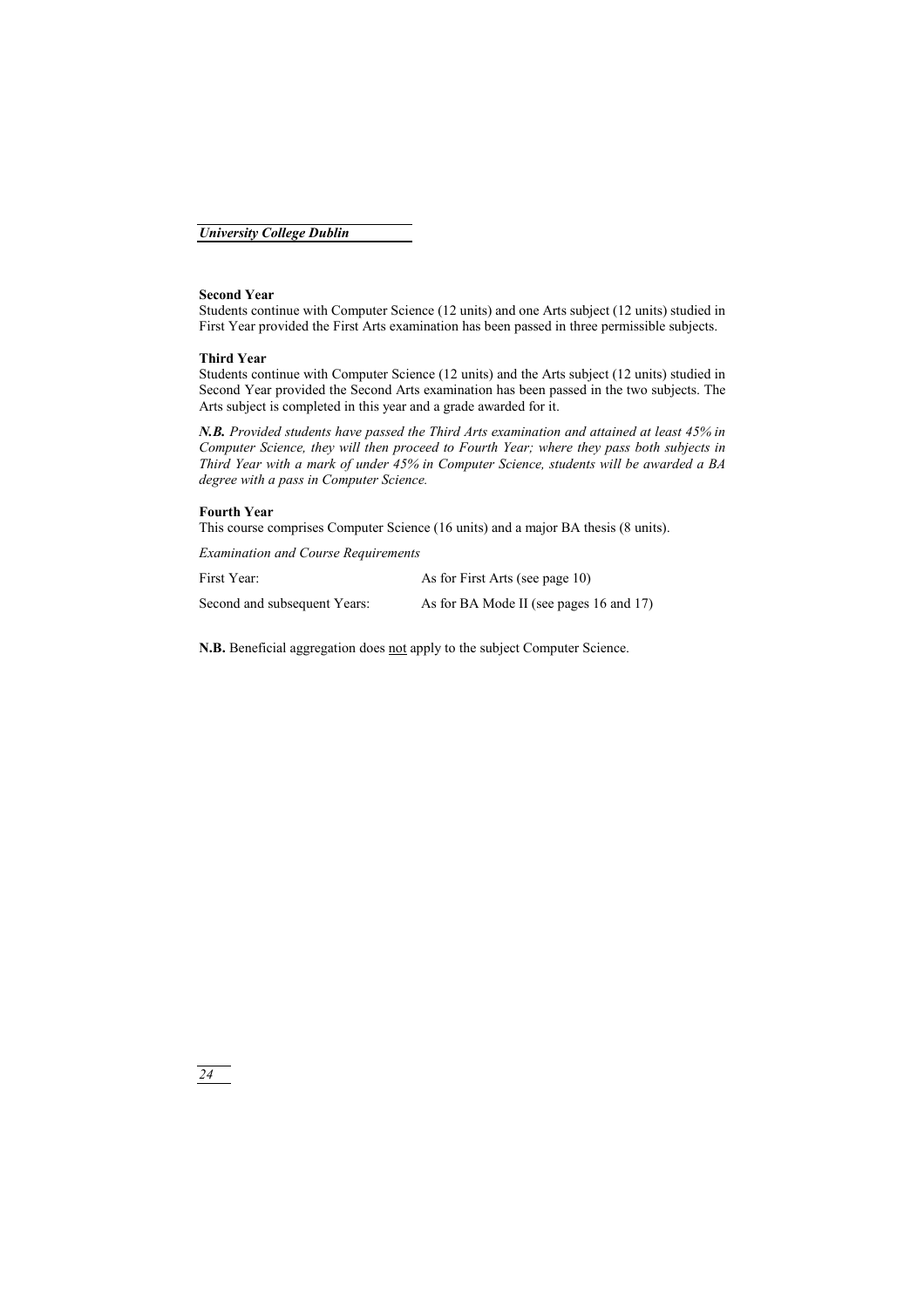# **Syllabus of Courses**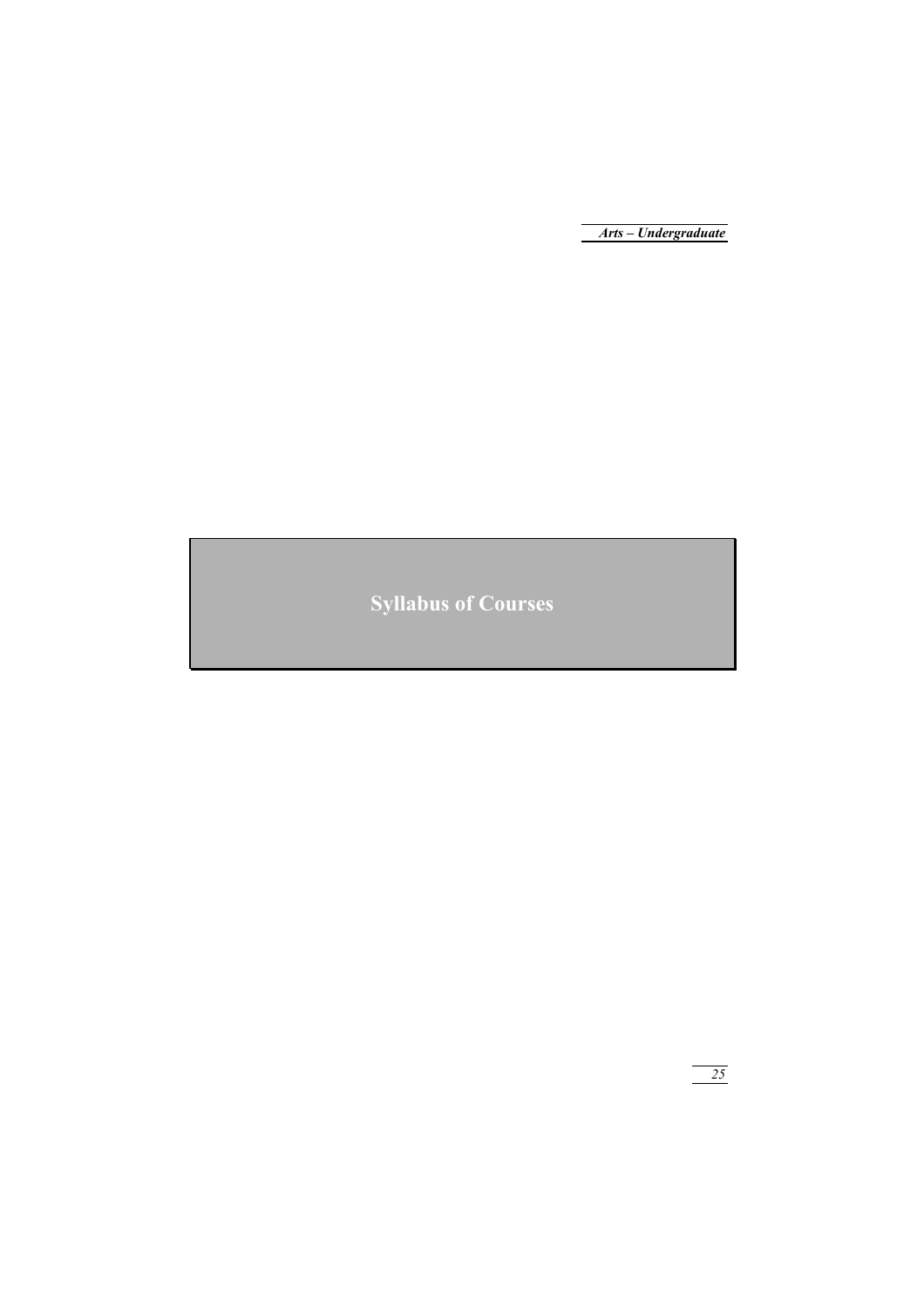## *Arabic*

**First Year (ARAB 1000)** 

- ARAB 1001 Principles of Arabic grammar. Course book: David Cowan, *An Introduction to Modern Literary Arabic* (Cambridge University Press).
- ARAB 1002 Elementary Arabic reading and comprehension.
- ARAB 1003 Beginners' level translation from Arabic into English and from English into Arabic.

ARAB 1004 Introduction to Islam.

No prior knowledge of the language is required. The course is intended to prepare the student to tackle a variety of Classical Arabic texts, as well as material in Modern Standard Arabic, which is the written language of the contemporary Arabic-speaking world. The student is also introduced to the principles and early history of Islam.

#### **Second Year (ARAB 2000)**

| <i>ARAB 2001</i> | <i>(deemed equivalent to twelve units)</i><br>Arabic-English Translation<br>Translation of unseen passages from Arabic into English.                                                                                                                                  |
|------------------|-----------------------------------------------------------------------------------------------------------------------------------------------------------------------------------------------------------------------------------------------------------------------|
| <i>ARAB 2002</i> | English-Arabic Translation<br>Translation of unseen passages from English into Arabic.                                                                                                                                                                                |
| <b>ARAB 2003</b> | Arabic Religious and Secular Texts<br>Prepared translation and study of selected <i>surahs</i> of the Koran, and sections of<br>the hadith of the Prophet Muhammad. Prepared translation and study of<br>excerpts from medieval and later Arabic topographical works. |
| <i>ARAB</i> 2004 | Modern Arabic Literature<br>Prepared translation and discussion of a variety of modern Arabic writers and<br>their work.                                                                                                                                              |

*Note for Second Year Students:* There will be an Arabic conversation class.

#### **Final Year (ARAB 3000)**

|           | (deemed equivalent to twelve units)                                                    |
|-----------|----------------------------------------------------------------------------------------|
| ARAB 3001 | Arabic-English Translation<br>Translation of unseen passages from Arabic into English. |
| ARAB 3002 | English-Arabic Translation<br>Translation of unseen passages from English into Arabic. |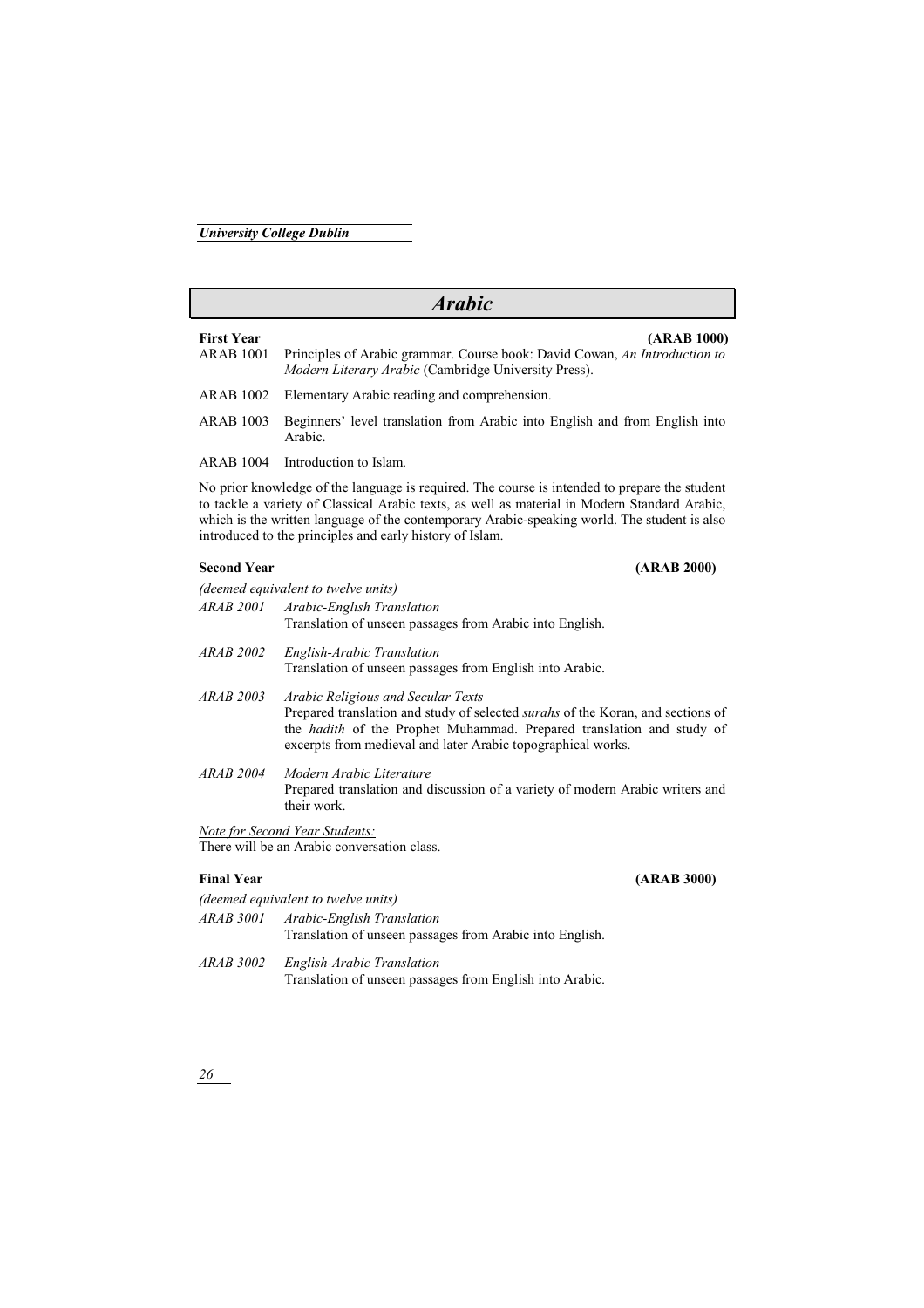- *ARAB 3003 Islamic History and Aspects of Arabic Historiography*  Study of the history of principally the Arabic-speaking Near and Middle East, from the rise of Islam until the eve of the Crusades, and how it was recorded by a variety of historians writing in Arabic. Prepared translation and study of primary sources.
- *ARAB 3004 Modern Arabic Literature*  Prepared translation and discussion of a variety of modern Arabic writers and their work.

*Note for Final Year Students:* There will be an Arabic conversation class.

## *Aramaic*

*(Minor Subject in Mode III Near Eastern Languages)* 

#### **First Year**

Courses not offered.

#### **Second Year (ARAM 2000)**

## *Mode III* ARAM 2001 Syriac Grammar. Text: J.F. Healey, *First Steps in Syriac.* ARAM 2002 Grammar of Biblical Aramaic. Text: F. Rosenthal, *A Grammar of Biblical Aramaic.* ARAM 2003 Prescribed texts: Selections from Brockelmann's *Chrestomathie*, and F. Rosenthal (ed.), *An Aramaic Handbook*. ARAM 2004 History of the Aramaeans. **Final Year (ARAM 3000)**  *Mode III* ARAM 3001 Prescribed texts: Selections from Brockelmann's *Chrestomathie*, F. Rosenthal (ed.), An Aramaic Handbook, and J. Gibson, Syrian Semitic Inscriptions, Vol. 2. ARAM 3002 Translation of Unseen Passages. ARAM 3003 History of the Targums and Syriac literature.

*Note:* For unit values of courses in Aramaic, please consult the Department of Near Eastern Languages.

### *27*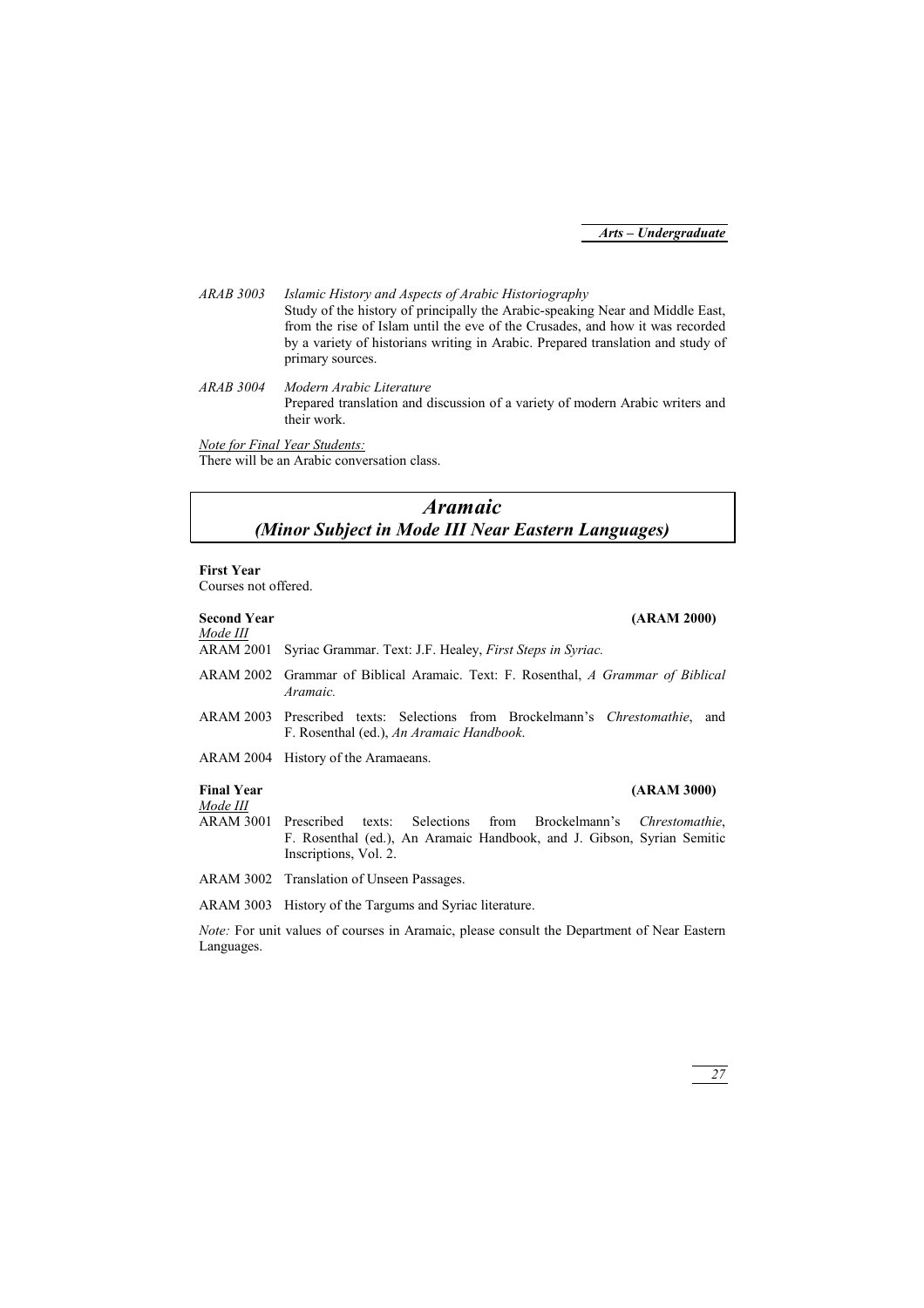## *Archaeology*

#### **First Year (ARCH 1000)**

While the topics studied serve as a foundation for students proceeding to second and final years, they also form a complete programme for those taking Archaeology for one year. The course comprises eight 12-lecture modules.

Up to twenty-five percent of the overall end of year mark will be awarded for continuously assessed coursework (including essays and worksheets). These will be submitted on a regular basis throughout the year.

### *ARCH 1006 What is Archaeology?*  What is Archaeology? How do we know what happened in the past? How do we date past events? These questions are addressed in this course of 12 lectures.

*ARCH 1007 The Palaeolithic and Mesolithic periods*  This course will examine the evidence for the earliest humans in Africa, looking at the evolution of humanity through more than four million years and the dispersal of early hominids across the globe. The cave art of Ice Age hunters will be discussed as will the societies of the early postglacial period, a time when people developed complex hunting, gathering and fishing techniques in adaptation to their new environment.

*ARCH 1008 The Neolithic in Ireland and Europe*  The Neolithic period is when farming societies became established in Europe. These lectures will look at the origins and spread of the farming lifestyle. They will explore the character of Neolithic settlement and the role played by the dead and the ancestors, using this information as a means of understanding the complexity of Neolithic societies.

*ARCH 1009 Life and Death in Bronze Age Europe*  During the Bronze Age, we see the first use of metals, the emergence of social stratification and the development of complex trade networks linking societies in distant parts of the European continent. These 12 lectures will discuss some of the evidence archaeologists have used to reconstruct social, political, economic and religious life during this period.

#### *ARCH 1010 Iron Age Europe and Ireland*  Conventional dating for the beginning of the Iron Age in Europe is about 750 BC. By about 600 BC, iron-working, on a limited scale, had reached Ireland. The period is associated with those people historically referred to as Celts, a people with distinctive burial rites, with advanced metal technology and, above all, with an art style which has been described as "the first great nonclassical art of Europe". In the course of the last century BC, the expansion of Roman power brought an end to Celtic independence. Only in Ireland did Celtic culture survive.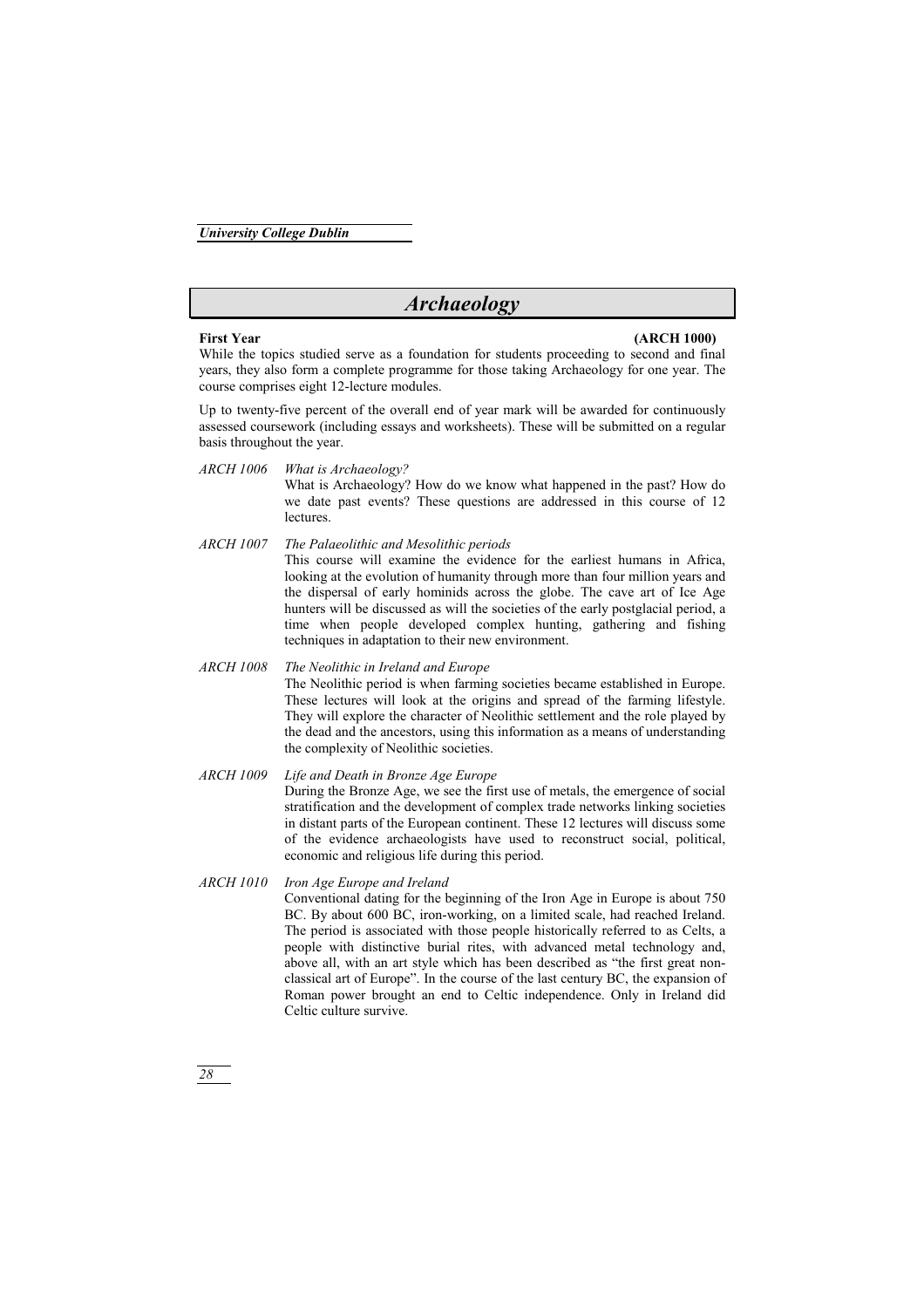*ARCH 1011 Ireland and Europe in the Early Middle Ages*  This course is an examination of the archaeology of Ireland and Europe between the fifth and tenth centuries AD. The topics discussed will include the 'barbarian invasions', the Viking diaspora, and the art of the Church in Ireland.

*ARCH 1012 Later Medieval Ireland and Europe*  The archaeology of Ireland and Europe in the first half of the second millennium AD is discussed here. We will examine specifically the rise of high medieval European culture and the effects of the Anglo-Norman invasion of Ireland.

*ARCH 1013 The Archaeology of World Societies*  In this course of 12 lectures students are introduced to both ancient civilizations, such as the Scythians, and modern societies such as the Australian Aborigines, Amazonian Indians and the Inuit of the Arctic Circle.

**Second Year** *(deemed equivalent to twelve units***) (ARCH 2000)** 

This comprises ten 12 lecture courses and one 24 lecture course. The Irish and British material is treated in greater depth, corresponding developments elsewhere in Europe are addressed more specifically and students are introduced to relevant debates about the evidence and its interpretation. Other features include a major course on the theory and philosophy of Archaeology, a course on scientific techniques in Archaeology and a course on ancient craftsmanship in various materials. Reading lists for the courses will be provided. Up to twenty-five percent of the overall end of year mark will be awarded for continuously assessed coursework (including five essays). These will be submitted on a regular basis throughout the year.

- ARCH 2006 *From hunter-gatherers to first farmers*.
- ARCH 2007 *Contemporary problems in the interpretation of the Neolithic.*
- ARCH 2008 *The emergence of hierarchy: the Bronze Age of north-western and central Europe*.
- ARCH 2009 *The Irish Iron Age: problems of Celticity*.
- ARCH 2010 *Early medieval landscape, settlement and society in Ireland.*
- ARCH 2011 *Early medieval art*.
- ARCH 2012 *Viking-age Ireland, later Anglo-Saxon England, and Carolingian Europe*.
- ARCH 2013 *The archaeology of feudal society: Ireland and Europe AD 1100-1500.*
- ARCH 2014 *Methods and techniques in landscape archaeology*.
- ARCH 2015 *A practical introduction to materials in archaeology*.
- ARCH 2016 *Theory and philosophy of archaeology (24 Lectures).*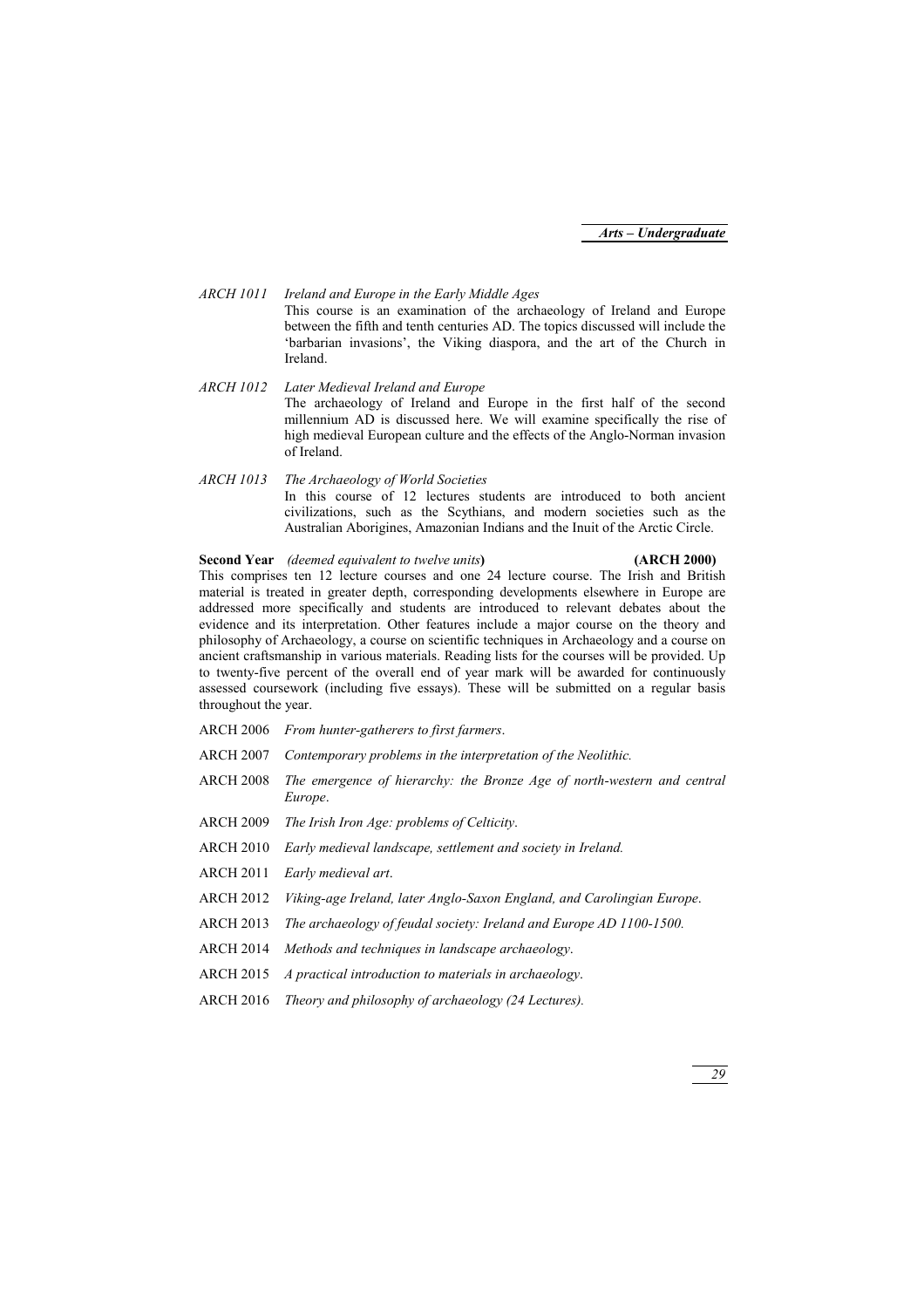### *Archaeology (Contd.)*

**Final Year** *(deemed equivalent to twelve units)* **(ARCH 3000)** 

The course will consist of ten core courses (each course counting as one unit) and two optional courses (each counting as one unit) chosen from a range of at least five options. The courses will be thematic and will develop concepts and issues introduced in the First and Second Year programmes.

The selection of courses available in any academic year will depend on staffing and logistical resources. Minimum and maximum limits will be placed on numbers attending optional courses. Courses additional to the list below may also be offered. The list of courses on offer in any academic year will be available immediately before the beginning of the academic year in September.

A one-week field course will be offered as an option in early September *prior* to the commencement of the lecture programme. Students interested in this option should enquire in the Department for details.

Up to twenty-five percent of the overall end of year mark will be awarded for continuously assessed coursework (including four extended essays). These will be submitted on a regular basis throughout the year.

Courses to be offered will be selected from the following:

ARCH 3001 *The Mesolithic/Neolithic transition* ARCH 3002 *Stone tools in a social context* ARCH 3003 *Regionality in the Neolithic of Ireland and Britain* ARCH 3004 *Settlement and landscape* ARCH 3005 *Ritual and ideology* ARCH 3006 *Funerary archaeology* ARCH 3007 *Material culture* ARCH 3008 *Art in prehistory* ARCH 3009 *Practice and theory in Irish archaeology* ARCH 3010 *Wetland archaeology* ARCH 3011 *Religion and ritual in Celtic Europe* ARCH 3012 *The Celts at war: history, archaeology and myth* ARCH 3013 *Ireland's Golden Age* ARCH 3014 *People of the Isles: Ireland and Britain, AD 400-1000* ARCH 3015 *The archaeology of architecture* ARCH 3016 *Sculptors and stonemasons in the first Christian Millennium* ARCH 3017 *The Viking world* ARCH 3018 *Field courses*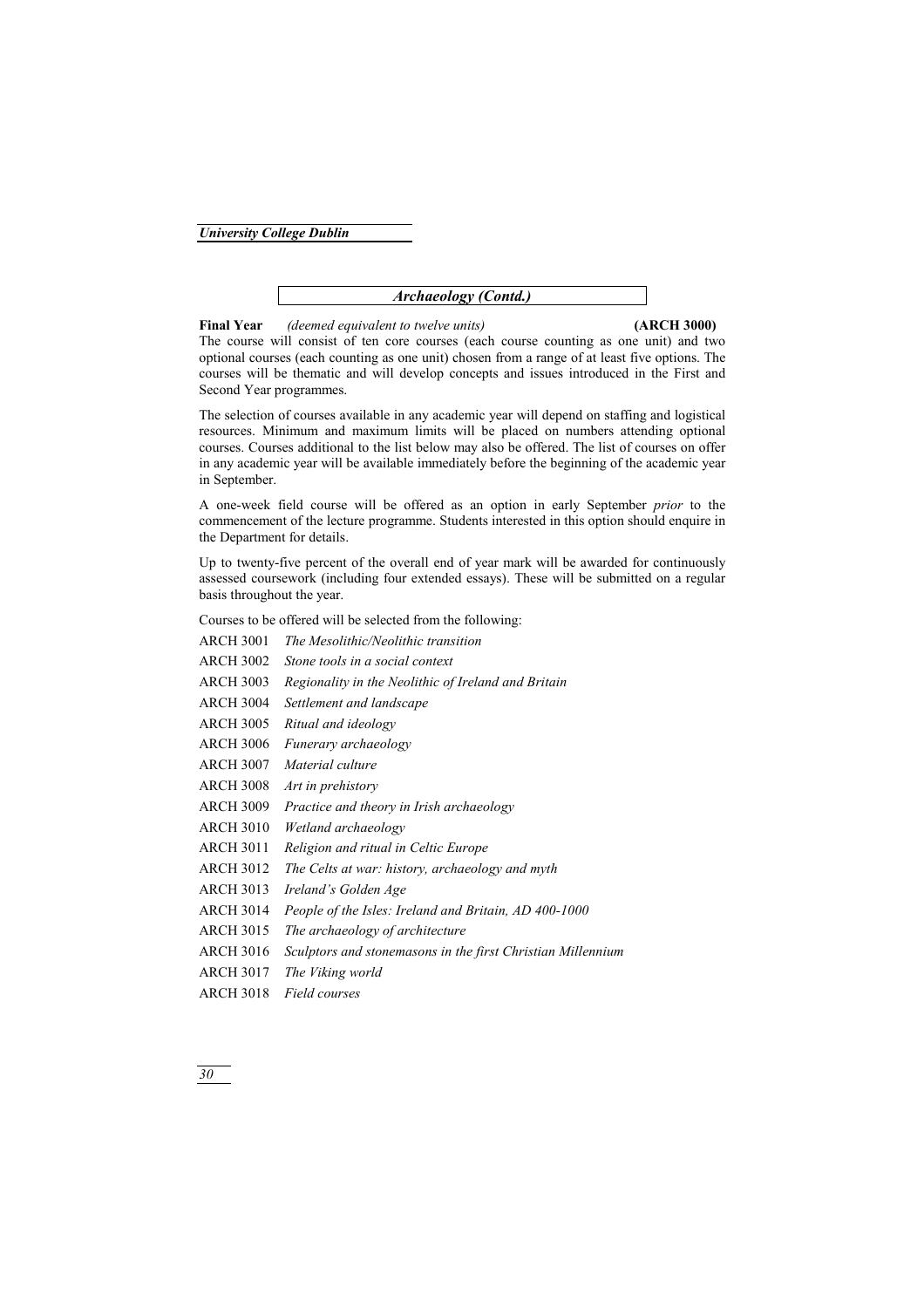The Celtic Studies course in Archaeology and Early Irish History (Mode III) will consist of approximately forty lectures in each subject spread over a two year period. These will cover the Celtic Iron Age (Ireland, Britain and the Continent) and early Christian Ireland. For the course in Early Irish History, consult the department.

The Celtic Studies course in Archaeology as a full minor subject (Mode III) will cover the Archaeology of Ireland and Britain and the continental background from the early Iron Age to the Vikings: monuments and settlement; art and its context.

## *Celtic Civilization*

#### **First Year (CCIV 1000)**

This course of lectures, a comprehensive survey of the Celtic peoples in the ancient and medieval worlds, will enable the student to understand and appreciate Celtic literary, intellectual and artistic achievements.

The history and culture of the Celts will be traced from their prehistoric continental origins to their ultimate homelands in Ireland, Britain and Brittany. Included will be a study of institutions, religion and mythology, law and art. The evidence of archaeology will be examined and discussed in conjunction with the written sources.

The varied and important medieval literature of Ireland and Wales, read in translation, complements the broader study of Celtic culture. Texts will include the Táin and early Irish sagas, lyric poetry, the Mabinogion, Arthurian romance and medieval Welsh poetry. A general overview of the Celtic languages will also be presented.

| <b>CCIV 1001</b> | Insular Celtic Archaeology and Art |
|------------------|------------------------------------|
| <b>CCIV 1002</b> | <b>Ancient Celtic Peoples</b>      |
| <b>CCIV 1003</b> | Celtic Mythology                   |
| <b>CCIV 1004</b> | Romano-Celtic Britain              |
| <b>CCIV 1005</b> | Early/Medieval Welsh Literature    |
| <b>CCIV 1006</b> | Celtic Ireland                     |
| <b>CCIV 1007</b> | Early Irish Literature             |
| <b>CCIV 1008</b> | Celtic History and Ethnography     |

A reading list will be available at the beginning of term.

Please note that Celtic Civilization is currently offered as a first year subject only. Students taking this subject in combination with certain other first year subjects may proceed to the BA (Honours) in Mode IIA or to the BA (Honours) in Celtic Studies in Mode III.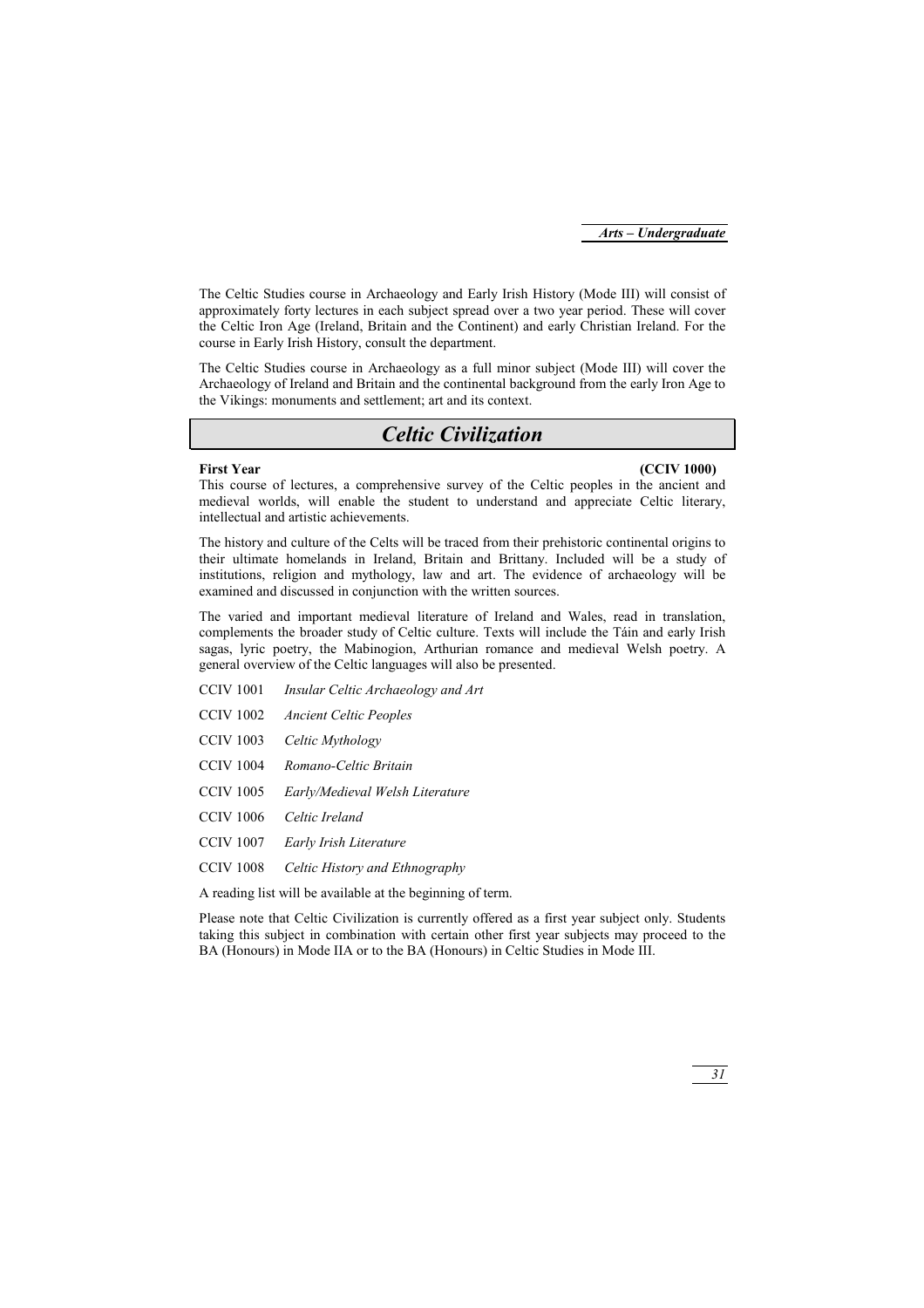## *Classical Studies*

#### **First Year**

To qualify to enter Classical Studies, which is a Mode I degree subject, students must take Greek and Roman Civilization as one of their first year subjects.

#### **Second Year (deemed equivalent to 24 units) (CS 2100)**

- *CS 2001 Greek History:* The Rise of Macedon*.*
- *CS 2002 Greek Art and Archaeology:* The Archaeology of Greek Society. This course builds on the First Year Greek Archaeology course. It covers the same periods and material, but they are approached as a method for understanding Greek society. Themes covered include: mythology and art as propaganda, sport and welfare, burial customs, the symposium and prostitution, gender relations. Students are thus introduced to archaeology as a method for social interpretation and understanding.
- *CS 2003 Greek Philosophy:* Plato*, Phaedo.*  The prescribed text for this course is Plato's *Phaedo*. In this dialogue Plato portrays Socrates at his death arguing for the immortality of the soul. Lectures deal with the personal and philosophical presentation of Socrates, the arguments for the soul's immortality, with special reference to Plato's Forms, and the myth near the end.
- CS 2004 *Greek Literature*: Greek Tragedy: Aeschylus, *Prometheus Bound and Other Plays*; Sophocles, *Electra and Other Plays*; Euripides, *Medea and Other Plays* (all in Penguin Classics).

 The prescribed texts for this course are Aeschylus', *The Persians* and *Prometheus Bound*, Sophocles', *Ajax* and *Women of Trachis*; Euripides', *Medea, Hecabe* and *Heracles*. The lectures will deal with the social and theatrical context of Greek Tragedy, and with the structure and themes of the seven plays. The course focuses in particular on the justice of the gods, on the nature of heroism (both male and female), and on the problem of revenge.

*CS 2005 Roman History*: The Early Roman Empire*.*  The Roman Empire from the assassination of Caesar to the natural death of Hadrian with particular emphasis on the role of Augustus in the establishment of the imperial system. The course explores the empire through a series of themes, such as the Senate, the Army, the People, Italy, Rome's subjects, and the Imperial Cult. Among the evidence used will be Tacitus' *Annals*, Suetonius' *Lives of the Caesars*, and selected inscriptions.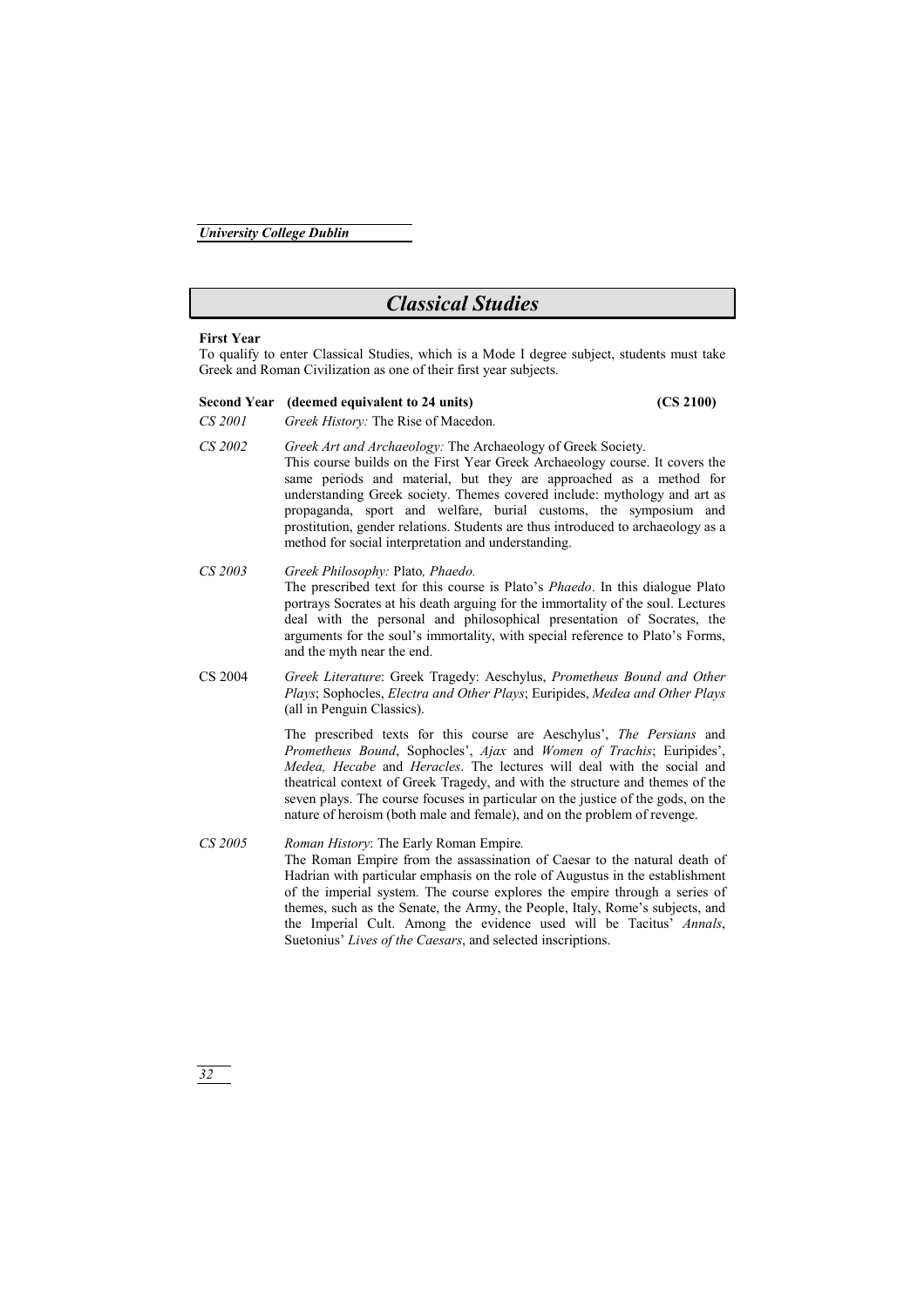#### *Classical Studies (Contd)*

*CS 2006 Roman Art and Archaeology:* Imperial Art and Architecture*.*  Official art in the Roman empire was more than just decoration for the towns of the Roman empire. It fulfilled a vital political role. During the course we will look at the "language" of Roman art and learn how to read the political messages in some of the big monuments in Rome and elsewhere, and how the "language" survived into European culture. The period covered is the first to fifth century.

## *CS 2007 Roman Literature: The Satires* of Horace *Persius;* Juvenal*, The Satires*  (World's Classics, trans. N. Rudd). Satire was the only literary form which the Romans invented. The three

authors covered – Horace with his urbane moralising, Persius with his doctrinaire preaching and Juvenal with his bitter tirades – give us an insight into the realities of life in Rome.

*CS 2008 Ancient Society:* Stoics and Epicureans*.*  The Stoics and Epicureans were the two philosophical movements which had the greatest direct influence on the everyday lives of ancient Greeks and Romans. They held that a moral code could be based on reasoned argument in the context of an understanding of our physical environment. This course examines how they justified their moral code and the kind of physical universe which they claimed we inhabit. As far as possible this will be done through the words of the philosophers themselves, in the case of the Epicureans through Lucretius' poem *On the Nature of the Universe*.

#### **Either**

*CS 2009 Greek Language* 

 The course is designed for beginners and aims to offer a comprehensive knowledge and understanding of the Greek language. Students will have four classes per week throughout the year. By the end of the year students should be able to read Greek prose and verse texts. The textbook is Wilding, *Greek for Beginners.* 

**or** 

*CS 2010 Latin Language* 

 The course is designed for beginners and aims to offer a comprehensive knowledge and understanding of the Latin language. Students will have four classes per week throughout the year. By the end of the year students should be able to read Latin prose and verse texts. The textbook is *Wheelock's Latin*.

Students will be expected to attend tutorials and to maintain a satisfactory standard in essay work connected with them.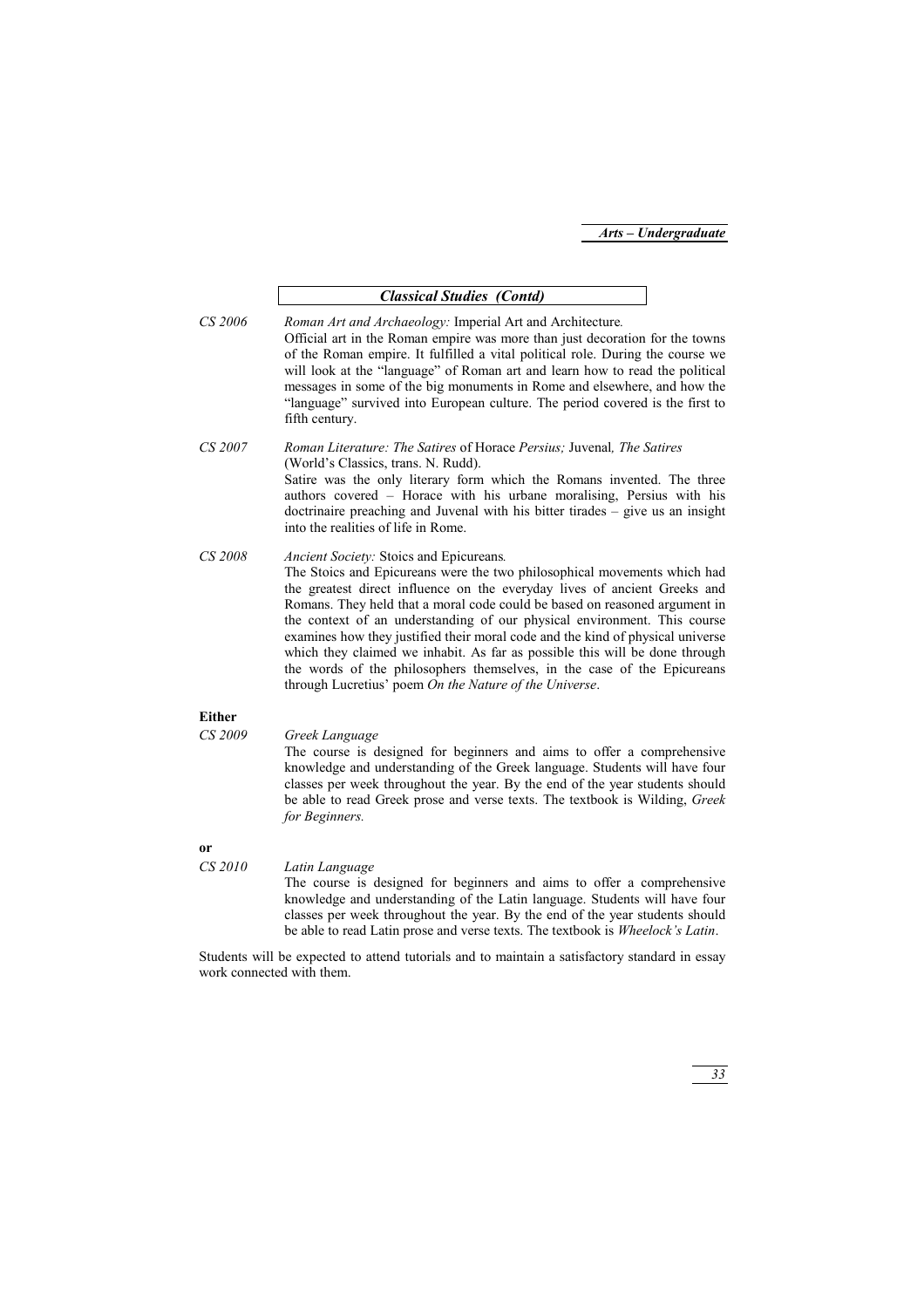**Final Year** *(deemed equivalent to 24 units)* (CS 3100)<br> **I** Subject to certain restrictions in choice, students will be required to choos Subject to certain restrictions in choice, students will be required to choose four courses from a list of courses which will be offered each year. Subject to approval by the Head of Department, a student may substitute an extended essay of approximately 12,000 words for one of these courses.

Courses offered in the session 2002/2003 may include:

- *CS 3001 The Archaeology of Minoan Crete*
- *CS 3003 The Oedipus Myth*
- *CS 3004 Roman History 60-50 BC*
- *CS 3008 Introduction to Neoplatonism: Plotinus*
- *CS 3013 The Archaeology of the Roman Imperial Army*
- *CS 3014 Slavery*
- *CS 3015 After Alexander*

### **II Either**

*CS 3010* Greek

A. *Greek Literature* (each of the following courses is taught by weekly reading classes throughout one semester):

### *(a) Socrates on trial and in prison*

 In Plato's *Apology*, Socrates defends his philosophical life and then responds to the verdict and the sentence. In Plato's *Crito*, Socrates tells his oldest friend that an escape would defy Athenian law and Socratic morality. Students will study both texts for this course.

*(b)* Euripides, *Medea*

### *(c) Archaic Greek Epic:* Homer's *Iliad*

 Homer's *Iliad* stands at the apex of the Western literary tradition, as well as marking the point of progression from oral to written poetic forms. In this course we will read *Iliad 9* (the embassy to Achilles) with an eye on both 'oral' and 'literate' poetics: familiarising ourselves with the formulaic style which is characteristic of the oral tradition, as well as considering the literary purposes to which the epic language is put.

In addition, students will read Lysias I.

### B. *Translation skills*

 The aim of this course is to help students to become proficient in translating Greek. The course begins with a revision of basic Greek grammar; two classes per week throughout both semesters are devoted to the translation and discussion of Greek prose/verse passages. In the third year examination there will be two prose and two verse passages for translation into English. The verse will be taken from the work of Euripides; one prose passage will be taken from either Xenophon's or Arrian's *Anabasis*, the other from Lysias.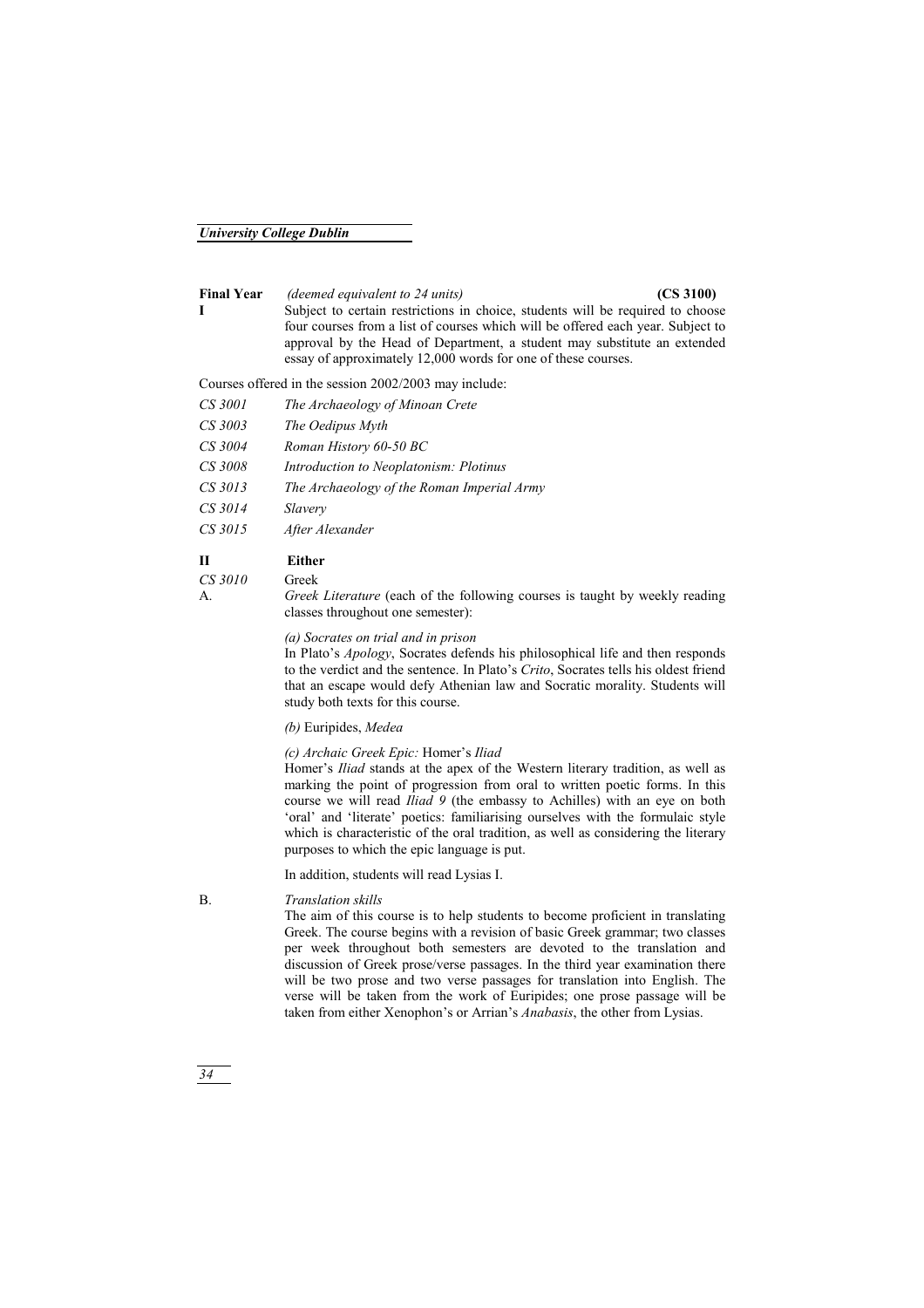## **Or**

*CS 3011 Latin* 

*A. Latin Literature* (each of the following courses is taught by weekly reading classes throughout one semester):

### *(a) The Letters of Pliny*

 Pliny corresponded on a wide range of subjects, from contemporary literary and rhetorical debates to administrative and bureaucratic reform in Roman provincial government. In this course we read a varied selection of his letters, as well as considering the context of Pliny's life and times and the limits and potential of the epistolary form.

#### *(b) Introduction to Roman epic*

 The course aims to explore the language and the poetic technique of the most representative writer of Roman epic poetry: Virgil, *Aeneid 8* (the future site of Rome) will form the core of the course.

#### *(c) Horace and Satire*

 In this course we study the first book of Horace's *Satires*. We will be considering the poems from the historical perspective, for the approach they take to the *mores* and foibles of Augustan Rome; and also from the literary perspective, in terms of the birth and early development of the genre of satire. In addition, students will read a selection of passages from *Wheelock's Latin*.

### *B. Translation skills*

 The aim of this course is to help students to become proficient in translating Latin. The course begins with a revision of basic Latin grammar; two classes per week throughout both semesters are devoted to the translation and discussion of Latin prose/verse passages.

#### *General Notes:*

Details of courses may have to be altered at short notice because books are not available or for other urgent reasons.

Students will be expected to maintain a satisfactory standard in essay and language work connected with their courses.

## *Classics*

#### **First Year**

To qualify to enter Classics, which is a Mode I degree subject, students must take Greek and Latin (either Mode A or B) as first year subjects.

### **Second (CLAS 2100) and Final (CLAS 3100) Years**

For their second and final years students follow the courses prescribed for the subjects Latin and Greek.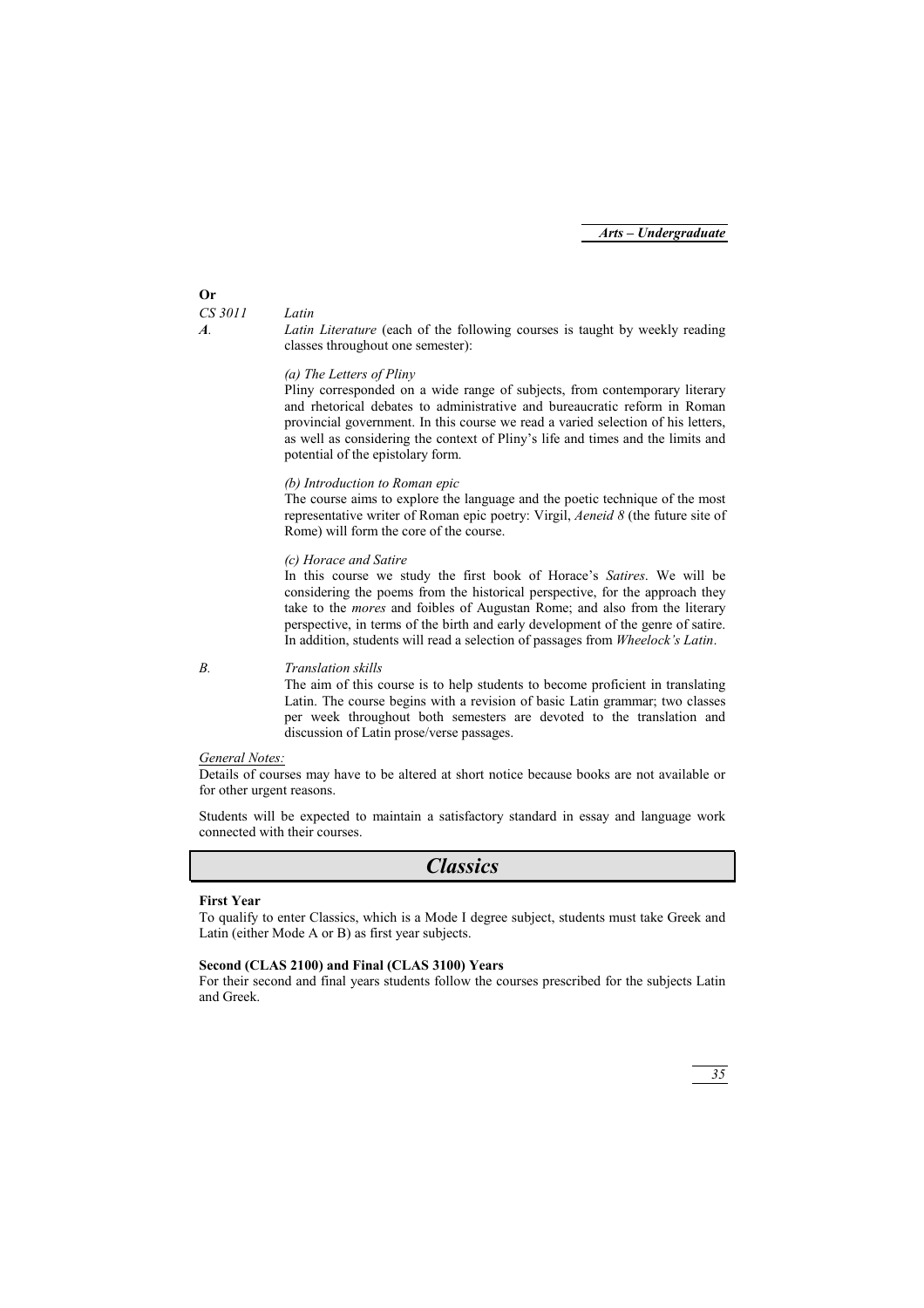## *Computer Science*

## **Available only to students who entered through DN050**

#### **First Year (COMP 1600)**

There are three lectures a week plus programming practicals and tutorials.

*1. Introduction to Computing Programming* 

Nature of computation; algorithms; correctness and efficiency of algorithms; basic complexity measures; sequence, selection and iteration constructs; program construction using these constructs; reasoning about programs; various methods of problem decomposition; reuse of existing software components.

*2. Introduction to Information Technology* 

Basic computer hardware; practical usage of current software applications and operating systems; the Internet and World-Wide Web.

### **Second Year (COMP 2600)**

- *COMP 2601 Datastructures & Algorithms 1*  Software design principles; data abstraction; dynamic data types; lists, queues, stacks, trees, graphs and operations on them; hashing.
- *COMP 2603 Functional Programming*  Expression Evaluation; Notation; Types; Conditionals; Lists & primitive functions: DEFUN: Applicative functions: Iteration: Declarations: Macros: EVAL; Compilation; Association lists; Assignment; Structures; I/O; CLOS; Garbage Collection; Other functional languages.
- *COMP 2607 Formal Foundations*  The role of mathematics and logic in Computer Science; Logic fundamentals; propositional and predicate logic and proof techniques.

#### *COMP 2606 Databases & Information Systems*  Types of information system; database organisation; introduction to relational, hierarchical and network data models; data definition and manipulation languages; information retrieval systems; retrieval strategies; intelligent knowledge based systems.

- *COMP 2608 Operating Systems I*  Introduction to Oss. Processes: Memory Management; File Management; Introduction to Security and Protection; Case Studies; Unix, Win NT.
- *COMP 2609 Datastructures & Algorithms II*  Trees; graphs; pattern matching; sorting; specification techniques; complexity analysis; applications.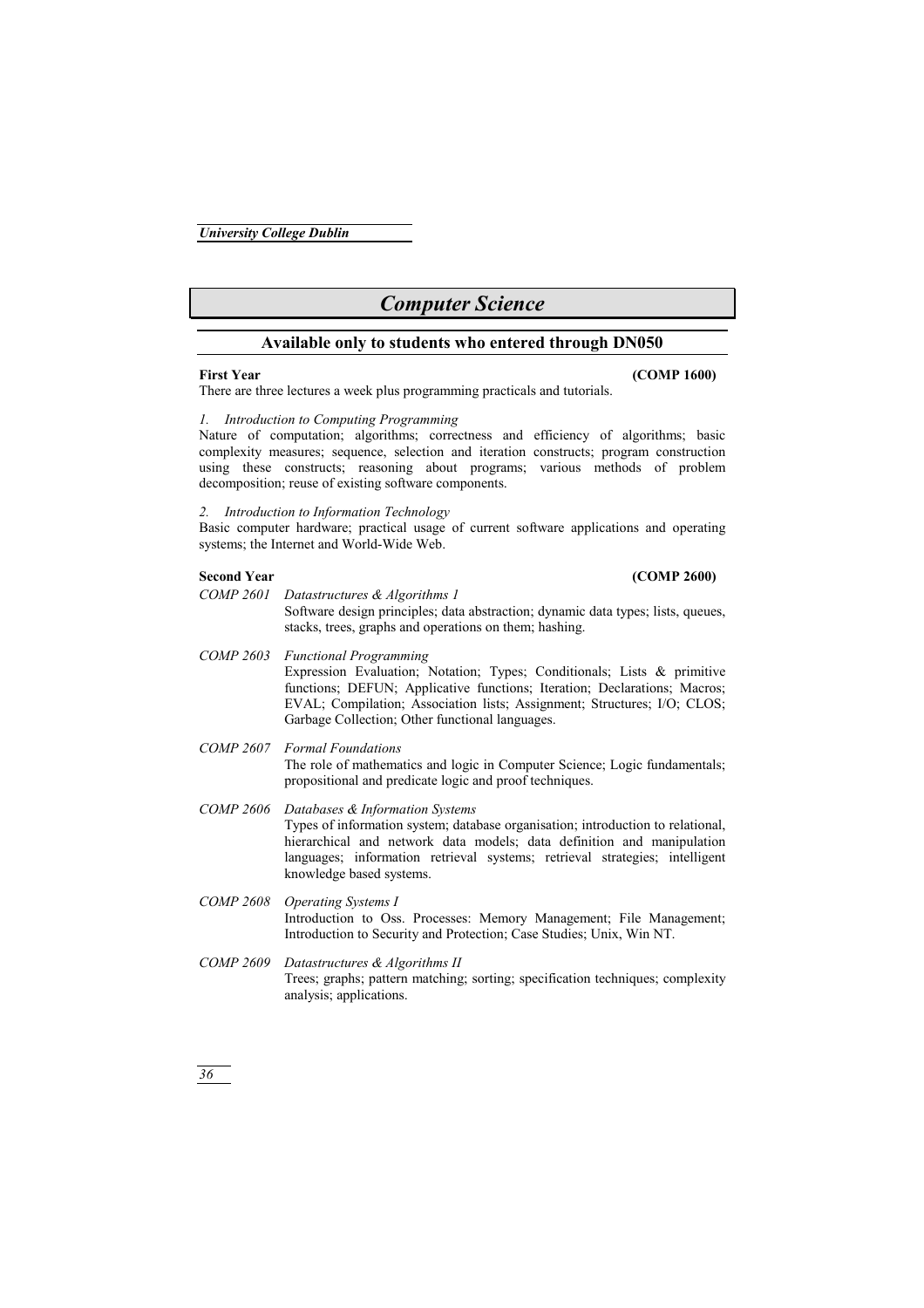*MATH 2007 Mathematical Foundations* 

 Language and mathematics, logic and truth tables, proof and counter-example, sets, relations and functions, binary operations, semigroups, monoids and groups, graphs and trees.

**Third Year (COMP 3600)** 

Students will be required to take five of the following units based on the set of units offered in a given year.

*COMP 3617 Foundations of Computing*  Mathematical notation and terminology; finite automata and regular languages; definitions and properties, regular expressions; universal models and computability theory; Turing machines, primitive recursive functions; complexity of algorithms: efficiency of algorithms, complexity classes, complexity analysis in practice.

*COMP 3604 Software Design and Development I*  Information systems; Users, the technology, the value of information, systems development life cycle (overview); analysis and design methodologies; structured methods; selected system analysis and design techniques; designing structured programs; data environments; programming; software development tools, project management (overview); systems justification.

*COMP 3606 Introduction to Artificial Intelligence*  Problem solving & search; Introduction to knowledge representation: search techniques; expert systems. Introduction to Machine Learning; Inductive learning; learning from mistakes; case-based reasoning. Connectionist Computing; Basic neurobiology; history of connectionism; Connectionist models. Applications of Artificial Intelligence; studies; recommender systems & the World Wide Web.

#### *COMP 3607 Program Design & Verification I*  Review of predicate logic; use of predicates to specify programs. WP-Calculus, backward derivation, refinement calculus, Calculation of programs. Efficiency considerations; strengthening invariants, choosing variants.

*COMP 3611 Object-Oriented Programming*  Fundamental object-oriented concepts: classes, objects, messages, encapsulation, inheritance, polymorphism, dynamic binding. Elementary object-oriented design. Quality issues in object-oriented programs. Practical programming in an object oriented language, for example in C++.

*COMP 3616 Networks & Internet Systems* 

 Network types, functions, topologies, transmission, switching, routing, management, reference models, architectures, protocols and standards; network user applications; flow and congestion control strategies; design and implementation considerations; use in internet systems.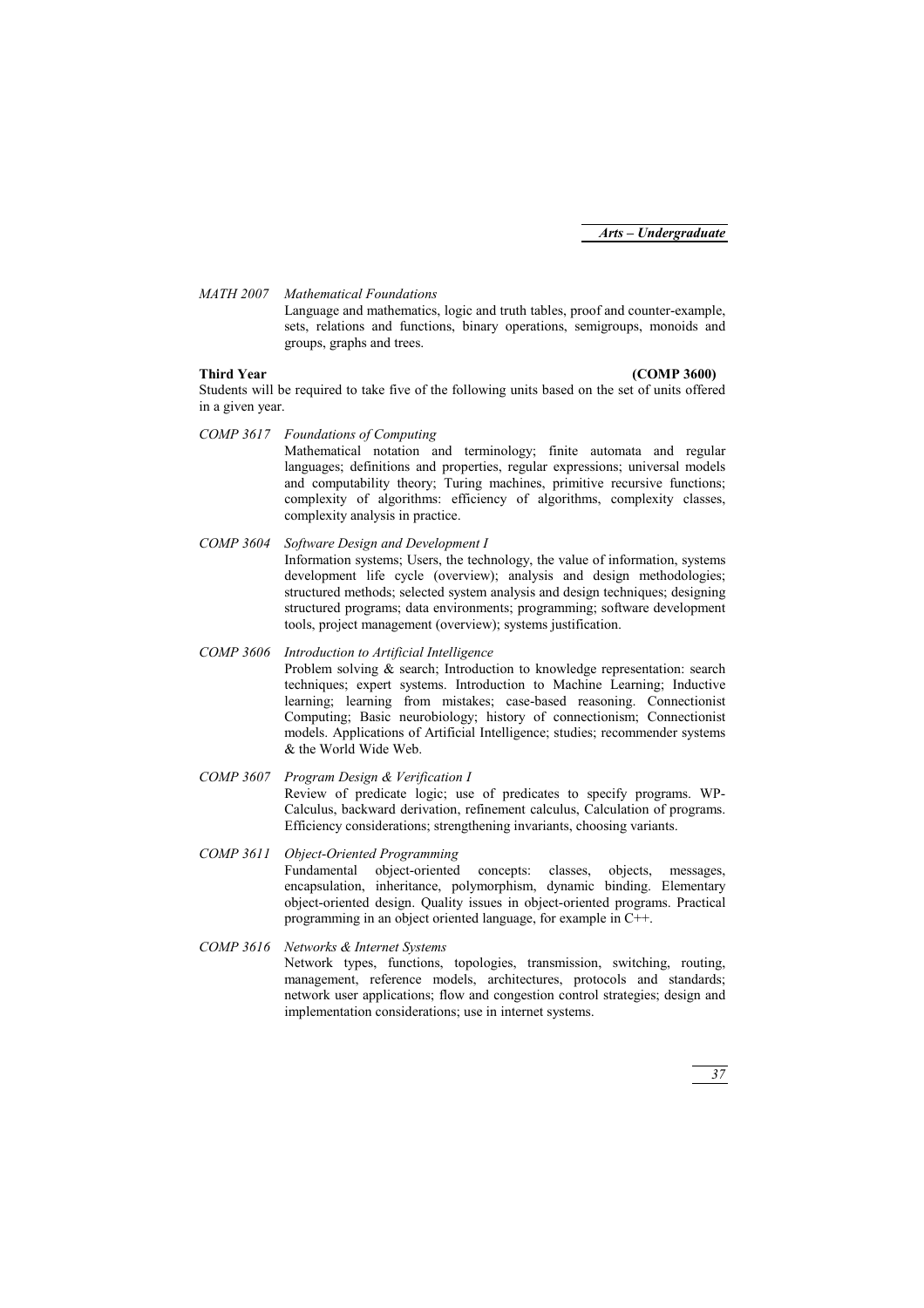#### *Computer Science (Contd.)*

#### **Fourth Year (COMP 4600)**

Students are required to take a total of eight units. The choice of units will be drawn from core units (COMP 4601, COMP 4607, COMP 4608 and COMP 4610) and additional units offered by the Department in a given year. Students also undertake a substantial project assignment, under supervision, which is reported both orally and in written form.

- *COMP 4601 Theory of Computation*  Efficiency of algorithms and complexity issues. Decision problems and languages. Classes of P and NP. NP completeness. Cook's theorem. Examples of NP-complete problem and proofs. Use of NP-completeness to analyse problems. Turing reducibility. Approximation algorithms.
- *COMP 4602 Information Systems II*  Databases; recovery; concurrency; security; integrity; distributed databases; extended relational data model; object oriented data model.  *Prerequisite: COMP 3605*
- *COMP 4603 Systems Design & Development*  Systems development life cycle (issues/problems); Tools and techniques for analysis and design; implementation approaches, soft methodologies; CASE tools; analysis, design, code generation; distributed system issues; evaluation; usability; quality assurance; security; project management tools and techniques.

 *Prerequisite: COMP 3604* 

- *COMP 4604 Interactive Computer Graphics*  The rendering pipeline; visible surface determination; local illumination and shading models; curve and curved surface generation; solid modelling, texture mapping; global illumination; ray tracing radiosity and monte carlo methods; computer animation; scientific visualization.
- *COMP 4605 Image Processing*  Geometric operations; linear system theory; convolution and correlation; continuous Fourier transform; Fast Fourier Transform; frequency filtering; segmentation; image encoding; applications.
- *COMP 4606 Computability*  Recursive function theory; Post and Thue systems; particularly computability; equivalences; recursive functions, Turing machines etc.; mechanical theorem proving; Godel's incompleteness theorems.
- *COMP 4607 Formal Semantics*  Formal semantics; needs and uses; semantics; recursive programs; fixed point theory; structural induction; computational induction; denotational semantics; algebraic semantics; axiomatic semantics.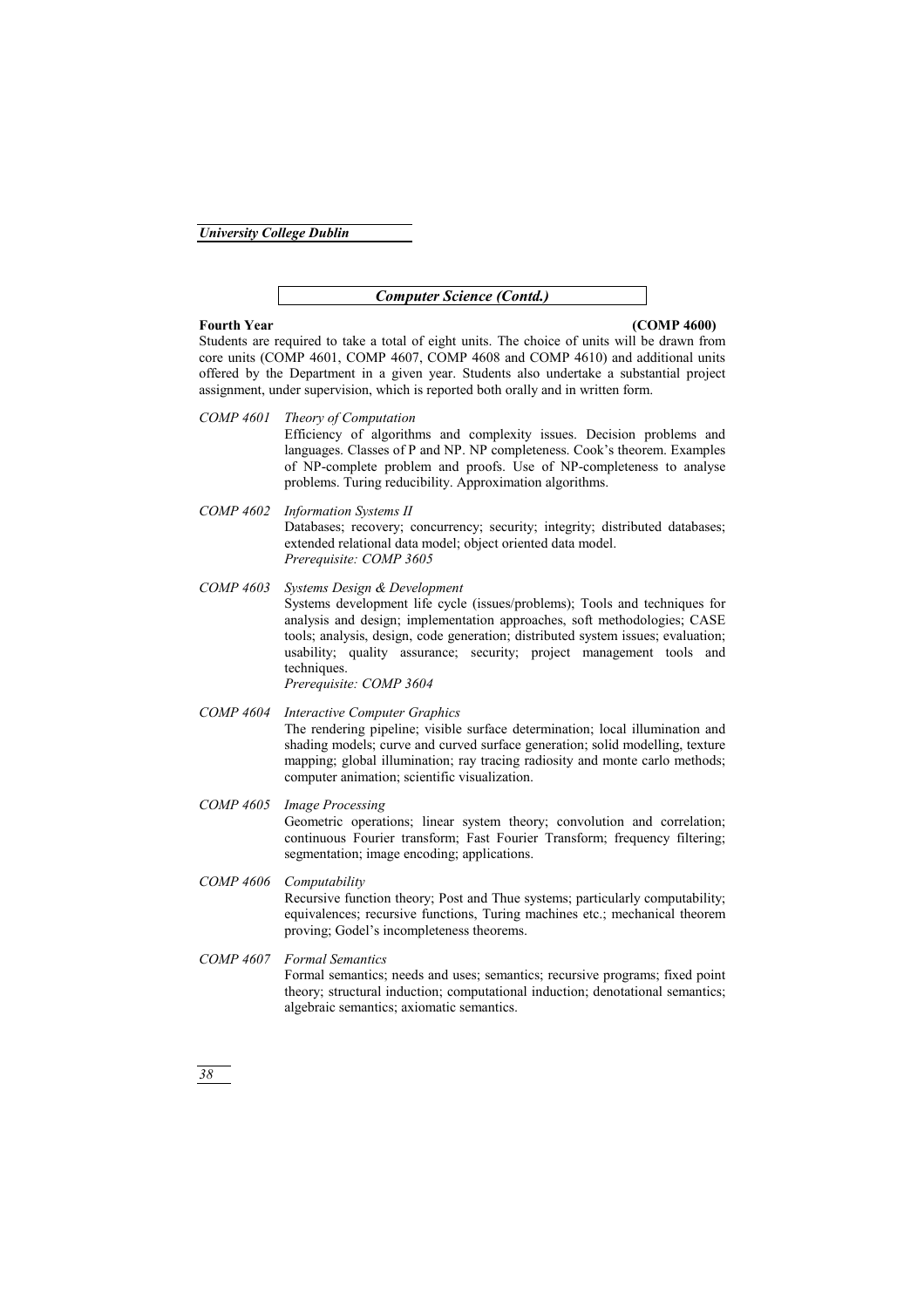*COMP 4608 Object-Oriented Design*  Object-oriented methods in the software development cycle; practical design techniques using e.g. Unified Modelling Language technique; alternative approaches to object-oriented design; frameworks and design patterns.

*COMP 4609 Design Patterns*  Introduction to Patterns. Use of patterns in the design process. Documentation of new patterns. Creational patterns. Structural patterns. Behavioural patterns. Introduction to Frameworks. Data-driven and architecture-driven approaches. Synergy between patterns and frameworks. Case Studies.  *Prerequisite: COMP 3611* 

- *COMP 4610 Concurrent Programming*  Nature of concurrent programming shared memory; message passage; interference; synchronisation; mutual exclusion; semaphores; deadlock; fairness; high level constructs for concurrency; communication sequential processes; applications to operating systems; formal verification.
- *COMP 4611 Formal Specifications*  Need for formal specifications; specification methods e.g. VDM, algebraic specifications; techniques for specifying complex systems; developings systems for specifications; case studies.
- *COMP 4612 Operating Systems II*  Introduction, Process synchronisation, Language mechanisms for concurrency, Deadlock, Computer security – formal models (access matrix, BLP, lattice, take grant models). Scheduling Algorithms. Distributed Operating Systems – design and implementation, Synchronisation in Distributed OS, Distributed Process Scheduling, Distributed Concurrency control (deadlock and recovery), Distributed File Systems, Distributed Shared Memory, Distributed Computer Security. Case Studies: CHORUS, MACH, AMOEBA.  *Prerequisite: COMP 3602*
- *COMP 4613 Language Engineering*  Fundamentals of natural language processing; formal models and corpusbased methods in speech and language; resources, standards and evaluation methodology; applications of human language technology.

*COMP 4614 Distributed Systems*  Distributed systems processing and interconnection architectural/reference models and concepts; open and closed systems; distributed operating system kernels, decomposition and consequences of distribution; security and management of distributed systems; transparency, remote operations, coordination replication, shared transactions, concurrency control, recovery and fault tolerance.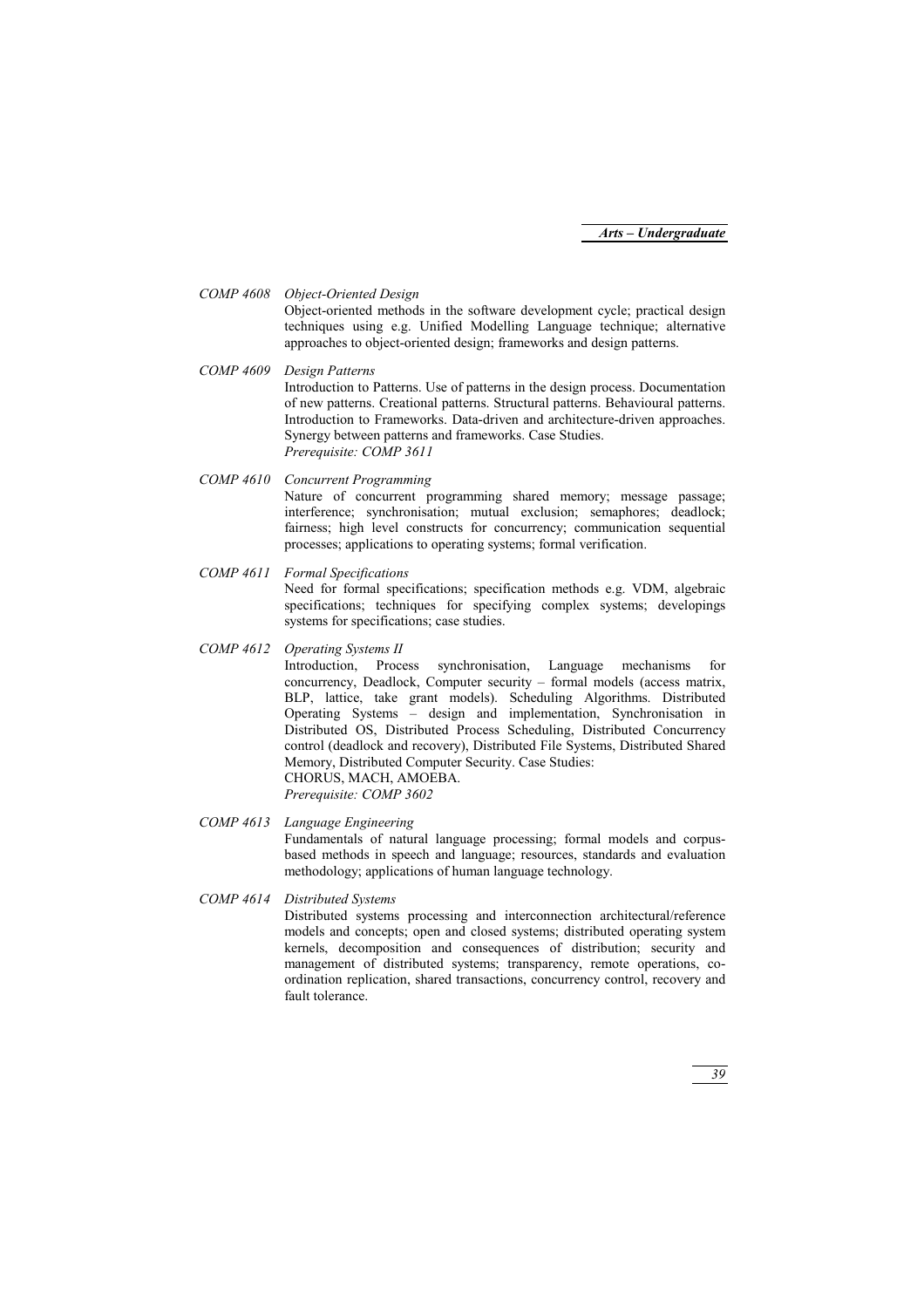#### *Computer Science (Contd.)*

- *COMP 4615 Exploring Computer Science*  Special topics related to current research and state of art applications not covered in other units.
- *COMP 4616 The Intelligent Internet*  Applications of Artificial Intelligence techniques to the Internet: information integration, information extraction, information retrieval, clustering, recommender systems, and semistructured information.
- *COMP 4617 Foundations of Artificial Intelligence*  The importance of representation, First Order Logic, Predicate Calculus, Normalised FOPL forms, Skolemisation, Conversion to Clausal Form, Resolution, Logic Programming, Prolog, Extra Logical Features of Prolog.
- *COMP 4618 Connectionist Computing*  Basic neurobiology: cortical and sub-cortical structure and function. History of connectionism; the McCulloch and Pitts neuron, Hebbian learning, the Perceptron. Modern connectionist learning: simple associators, the Boltzmann machine, Hopfield networks, Kohonen networks, error backpropagation. Connnectionist natural language processing. Connectionist visual processing.  *Prerequisite: COMP 3609*
- *COMP 4619 Multi-Agent Systems (MAS)*  Definition of Distributed Artificial Intelligence (DAI). Motivations for MAS. Strong versus weak notions of agency. Intentional agent systems. Agent communication. Speech act theory. Collaboration, planning, belief desire intention (BDI) architectures. Agent oriented design, agent-oriented programming and languages (Agent0, Agentalk), Multi-agent systems prototyping environment, industrial and commercial applications.  *Prerequisite: COMP 3609*
- *COMP 4620 Speech Processing*  Speech production: the vocal tract, basic articulatory phonetics; Acoustic phonetics; Waveform segmentation; Sampling and digital encoding; FFT and spectral representations; Spectrogram reading; Source-filter model of the vocal tract; Speech coding – LPC, Cepstra; Voicing and pitch extraction; Principles of synthesis.
- *COMP 4622 Randomised Algorithms & Stochastic Simulation*  Basic concepts in the design and analysis of randomised algorithms; Randomness and non-uniformity, Game-Theoretic Techniques, Markov Chains and Random Walks, Algebraic Techniques; Linear and Non-linear Programming; NP-complete applications; Graph Algorithms; Meta-heuristic techniques: simulated annealing, genetic algorithms, tabu search.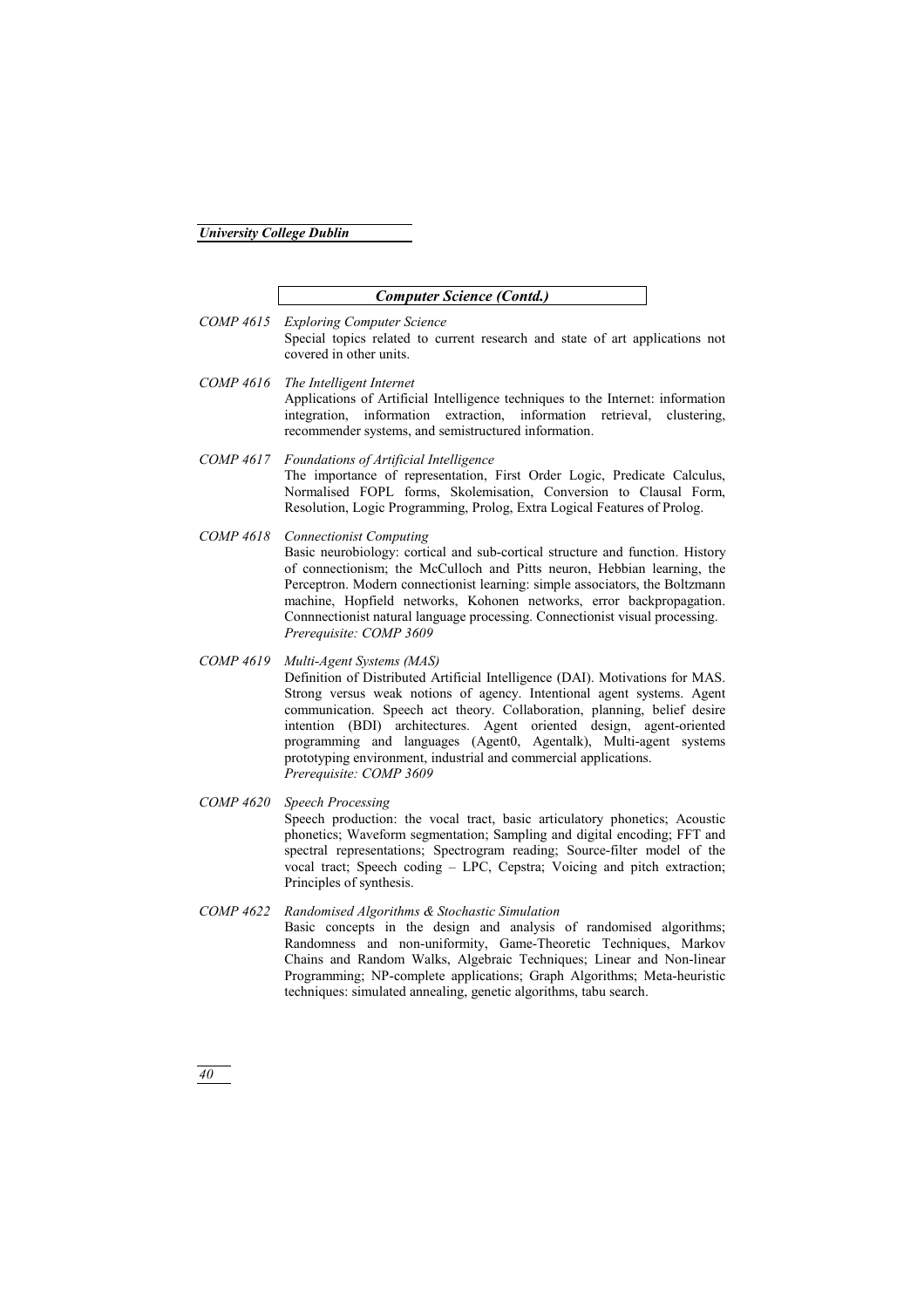# *Economics*

#### **First Year (ECON 1000)**

A general introduction to economics and its methodology:

- ECON 1001 *Microeconomics*: The price system, theory of the firm, factors of production and their markets; microeconomic policy.
- ECON 1002 *Macroeconomics*: National income accounting, introduction to models of income determination, money, banking and credit, international economic relations, monetary and fiscal policy.

#### **Second Year (ECON 2000 – MODE II) (ECON 2100 – MODE I)**

- *ECON 2001 Macroeconomics (2)*  Intermediate level course in macroeconomics.
- *ECON 2002 Microeconomics (2)*  Intermediate level course in microeconomics.
- *ECON 2005 History of Economic Thought (2)*  The development of economic theory over the years.
- *ECON 2006 Statistics/Econometrics (2)*  Introduction to statistics as applied to the estimation of economic models.
- *ECON 2010 Economic History (2)*  Introduction to the main topics in Irish and Western economic history.
- *ECON 2011 The Irish Economy (2)*  Study of the Irish economy, its development and recent economic history.
- *ECON 2012 Quantitative Techniques (2)*  Introduction to the use of mathematical techniques in economics.
- *ECON 2017 Labour Economics (2)*  The economics of investment in human capital. Labour supply, employment, unemployment and wage rigidity.
- *ECON 2025 Environmental Economics (2)*  Externalities and the environment; optimal policies to combat pollution; costbenefit analysis of resource-based projects.
- *ECON 2028 Managerial Accounting (2)*  Introduction to principles of managerial accounting and financial control.
- *ECON 2030* Tutorials *(2)*  Weekly tutorial on general aspects of theoretical and applied economics.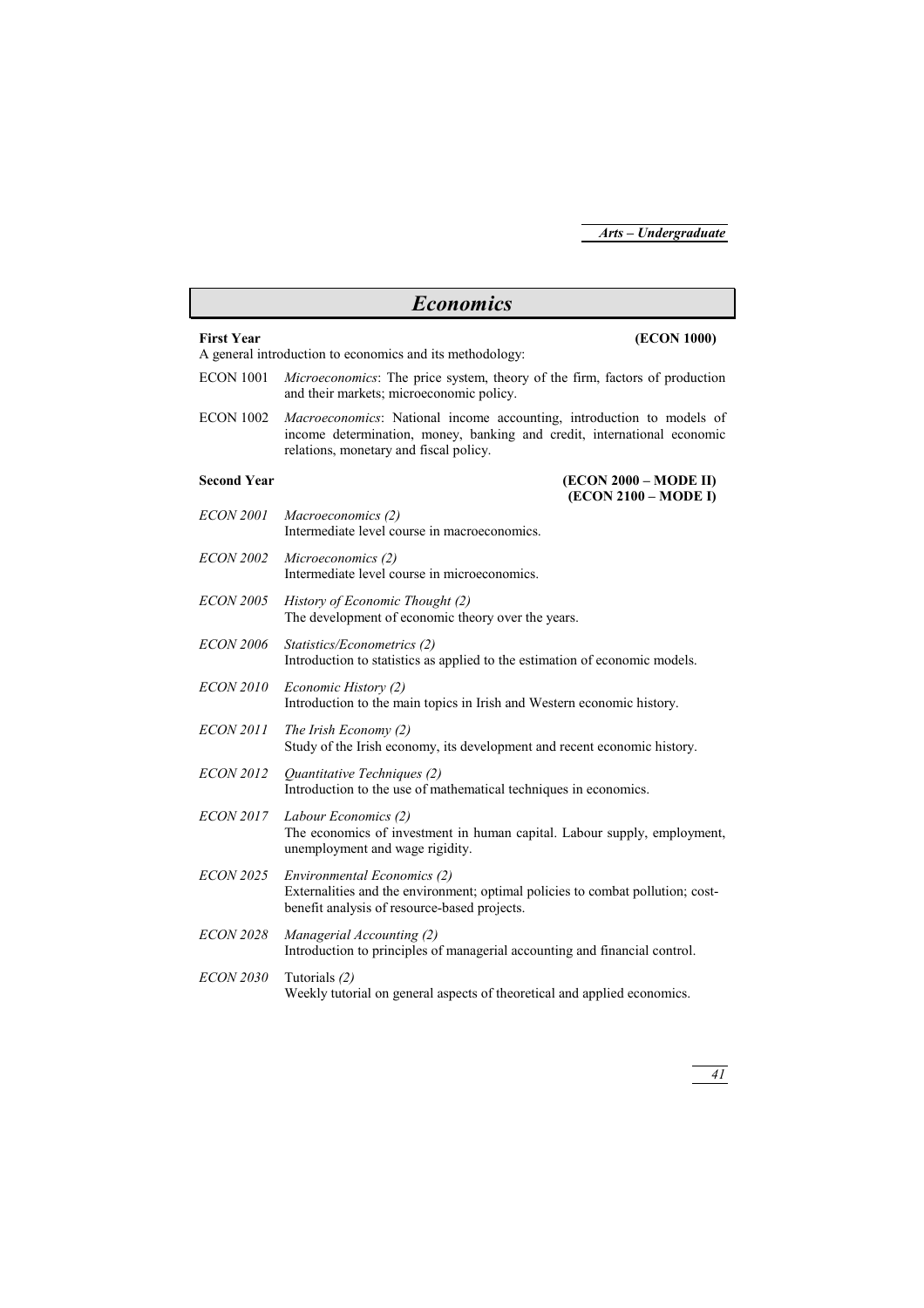### *Economics (Contd.)*

*ECON 2031 Applied Economics (2)*  Study of the determinants of market structure and their implications for resource allocation.

The list of optional subjects may vary from year to year.

*Schedule of Courses for Second Arts Mode I and Other Modes* 

|                                |   | Mode I Other Modes |
|--------------------------------|---|--------------------|
| Macroeconomics                 | R | R                  |
| <b>Microeconomics</b>          | R | R                  |
| History of Economic Thought    | O | O                  |
| Statistics/Econometrics        | R | R                  |
| Economic History               | O | O                  |
| The Irish Economy              | R | R                  |
| <b>Ouantitative Techniques</b> | R | R                  |
| Labour Economics               | O | O                  |
| <b>Environmental Economics</b> | O | O                  |
| Managerial Accounting          | O | $\ast$             |
| <b>Tutorials</b>               | R | R                  |
| Applied Economics              |   | O                  |
|                                |   |                    |

 $R =$  Required Course; O = Option Course;  $*$  Not an option for 'Other Modes'

### *Notes for Second Year Students:*

- Mode I students must do *eleven* courses (*six* required and *five* options) and attend tutorials.
- Other students must do the *five* required courses and attend tutorials.

| <b>Final Year</b> | (ECON 3000 – Mode II)<br>(ECON 3100 – Mode I)                                                                                                                          |
|-------------------|------------------------------------------------------------------------------------------------------------------------------------------------------------------------|
| <i>ECON 3001</i>  | Macroeconomics (2)<br>Macroeconomic theory; growth inflation and unemployment, fiscal, monetary<br>and exchange-rate policy.                                           |
|                   | ECON 3002 Microeconomics (2)<br>Applications of price theory to contemporary problems; introduction to<br>welfare economics and general equilibrium.                   |
| <b>ECON 3003</b>  | Economic Theory I: Macroeconomics (4) (Mode I students only)<br>Macroeconomic theory; growth inflation and unemployment, fiscal, monetary<br>and exchange-rate policy. |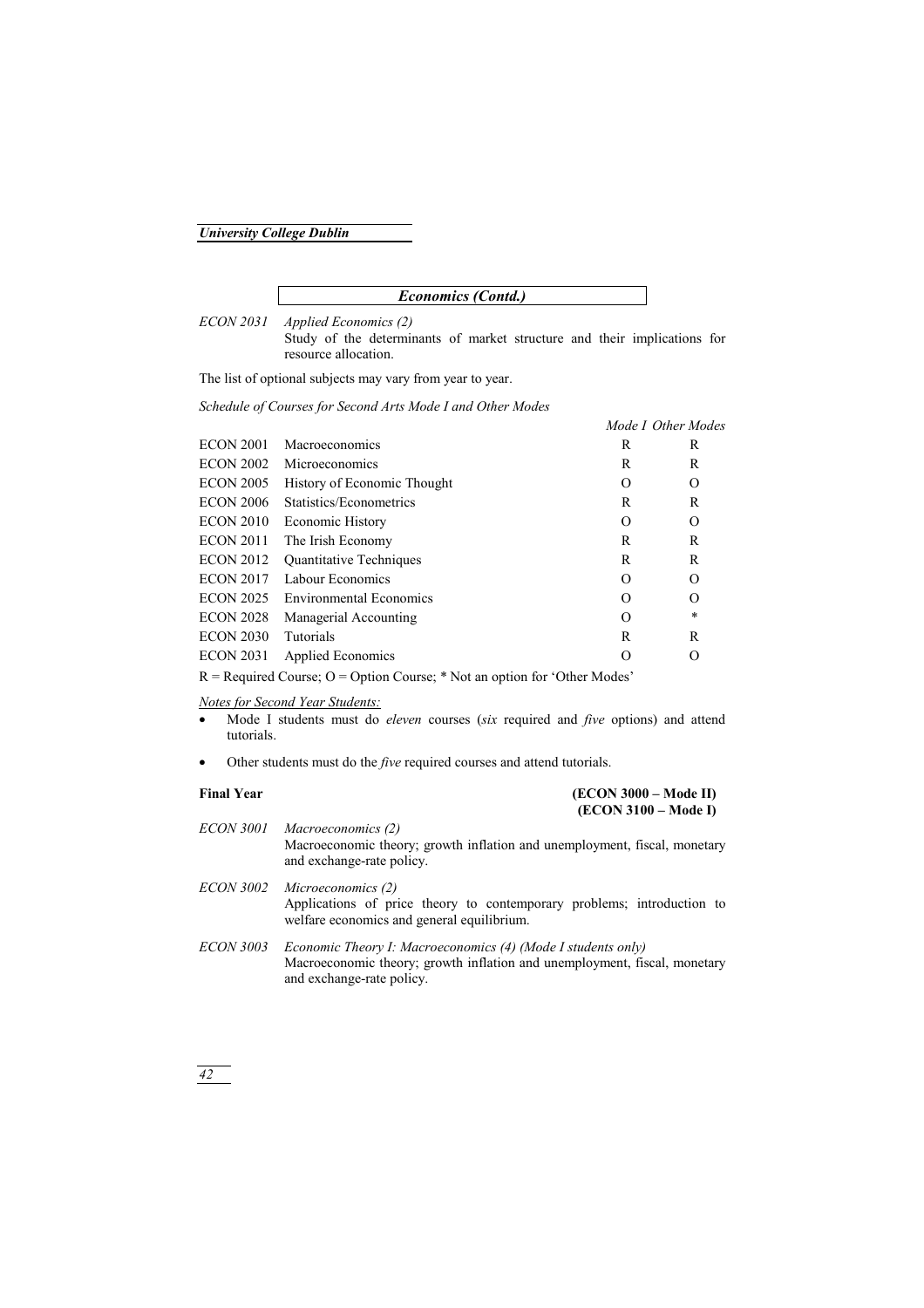*ECON 3004 Economic Theory II: Microeconomics (4) (Mode I students only)*  Applications of price theory to contemporary problems; introduction to welfare economics and general equilibrium.

*ECON 3006 Econometrics I (2)*  Estimation and inference in the general linear model; departures from Classical assumptions; simultaneous equation systems.

*ECON 3009 Transport Economics (2)*  Applied economic analysis of (i) the provision of transport infrastructure; (ii) transport providers; and (iii) transport users, the role and influence of government on the transport sector.

*ECON 3010 Economic History (2)*  Issues in Irish and European economic history.

*ECON 3012 Quantitative Techniques (2)*  Classical optimisation with and without constraints; linear and non-linear programming; economic applications.

*ECON 3014 Finance (2)*  Supply and demand for money; the optimal quantity of money; monetary policy.

*ECON 3018 Health Economics (2)*  Demand for health; payment systems for doctors; casemix analysis; health insurance; health and labour market outcomes.

- *ECON 3019 Econometrics II (2)*  Theoretical aspects of the linear model and its associated problems: interrelation to simultaneous equations models.
- *ECON 3020 Industrial Organisation (2)*  The analysis of modern industry, particularly the competitive and growth strategies of firms under uncertainty; the functioning of markets.

*ECON 3021 Introduction to Game Theory (2)*  Introduction to the Theory of games with applications to finance, auctions and industrial organisation.

- *ECON 3023 International Economics (2)*  International trade theory; balance of payments adjustment.
- *ECON 3024 Economic Development (2)*  Application of economic theory to the study of the problems facing the less developed countries.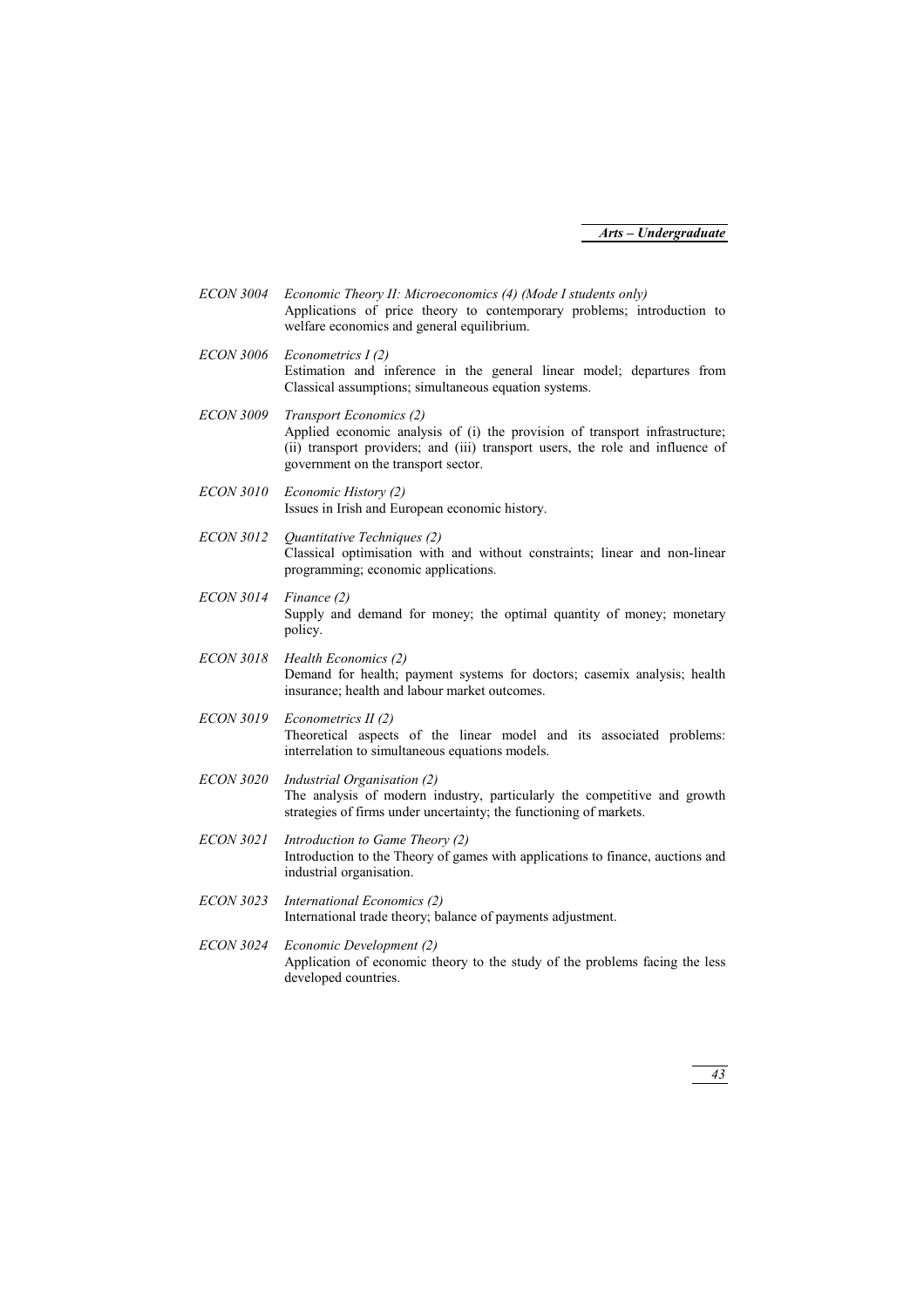#### *University College Dublin*

- *ECON 3028 Managerial Accounting (2)*  Introduction to principles of managerial accounting and financial control.
- *ECON 3029 Public Sector Economics (2)*  Demand and supply for public goods; criteria for public intervention; inequality and poverty.
- *ECON 3030* Tutorials *(2)*  Weekly tutorial on general aspects of theoretical and applied economics.
- *ECON 3033* Labour Economics *(2)*  Microeconomic models of unemployment and evidence for OECD countries, human capital, labour supply.
- *ECON 3034 The European Economy (2)*  The economic rationale for European integration, focussing on the single market and the Euro.

#### **Provisional Schedule of Courses for BA Degree**

*Notes for Final Year Students:* 

*ECON 3100* Mode I

*Mode I students must:*  (a) Take the following five required courses: ECON 3003 *Economic Theory I* ECON 3004 *Economic Theory II*  ECON 3006 *Econometrics I*  ECON 3019 *Econometrics II* ECON 3034 *The European Economy* 

(b) Attend tutorials (ECON 3030)

(c) Take four options from the list of final year courses excluding ECON 3001 *Macroeconomics* and ECON 3002 *Microeconomics*.

*ECON 3000* Mode II

*Mode II students must:* 

(a) Take the following three required courses: ECON 3001 *Macroeconomics* ECON 3002 *Microeconomics* ECON 3034 *The European Economy* 

- (b) Attend tutorials (ECON 3030)
- (c) Take two options from the list of final year courses excluding ECON 3003 *Economic Theory I* and ECON 3004 *Economic Theory II*.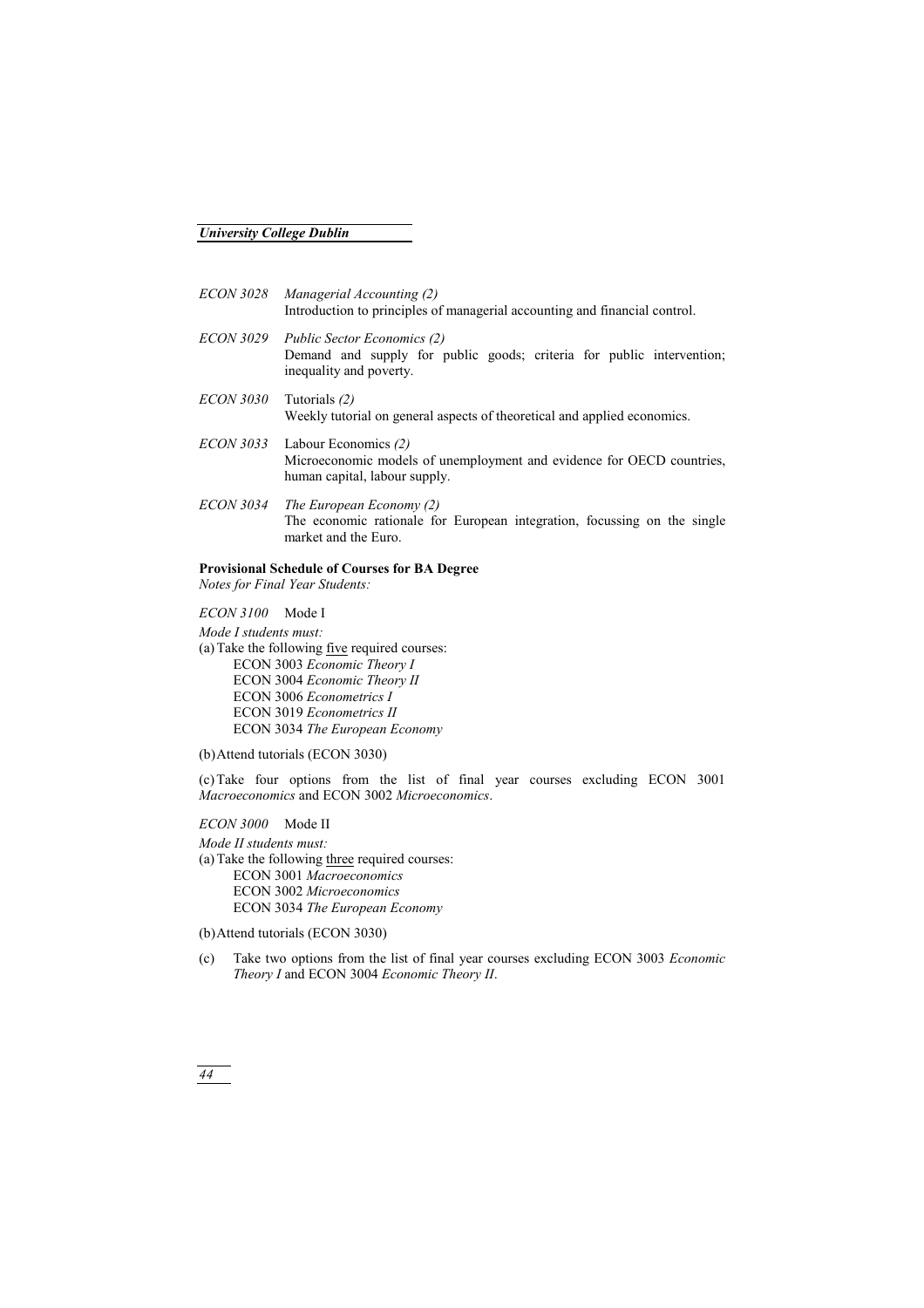# *English*

#### **First Year (ENG 1000)**

The principal aim of First Year English is to equip you with the literary, theoretical and linguistic expertise needed to understand how texts are constructed and operate. The texts studied range widely in time (from medieval to modern), in place (Ireland, America, England) and in genre (from conventional, 'literary' categories like 'short story' or 'novel' to 'nonliterary' ones like the language of the tabloid press or the phonetics of rap poetry). This wide scope affords rich opportunity to investigate how particular historical moments and cultural formations shape texts.

Courses in the English Department are organised under two broad headings: Old and Middle English and Modern. First semester Old and Middle English courses heighten linguistic awareness of how English works, especially today but also in the past. This awareness will enrich your encounter with any text studied in the Department. Old and Middle English courses of the second semester introduce some of the earliest English texts written. Together, the two Old and Middle English semesters are designed to extend your acquaintance with English in all its diversity and at both extremes of its chronological range. First semester Modern courses concentrate on the formal aspects of three literary genres: the short story, the novel and poetry. During these courses you will become aware that there are many different ways of reading the same text, and you will also develop some of the technical and conceptual skills needed for textual discussion. Modern courses of the second semester build on knowledge acquired in the first by considering texts in a more inter-related fashion and in broader cultural contexts. The focus here will be on texts produced in specific periods of literary and cultural Renaissance.

You will write six course-related essays in First Year, two for the Old and Middle English side of the Department and four for the Modern.

Overall, the aims of First Year are:

- To master the writing of a well-structured, properly documented essay.
- To improve analytical reading skills.
- To acquire some critical vocabulary and theoretical perspectives.
- To situate texts in literary and cultural contexts.

#### *Courses:*

| <i>ENG 1001</i> | Poetic Form (1)                                 |
|-----------------|-------------------------------------------------|
| <b>ENG 1002</b> | Narrative (1)                                   |
| <b>ENG 1003</b> | Dramaturgy and Performance (1)                  |
| <b>ENG 1004</b> | Introduction to English Language Studies (1)    |
| <b>ENG 1005</b> | The American Literary Renaissance (1)           |
| <i>ENG 1006</i> | The Irish Literary Renaissance (1)              |
| <i>ENG 1007</i> | The English Literary Renaissance (1)            |
| <b>ENG 1008</b> | Introduction to Medieval English Literature (1) |
|                 |                                                 |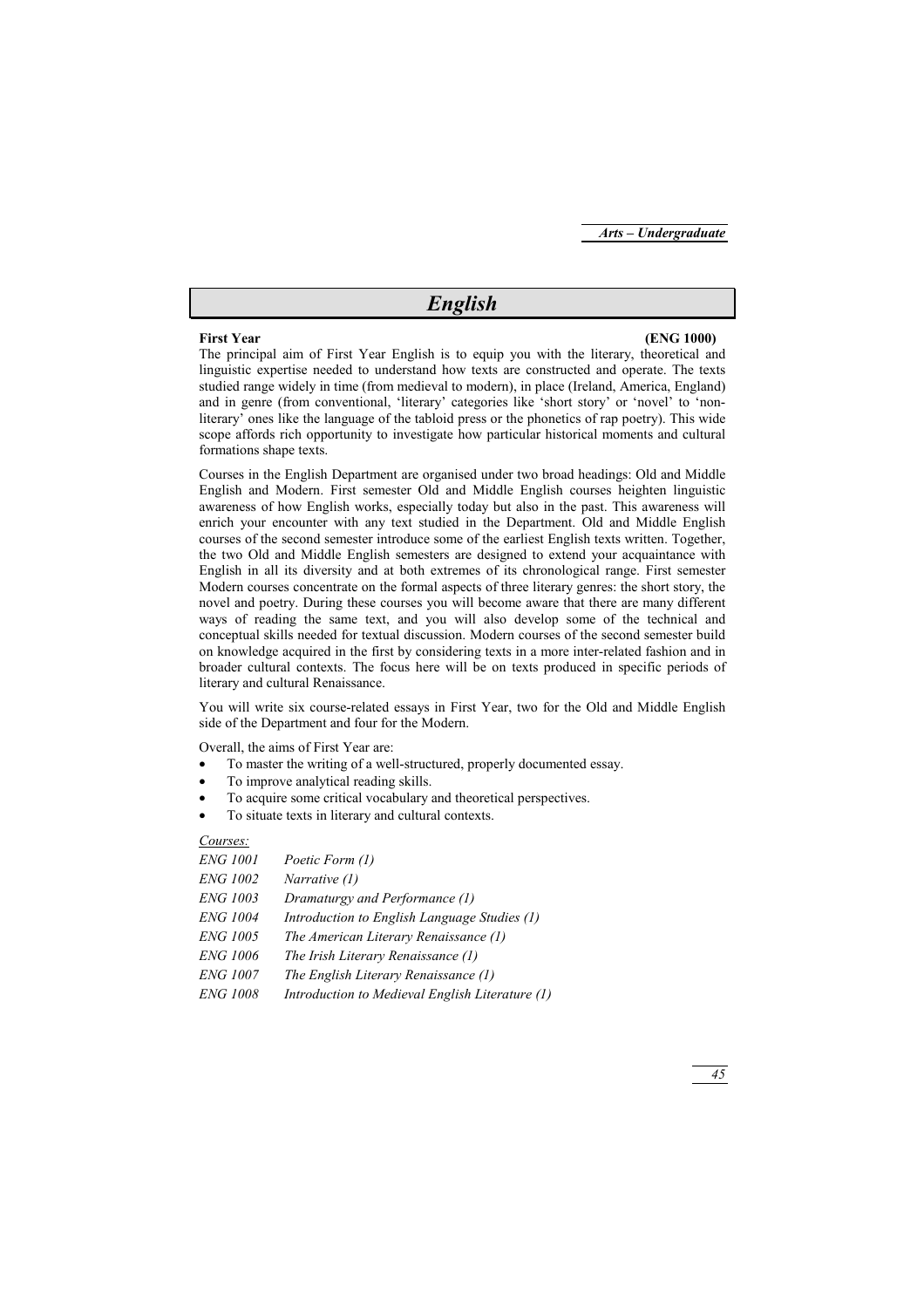### *English (Contd.)*

#### **Second Year** (ENG 2000 – Mode II)  **(ENG 2100 – Mode I)**

Students take a total of six core courses: three in each semester

| Core Courses    |                                                                                                                                                        |  |
|-----------------|--------------------------------------------------------------------------------------------------------------------------------------------------------|--|
| <i>ENG 2001</i> | The Canterbury Tales<br>$(1.5 \text{ units})$<br>Taught by weekly lectures and tutorials. Lectures will run for one semester.                          |  |
| <b>ENG 2002</b> | An Introduction to Old English<br>$(1.5 \text{ units})$<br>Taught by weekly lectures and tutorials. Lectures will run for one semester.                |  |
| <b>ENG 2003</b> | Early Modern English<br>$(1.5 \text{ units})$<br>A literature course taught by weekly lectures and tutorials. Lectures will run<br>for one semester.   |  |
| <b>ENG 2004</b> | Modern English<br>$(1.5 \text{ units})$<br>A literature course taught by weekly lectures and tutorials. Lectures will run<br>for one semester.         |  |
| <b>ENG 2005</b> | American Literature<br>$(1.5 \text{ units})$<br>A literature course taught by weekly lectures and tutorials. Lectures will run<br>for one semester.    |  |
| <b>ENG 2006</b> | Anglo-Irish Literature<br>$(1.5 \text{ units})$<br>A literature course taught by weekly lectures and tutorials. Lectures will run<br>for one semester. |  |

*Mode II Options*

Students also take three seminar classes: choices available vary from year to year.

*ENG 2007/2008/2009 Second Year Options* 

The following indicate what may be offered: Old English Poetry for Beginners Romance and Lai The Arthurian Tradition English Mystery Plays Humour: Medieval to Modern Sacred Corpses, Profane Carrion 'Death' and the Last Things in the Middle English Lyric Gothick and Gothic Stage Speech Early American Writing *Hamlet* and Revenge Tragedy Shakespeare's Styles The Twentieth Century in Irish Poetry: Themes of Freedom Poetry in English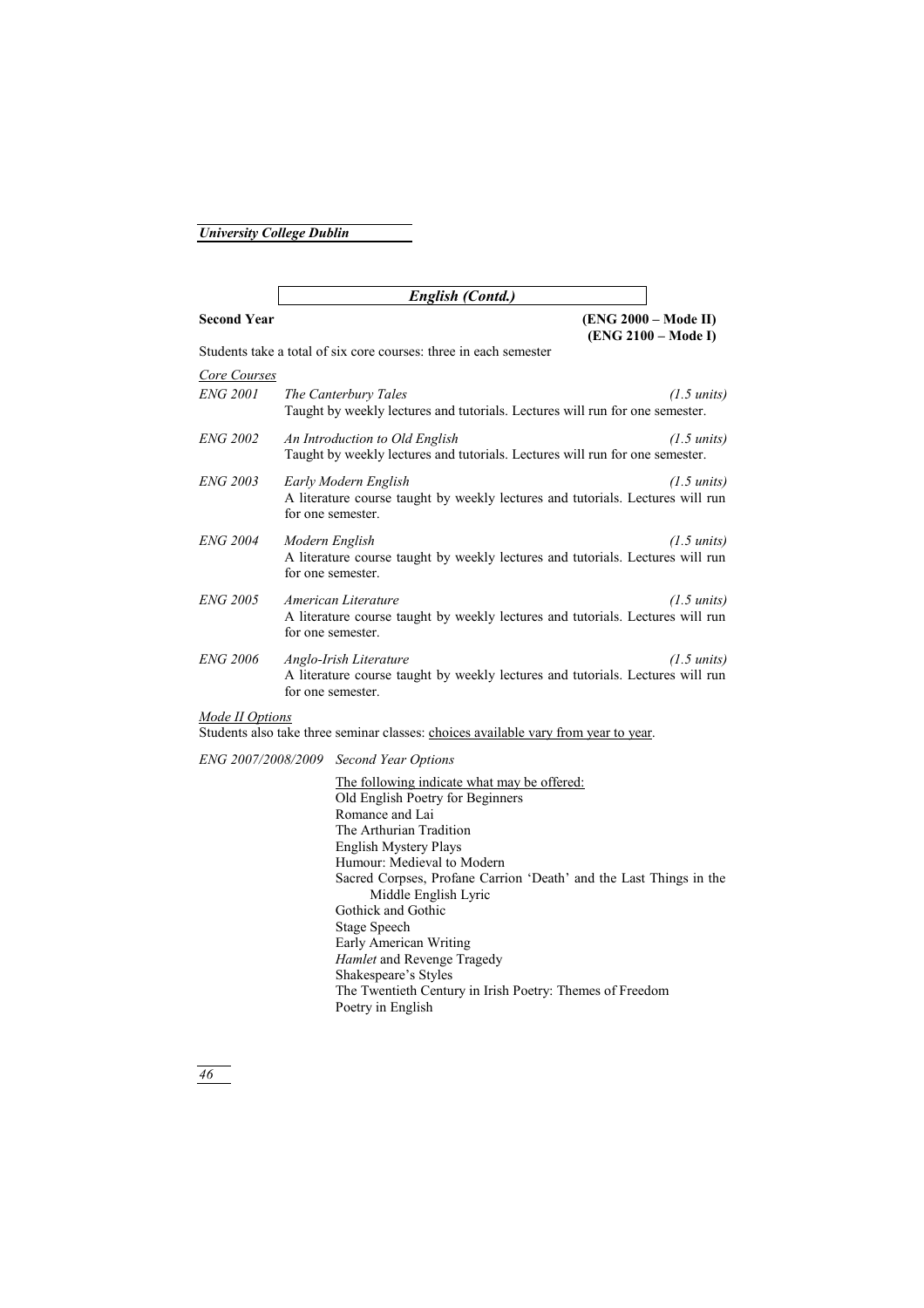Walt Whitman *Ulysses*  Children's Literature Marlowe Monstrous Speculations Shakespeare's Comedies Renaissance Drama Eighteenth-Century Fiction Emily Dickinson Nineteenth and Twentieth-Century Women Poets Charles Dickens and the 19<sup>th</sup>-century novel form A Re-Reading of *Gulliver's Travels* The Literature of Terror: from Gothic to Sensation Fiction Shakespeare and Film

### All of the above are one unit.

Mode II students must accumulate twelve units over two semesters. *All core courses are compulsory.* 

*Mode I Core Courses*

| <i>ENG 2020</i> | An Old English Language Laboratory Course | $(1 \text{ unit})$  |
|-----------------|-------------------------------------------|---------------------|
| <i>ENG 2021</i> | The English Language                      | $(2 \text{ units})$ |
| <i>ENG 2022</i> | Medieval Texts: from Manuscript to Print  | $(2 \text{ units})$ |
| <i>ENG 2024</i> | A Modern English course                   | $(2 \text{ units})$ |
| <i>ENG 2025</i> | A Modern English course                   | $(2 \text{ units})$ |

*Mode I Options*

*ENG 2026/2027/2028* Options taught in weekly seminars. See seminars listed under ENG 2007/2008/2009. All options are one unit.

Mode I students must accumulate twenty-four units over two semesters. All core courses are compulsory. In addition to fulfilling the course requirements for Mode II, Mode I students must take Mode I core courses and three extra options (i.e. six options in all). No student may take the same option twice.

| <b>Final Year</b> | $(ENG 3000 - Mode II)$ |
|-------------------|------------------------|
|                   | $(ENG 3100 - Mode I)$  |

Students take a total of six core courses: three in each semester.

| Core Courses    |                                                                                                                                                                                |  |
|-----------------|--------------------------------------------------------------------------------------------------------------------------------------------------------------------------------|--|
| <i>ENG 3011</i> | Epic and Romance<br>$(1.5 \text{ units})$<br>An Old and Middle English literature course taught by weekly lectures and<br>tutorials. Lectures will run for one semester.       |  |
| <i>ENG 3012</i> | Medieval Dream Visions<br>$(1.5 \text{ units})$<br>An Old and Middle English literature course taught by weekly lectures and<br>tutorials. Lectures will run for one semester. |  |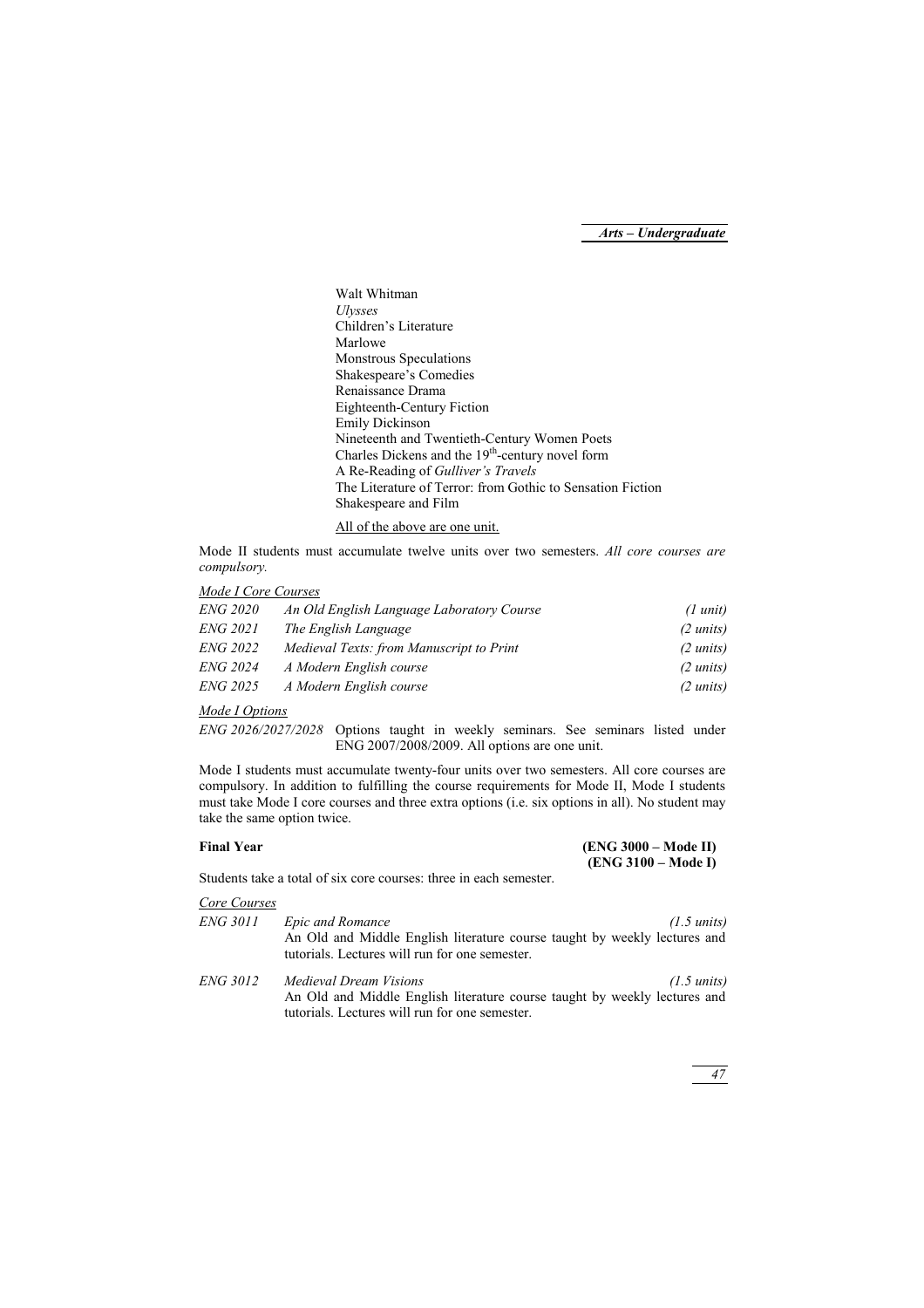### *English (Contd.)*

- *ENG 3013 Tradition and Experiment (1.5 units)*  A literature course taught by weekly lectures and tutorials. Lectures will run for one semester.
- *ENG 3014 Literature of Nations (1.5 units)*  A literature course taught by weekly lectures and tutorials. Lectures will run for one semester.
- *ENG 3015 Gender and Writing (1.5 units)*  A literature course taught by weekly lectures and tutorials. Lectures will run for one semester.

*ENG 3016 The Formation of Canons (1.5 units)*  A literature course taught by weekly lectures and tutorials. Lectures will run for one semester.

*Mode II Options*

Students also take three seminar courses; choices available vary from year to year

*ENG 3017/3018/3019 Third Year Options* 

The following is a sample list:

Robin Hood and Other Outlaws Medieval Celluloid Old English Literature in an Irish Context Reading the Middle English Lyric Judith Magic and Miracle Canadian Fiction in English Representing the Great War, 1914-1918 Reading *Paradise Lost* Recent Irish Women's Poetry James Joyce: the Early Works Victorian Poetry The Short Stories and Plays of Brian Friel J.M. Synge Faith, Writing and Ireland 1800-1845 The Art and Practice of Stage-Craft Beckett and the Modern Theatre Rewriting Shakespeare Shakespearian Tragedy Sociable Fictions: Politeness and Pleasure 1660-1780  $20<sup>th</sup>$  Century Caribbean Women's Writing African-American Writing Metafiction: Story-Telling and Parody in the Contemporary Novel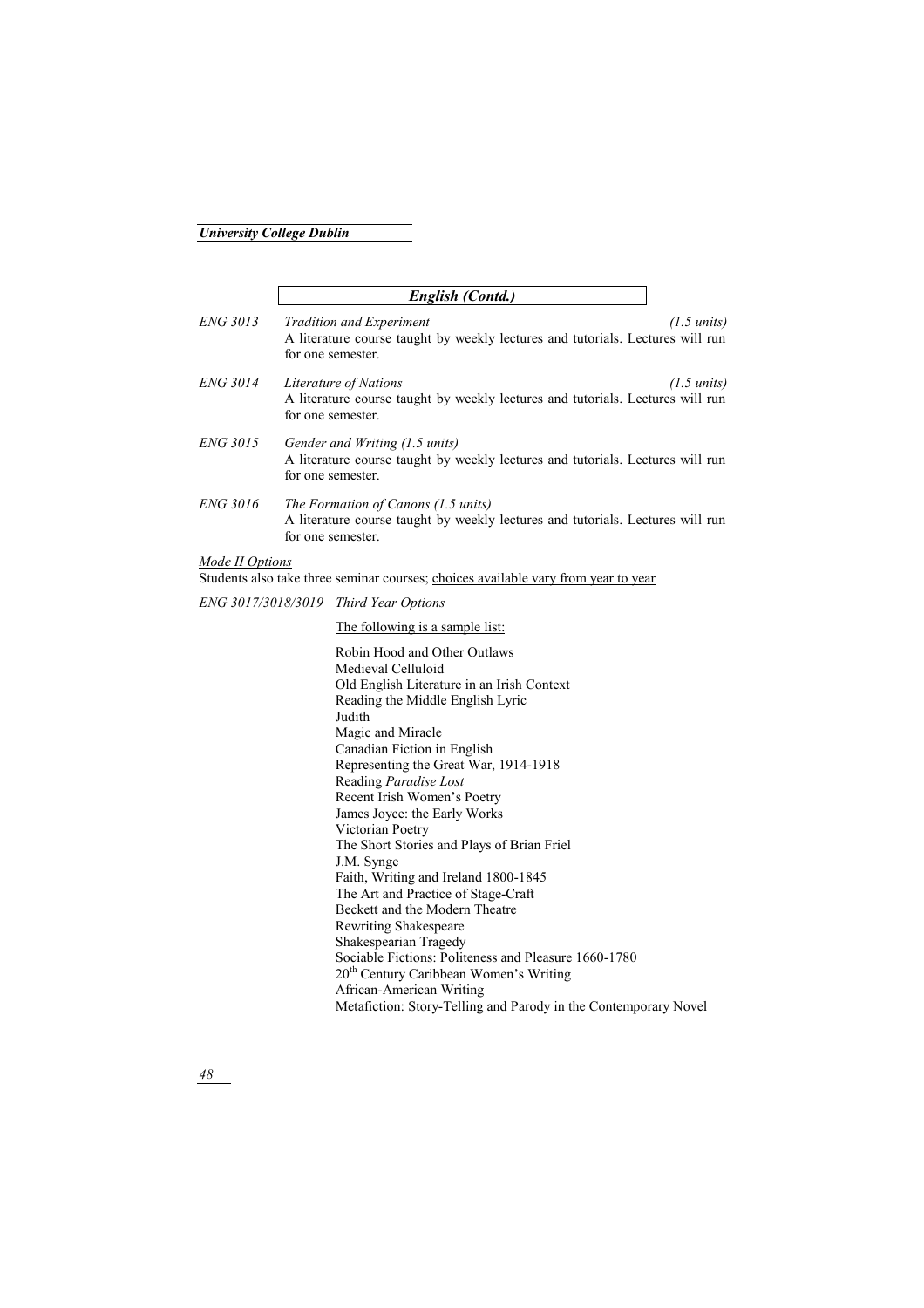Cities of Words: Writing the American Urban Experience Brian Friel

#### All of the above are 1 unit.

Mode II students must accumulate twelve units over two semesters. *All core courses are compulsory.* 

*Mode I Courses*

| <b>ENG 3024</b>    | Reading Old English                           | $(2 \text{ units})$ |
|--------------------|-----------------------------------------------|---------------------|
| <b>ENG 3025</b>    | Language in Ireland                           | $(2 \text{ units})$ |
| <i>ENG</i> 3036    | An Old and Middle English course              | $(1 \text{ unit})$  |
| <i>ENG 3027</i>    | A Modern English course                       | $(2 \text{ units})$ |
| <b>ENG 3028</b>    | A Modern English course                       | $(2 \text{ units})$ |
| Mode I Options     |                                               |                     |
| ENG 3029/3030/3031 | Options taught in weekly seminars.            |                     |
|                    | See seminars listed under ENG 3017/3018/3019. | $(1 \text{ unit})$  |
| <b>ENG 3035</b>    | (a) English Syntax                            | $(2 \text{ units})$ |
|                    | (subject to availability) (b) Medieval Welsh  | $(2 \text{ units})$ |
|                    | (c) Alfred the Great                          | $(2 \text{ units})$ |
|                    |                                               |                     |

The options listed here can, but need not be, taken in place of two of our internal options – see list under ENG 3017/3018/3019.

Mode I students must accumulate twenty-four units over two semesters. All core courses are compulsory. In addition to fulfilling the course requirements for Mode II, Mode I students must take Mode I core courses and accumulate three further units from options. No student may take the same option twice.

# *Old and Middle English*

#### **First Year**

All students of English take courses as described under **English**. These will include (1) Introduction to English Language Studies and (2) Introduction to Medieval English Literature.

#### **Second Year**

Mode I English courses are described under **English**. For details of courses for Mode IIA Old and Middle English, contact the Department.

#### **Final Year**

Mode I English courses are described under **English**. For details of courses for Mode IIA Old and Middle English, contact the Department.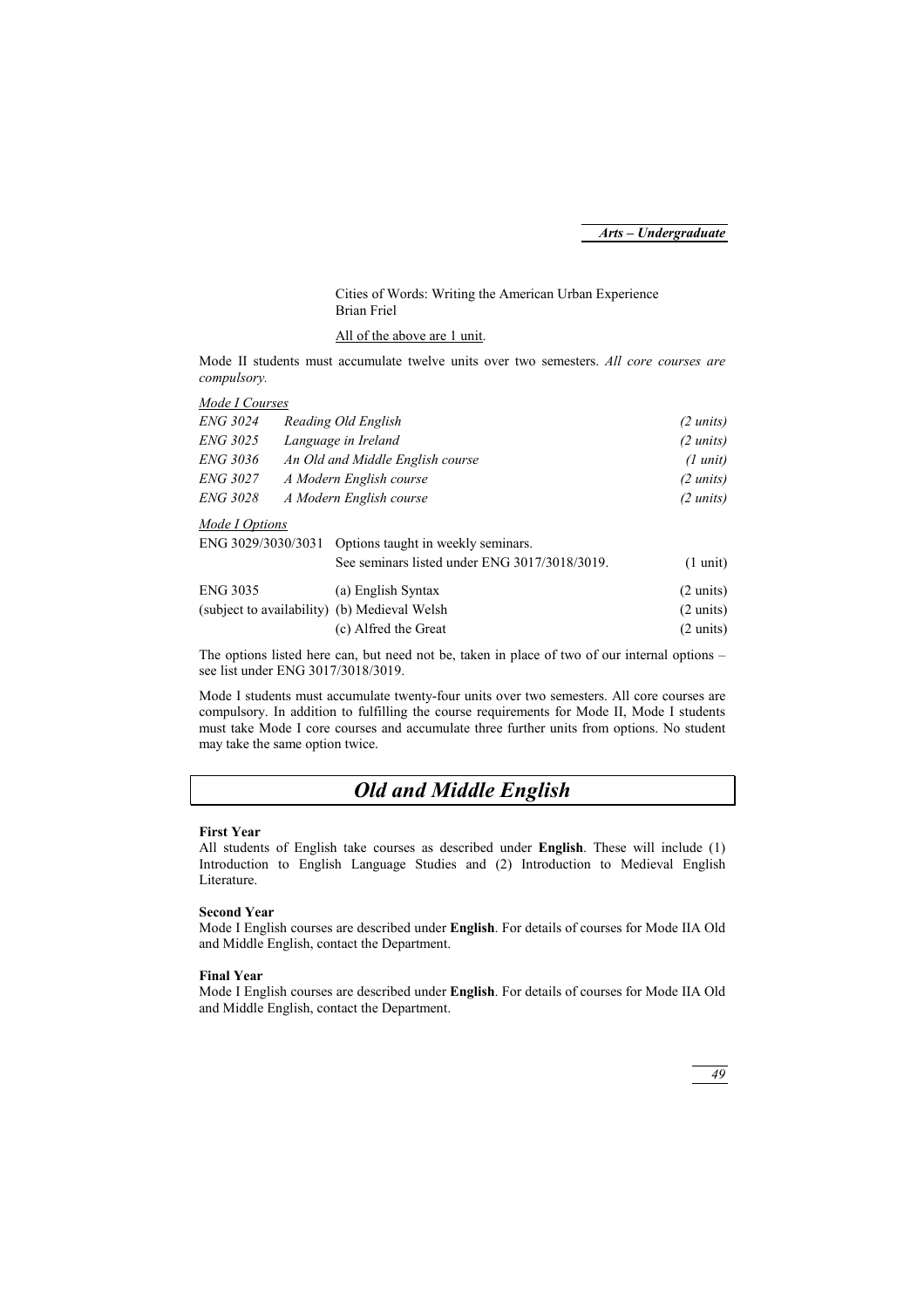# *Experimental Physics*

See separate booklet, *Science*.

# *French*

*Note:* Day students of French are normally required to spend a total period of at least three months in a French-speaking country in the course of their undergraduate studies. Exceptions may be made in special circumstances. The department provides guidance concerning travel, vacation courses and other opportunities for visits.

#### **First Year (FR 1000)**

A student who has not the equivalent of at least Grade C3 at Honours Leaving Certificate should think carefully before deciding to take French as a subject.

Admission to degree programmes is decided on the results of the First University Examination in Arts. There is a 'language barrier' at this examination; in order to qualify for the second year courses in French, students are required to obtain certain specified standards in the language components of the examination, in addition to adequate marks in other papers. Details of the required standards will be provided by the department.

The first year programme consists of four courses, all taught over *both* semesters, largely through French, each covering a key aspect of French studies.

- *FR 1001 Oral and Written French*  This course begins with a revision of basic French grammar and then introduces students to practice in essay-writing and comprehension. The course is taught by weekly lectures in the first semester and by two weekly tutorials throughout both semesters.
- *FR 1002 France Actuelle*  This course offers an introduction to contemporary French life and civilisation under the guidance of native French speakers. The course is taught by weekly lectures in the second semester and weekly tutorials throughout both semesters. Students will be expected to produce written work during the year and to participate actively in French.

*FR 1003 Introduction to French Literature*  This course will introduce students to French literature past and present. Drawing on examples of fiction, poetry and drama, it aims to foster literary critical skills through close textual analysis and the broader exploration of themes and structures. The course is taught by weekly lectures and tutorials. Students will be expected to do four pieces of written work during the year.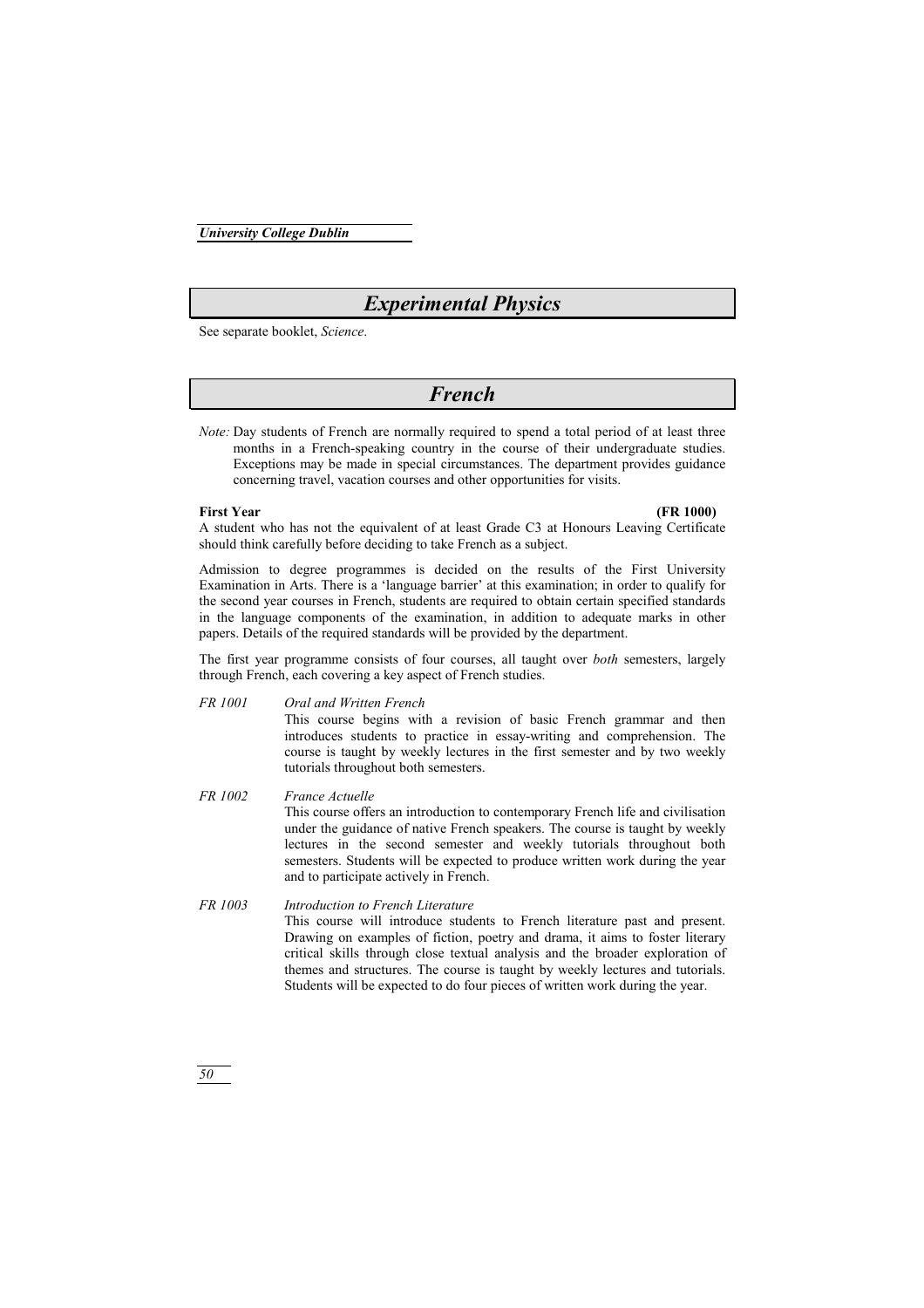*FR 1004 France-Midi*  A weekly presentation of topical cultural events in France; presented in French with video support.

#### *Notes for First Year Students:*

*FR 2001 Français parlé et écrit (2)* 

- All courses are subject to revision from year to year.
- Arrangements for tutorial groups are made in the first few days of term. Information is posted on the French Department Noticeboards outside the French Department Seminar Room (A 318).
- Details of prescribed texts and examination formats are available in the brochure presenting First Year French courses, which may be obtained from the Secretary of the French Department (A 314).

#### **Second Year** (FR 2000)

*First Semester*

|                 | The study of French and francophone civilisation forms an integral element of<br>this course.                                                         |
|-----------------|-------------------------------------------------------------------------------------------------------------------------------------------------------|
| FR 2013         | Core Course A (2)<br>A literature course taught by weekly lectures and tutorials.                                                                     |
| FR 2014         | Core Course $B(2)$<br>A literature course taught by weekly lectures and tutorials.                                                                    |
| Second Semester |                                                                                                                                                       |
| FR 2051         | Français parlé et écrit (2)<br>The study of French and francophone civilization forms an integral element of<br>this course.<br>Prerequisite: FR 2001 |
| FR 2067         | Option $1(2)$<br>A literature/non-language option taught by weekly lectures and tutorials.                                                            |
| FR 2068         | Option $2(2)$<br>A literature/non-language option taught by weekly lectures and tutorials.                                                            |
|                 |                                                                                                                                                       |

- *FR 2069 Option 3 (2)*  A literature/non-language option taught by weekly lectures and tutorials.
- *FR 2070 Option 4 (2)*  A literature/non-language option taught by weekly lectures and tutorials.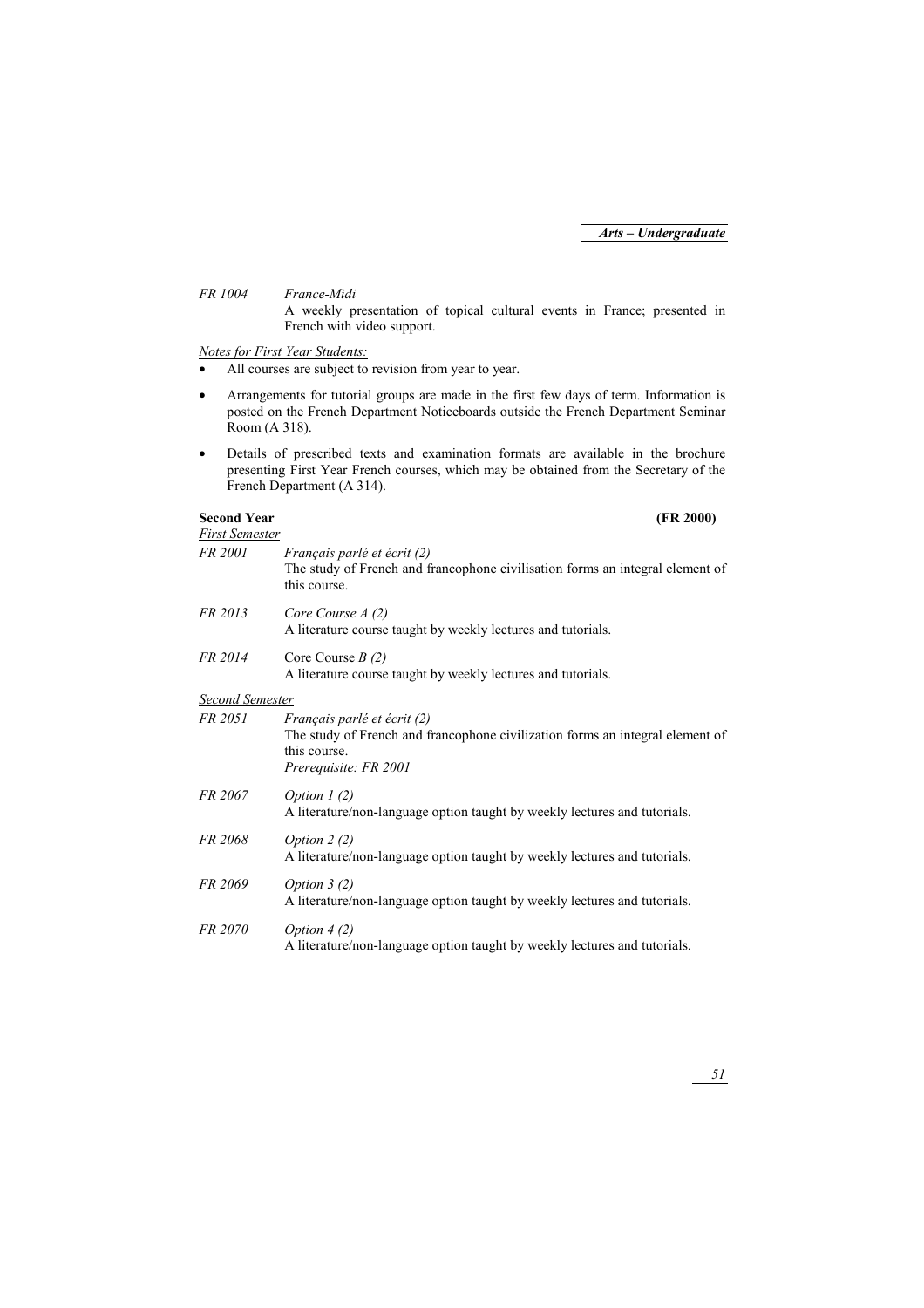### *French (Contd.)*

*Notes for Second Year Students:*

- All Second Year French courses were under review at the time this syllabus was being compiled. Details of courses and options available in 2002/2003 may be obtained from the Secretary of the French Department (A314) from the end of May 2002.
- All first-semester courses plus FR 2051 in the second semester are compulsory.
- Students select two of the four second-semester options.
- All students must take six units over each semester, accumulating twelve in all. Each semestrial course or option is worth two units.

### **Final Year (FR 3000)**

*First Semester:*

| FR 3001          | Français parlé et écrit (2)<br>The study of French and francophone civilisation forms an integral element of<br>this course.<br>Prerequisites: FR 2001 and FR 2051 |
|------------------|--------------------------------------------------------------------------------------------------------------------------------------------------------------------|
| FR 3017          | Option $1(2)$<br>A literature/non-language option taught by weekly lectures and tutorials.                                                                         |
| FR 3018          | Option $2(2)$<br>A literature/non-language option taught by weekly lectures and tutorials.                                                                         |
| FR 3019          | Option $3(2)$<br>A literature/non-language option taught by weekly lectures and tutorials.                                                                         |
| FR 3020          | Option $4(2)$<br>A literature/non-language option taught by weekly lectures and tutorials.                                                                         |
| FR 3021          | Option $5(2)$<br>A literature/non-language option taught by weekly lectures and tutorials.                                                                         |
| FR 3022          | Option $6(2)$<br>A literature/non-language option taught by weekly lectures and tutorials.                                                                         |
| Second Semester: |                                                                                                                                                                    |
| FR 3051          | Français parlé et écrit (2)<br>The study of French and francophone civilisation forms an integral element of<br>this course.<br>Prerequisite: FR 3001              |
| FR 3070          | Option $1(2)$<br>A literature/non-language course taught by weekly lectures and tutorials.                                                                         |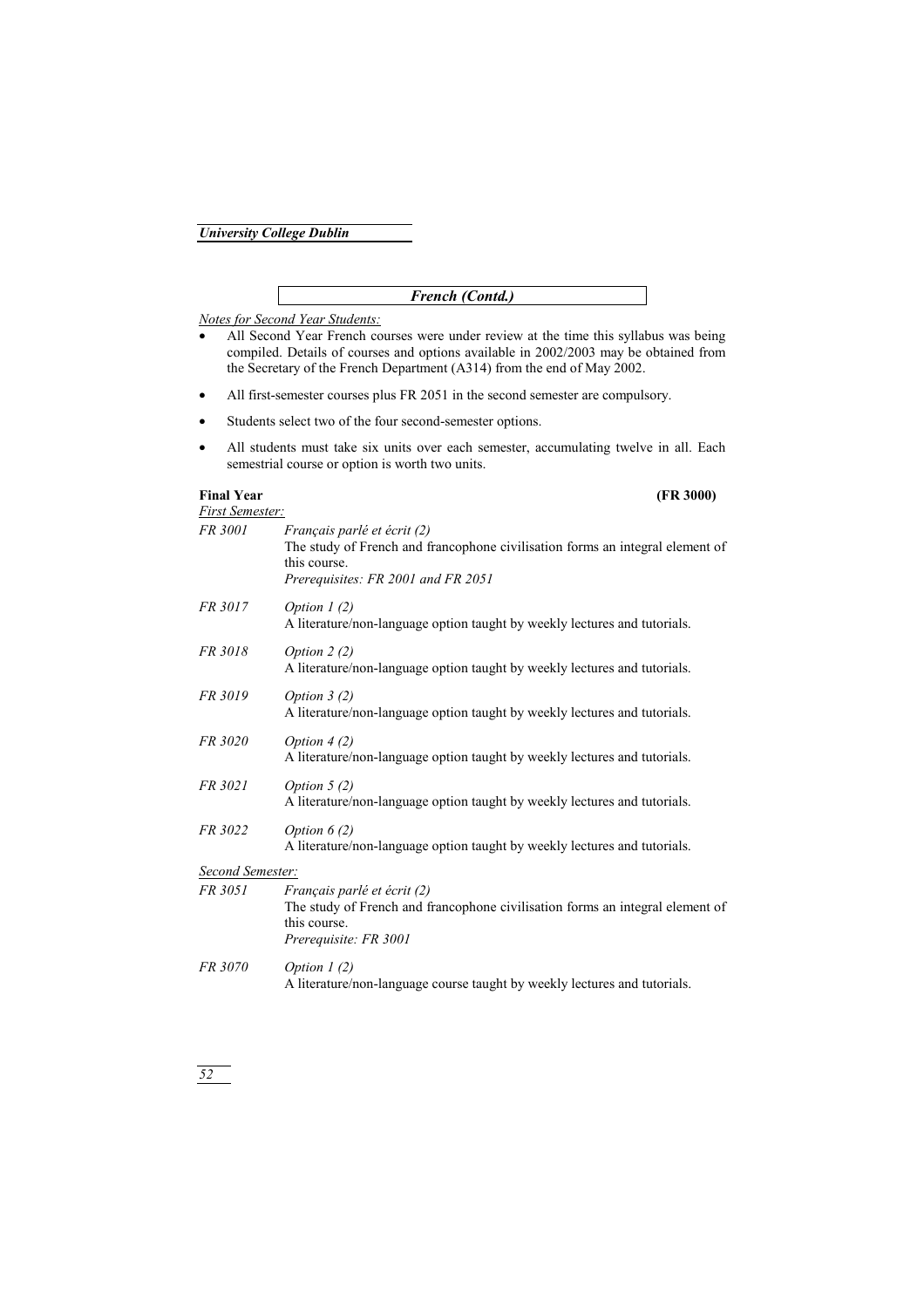#### *Arts – Undergraduate*

| FR 3071 | Option $2(2)$<br>A literature/non-language option taught by weekly lectures and tutorials. |
|---------|--------------------------------------------------------------------------------------------|
| FR 3072 | Option $3(2)$<br>A literature/non-language option taught by weekly lectures and tutorials. |
| FR 3073 | Option $4(2)$<br>A literature/non-language option taught by weekly lectures and tutorials. |
| FR 3074 | Option $5(2)$<br>A literature/non-language option taught by weekly lectures and tutorials. |
| FR 3075 | Option $6(2)$<br>A literature/non-language option taught by weekly lectures and tutorials. |

#### *Notes for Final Year Students:*

- All Final Year French courses were under review at the time this brochure was being compiled. Details of courses and options available in 2002/2003 may be obtained from the Secretary of the French Department (A314) from the end of May 2002.
- Courses FR 3001 and FR 3051 are compulsory for all students.
- Students select two out of six option courses in each semester.
- All students must take six units over each semester, accumulating twelve in all. Each semestrial course or option is worth two units.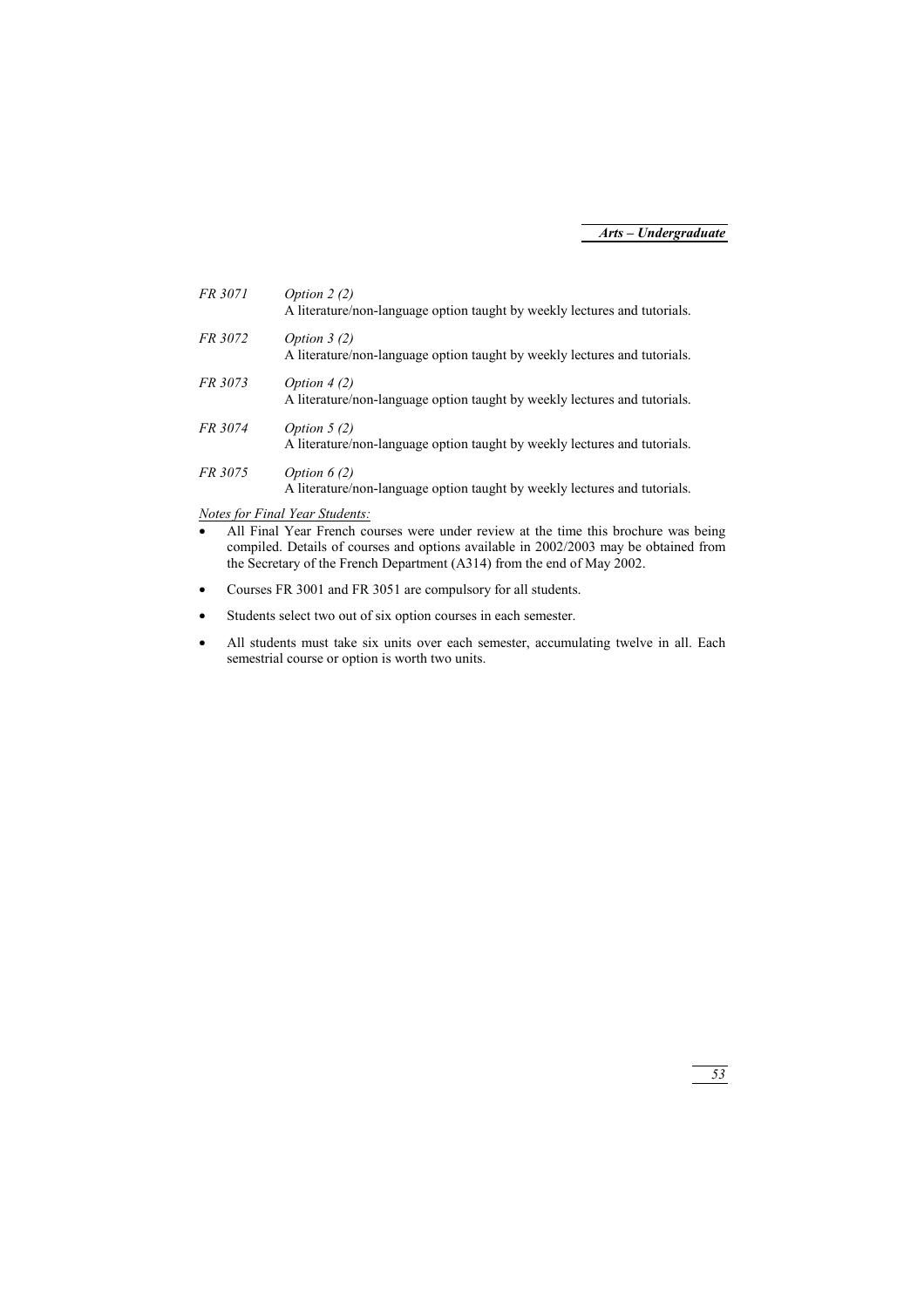*University College Dublin*

# *Gaeilge*

# *An Nua-Ghaeilge*

Cúrsa cuimsitheach acadúil é siollabas na Nua-Ghaeilge a bhfuil mar aidhm leis eolas domhain a thabhairt ar an nGaeilge agus ar an oidhreacht liteartha agus chultúrtha a bhaineann léi. Sa chéad bhliain déantar staidéar téacsúil ar an scríbhneoireacht chomhaimseartha. Sa dara agus sa tríú bliain déantar cúrsa leanúnach céime i léann na Gaeilge idir theanga is litríocht. Cuirtear rogha an-fhairsing ar fáil.

Is í an Ghaeilge gnáth-theanga na Roinne agus is trí Ghaeilge a dhéantar an cúrsa iomlán. Éilítear caighdeán ard i labhairt agus i scríobh na teanga agus, mar sin déantar cúram faoi leith de labhairt, scríobh agus ghramadach na Gaeilge sa chúrsa trí chéile. Cuireann an Roinn cabhair airgid ar fáil do mhic léinn chun tréimhse a chaitheamh sa Ghaeltacht. Tá cnuasach cuimsitheach ábhair sa Teanglann idir sheanchas, cheol is amhránaíocht ón uile cheantar Gaeltachta.

Sa Chéad Bhliain is féidir an Nua-Ghaeilge a thógáil i dteannta aon ábhair eile ach amháin *Iodáilis* nó *Fealsúnacht*. Sa Dara agus sa Tríú Bliain is féidir an Nua-Ghaeilge a thógáil

(a) i dteannta aon ábhair eile (ach amháin *Iodáilis* nó *Fealsúnacht*).

(b) mar ábhar sa Léann Ceilteach (Modh III).

(c) mar ábhar leis an Sean-Ghaeilge (Modh I).

### **An Chéad Bhliain (IR 1000)**

*An Chéad Seimeastar*

| <i>IR</i> 1001 | Scríbhneoireacht an lae inniu I |
|----------------|---------------------------------|
| <i>IR</i> 1011 | Oidhreacht na Gaeilge I         |
| <i>IR</i> 1004 | Labhairt na Gaeilge             |
| <i>IR 1005</i> | Léamh agus scríobh na Gaeilge.  |

*An Dara Seimeastar*

- *IR 1006 Scríbhneoireacht an lae inniu II*
- *IR 1003 Cúlra na nualitríochta*
- *IR 1002 Oidhreacht na Gaeilge II*
- *IR 1012 Teangeolaíocht na Gaeilge*
- *IR 1009 Labhairt na Gaeilge*
- *IR 1010 Scríobh na Gaeilge*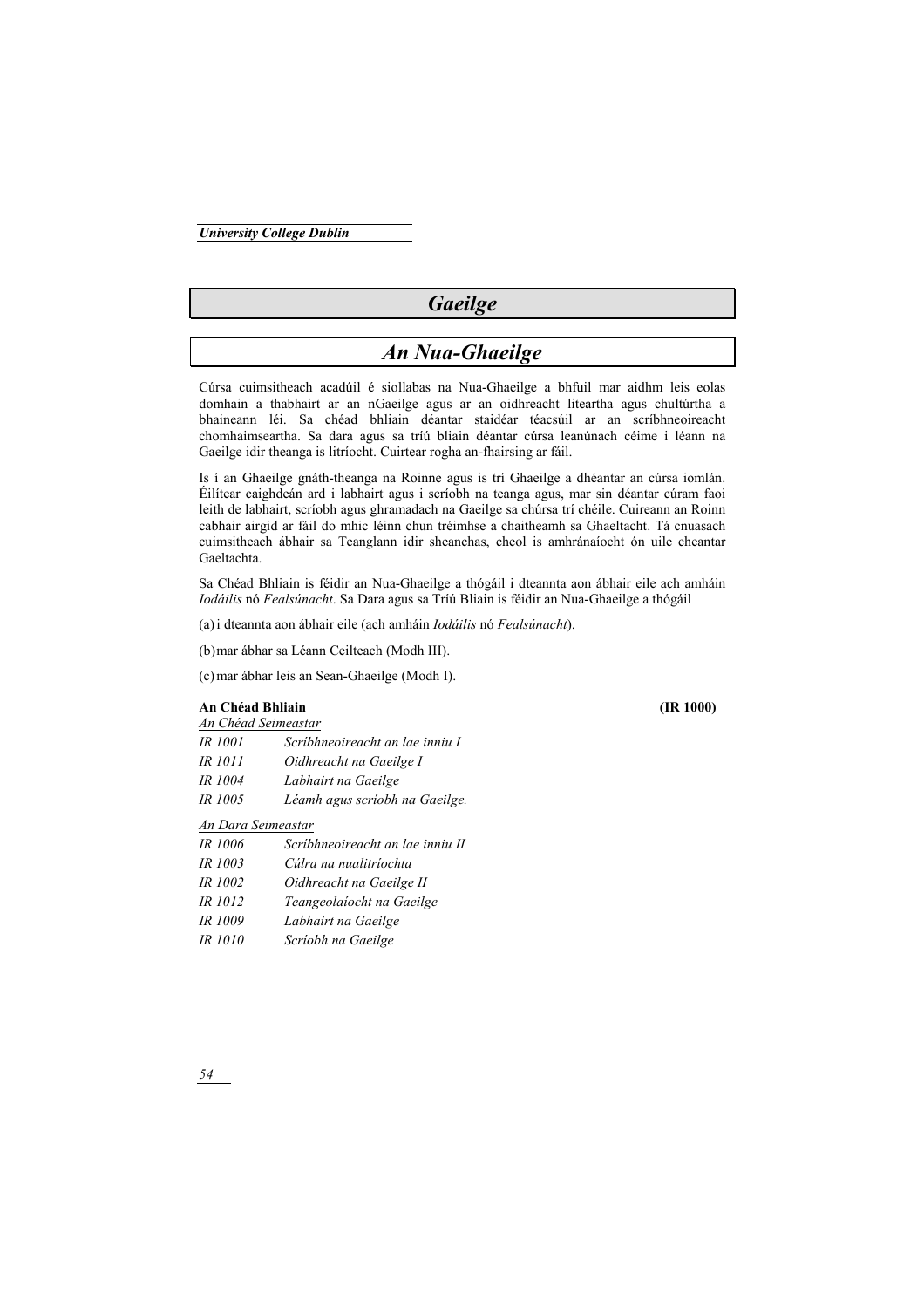#### *An Chéad Seimeastar*

- *IR 2001 Labhairt agus scríobh na Gaeilge I (1)*
- *IR 2002 An Nualitríocht I (1)*
- *IR 2004 Litríocht na Gaeilge 1600-1900 I (1)*
- *IR 2005 An Litríocht Bhéil I (1)*
- *IR 2006 An Ghaeilge Chlasaiceach I (1)*

### *An Dara Seimeastar:*

| <i>IR 2007</i> | Labhairt agus scríobh na Gaeilge II (1) |
|----------------|-----------------------------------------|
| IR 2008        | Litríocht na Gaeilge 1600-1900 II (1)   |
| IR 2009        | An Ghaeilge Chlasaiceach II (1)         |
| IR 2011        | An Nualitríocht II (1)                  |
| <i>IR 2003</i> | Teangeolaíocht na Gaeilge I (1) nó      |
| IR 2013        | An Nualitríocht III (1) nó              |
| IR 2014        | An Litríocht Bhéil II (1) nó            |
| IR 2015        | Gaeilge na hAlban I (1) nó              |
| IR 2016        | An tSean-Ghaeilge I (1) nó              |
| IR 2018        | Oidhreacht na Gaeilge III (1)           |
|                |                                         |

| An Chéad Seimeastar: |                                                     |
|----------------------|-----------------------------------------------------|
| IR 3001              | Labhairt, scríob, agus gramadach na Gaeilge III (1) |
| IR 3004              | An Nualitríocht IV (1)                              |
| IR 3002              | An Nualitríocht V (1) nó                            |
| IR 3007              | An Ghaeilge Chlasaiceach III (1)                    |
| <i>IR 3005</i>       | Litríocht na Gaeilge 1600-1900 III (1)              |
| IR 3003              | Litríocht na Gaeilge Clasaicí I (1) nó              |
| IR 3025              | Litríocht na Gaeilge $1600-1900 V(1)$               |
| IR 3008              | Teangeolaíocht na Gaeilge III (1)                   |
| IR 3009              | Gaeilge na hAlban II (1) nó                         |
| <i>IR 3010</i>       | An tSean-Ghaeilge II $(1)$                          |

#### **An Dara Bliain (IR 2000 – MODE II) (IR 2100 – MODE I)**

#### **An Tríú Bliain (IR 3000 – Mode II) (IR 3100 – Mode I)**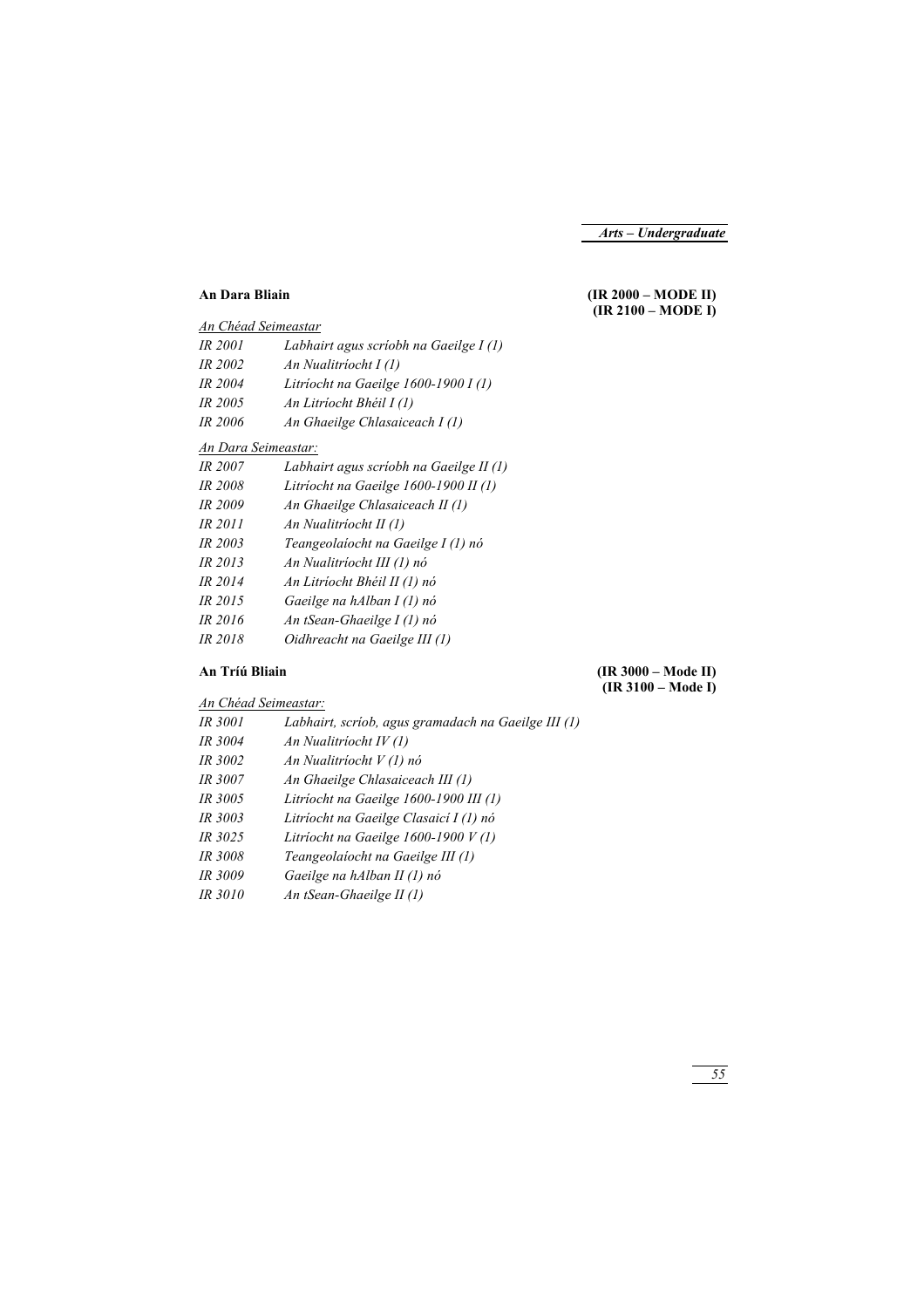#### *University College Dublin*

#### *An Nua-Ghaeilge (Contd.)*

*An Dara Seimeastar*

- *IR 3011 Labhairt, scríob, agus gramadach na Gaeilge IV (1)*
- *IR 3014 An Nualitríocht VI (1)*
- *IR 3024 An Nualitríocht VII (1) nó*
- *IR 3013 Litríocht na Gaeilge Clasaicí II (1)*
- *IR 3015 Litríocht na Gaeilge 1600-1900 IV (1)*
- *IR 3016 Litríocht na Gaeilge 1600-1900 VI (1) nó*
- *IR 3017 An Ghaeilge Chlasaiceach IV (1)*
- *IR 3018 Teangeolaíocht na Gaeilge III (1) nó*
- *IR 3019 Gaeilge na hAlban III (1) nó*
- *IR 3020 An Ghaeilge Chlasaiceach V (1) nó*
- *IR 3021 An tSean-Ghaeilge III (1)*

# *Gaeilge na hAlban – Cúrsa an Léinn Cheiltigh*

#### **An Chéad Bhliain**

Níl aon chúrsa ann.

#### **An Dara Bliain**

Mar atá faoi *An Nua-Gaeilge*: IR 2015.

#### **An Triú Bliain**

Mar atá faoi *An Nua-Gaeilge*: IR 3009/3019.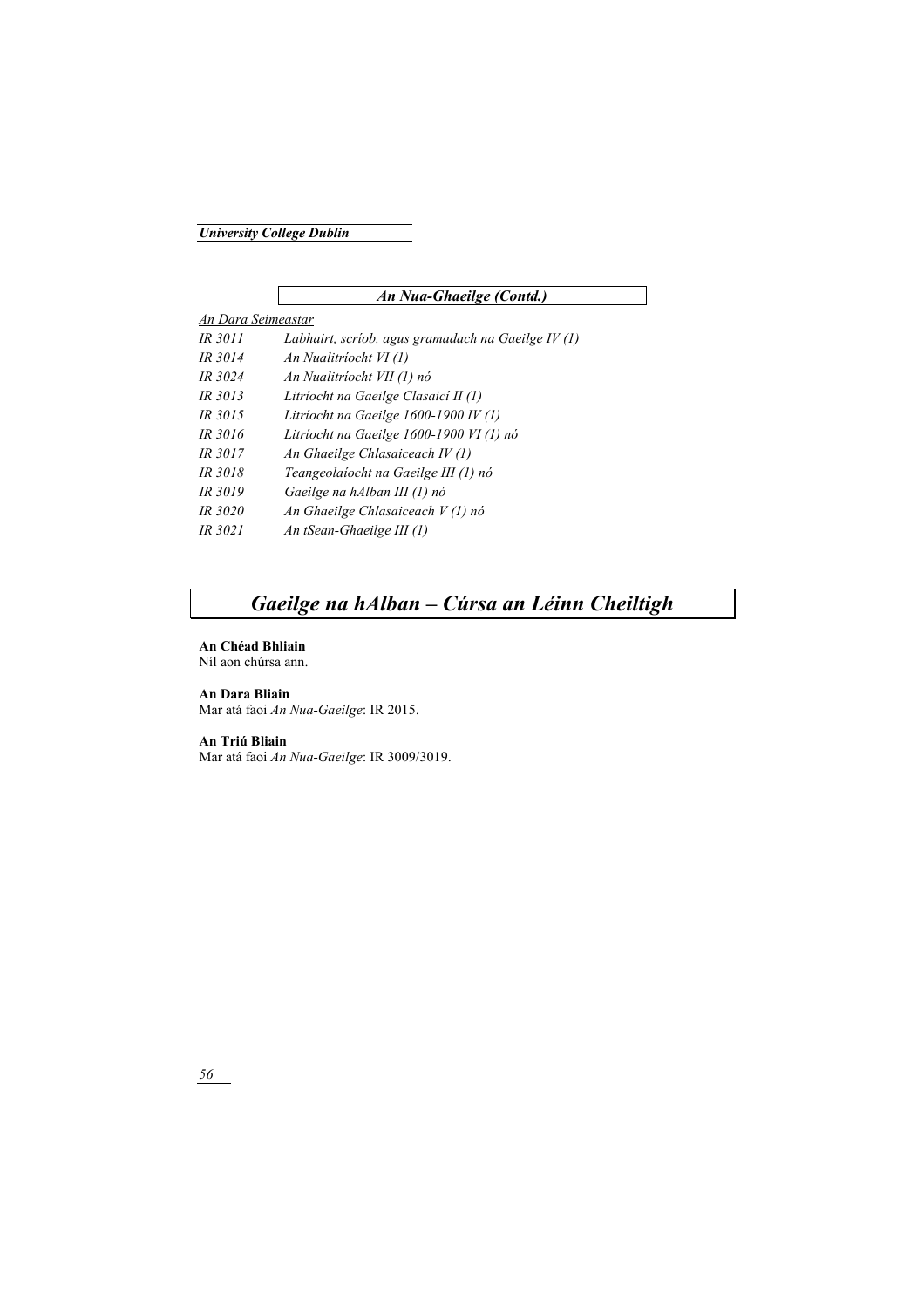# *Geography*

The undergraduate course in Geography is intended to provide an appreciation of the scope of, and techniques relevant to, modern Geography. Integral to the programme are practical classes, laboratory work, project work and fieldwork as well as the normal lectures and tutorials. Fieldwork for on-site instruction and training in techniques is also an essential component of the Geography syllabus. During the three-year degree programme, all students are required to complete a minimum of 14 field classes from the programme of residential and non-residential classes organised by the Department. This programme will vary from year to year and students should consult the Department for further information. Students wishing to take a much wider and deeper range of Geography courses may pursue a Mode I (Single Subject) Honours degree programme. Information on the Geography Department and the courses it offers is also available on the UCD World Wide Web Server at www.ucd.ie.

*Note*: Although some school or other previous study experience of Geography is of course desirable, this is not an essential pre-requisite for entry to Geography at UCD.

#### **First Year (GEOG 1000)**

The First Year syllabus comprises lecture courses, tutorials and a fieldtrip programme.

Each student must take seven lecture courses, each of twelve lectures or equivalent. The exact programme of courses will vary from year to year but the following provides a good indication of the likely range of courses available.

- *GEOG 1010 The Human Geography of Global Contrasts*  A perspective is offered on how geographers study the great contrasts in population growth and economic development which divide the modern world into regions of surplus and regions of scarcity.
- *GEOG 1021 Society and Space within the city*  An examination of the residential segregation, social activity patterns and human territoriality.
- *GEOG 1022 Geomorphology*  This course will include a review of geomorphology at the global scale. Topics to be discussed will include global relief features in relation to lithospheric plate motions and geomorphic process systems.
- *GEOG 1023 The Shaping of the Irish Landscape*  This course examines how physical, social, cultural and political systems have combined over time to produce the complex and dynamic Irish landscape.

*GEOG 1024 Global Environmental Issues*  An examination of selected global issues particularly those concerning the earth's climate and human well-being.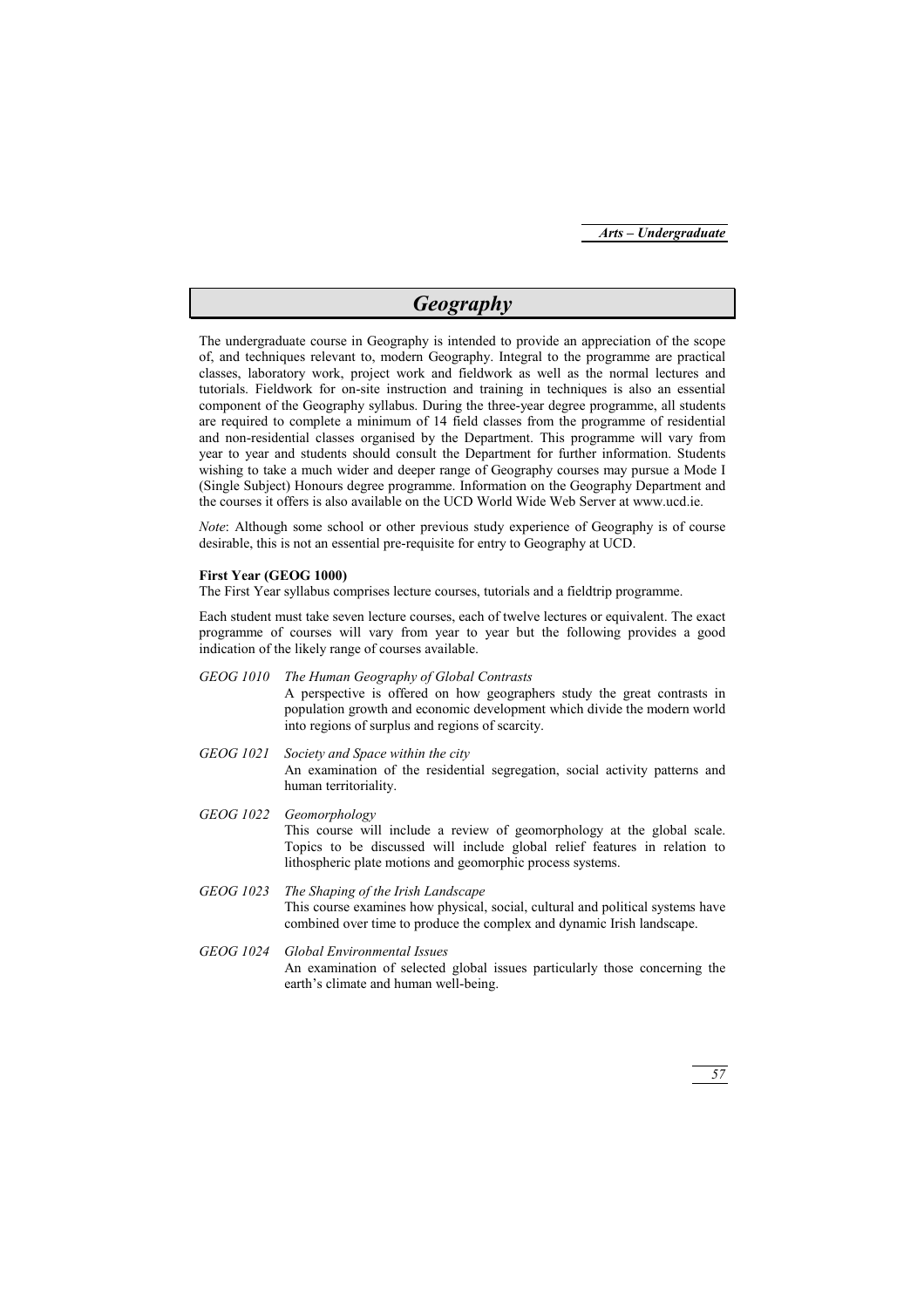### *Geography (Contd.)*

- *GEOG 1025 Cities and their geography*  An analysis of the characteristics of cities, mainly in Western Europe, from both an historical and contemporary perspective.
- *GEO 1026 Themes in Geography*  The scope and content of this course will vary from time to time. It will often have a regional focus, looking in depth at a particular place, or it may focus on specific geographical issues.

In addition, first year students must participate in tutorials. They must also attend at least two one-day field classes and complete the required assignments.

#### **Second Year**

*The programme of courses offered by the Geography department is dynamic and constantly revised. The lists of courses on offer may change from year to year and the programme for any academic year is finalised only in September. What follows is based on the current syllabus and gives a good indication of the likely syllabus for the coming year but it may be changed as circumstances require.* 

#### **Mode II (GEOG 2000)**

Mode II students must complete 12 course units during their second year. All Mode II students take the following 6 courses, each of two units.

*GEOG 2001 Cultural Geography* 

 This course explores selected themes in cultural geography, e.g. ways in which language, religion, economy and ethnicity vary and how they influence peoples' interactions with environments.

*GEOG 2012 Europe* 

 Geographical perspectives on the territorial organisation of Europe, with particular attention to the changing political, economic and cultural geography of the twentieth century. Several broad 'macro-views' of Europe will provide a framework for an exploration of current issues relevant regional development and territorial organisation.

#### *GEOG 2021 Geomorphology*

 An introduction to (a) Quaternary geoscience, including the topics of oxygen isotope stratigraphy, terrestrial stratigraphy and correlation, geochronology, Quaternary climate change, glacial geomorphological processes, landforms and sediment systems as process and environmental surrogates and (b) the landforms, materials and processes associated with weathering, mass wasting, slopes and river systems.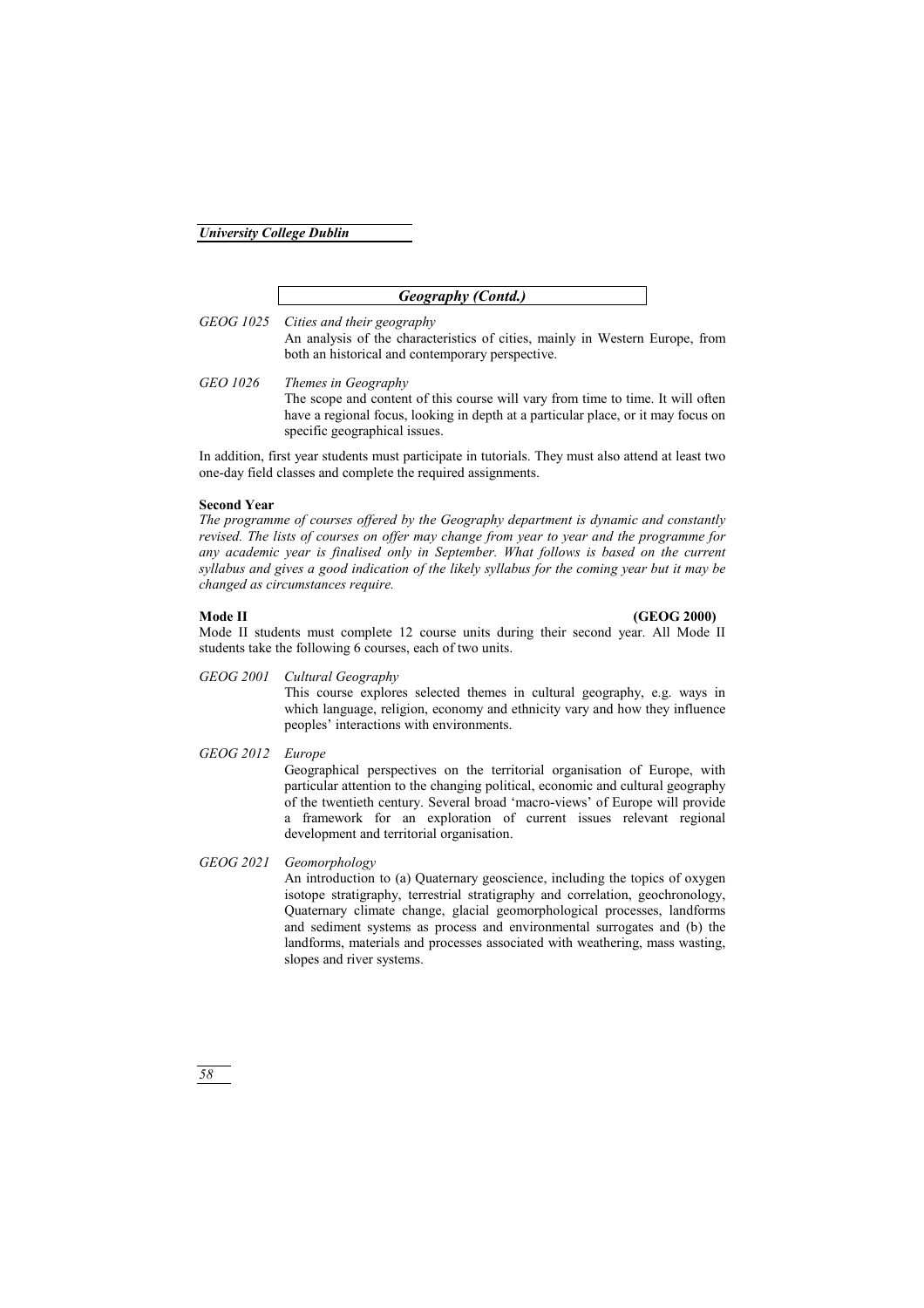#### *GEOG 2022 Climatology*

 This course will focus on understanding the processes responsible for climate. Lectures will introduce students to concepts of energy and mass exchanges within the climate system which give rise to circulation systems.

*GEOG 2026 Biogeography* 

 *An introduction to the distribution patterns of species and ecosystems* across the surface of the Earth and the factors that determine these patterns. Part of the course will examine aspects of the biogeography and conservation of biological diversity in two vastly different realms: Ireland and Australia.

*GEOG 2060 Geographic Techniques – Practical Course*  All students will take a two-unit practical and techniques course. The syllabus of this course will vary from year to year and will depend on available resources. Details will be made available at the beginning of the academic year.

Fieldwork is an essential component of the geography programme. The department organises a field course (GEOG 3050) abroad each year. While preference is given to final year students, second year Mode II students may participate in this course if space permits. However it is not possible to take this course for credit.

#### **Mode I (GEOG 2100)**

#### **N.B. The final intake of students to Mode I Geography will take place in September 2002. The programme will not be on offer in September 2003 or thereafter until further notice.**

Mode I students must complete 24 course units during their second year. They take the **six**  courses described above for the Mode II programme.

In addition all Mode I students take the following two-unit courses:

- *GEOG 2005 The Census of Population (L)*  This course will introduce students to the Census of Population as a research tool. Emphasis will be on using the Small Area Population Statistics and participants will learn to extract, analyse and interpret these computer-based sources of data.
- *GEOG 2008 Geomorphological Field and Laboratory Techniques (FL)*  An introduction to basic field and laboratory techniques for the description, mapping, measurement, sampling, analysis and interpretation of glacial and fluvial landforms, sediments and processes.
- *GEOG 2040 Geography of Tourism*  This course focuses on the processes that govern the tourismindustry and on their geographical expression.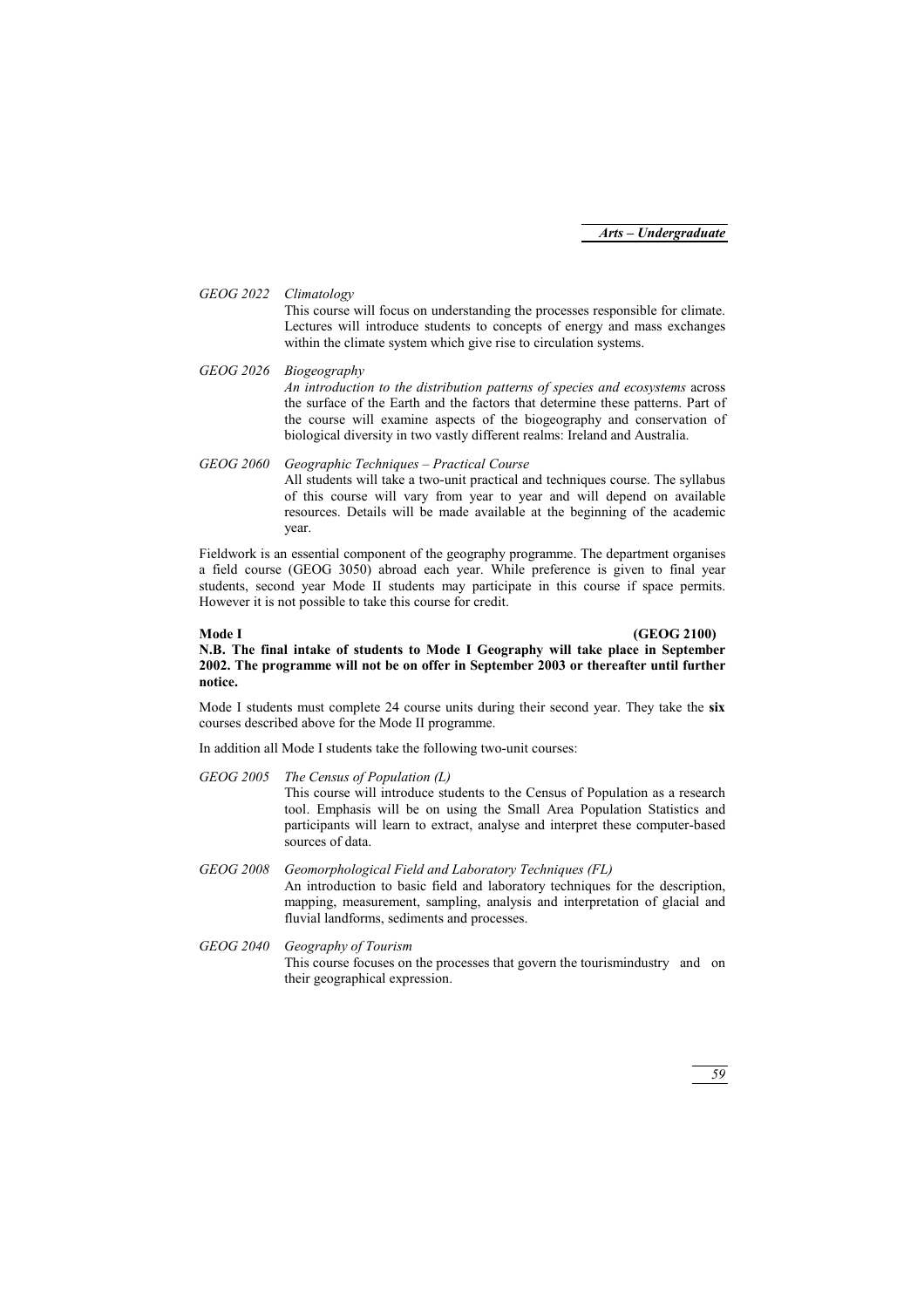### *Geography (Contd.)*

*GEOG 2015 Introduction to Geographic Information Systems*  Building on the skills learned in first year, this course explores the nature and use of geographical information systems as a research tool.

*GEOG 2033 Environmental Cognition*  This course concentrates on the "structural" element of the "image" of the city, "mental maps" and the cognition of geographical distances and relative locations.

*GEOG 2050* Field course Normally this will be a residential field course in either Ireland or abroad of between 5 and 14 days duration. Details of the course on offer in any given year will be available early in the first semester. Students must bear the costs of this field course. Participants must complete a programme of work before, during, and after the field course.

#### *Notes for Second Year students*

- The selection of practical and techniques courses on offer in any year is dependent on the availability of the necessary resources. Limits will be placed on numbers in particular practical and techniques courses. A significant proportion of the programme is examined by continuous assessment and/or projects.
- Not all the courses listed above may be available in any one academic year. Courses additional to the list above may also be offered. The list of courses on offer in any academic year will be available in September.
- Students should note that where a choice of courses is offered, the choice made may influence the range of courses available in the final year. Students will be required to make binding course choices early in the first semester.

#### **Final Year Mode II (GEOG 3000)**

*The programme of courses offered by the Geography department is dynamic and is constantly revised. The lists of courses on offer may change from year to year and the programme for any academic year is finalised in September. What follows is based on the current year's syllabus and gives a good indication of the likely syllabus for the coming year but it may be changed as circumstances require. The department aims to offer the maximum amount of choice in courses to final year students within the context of a balanced overall geographical content. However, the limitations of the timetable may require that some courses run at the same time.* 

Mode II students must complete 12 course units during their third year. They choose **five** of the following six courses; each course is 2 units.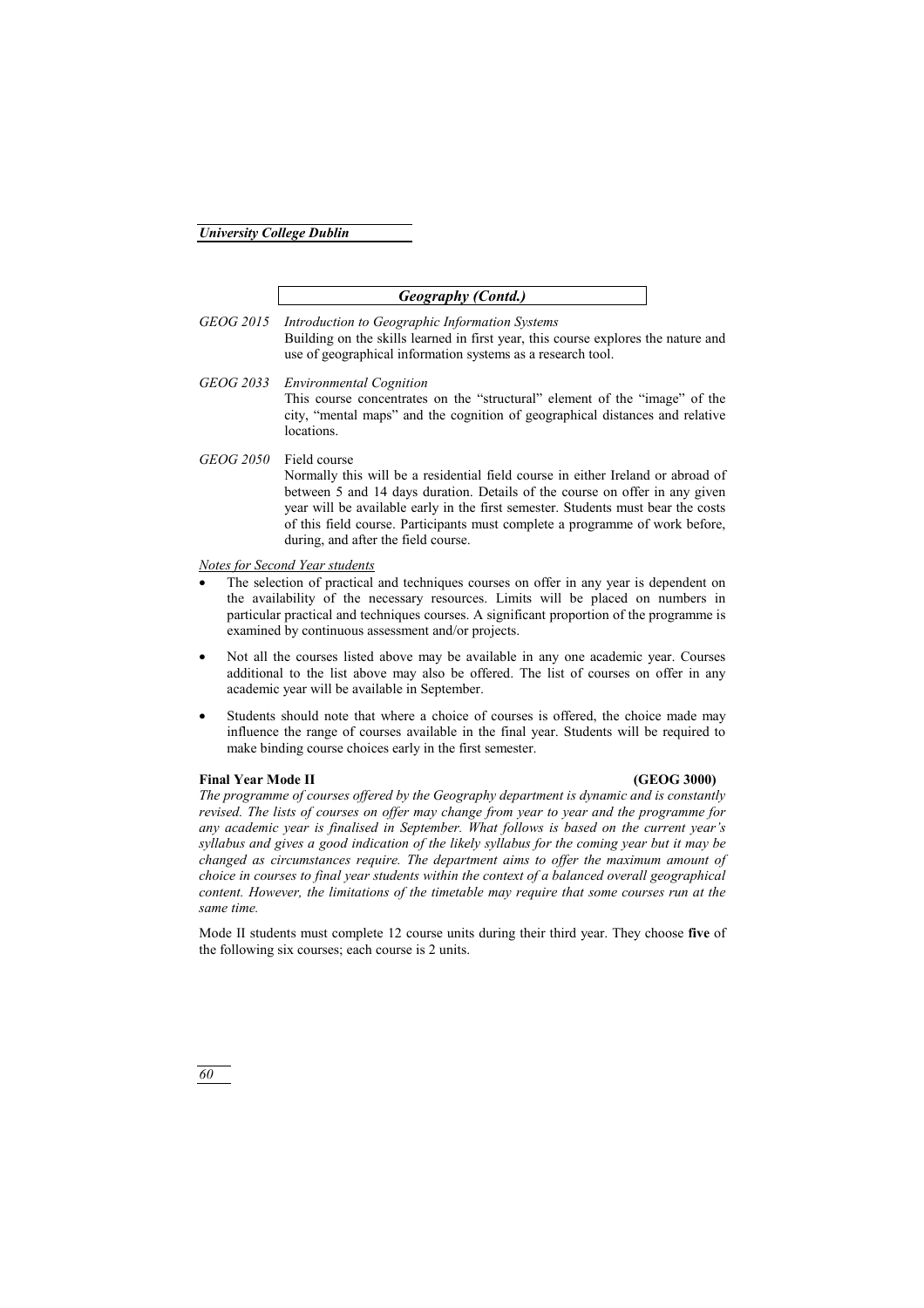- *GEOG 3011 Historical Geography of Ireland in the Nineteenth Century*  This course will consider methodology, practitioners, estates, tenants, famine, regional literature and land reform. Society and settlement will be the main focus.
- *GEOG 3012 Central European Landscapes*  This course explores the formation of the cultural landscape in this larger region. The organisation is chronological and place specific. The underlying theme is the relationship between society and settlement (including the environment) based on economic, social, political and cultural transformations channelled through dominant socio-economic systems.
- *GEOG 3030 Urban Geography and Planning*  This course provides a systematic introduction to the study of the urban region and its planning processes. Attention is concentrated upon the western world, with the planning issues that confront urban areas in the latter part of the twentieth century providing the central theme of the course.
- *GEOG 3031 Urbanisation in the Wider World*  This course will look at urbanisation in those parts of the world that can be referred to as "non-western". It will be an examination of (a) the growth and development of urban systems; (b) the changing form and function of cities over time, and (c) contemporary planning issues. In the current session the focus will be on (i) Russia and the former Soviet Union and (ii) the Third World.

*GEOG 3032 Social Geography: City and Society*  This course examines the social geography of large "western" cities with emphasis on the relations between spatial form and social processes and the links between social geography and urban sociology. Attention is paid to the city not as an artefact but as a form of social organisation.

*GEOG 3055 The Physical Geography of Rivers*  This course examines the processes, landforms and surface materials of rivers and catchments in the contexts of global environmental change and resource use.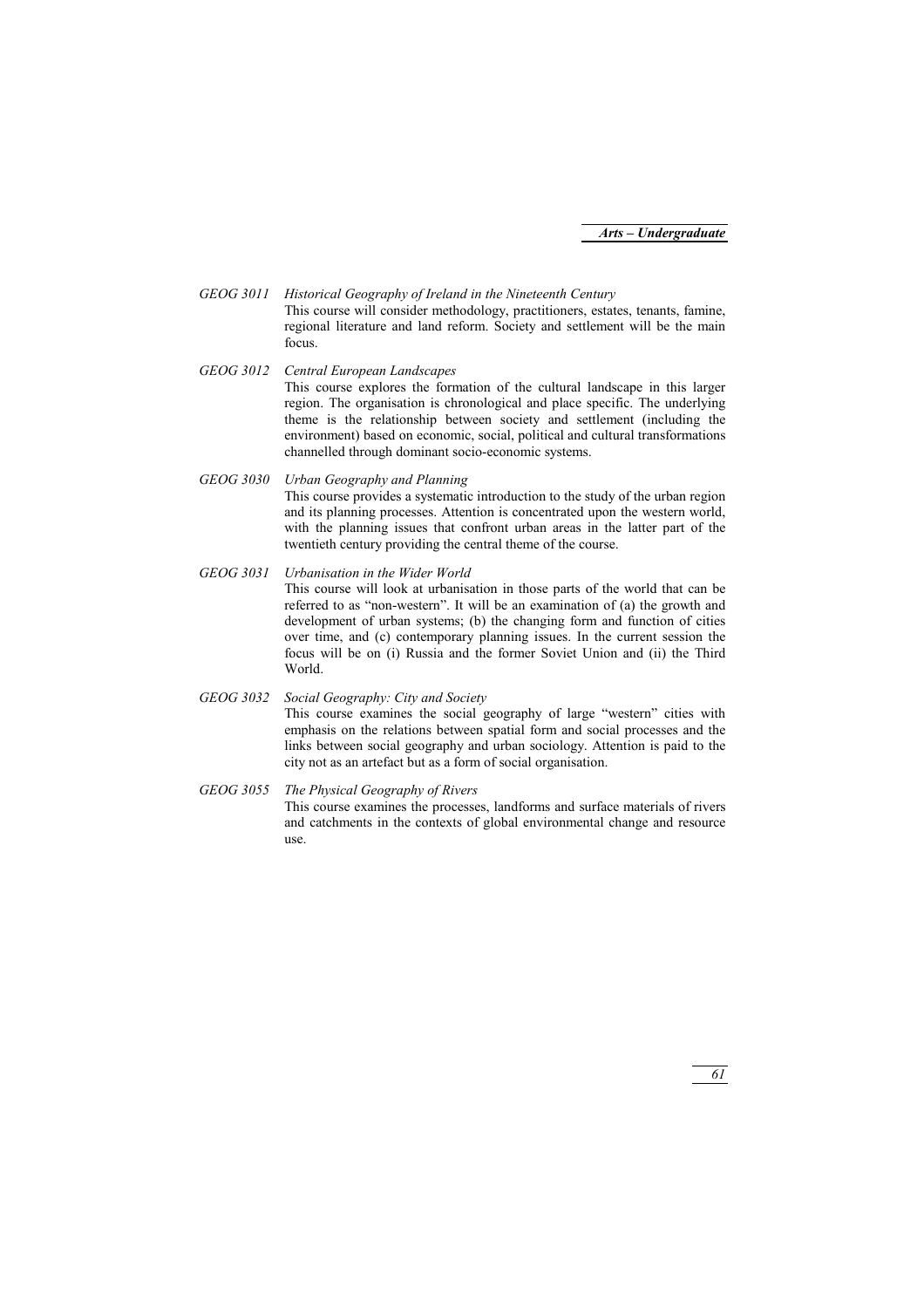#### *Geography (Contd.)*

*GEOG 3056 Glaciation and the Quaternary of Ireland* 

 This course will examine the evidence for the glaciation of Ireland during the Quaternary Period and will assess the applicability of global models of glaciation based upon both oceanic sediment cores and ice cores to Ireland. The course will begin with an investigation of key glaciological processes and their reflection in both glacigenic geomorphology and sedimentology before moving on to a survey of Ireland's Quaternary history. Course topics: Quaternary research in Ireland; glaciers and ice sheets; the dynamics of glaciers and ice sheets; glacial and glacigenic landforming processes; climate forcing and glaciation in the Pleistocene of Ireland; Milankovitch mechanisms and the Pleistocene Atlantic Ocean; glacial systems in Ireland and Britain through the Pleistocene; Quaternary geomorphology and ice sheet reconstructions in Ireland; physical characteristics of Ireland's glacigenic deposits; glaciological and environmental inferences based upon Ireland's glacigenic deposits; proposed Quaternary stratigraphies of Ireland; the Holocene interglacial transition in Ireland.

In addition, **all Mode II** students must choose **one course** from the following group of courses:

*GEOG 3060* Dissertation

 This is a substantial piece of research on a topic approved in advance by the Department. The dissertation shall involve a bibliographic review and shall also include a statement of the methods and results associated with the project. The dissertation may be taken only by those students who satisfy the Department of their suitability by reaching the required standard in the Second Year University Examinations in Geography. Details of the current standard required are available from the Department.

*GEOG 3001 Nature and Culture in Global Perspective* 

 This course examines ways in which "Nature" has been construed and deployed for various agenda in different cultural settings. It explores tensions among competing claims to knowledge and power, varieties of narrative imagination in the landscape and current environmental issues.

*GEOG 3002 Nature, Space and Time*  This course examines cross-cultural variations in human experience of

environment. Complementing lectures, the course will include seminar discussions based on selected readings on the interactions of cognitive, behavioural, and bio-physical dimensions of everyday life, and the sources of stress and creativity in the contemporary world.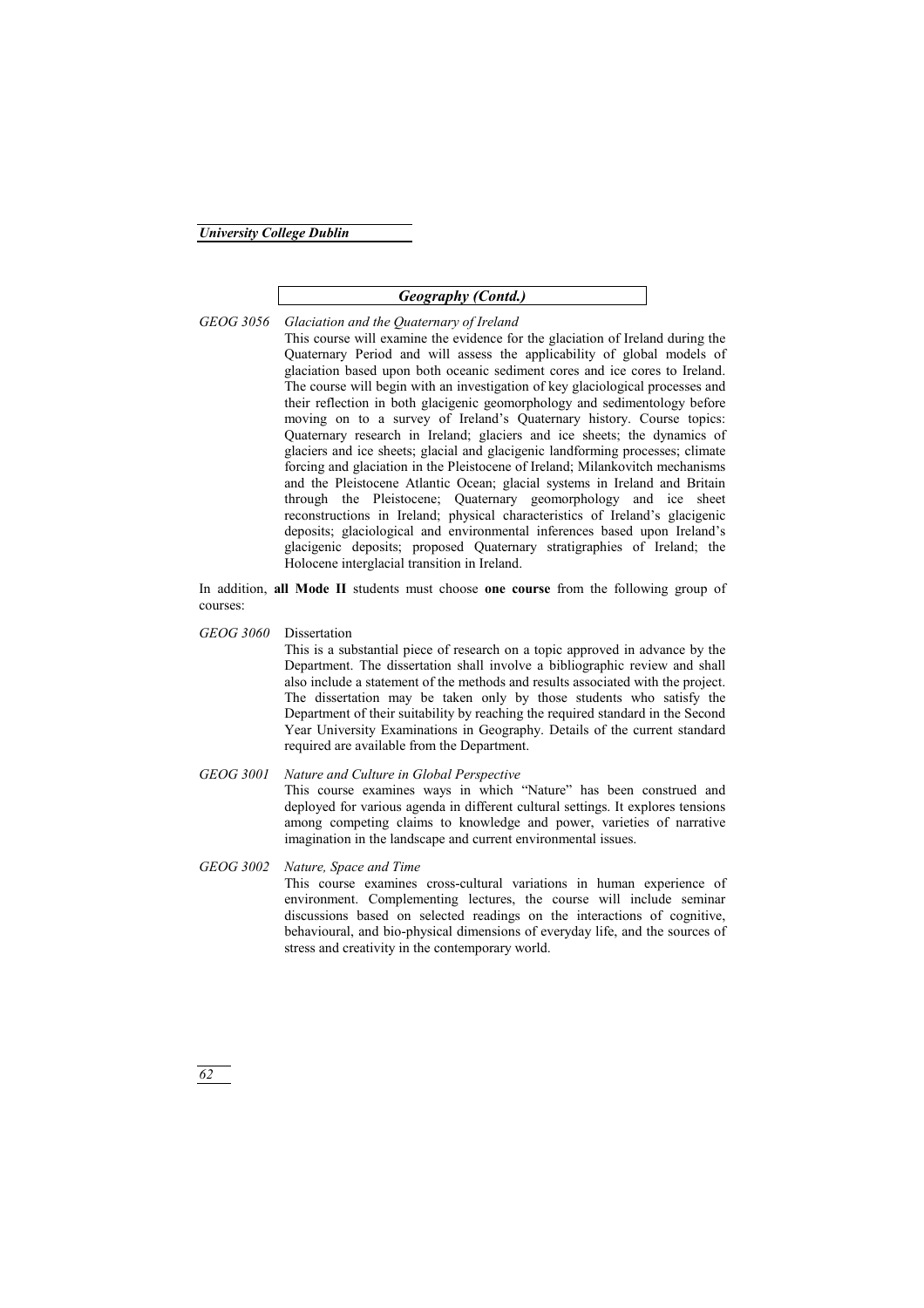#### *GEOG 3004 Environment and Development*

 This seminar deals with the challenge of harmonising development and environment on the European periphery, emphasising the need for elucidating human as well as bio-physical aspects of development. Growth strategies in peripheral regions may lead to situations where short-term gains in economic development place pressures on natural resources; however, long-term sustainability depends on maintaining environmental quality. Unit 1 of this course will comprise a series of lectures, discussions, and final examination; Unit 2 will involve an independent project.

#### *GEOG 3005 Cartographic Ideas*

 This course will be concerned with issues relating to the production and critical analysis of all types of maps. Topics covered may include (a) accuracy and generalisation in maps, (b) maps as information systems, (c) maps as forms of "power knowledge" and (d) arguments for "deconstructing maps". These will be developed in relation to (i) the formulation of thematic maps for demographic and regional development purposes and (ii) the history of cartography at the global and national scales. Some attention will be given to Ireland.

#### *GEOG 3007 Environmental Remote Sensing (L)*

 This course covers the physical bases of remote sensing – radiation, spectral responses, sensor systems and images. It includes air photo interpretation, satellite digital image processing, enhancement and analysis, using the ERDAS system, Case study applications and project work.

#### *GEOG 3009 Geomorphological Field and Laboratory Techniques (FL)*

 This course introduces techniques for morphological mapping, air photo analysis, surveying for the description, sampling, analysis and interpretation of sediments and for the measurement of geomorphological processes. The course includes laboratory and fieldwork and several projects.

#### *GEOG 3010 History and Practice of Geography*

 This course covers the nature of geography, its theories and methods, and major changes in ideas and practices during its development as a discipline. It also examines varieties in geographical thought in different cultural traditions and the societal and technological context within which its major styles of enquiry have emerged in Euro-American schools. Special attention is given to the relationship between physical and human branches of enquiry within the field and the challenge of integrated approaches to the study of environment today.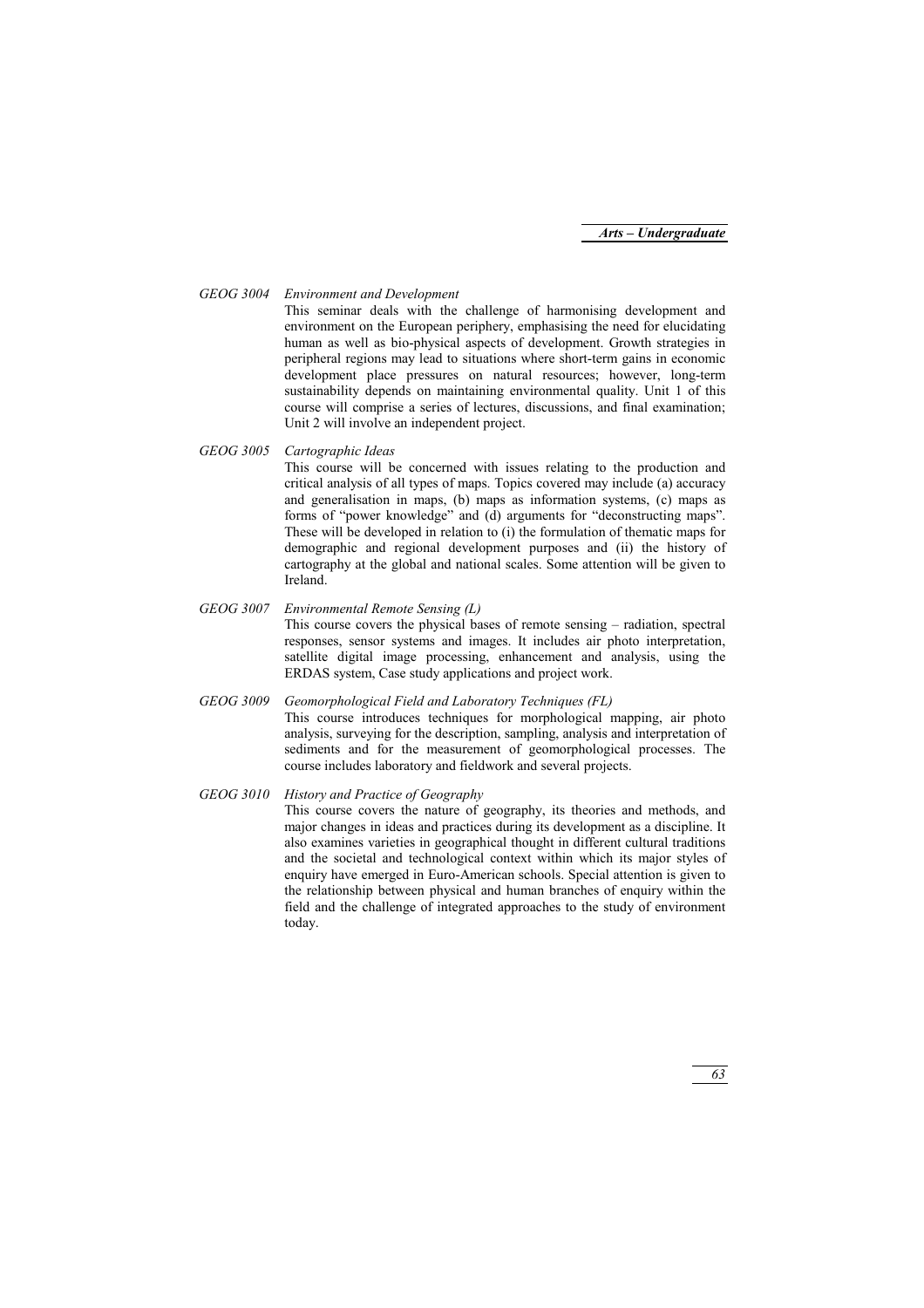### *Geography (Contd.)*

*GEOG 3013 Settlement and Society in Ireland*  This course deals mainly with the structure of rural communities in Ireland and the settlement patterns associated with them. Following an introductory examination of the cultural regions of Ireland, studies by social anthropologists, folklorists and others are considered along with the work of geographers.

*GEOG 3015 City of Dreams – the ideal urban settlement*  This course will examine the search for the ideal urban settlement. Taking a broad sweep through space and time, it will be shown that there are very different perspectives on what is 'ideal' and on how to achieve it.

*GEOG 3024 Holocene Fluvial Geomorphology (F)*  This course deals with the characteristics and formation of alluvial landscapes and floodplains during the Holocene in the context of environmental change and with particular reference to the recently glaciated valleys in upland areas of Ireland and Britain. It is based largely on field teaching classes. Various pre-requisites apply, contact the department for details.

*GEOG 3025 Ice Age Ireland: Field Studies in Glacial Geology (F)*  This course is intended to complement GEOG 3056. The course will be oriented mainly towards fieldwork and will introduce students to both field techniques in glacial geology and to sites of special interest in the field of Irish Quaternary research. Students must obtain a minimum qualifying standard in relevant second year courses to participate in this course.

#### *GEOG 3026 Geomorphological Techniques (FL)*  This course builds on GEOG 2008 to enhance skills in Geomorphological mapping, in the environmental interpretation of sediments and in absolute dating. Various pre-requisites apply, contact the department for details.

*GEOG 3034 The Geography of Social Problems and Contemporary Issues*  This course presents a geographical approach to the study of social problems. The main concern will be with the contemporary "western" city although it may be useful to venture beyond this empirical frame. Topics covered are likely to include the following (i) problems associated with the built environment; (ii) elements of environmental stress; (iii) deprivation; (iv) deviance; (v) minorities; (vi) social "malaise" and social "well being".

### *GEOG 3035 Social Geography and Human Territoriality*

 The social, cultural and political organisation of and behaviour within and between spatially defined units is examined on a wide variety of geographical and temporal scales. Ideas drawn from ethnology and sociometrics provide theoretical underpinnings.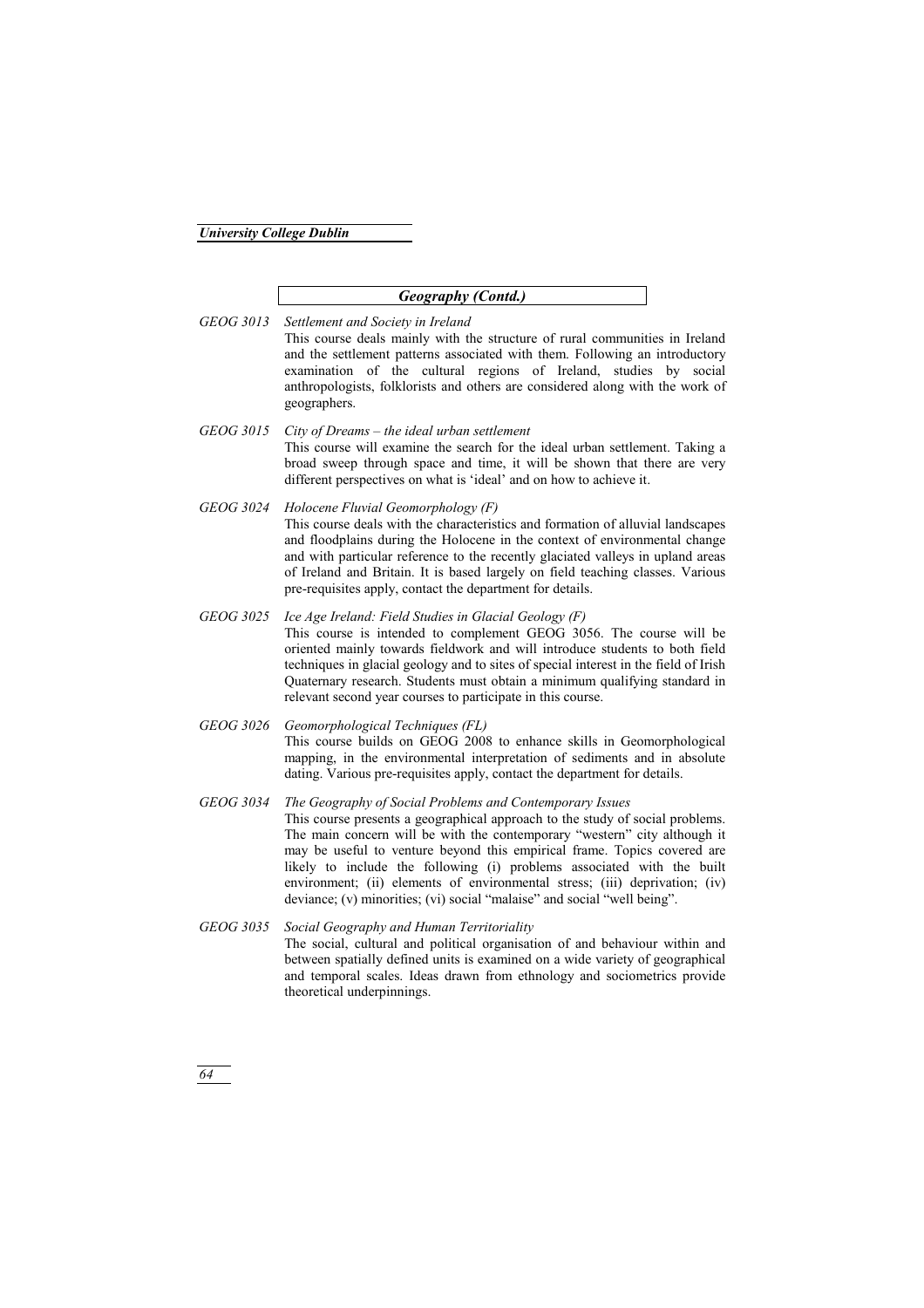*GEOG 3037 Introduction to Retailing* 

 This course is concerned with the processes of development and change within the retail system. It focuses on the locational bases of these changes, with attention being concentrated on the interrelationships between the retail and consumer subsystems, and the development of new retail formats and locations.

- *GEOG 3038 Store Location Analysis*  This course focuses on the processes and techniques of assessing the performance of existing retail locations and the potential of new retail locations. The course will be strongly practical, analysing and teaching specific locational techniques. Participants must have completed GEOG 3037 (*Introduction to Retailing*).
- *GEOG 3039 Geography of Elections*  The key to the functioning of the modern state is the acquisition and retention of power through the medium of elections. This course focuses upon the processes and patterns of modern electoral systems, examining varying electoral methods, underlying socio-economic and political cleavages, electoral abuses, and geographical influences on elections.
- *GEOG 3041 Aspects of the Geography of the Third World*  An examination from a geographical perspective of a selection of issues as they affect the Third World. The course will examine the Geography of World Trade, Industrialisation, Population Dynamics, Food Production and Urbanisation with particular emphasis on the choices faced by Third World countries as they attempt to develop their societies.
- *GEOG 3042 Dublin: The Historical Geography of a Capital City*  This course explores the evolution of the capital city: the Viking and medieval inheritance, the classical town in the modern city, the nineteenth century slum problems and the rising bourgeoisie in the early twentieth century.
- *GEOG 3043 The Growth and Development of Dublin in the twentieth century*  This course is concerned with the study of the growth of the city in the twentieth century. Main areas of interest will be the development of the residential component of the city, changing economic and commercial geography and the socio-demographic spatial structure of the city.

#### *GEOG 3044 Regional Geography*  An in-depth study of the geography of a major region of the earth. The focus of the course will change from year to year.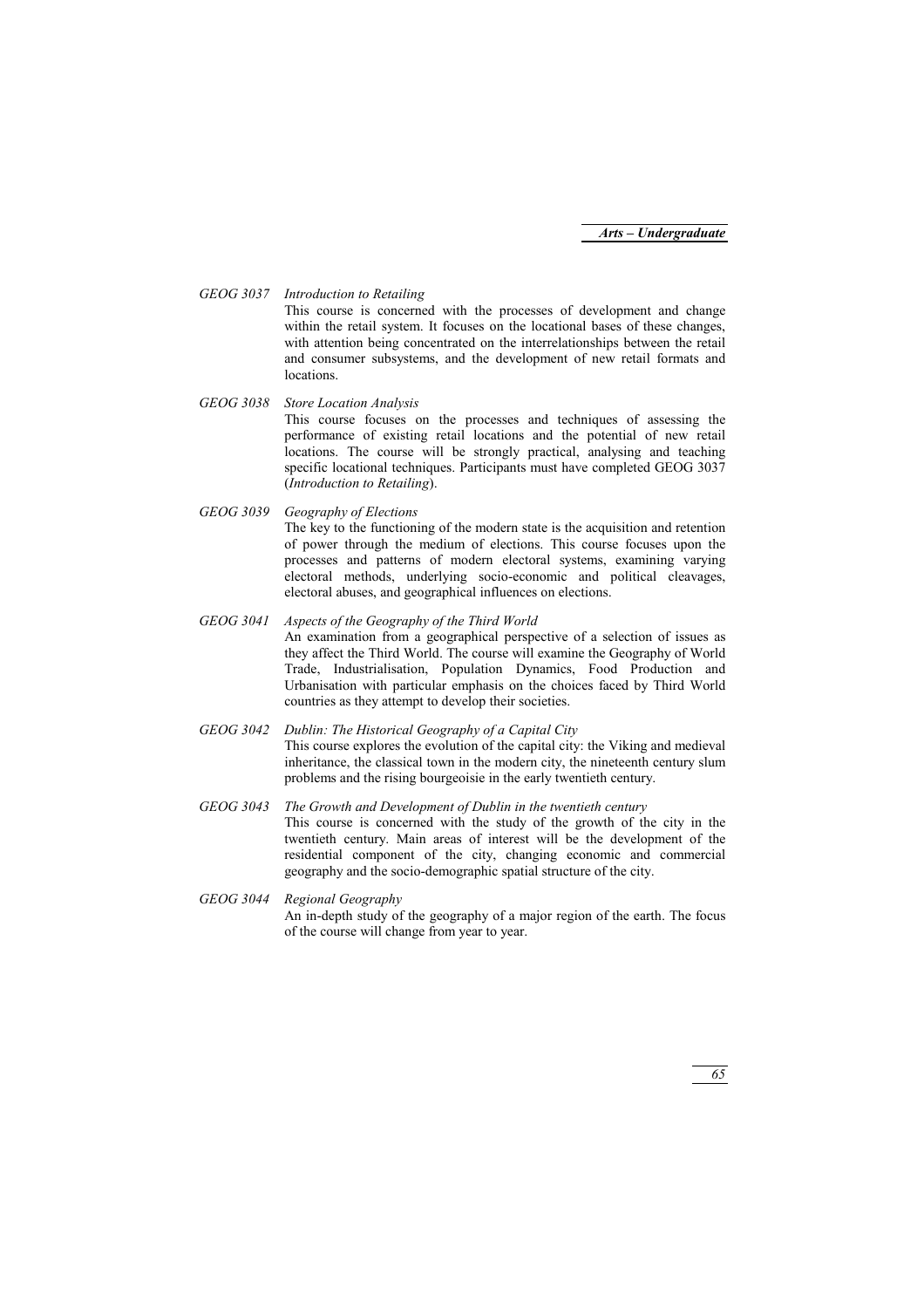### *Geography (Contd.)*

*GEOG 3046 Climate near the Ground*  This course focuses on boundary-layer climates, those which form adjacent to a surface and whose special properties are derived by interaction with the surface. The subject matter includes the climates of vegetated surfaces, of animals and plants, of humans and buildings. During the term students will use meteorological instruments.

*GEOG 3050* Field Course

 Normally this will be a residential field course in either Ireland or abroad of between 5 and 14 days duration. Details of the course on offer in any given year will be available early in the first semester. Students must bear the costs of this field course. Those participating for unit credit must complete a programme of work before, during and after the field course. Places will be limited and it will not be possible to allocate places until midway through the first semester. The field course may be taken for credit and may replace any one of the courses described above.

**Mode I (GEOG 3100)** 

Mode I students must take 24 course units during their final year. They must choose **at least** four of the following two-unit courses:

| GEOG 3011 Historical Geography of Ireland in the nineteenth century |
|---------------------------------------------------------------------|
| GEOG 3012 Central European Landscapes                               |
| GEOG 3030 Urban Geography and Planning                              |
| GEOG 3031 Urbanisation in the Wider World                           |
| GEOG 3032 Social Geography – City and Society                       |
| GEOG 3055 The Physical Geography of Rivers                          |
| GEOG 3056 Glaciation and the Quaternary of Ireland                  |

In addition they must take GEOG 3061 (Dissertation) and additional courses to make up their required total of 24 units. They may choose any courses from the complete list of courses on offer to Mode II students, *with the exception of GEOG 3060*, providing that any course chosen has not already been taken as part of their second year programme. Opportunities may be provided to permit students to take up to four units in other Departments of the Faculty of Arts and in the Geology Department, Faculty of Science, with the approval of the Geography Department and the receiving Department. Details of availability and conditions may be obtained from the Geography Department. Many courses are examined in part or totally by continuous assessment and in making their selection, students must ensure that no more than 25% of their total marks is derived from continuous assessment. The dissertation (GEOG 3061) is excluded from this total.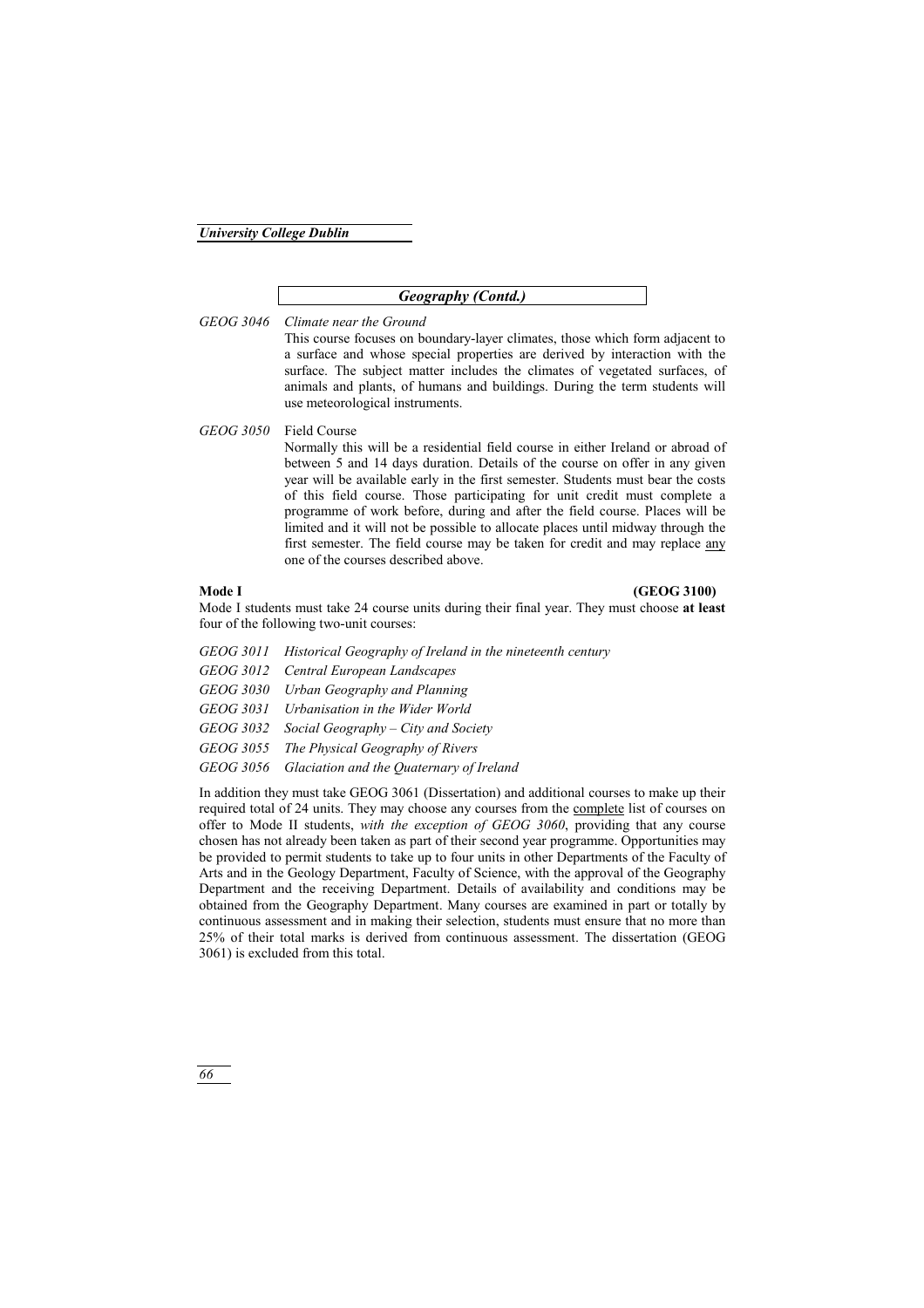#### *GEOG 3061 Dissertation*

 This is a research project of some originality on a topic approved in advance by the Department of approximately 10,000 words in length. It is expected that this project will be of substantially greater scope and depth than GEOG 3060, reflecting its four-unit weighting. The dissertation will involve a bibliographic review and will include a statement of the methods and results associated with the project.

#### *Notes for all Final Year Students*

- Not all the courses listed above will be available in any one academic year and courses additional to this list may also be offered.
- Continuous assessment is a central part of many courses. In addition an F following a course title indicates that the course involves fieldwork, and an L that it involves laboratory or practical work. Students who do not complete assignments, fieldwork, laboratory or practical work may be required to withdraw from a course. In such circumstances s/he will not be permitted to sit any written examination in that course.
- Courses will not be offered where demand is not sufficient while it may be necessary to limit enrolment in other cases. The list of courses on offer in any academic year will be available in September and students will be required to make a binding choice of courses early in the first semester. Some courses have pre-requisites which in some cases require attendance at specific courses either in second year or third year Geography. Most courses begin in the first semester.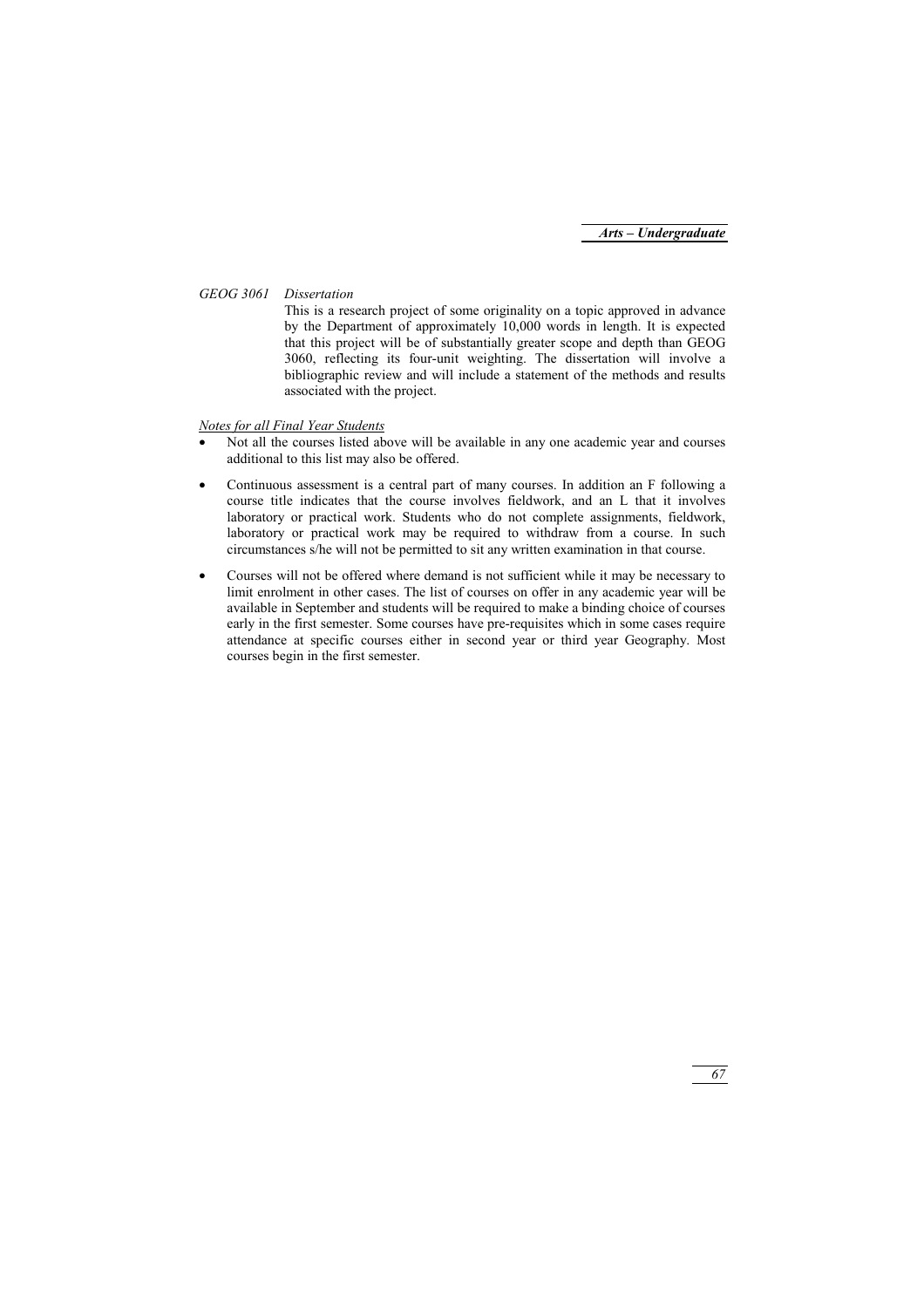## *German*

Students require a good Higher Level grade in Leaving Certificate German to be successful in the programme. The Department operates a language barrier: in order to pass a specific year of study in German, students are required to obtain certain specified standards in the language components of the examinations.

*Note:* Students of German are normally required to spend a total period of at least three months in a German-speaking country in the course of their undergraduate studies. The Department participates in a number of exchange programmes in order to facilitate students spending a year abroad. This year is taken between the second and third year of the programme.

#### **First Year (GER 1000)**

The first year of the BA programme aims at improving students' overall competency in German and at training their study skills to such an extent that they can cope in a university environment.

Study skills: Students will be expected to have mastered the following tasks by the end of the year: students should be able to take useful lecture notes, to use the library, to source information, to write essays in English in an appropriate register.

Literature: By the end of the year students should be able to read selected contemporary literary texts, apply analytical concepts to literary texts, comprehend extracts from older texts, to understand narrative structure and dramatic structure and selected secondary material.

Language: By the end of the year students should be able to read literary and non-literary contemporary texts, give a presentation in German, participate in discussions and master appropriate written assignments. Students should also have a good command of German grammar and be able to tackle weaknesses autonomously.

### *Semesters 1 and 2*

### *GER 1001 Language Classes*

 Students will have three language classes per week throughout the year. This course follows a very focused and coherent programme. The year begins with an "Einstufungstest" which tests students' ability in German. This will be used to assign students to a group which is appropriate for their level and needs.

*GER 1002 Literature Lecture* 

 The lecture introduces students primarily to modern German literature. The lecture programme aims at enhancing students' analytical skills by addressing the following themes: how to read in a foreign language; what is a narrative? characterisation and narrative viewpoint; time and space in narratives; what is a drama? what is a tragedy? modern drama; language in poetry.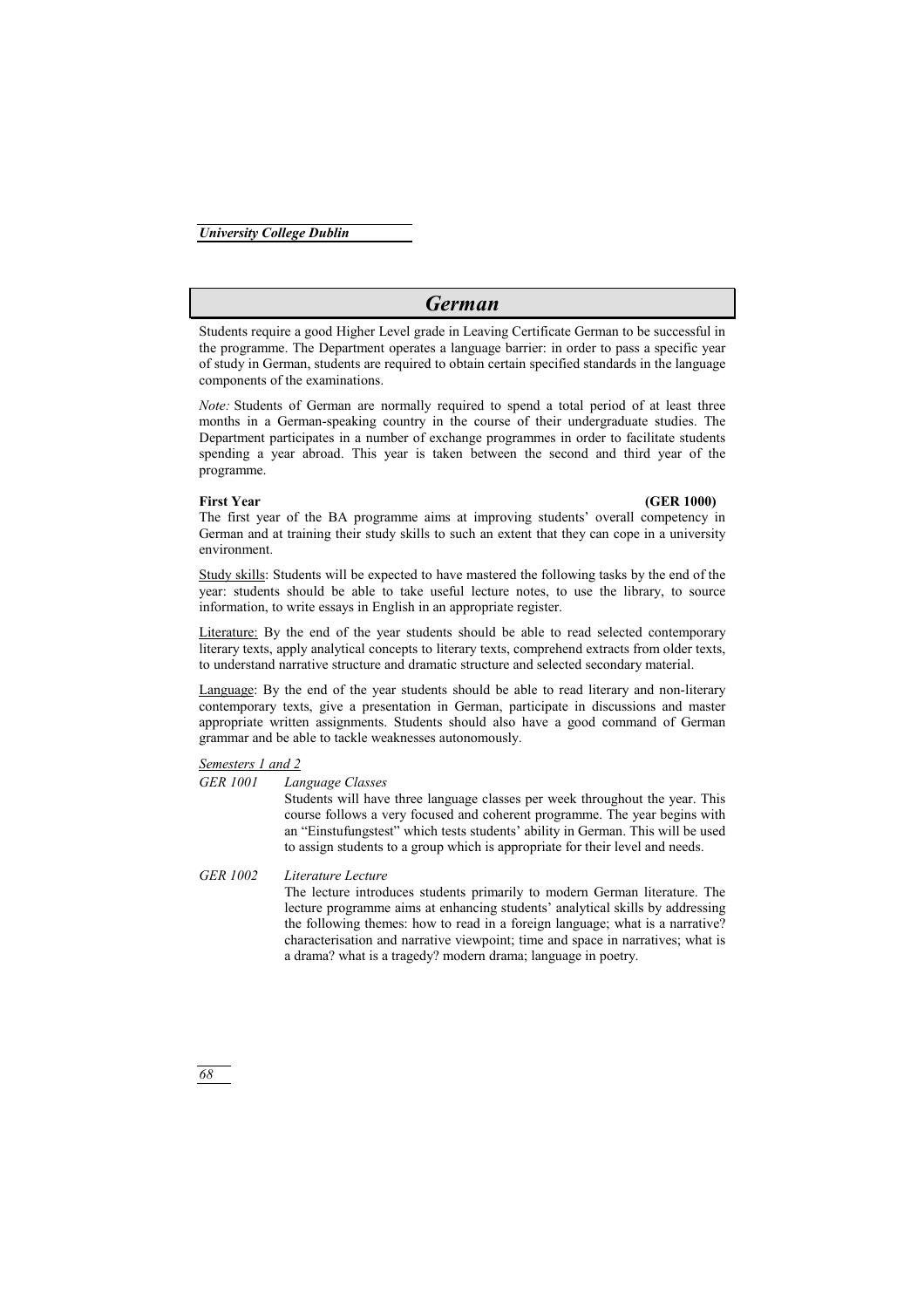### *GER 1003 Literature Seminars*  The lecture programme will be supported by a literature seminar (2 hours per week) which explores the themes and topics covered by the lectures. Close reading of the core texts will be practised. Some secondary material will be discussed in class.

*GER 1004 Introduction to German Language and Linguistics*  This course aims at introducing first year students to basic concepts of linguistics (phonology, morphology, syntax and pragmatics) in order to enable them to analyse modern spoken and written German. For this reason all theoretical concepts will be explored with reference to examples from the German language. The course will be taught through English.

*GER 1005 Linguistics Tutorials*  The GER 1004 course will be backed up by practical tutorials.

#### **Second Year (GER 2000)**

The second year of the BA programme aims at deepening students' overall competency in German and at training students' study skills to such an extent that they can cope in a German university environment.

#### *First Semester*

| <b>GER 2001</b> | Language Classes (Textstunde)               |
|-----------------|---------------------------------------------|
| <b>GER 2007</b> | Aspects of German Economic History          |
| <b>GER 2009</b> | <i>Resistance to the System</i>             |
| <b>GER 2010</b> | Goethe's "Urfaust" und die Moderne          |
| <b>GER 2011</b> | Theories of Language Acquisition            |
| GER 2013        | Kriminalerzählung                           |
| <b>GER 2014</b> | Einführung in das politische System der BRD |

#### *Second Semester*

| <i>GER 2051</i> | Language Classes (Textstunde)<br>(Continuation of GER 2001). |
|-----------------|--------------------------------------------------------------|
| <i>GER 2002</i> | History of Germany (1750-1900)                               |
| <i>GER 2012</i> | Introduction to German Opera                                 |
| <i>GER 2058</i> | Trauma and Memory in Contemporary German Literature          |
| <b>GER 2059</b> | Introduction to Pragmatics and Discourse analysis            |
| <i>GER 2061</i> | Georg Büchner                                                |
| <i>GER 2063</i> | Deutschland und Österreich heute                             |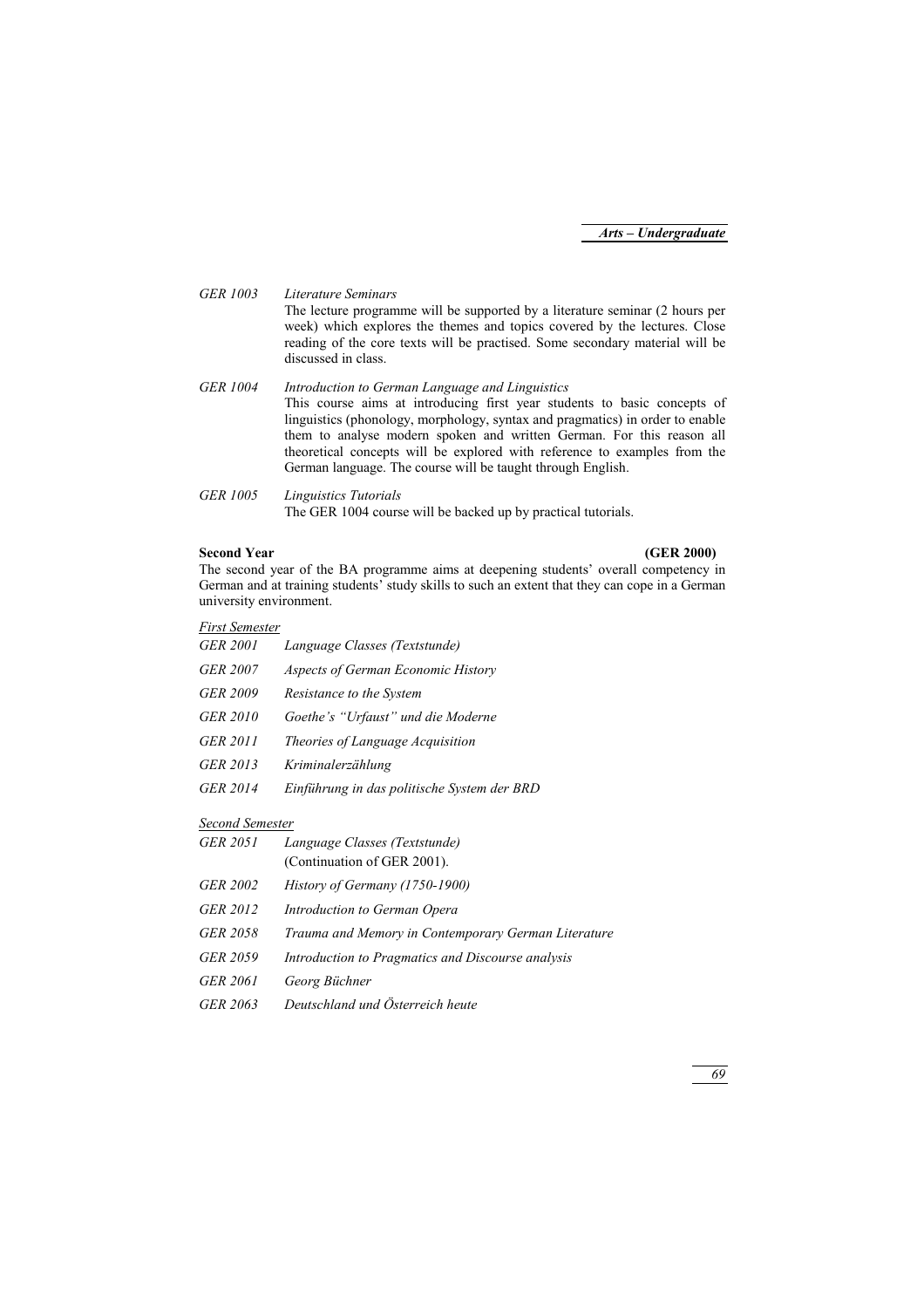### *German (Contd.)*

### *Notes for Second Year Students*

- All Second Year German courses were under review at the time this syllabus was being prepared. Details of courses and options available in 2002/2003 will be outlined in the German Departmental Handbook which can be obtained from the German Department Office (D321) from the end of August 2002.
- Courses GER 2001 and GER 2051 are compulsory for all students.
- Students have to choose a total of **three options** in the academic year, on aspects of the literature, linguistics, history and economy of the German speaking countries. Either two options may be taken in the first semester and one in the second semester **or** vice versa. It is **not** possible to choose three options in one semester.
- All Second Year BA (International) students and Erasmus candidates will be required to participate in the course *Deutschland und Österreich heute* (GER 2063).

#### **Final Year (GER 3000)**

The final year of the BA degree programme aims at teaching the German language and culture on a level that implements the expressed goal of the German Department *(a) to train competent speakers of German who can express themselves fluently both in spoken and written German; (b) to develop students' analytical, historical and cultural competence by exposing them to literary and cultural themes, styles and discourses which enhance their understanding of the cultures of the German speaking countries.*

#### **Please note: As in all other years, the Department operates a progression rule. For further details, please consult the departmental handbook.**

#### *First Semester*

| GER 3001        | Language Classes (Textstunde)      |
|-----------------|------------------------------------|
| GER 3015        | Contemporary German Dramas         |
| <b>GER 3016</b> | Rhetorik                           |
| GER 3065        | Erzählen um 1900                   |
| <b>GER 3068</b> | <i>Nietzsche</i>                   |
| <b>GER 3069</b> | Johann Nestrov                     |
| <b>GER 3070</b> | Amerika in der deutschen Literatur |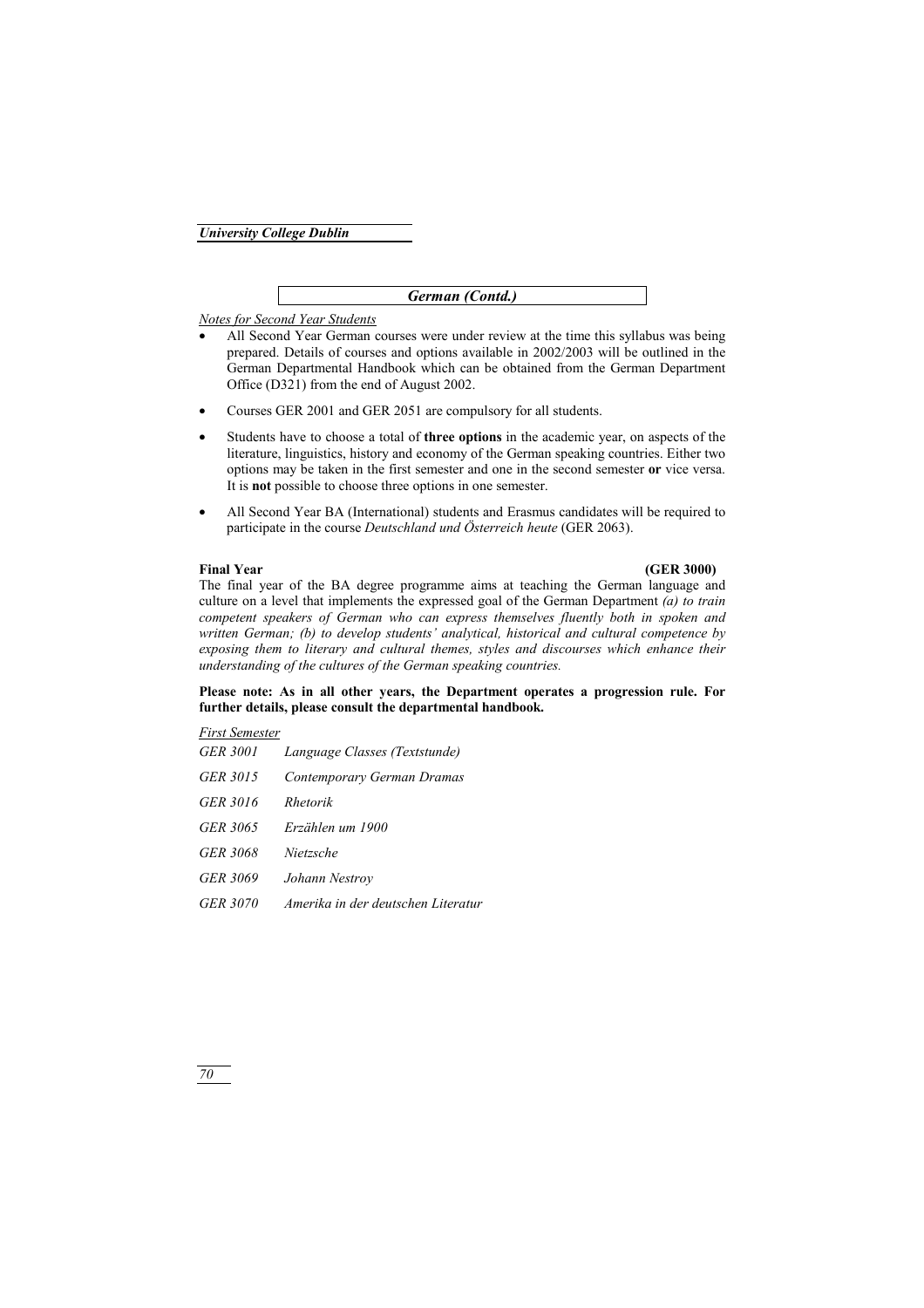#### *Semester Two*

| GER 3051 | Language Classes (Textstunde)<br>(continuation of GER 3001) |
|----------|-------------------------------------------------------------|
| GER 3057 | Deutschland 1871-1945                                       |

- *GER 3058 Wirtschaftskurs for Arts Students*
- *GER 3067 Sociolinguistics*
- *GER 3071 Modern German Film*

*GER 3072 Joseph Roth* 

*GER 3073 Music and Literature in German Romanticism* 

#### *Notes for Final Year Students*

- All Final Year German courses were under review at the time this syllabus was being prepared. Details of courses and options available in 2002/2003 will be outlined in the German Departmental Handbook which can be obtained from the German Departmental Office (D321) from the end of August 2002.
- Courses GER 3001 and GER 3051 are compulsory for all students.
- Students have to choose **four special subjects** (two per semester) on aspects of the literature, linguistics and history of the German speaking countries. These special subjects are designed to allow students to develop areas of specialised interest.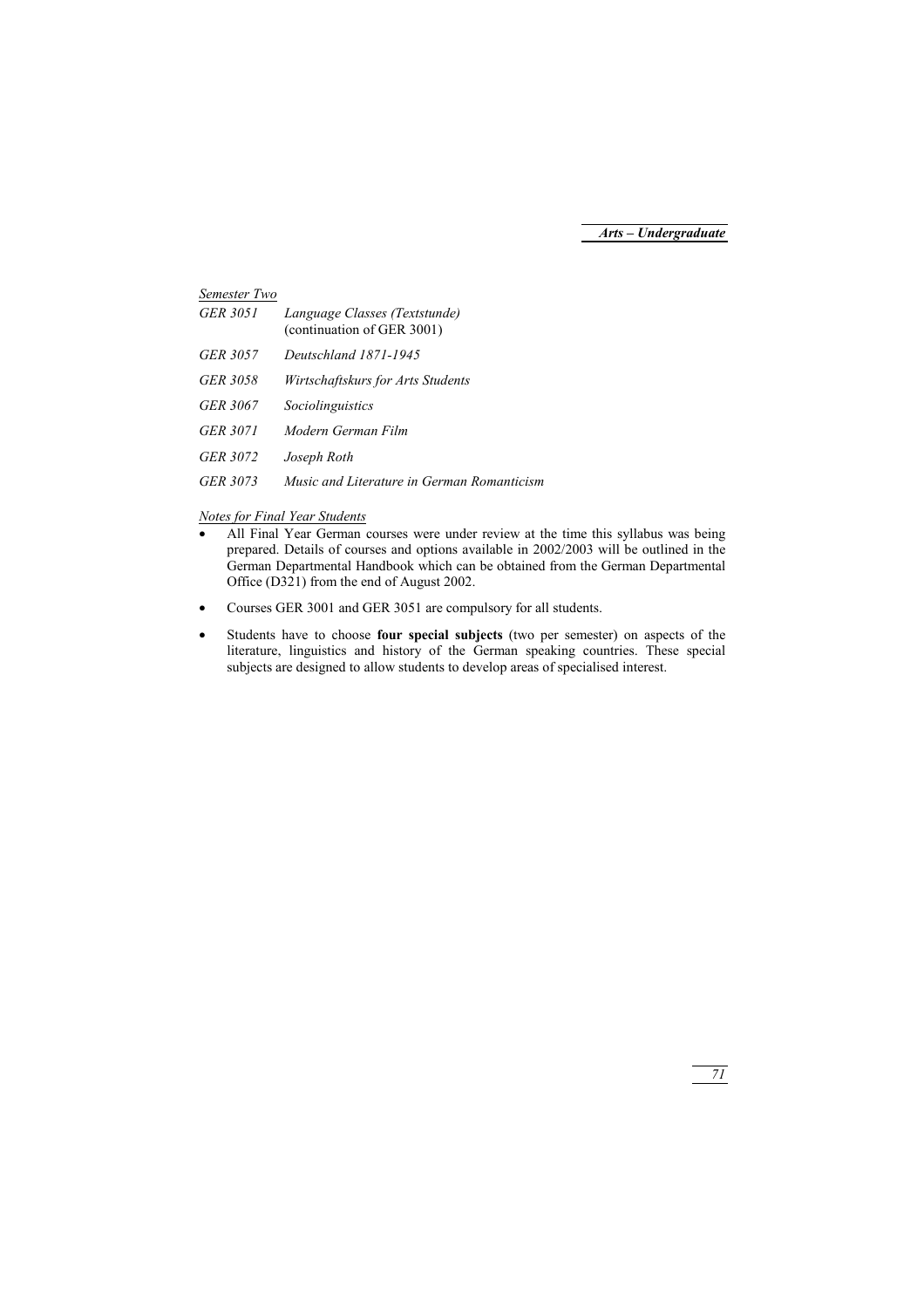# *Greek*

#### **First Year**

### **Mode A (GRK 1000)**

(Students must have attained a good standard in Greek to enter this course).

*GRK 1002* Greek Literature (each of the following courses is taught by weekly reading classes throughout one semester):

### *(a) Socrates on trial and in prison*

 In Plato's Apology, Socrates defends his philosophical life and then responds to the verdict and the sentence. In Plato's Crito, Socrates tells his oldest friend that an escape would defy Athenian law and Socratic morality. Students will study both texts for this course.

 *(b) Euripides, Medea*  In addition, students will read Thucydides, Book VII.

- *GRK 1003 Translation skills*  The aim of this course is to help students to become proficient in translating Greek. The course begins with a revision of basic Greek grammar; two classes per week throughout both semesters are devoted to the translation and discussion of Greek prose/verse passages.
- *GRK 1004 Greek History: The Rise and Fall of Athens*  Fifth century Athens was an energetic, cosmopolitan city which was to have an extraordinary impact on western culture. Yet it was to end the century defeated in a long and destructive war, and putting its most famous philosopher to death. This course examines the development of the Athenian empire, the democracy at the heart of it, and the war that broke it. Understanding how to use evidence will be an important part of the course, with particular reference to Thucydides' *History of the Peloponnesian War* and selected inscriptions.

Students taking *Greek* with *Greek and Roman Civilization* will substitute for GRK 1004, Xenophon *Hellenica I.* 

### **Mode B (GRK 1001)**

*This course is intended only for students who have done little or no Greek previously. It is not available to students who have Leaving Certificate or equivalent in Greek.* 

*GRK 1005 Greek Language* 

 The course is designed for beginners and aims to offer a comprehensive knowledge and understanding of the Greek language. Students will have four classes per week throughout the year. By the end of the year students should be able to read Greek prose and verse texts. The textbook is Wilding, *Greek for Beginners*.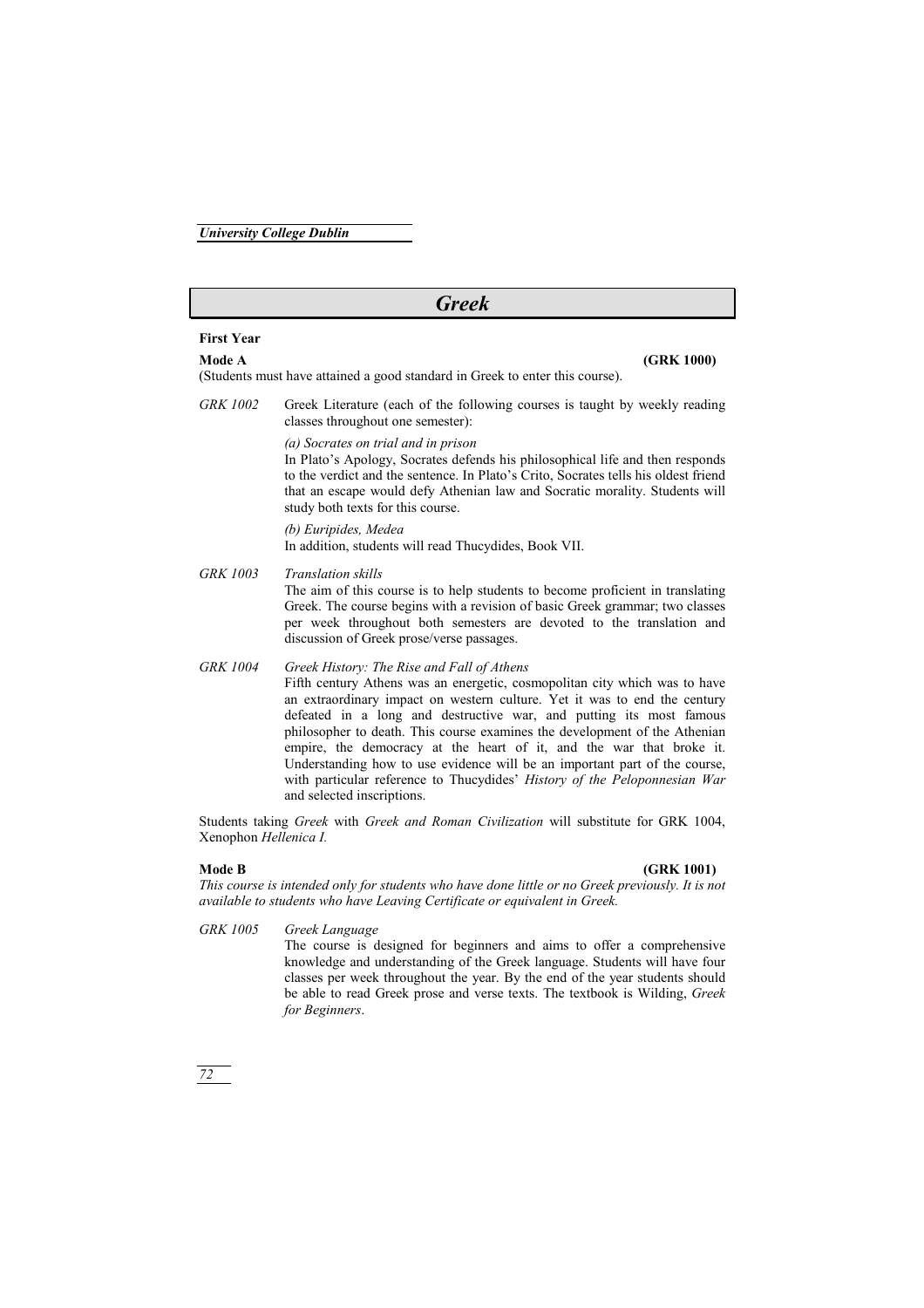# *GRK 1007 Greek History: The Rise and Fall of Athens*

 Fifth-century Athens was an energetic, cosmopolitan city which was to have an extraordinary impact on western culture. Yet it was to end the century defeated in a long and destructive war and putting its most famous philosopher to death. This course examines the development of the Athenian empire, the democracy at the heart of it and the war that broke it. Understanding how to use evidence will be an important part of the course, with particular reference to Thucydides' *History of the Peloponnesian War* and selected inscriptions.

Students combining *Greek* with *Greek and Roman Civilization* will, in place of GRK 1007, study a selection of Greek passages.

\* It is recommended that during the summer between First and Second Year, students try to improve their fluency in the language by reading widely in the following: Xenophon, *Anabasis* and Arrian, *Anabasis*.

## **Second Year**

## **Mode A** *(deemed equivalent to twelve units)* **(GRK 2000)**

*GRK 2002 Greek Literature* (each of the following courses is taught by weekly reading classes throughout one semester):

## (a) *Archaic Greek Epic:* Homer's *Iliad*

 Homer's *Iliad* stands at the apex of the Western literary tradition, as well as marking the point of progression from oral to written poetic forms. In this course we will read *Iliad 9* (the embassy to Achilles) with an eye on both 'oral' and 'literate' poetics: familiarising ourselves with the formulaic style which is characteristic of the oraltradition, as well as considering the literary purposes to which the epic language is put.

(b) Sophocles, *Trachiniae*

## (c) Plato, *Symposium*

 In the *Symposium* Plato presents a cross-section of Athenian views on 'love', culminating in Plato's own concept of love as a vital component of philosophy. In this course we will study the dramatic structure and stylistic levels of the *Symposium* as well as its philosophical implications. In addition students will read Lysias I and Plutarch, *Pericles*.

*GRK 2003 Translation skills*  The aim of this course is to help students to become proficient in translating Greek. The course begins with a revision of basic Greek grammar; two classes per week throughout both semesters are devoted to the translation and discussion of Greek prose/verse passages.

# *GRK 2004 Greek History: The Rise of Macedon*  Students taking *Greek* with *Greek and Roman Civilization* will, in place of GRK 2004, read Plato *Republic I*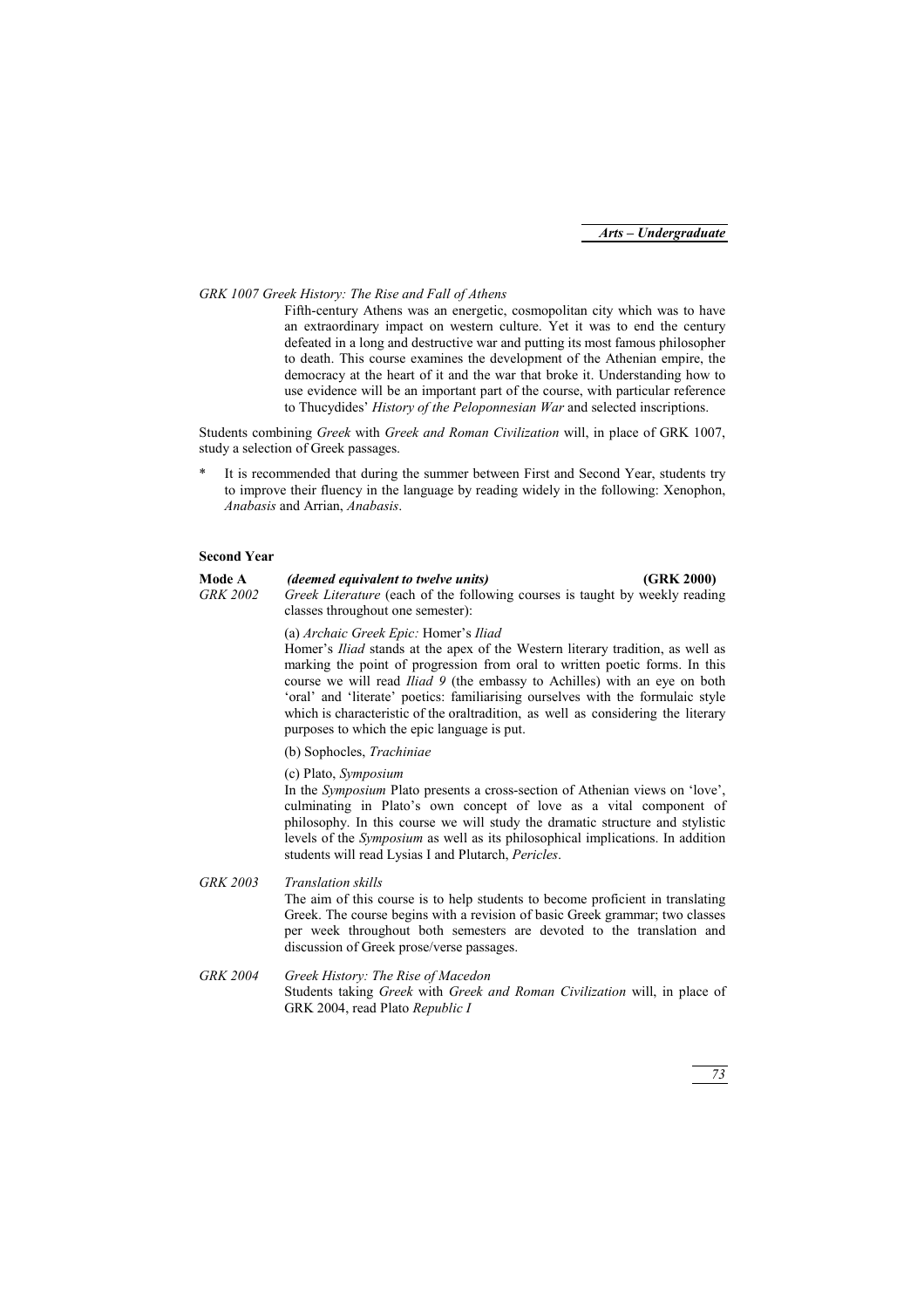# *Greek (Contd.)*

## **Mode B** *(deemed equivalent to twelve units)* **(GRK 2001)**

GRK 2005 Greek Literature (each of the following courses is taught by weekly reading classes throughout one semester)

## *(a) Socrates on trial and in prison*

 In Plato's Apology, Socrates defends his philosophical life and then responds to the verdict and the sentence. In Plato's Crito, Socrates tells his oldest friend that an escape would defy Athenian law and Socratic morality. Students will study both texts for this course.

(b) Euripides, *Medea*

# (c) *Archaic Greek Epic*: Homer's *Iliad*

 Homer's Iliad stands at the apex of the Western literary tradition, as well as marking the point of progression from oral to written poetic forms. In this course we will read Iliad 9 (the embassy to Achilles) with an eye on both 'oral' and 'literate' poetics: familiarising ourselves with the formulaic style which is characteristic of the oral tradition, as well as considering the literary purposes to which the epic language is put. In addition, students will read Lysias I.

# *GRK 2006 Translation skills*

 The aim of this course is to help students to become proficient in translating Greek. The course begins with a revision of basic Greek grammar; two classes per week throughout both semesters are devoted to the translation and discussion of Greek prose/verse passages. In the second year examination there will be two prose and two verse passages for translation into English. The verse will be taken from the work of Euripides; one prose passage will be taken from either Xenophon's or Arrian's *Anabasis*, the other from Lysias.

*GRK 2007* Greek History: *The Rise of Macedon.* 

Students taking *Greek* and *Greek and Roman Civilization* will, in place of GRK 2007, read Plato's *Symposium.* 

# **Final Year** *(deemed equivalent to twelve units)* **(GRK 3000)**  *Modes A and B GRK 3001 Greek Literature* (each of the following courses is taught by weekly reading classes throughout one semester)

(a) Aeschylus, *Eumenides*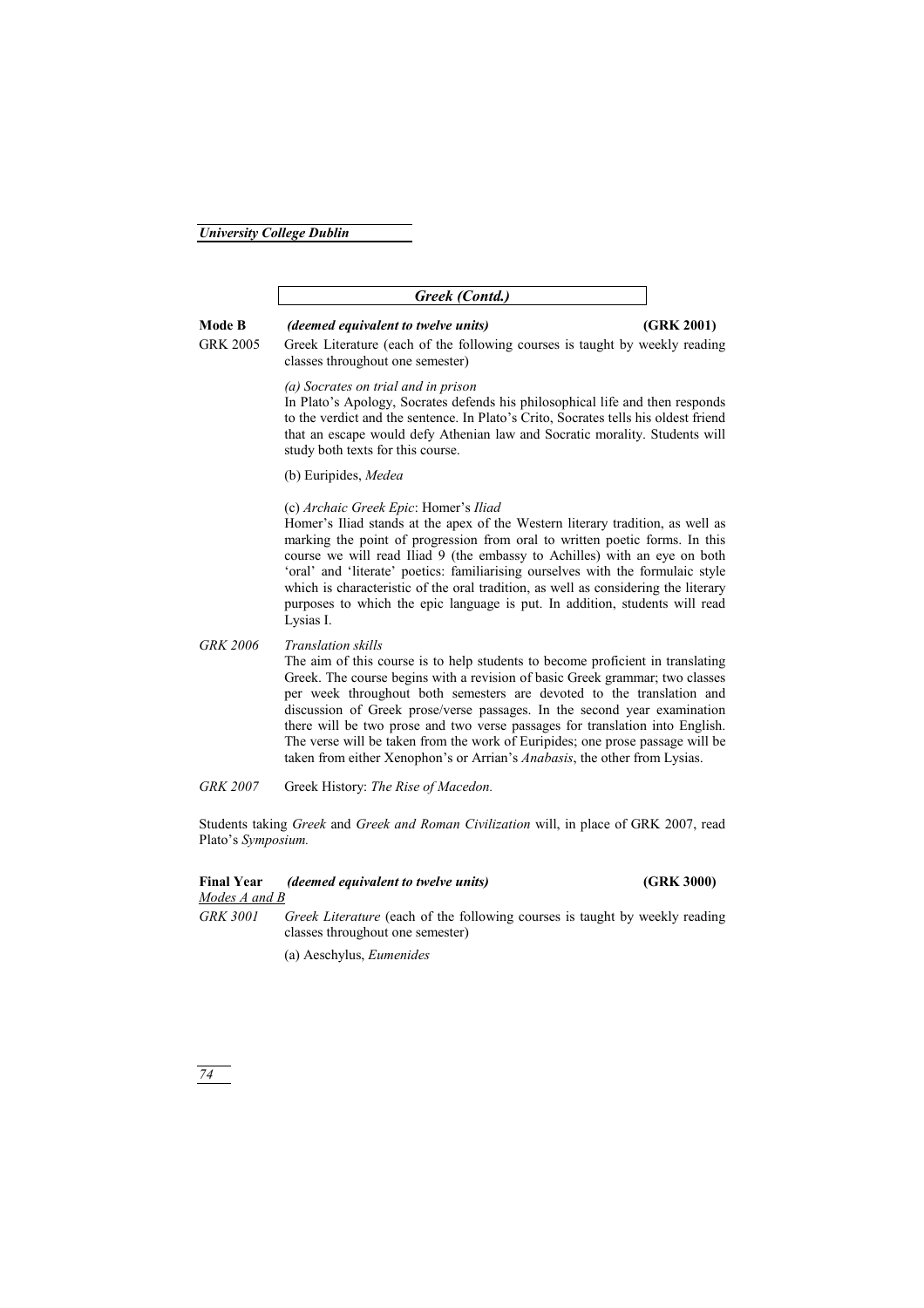# (b) *Cloudcuckooland*

 Aristophanes, *Birds:* In the best play of the greatest comic dramatist in the classical world, an Athenian leaves his litigious city and leads the birds in establishing a revolutionary state to challenge both men and gods.

## (c) *Propaganda of War*

 Thucydides in book 2 of his history has Pericles describe Athens as 'an education for Greece' illustrating his claim with a glorification of her institutions and character, in contrast to the Spartans. A little later, and perhaps a little more realistically, Pericles declares to the Athenians 'Your empire is now like a tyranny: it may have been wrong to take it; it is certainly dangerous to let it go.' Book 2 narrates the effects of building an Empire – war and the arguments used by both sides to justify that war. In addition, students will read Herodotus VI and Sophocles, *Oedipus Tyrannus*.

*GRK 3002 Translation skills* 

 The aim of this course is to help students to become proficient in translating Greek. The course begins with a revision of basic Greek grammar; two classes per week throughout both semesters are devoted to the translation and discussion of Greek prose/verse passages.

*GRK 3003 Special subject*  Courses offered in the session 2002/2003 may include: The Archaeology of Minoan Crete The Oedipus Myth After Alexander Slavery Plato's *Republic* Introduction to Neoplatonism; Plotinus

or

*GRK 3004 Subject to approval by the Head of Department, an extended essay of approximately 12,000 words.* 

# *General Notes*

- It is recommended that, during the summer between first and second year, students try to improve their fluency in the language by reading widely in the following: Xenophon *Anabasis*, Arrian *Anabasis*.
- In the second year unseen paper, there will be two prose and two verse passages. The verse will be taken from the work of Euripides; one prose passage will be taken from either Xenophon's or Arrian's *Anabasis*, the other from Demosthenes.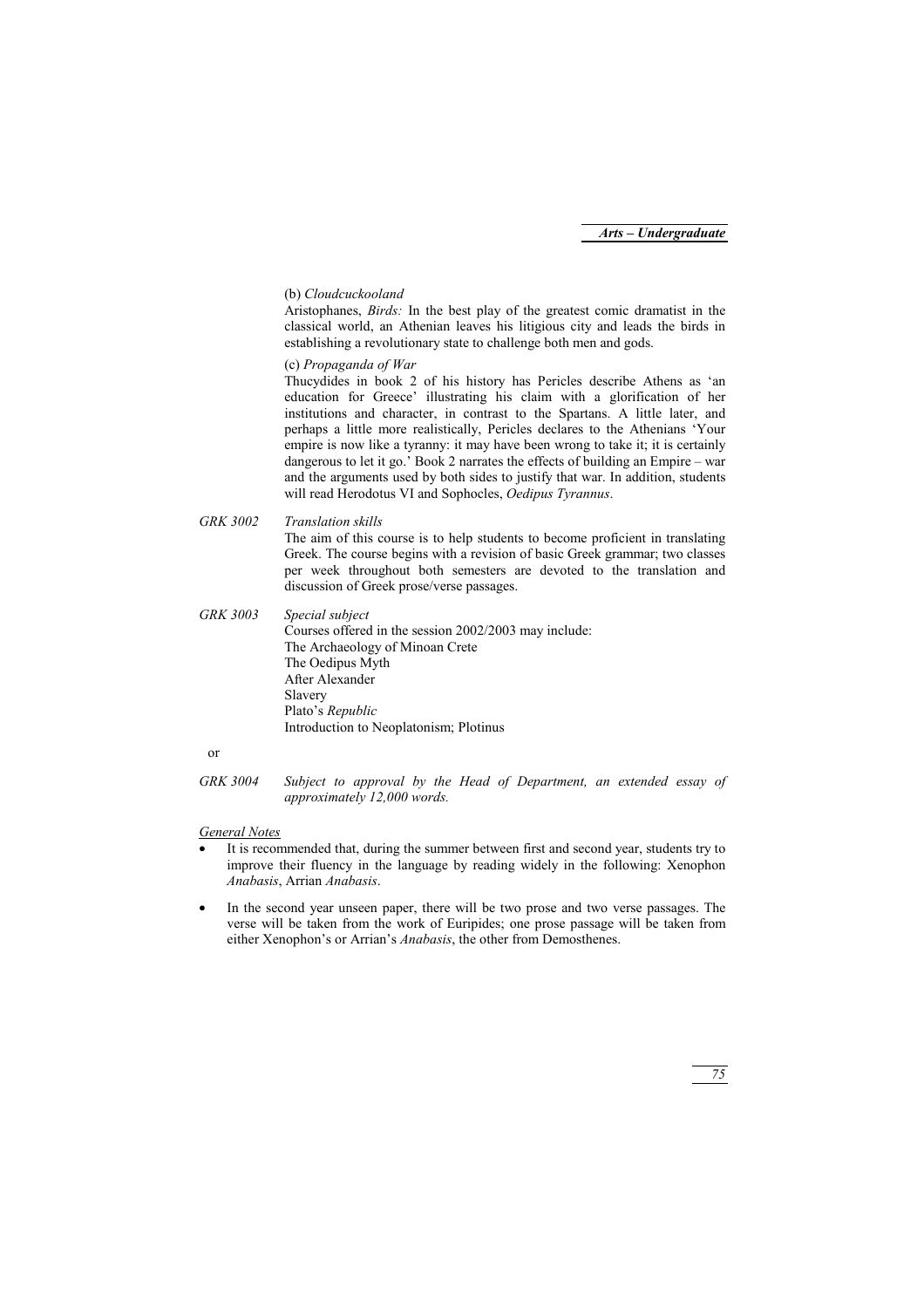# *Greek and Roman Civilization*

### **First Year (GRC 1000)**

*GRC 1001 Greek History:* The Rise and Fall of Athens*.* 

 Fifth-century Athens was an energetic, cosmopolitan city which was to have an extraordinary impact on western culture. Yet it was to end the century defeated in a long and destructive war, and putting its most famous philosopher to death. This course examines the development of the Athenian empire, the democracy at the heart of it, and the war that broke it. Understanding how to use evidence will be an important part of the course, with particular reference to Thucydides' *History of the Peloponnesian War* and selected inscriptions.

*GRC 1002 Greek Art and Archaeology: 750-350 BC*  This course is an illustrated survey of the development of Greek art from the Geometric period (750 BC) to the High Classical Period (400 BC) of Classical/Periklean Athens. As well as learning to recognise famous vases, statues and buildings, students are encouraged to read and understand the basic aesthetic principles of ancient art.

- *GRC 1003 Greek Philosophy*: Socrates; Plato's *Apology.*  The prescribed text for this course is Plato's *Apology* (in translation). The lectures deal with the life of Socrates, early Greek Philosophy, the explanation of Socrates' unpopularity, the argument against the prosecution's charges, the morality and religion of Socrates.
- *GRC 1004 Greek Literature*: Homer Iliad and Odyssey *.*  The prescribed texts for this course are Homer's *Illiad* and *Odyssey* in translation. The lectures deal with the historical background to Homer, and with the structure, themes, and characters of the two works. The course focuses on the epic heroes Achilles and Odysseus, on the role of the gods in the *Illiad*, and on women in the *Odyssey*.
- *GRC 1005 Roman History*: The Fall of the Roman Republic*.*

*GRC 1006 Roman Art and Archaeology:* The Roman City In this course we are going to look primarily at Pompeii, probably the best preserved Roman town of the Roman empire and find out how it worked and how typical it is for a small town of the Roman empire. Topics covered include the town and its infrastructure, the forum, the baths, the amusement areas, the temples, housing, the economy and the city's hinterland.

*76*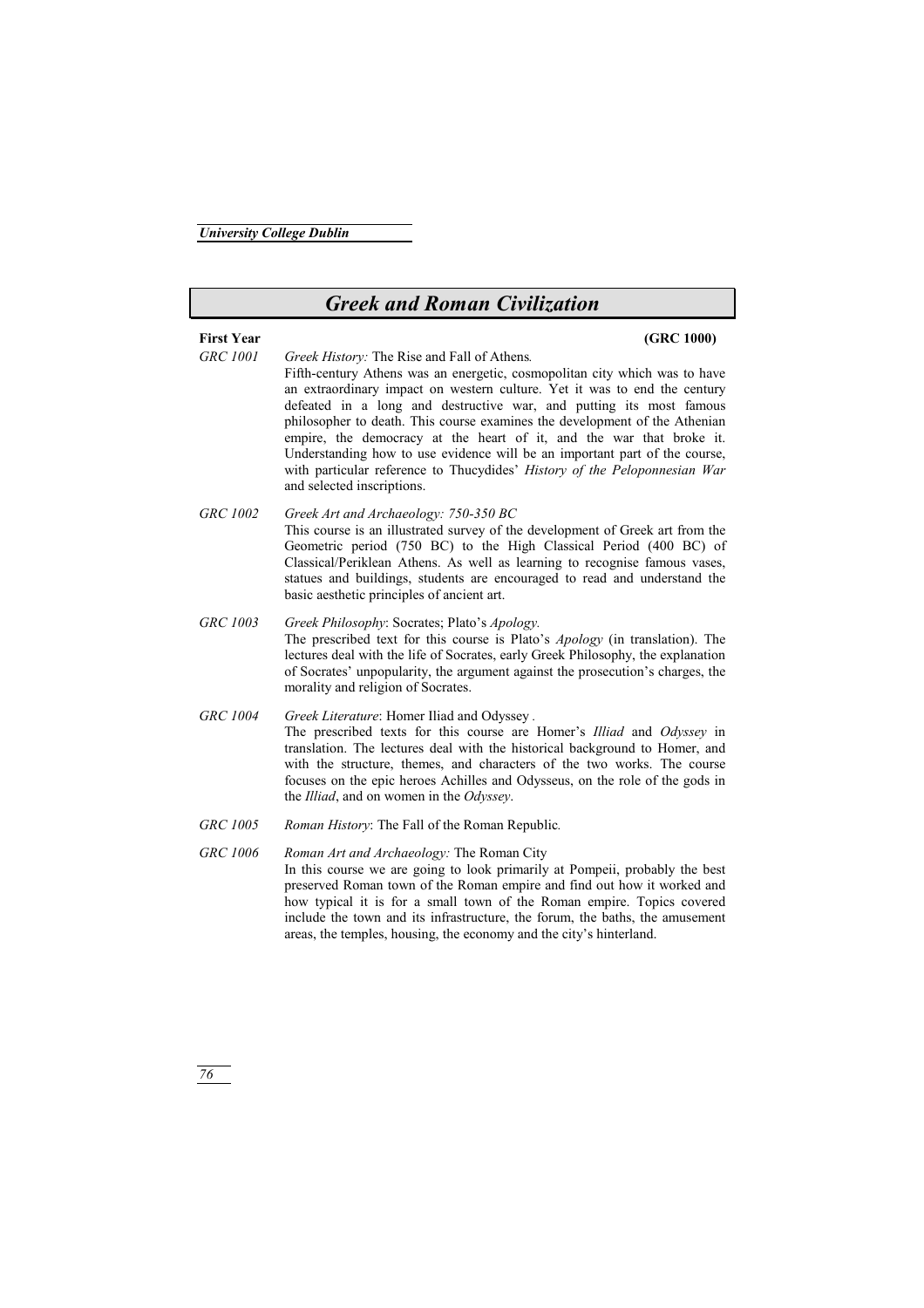*GRC 1007 Roman Literature:* Virgil*, Aeneid.* 

 The course points to an appreciation of the text of Virgil's Aeneid in both its literary and historical context – i.e. respectively Homer and Augustus. The lectures guide the reader through the complexities of Virgil's narrative and forms, in constant 'dialogue' with the Greek model on the one hand and contemporary Rome on the other. Four books are singled out for detailed study as they allow the reader to explore a theme particularly relevant to our understanding of Virgil's art (Books 4, 6, 10 and 12), but an accurate knowledge of the whole text is required. A brief account of the reception of Virgil throughout the centuries is meant to provide links to the many other subjects influenced by the classical heritage (medieval and modern literature, art and music).

# **Second Year** *(deemed equivalent to twelve units)* **(GRC 2000)**

- *GRC 2001 Greek History:* The Rise of Macedon*.*
- *GRC 2002* Greek Art and Archaeology: *The Archaeology of Greek Society.*  This course builds on the  $1<sup>st</sup>$  year Greek Archaeology course. It covers the same periods and material, but they are approached as a method for understanding Greek society. Themes covered include: mythology and art as propaganda, sport and welfare, burial customs, the symposium and prostitution, gender relations. Students are thus introduced to archaeology as a method for social interpretation and understanding.

*GRC 2003 Greek Philosophy:* Plato*, Phaedo.*  The prescribed text for this course is Plato's Phaedo. In this dialogue Plato portrays Socrates at his death arguing for the immortality of the soul. Lectures deal with the personal and philosophical presentation of Socrates, the arguments for the soul's immortality, with special reference to Plato's Forms, and the myth near the end.

*GRC 2004 Greek Literature:* Greek Tragedy*:* Aeschylus*, Prometheus Bound and Other Plays;* Sophocles*, Electra and Other Plays;* Euripides*, Medea and Other Plays* (all in Penguin Classics). The prescribed texts for this course are Aeschylus' *The Persians* and *Prometheus Bound*; Sophocles' *Ajax* and *Women of Trachis*; Euripides' *Medea, Hecabe* and *Heracles*. The lectures deal with the social and theatrical context of Greek Tragedy, and with the structure and themes of the seven plays. The course focuses in particular on the justice of the gods, on the nature of heroism (both male and female), and on the problem of revenge.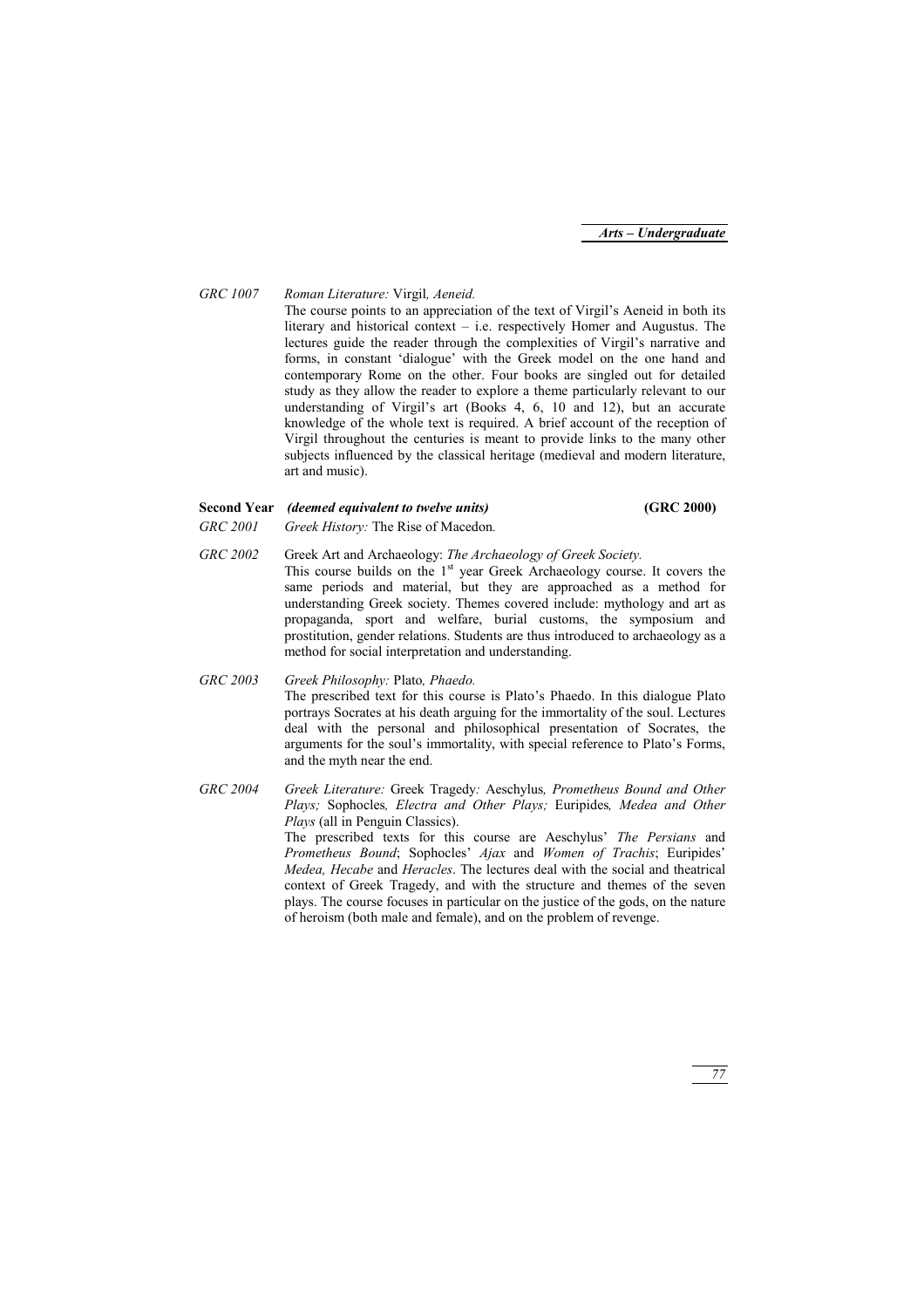# *Greek And Roman Civilization (Contd.)*

*GRC 2005 Roman History:* The Early Roman Empire*.*  The Roman Empire from the assassination of Caesar to the natural death of Hadrian with particular emphasis on the role of Augustus in the establishment of the imperial system. The course explores the empire through a series of themes, such as the Senate, the Army, the People, Italy, Rome's subjects, and the Imperial Cult. Among the evidence used will be Tacitus' *Annals*, Suetonius' *Lives of the Caesars*, and selected inscriptions.

*GRC 2006 Roman Art and Archaeology:* Imperial art and architecture*.*  Official art in the Roman empire was more than just decoration for the towns of the Roman empire. It fulfilled a vital political role. During the course we will look at the "language" of Roman art and learn how to read the political messages in some of the big monuments in Rome and elsewhere, and how this "language" survived into European culture. The period covered is the first to fifth century.

*GRC 2007 Roman Literature: The Satires of Horace,* Persius and Juvenal*, The Satires*  (World's Classics, trans. N. Rudd). Satire was the only literary form which the Romans invented. The three authors covered – Horace with his urbane moralising, Persius with his doctrinaire preaching and Juvenal with his bitter tirades – give us an insight into the realities of life in Rome.

*GRC 2008 Ancient Society: Stoics and Epicureans.*  The Stoics and Epicureans were the two philosophical movements which had the greatest direct influence on the everyday lives of ancient Greeks and Romans. They held that a moral code could be based on reasoned argument in the context of an understanding of our physical environment. This course examines how they justified their moral code and the kind of physical universe which they claimed we inhabit. As far as possible this will be done through the words of the philosophers themselves, in the case of the Epicureans through Lucretius' poem *On the Nature of the Universe*.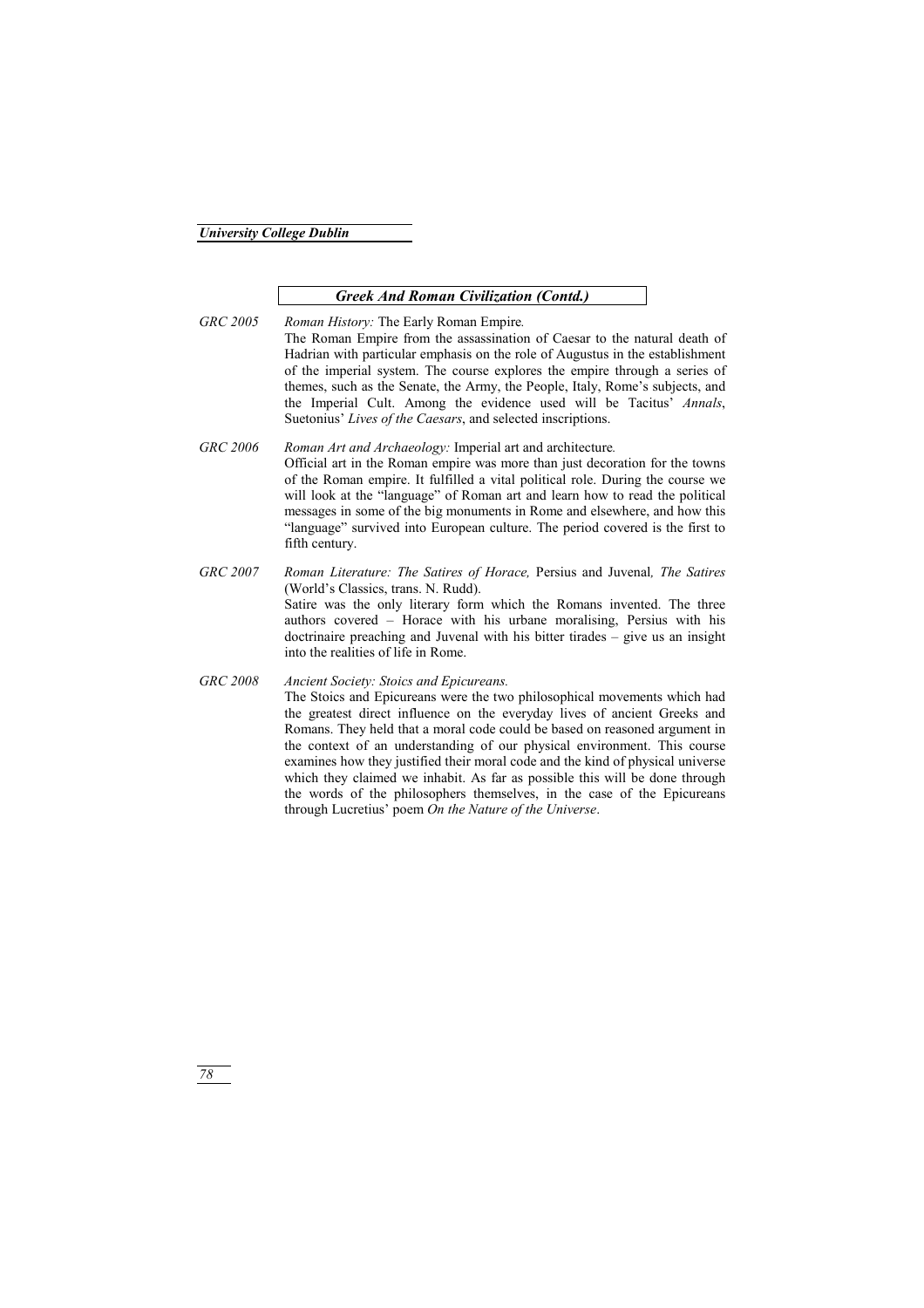# **Final Year** *(deemed equivalent to twelve units)* **(GRC 3000)**

# Subject to certain restrictions in choice, students will be required to choose four courses from a list of courses which will be offered each year. Subject to approval by the Head of Department, a student may substitute an extended essay (GRC 3010) of approximately 12,000 words for one of these courses.

The following courses may be offered in the session 2002/2003:

*GRC 3001 The Archaeology of Minoan Crete GRC 3003 The Oedipus Myth GRC 3008 Introduction to Neoplatonism: Plotinus GRC 3014 Slavery GRC 3015 Plato's Republic GRC 3021 After Alexander* 

# *General Notes:*

- The texts listed above are prescribed and available in the Penguin Classics series except where indicated. A list of recommended further reading will be issued at the commencement of the courses. Details of courses may have to be altered at short notice because books are not available or for other urgent reasons.
- Students will be expected to attend tutorials and to maintain a satisfactory standard in essay work connected with them.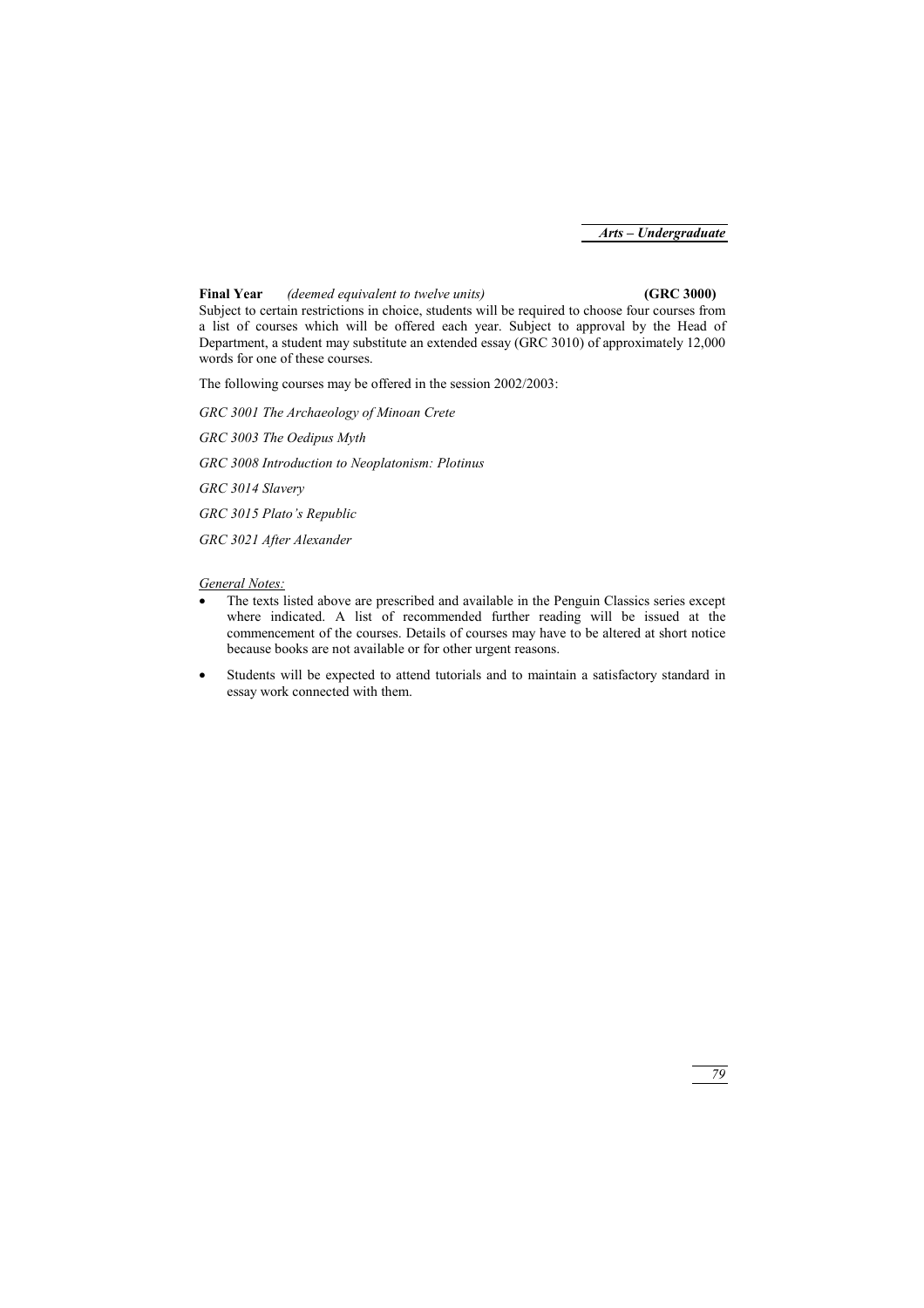# *Hebrew*

| <b>First Year</b>                     | (HEB 1000)                                                                                                                                                                                                                                                                     |
|---------------------------------------|--------------------------------------------------------------------------------------------------------------------------------------------------------------------------------------------------------------------------------------------------------------------------------|
| <b>HEB</b> 1001                       | Hebrew Grammar Text: T.O. Lambdin, <i>Introduction to Biblical Hebrew</i> .                                                                                                                                                                                                    |
| <b>HEB</b> 1002                       | Translation of prescribed texts (as found in Lambdin) and unseen <i>passages</i> .                                                                                                                                                                                             |
| <b>HEB</b> 1003                       | Introduction to History and Literature of Israel.                                                                                                                                                                                                                              |
| <b>Second Year</b><br><b>HEB 2001</b> | (HEB 2000)<br>Hebrew Prose Composition (2)<br>Instruction and practice in translation from English to Classical Hebrew prose.<br>The course includes lectures on Hebrew syntax, and practice in the accurate                                                                   |
|                                       | vocalisation of unpointed texts.                                                                                                                                                                                                                                               |
| <b>HEB 2002</b>                       | Hebrew Texts $I(2)$<br>The Hebrew short story; Ruth, Esther.                                                                                                                                                                                                                   |
| <b>HEB 2003</b>                       | Hebrew Texts II (4)<br>The textual and literary analysis of the Deuteronomic tradition with particular<br>reference to the book of Deuteronomy and certain prophetical books.                                                                                                  |
| <b>HEB 2004</b>                       | Hebrew Texts III (2)<br>A study of Hebrew, Moabite and Phoenician inscriptions.                                                                                                                                                                                                |
| <b>HEB 2005</b>                       | Seminar: The History of Israel (2)<br>Methodological issues in the study of Israelite history.                                                                                                                                                                                 |
| <b>Final Year</b>                     | (HEB 3000)                                                                                                                                                                                                                                                                     |
| <b>HEB 3001</b>                       | Hebrew Prose Composition (2)<br>Instruction and practice in translation from English to Classical Hebrew prose.<br>The course includes lectures on Hebrew syntax, and practice in the accurate<br>vocalisation of unpointed texts.                                             |
| <b>HEB 3002</b>                       | Hebrew Texts I $(2)$<br>The textual and literary analysis of the so-called "Succession Narrative" $-2$<br>Sam 9-20; 1 Kings 1-2.                                                                                                                                               |
| <b>HEB 3003</b>                       | Hebrew Texts II (4)<br>An exact and detailed examination of detailed prophetical books of the Old<br>Testament. The course will include textual criticism, philological analysis,<br>literary and form criticism and an examination of the historical setting of the<br>texts. |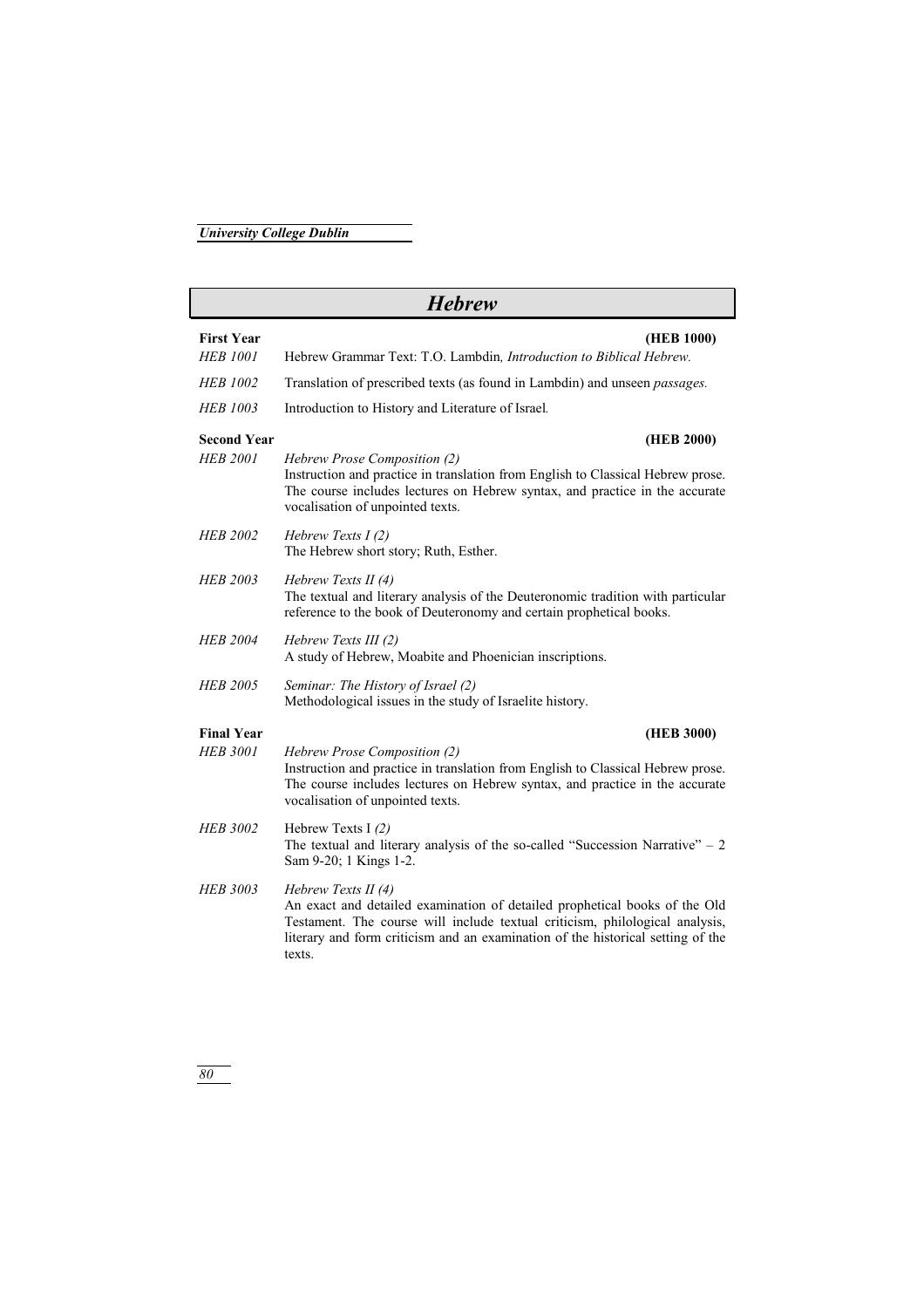# *HEB 3004 Hebrew Texts III (2) The Dead Sea Scrolls*. A study of selected texts discovered at Khirbet Qumran, including the *Manual of Discipline*, the *Pesher of Nahum*, and the *Pesher of Habakkuk*.

*HEB 3005 Seminar: The Conflict with the Dragon and Sea Myth (2)*  An intensive discussion of the Canaanite myth of Ba'al's combat with Sea and Leviathan, and the reflexes of the myth in the Old Testament.

# *Hellenistic Greek (Minor Subject in Mode III Near Eastern Languages)*

## **First Year**

Courses not offered.

### **Second Year (HGRK 2000)**

**(For Mode III)** 

- HGRK 2001 Prescribed texts: Selected passages from the Acts of the Apostles, and the New Testament Epistles; Polybius; Plutarch; the Didache.
- HGRK 2002 The history of the text of the New Testament.
- HGRK 2003 The history of Hellenistic Greek literature, with particular reference to New Testament literature.

## **Final Year (HGRK 3000)**

## **(For Mode III)**

- HGRK 3001 Prescribed texts: Selected passages from the four Gospels; selected passages from the Septuagint; Philo Judaeus; selected papyri; Clement's Epistle to the Corinthians.
- HGRK 3002 The distinguishing grammatical features of New Testament Greek.
- HGRK 3003 The history of the Septuagint.
- *Note:* For the unit values of courses in Hellenistic Greek, please consult the Department of Near Eastern Languages.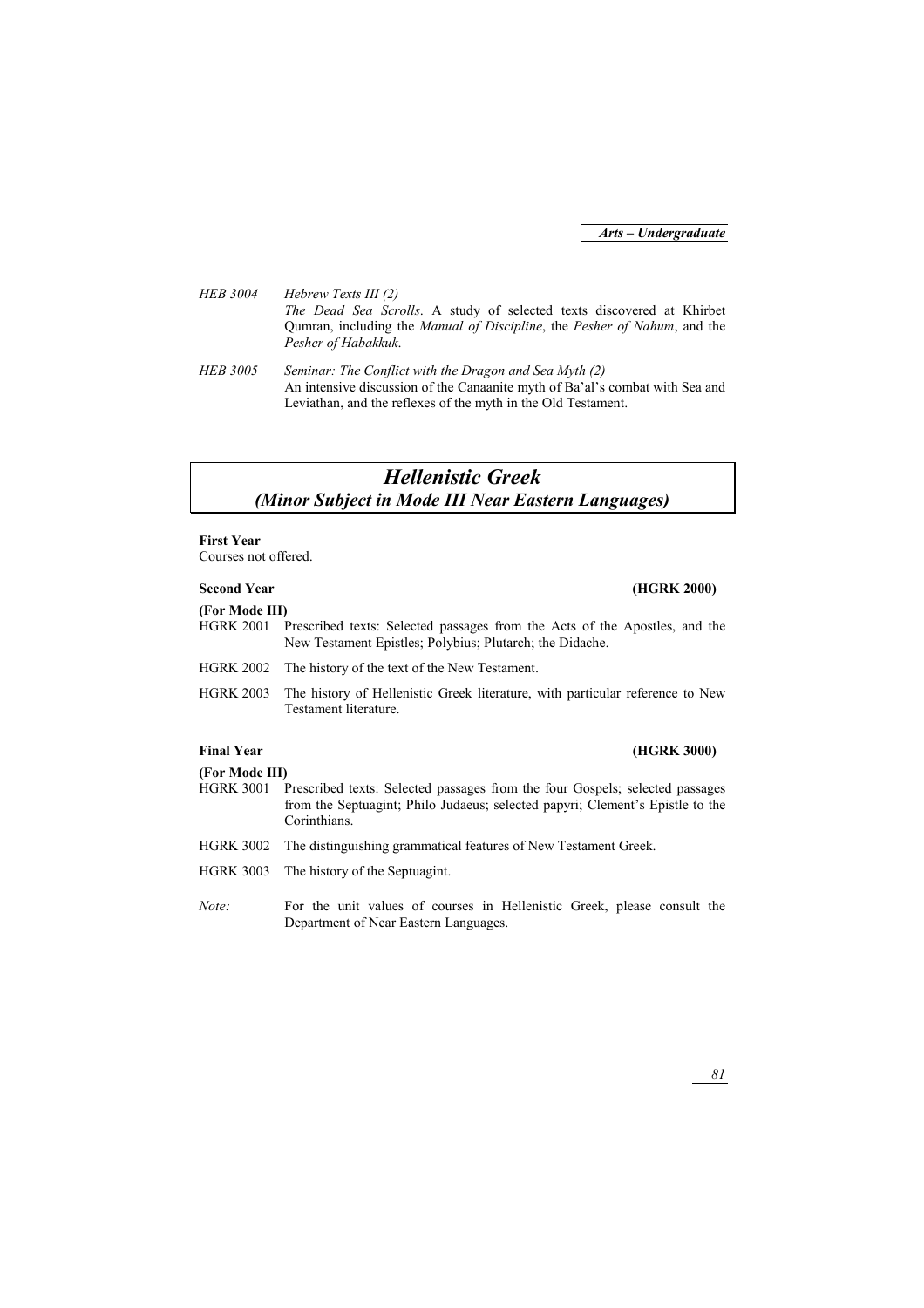*University College Dublin*

# *History*

# **[Modern History; Modern Irish History; Medieval History; Early (including Medieval) Irish History]**

There are four separate departments which together form the Combined Departments of History. For undergraduate teaching they operate as a single unit, although students may concentrate on one or other of the four areas at different stages of their university careers.

There is a wide variety of courses, ranging in time from the fifth century AD to the year 2000. The history of Ireland, Britain and continental Europe receives particular emphasis. American history is taught in all three years, and some courses also deal with other areas of non-European history such as Australian.

Prospective students should note that a prior knowledge of history is *not* necessary for first year courses.

The departments teach through tutorials, seminars and lectures. In the tutorial system students meet weekly or fortnightly in groups; write essays regularly throughout the year; and discuss particular historical issues and problems with their tutor and with each other. They acquire practice in organising and expressing their arguments, both verbally and in writing.

Attendance is obligatory in all three years, and up to 25% of the marks in the first, second and third year examination *will* be awarded for students' tutorial performance.

# **First Year (HIS 1000)\***

For timetable purposes History is a B subject and can, therefore, be taken with subjects from any of the other sections listed on page 10. It cannot be taken with Greek, Welsh, Music or Statistics. Students must ensure that their initial choice of subjects enables them to pursue the combination they wish in second and third year.

Courses in first year are designed to introduce students to the study of history at university level. There are two courses, each of which examines historical problems in a variety of countries over a long chronological period.

 $\overline{a}$ 

<sup>\*</sup> Note: Please note that courses are subject to change from year to year. Details are available from the Department Office.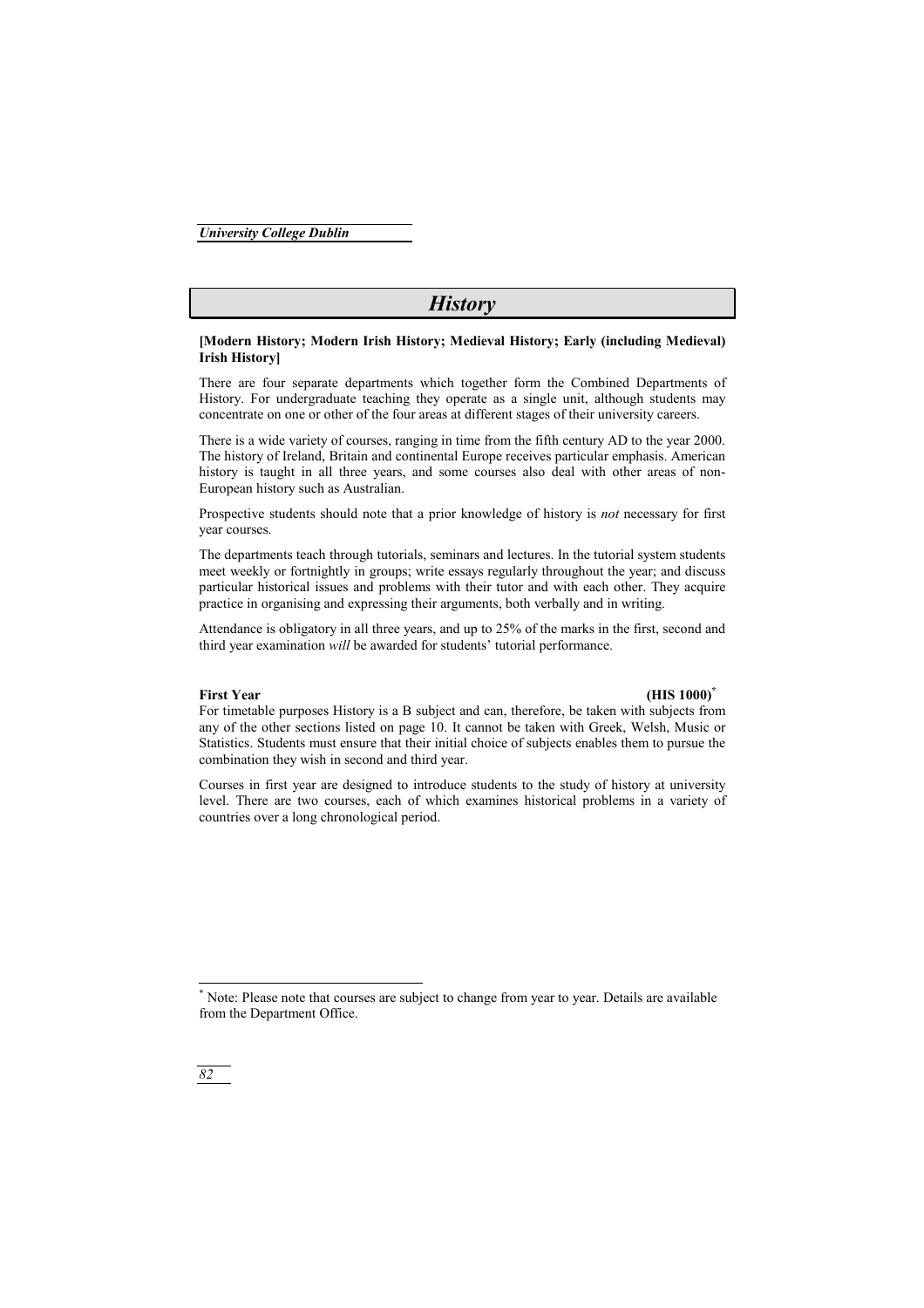The courses for 2002/2003 will be **similar** to the following:

- *HIS 1001 Federalists, Jacobins, United Irishmen and Bolsheviks: the revolutionary experience in America, France, Ireland and Russia, 1776-1935*  This course provides a comparative view of revolt and revolution in Europe and America since the late middle ages, examining the causes, the course and the consequences of four of the following five major events: European revolts of the fourteenth century, the American revolution, the French revolution, the Russian revolution and the Irish revolution. Introductory lectures will explore the theory of comparative revolution, and each of the four revolts and revolutions will then be lectured in separate modules. Students will do four essays on the course in tutorials and sit a three hour examination at the end of the year in which they will be required to answer three questions.
- *HIS 1002 Colonies and Empires*  This course examines the interaction of colonisation and imperialism in different periods of history and in different parts of the world. Four different relationships are discussed, including the Anglo-Irish experience. Introductory lectures will explore theories of imperialism and colonisation. Students will do four essays on the course in tutorials and sit a three hour examination at the end of the year in which they will be required to answer three questions.

## **Mode I only**

*First Year Mode I students take two courses, as outlined above, and also HIS 1901 History seminar.* 

# **Second Year\***

 $\overline{a}$ 

In second year, Mode II (HIS 2000) students take course HIS 2001 and two other courses chosen from a list **similar** to that below. Not all courses will be offered in any one year. There will be restrictions on choice imposed by class size, timetables and, in certain cases, subject matter. Mode I (HIS 2100) students take three courses, as outlined above, and also HIS 2901, HIS 2902, HIS 2903.

| <i>HIS 2001</i> | Topics in European culture and society, 600-1700 (4) |
|-----------------|------------------------------------------------------|
| <i>HIS 2103</i> | 'Ireland in the 'Golden Age', $650-750$ (4)          |
| <i>HIS 2104</i> | Sexuality and society in early medieval Ireland (4)  |
| <i>HIS 2201</i> | The Crusades (4)                                     |
| <i>HIS 2203</i> | The Age of the Vikings (4)                           |
| <i>HIS 2206</i> | Britain and Ireland, $1100-1400(4)$                  |

*Note:* Please note that courses are subject to change from year to year. Details are available from the Department Office.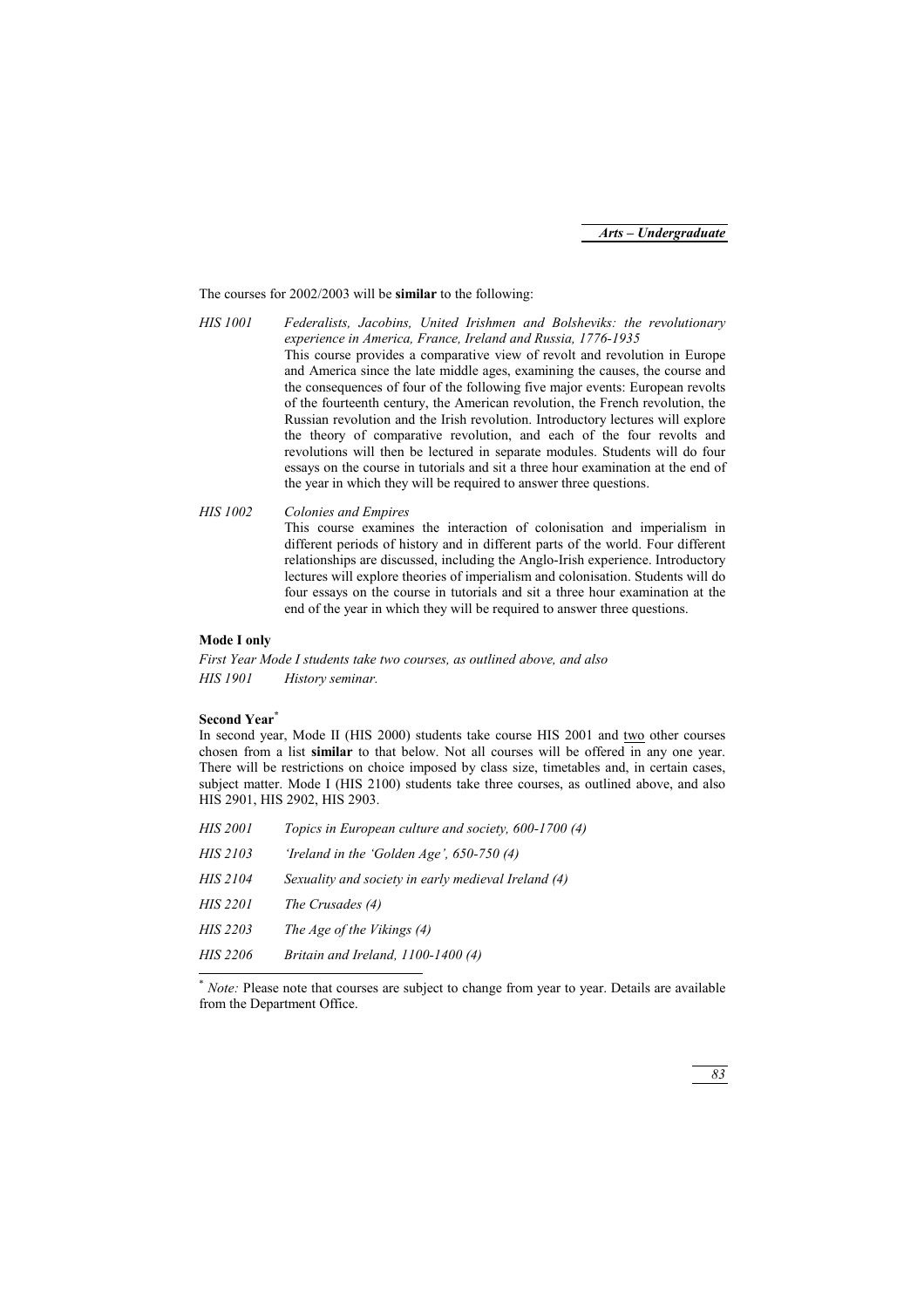# *History (Contd.)*

- *HIS 2301 Early Modern Europe, 1453-1660 (4)*
- *HIS 2303 The rise of the Asian Tigers: Japan and Korea c.1580-1980 (4)*
- *HIS 2305 Australian History (4)*
- *HIS 2306 American History (4)*
- *HIS 2307 The Development of the United States, 1800-1918 (4)*
- *HIS 2313 Twentieth century Britain (4)*
- *HIS 2315 Stuart England, 1603-1689 (4)*
- *HIS 2316 The United States, 1877-1952 (4)*
- *HIS 2317 The German military in politics and society, 1800-1989 (4)*
- *HIS 2318 Nationalism and socialism in Eastern Europe, 1815-1989 (4)*
- *HIS 2402 Ireland, 1945-2000 (4)*
- *HIS 2403 Enlightenment in national context: France, Britain and Ireland in the eighteenth century (4)*

# **Mode I only (HIS 2100)**

| HIS 2901        | Medieval History Seminar (4)     |
|-----------------|----------------------------------|
| <i>HIS 2902</i> | Modern History Seminar (4)       |
| HIS 2903        | Modern Irish History Seminar (4) |

# **Final Year\***

In Final Year, Mode II (HIS 3000) students take three courses from a list **similar** to that below. Not all courses will be offered in any one year. There will be restrictions on choice imposed by class size, timetables and, in certain cases, subject matter. Mode I (HIS 3100) students take three courses, as outlined above, and also HIS 3901, HIS 3902, HIS 3903.

| HIS 3103        | The Book of Kells and its world (4)                                      |
|-----------------|--------------------------------------------------------------------------|
| HIS 3105        | 'Strange new worlds'; medieval Irish voyage tales (4)                    |
| <i>HIS 3106</i> | The legacy of the Roman world, $350-750(4)$                              |
| <i>HIS 3202</i> | Medieval Dublin (4)                                                      |
| <i>HIS 3203</i> | The Italian Communes (4)                                                 |
| <i>HIS 3206</i> | Murder in the cathedral: church and crown in twelfth-century England (4) |

*Note:* Please note that courses are subject to change from year to year. Details are available from the Department Office.

 $\overline{a}$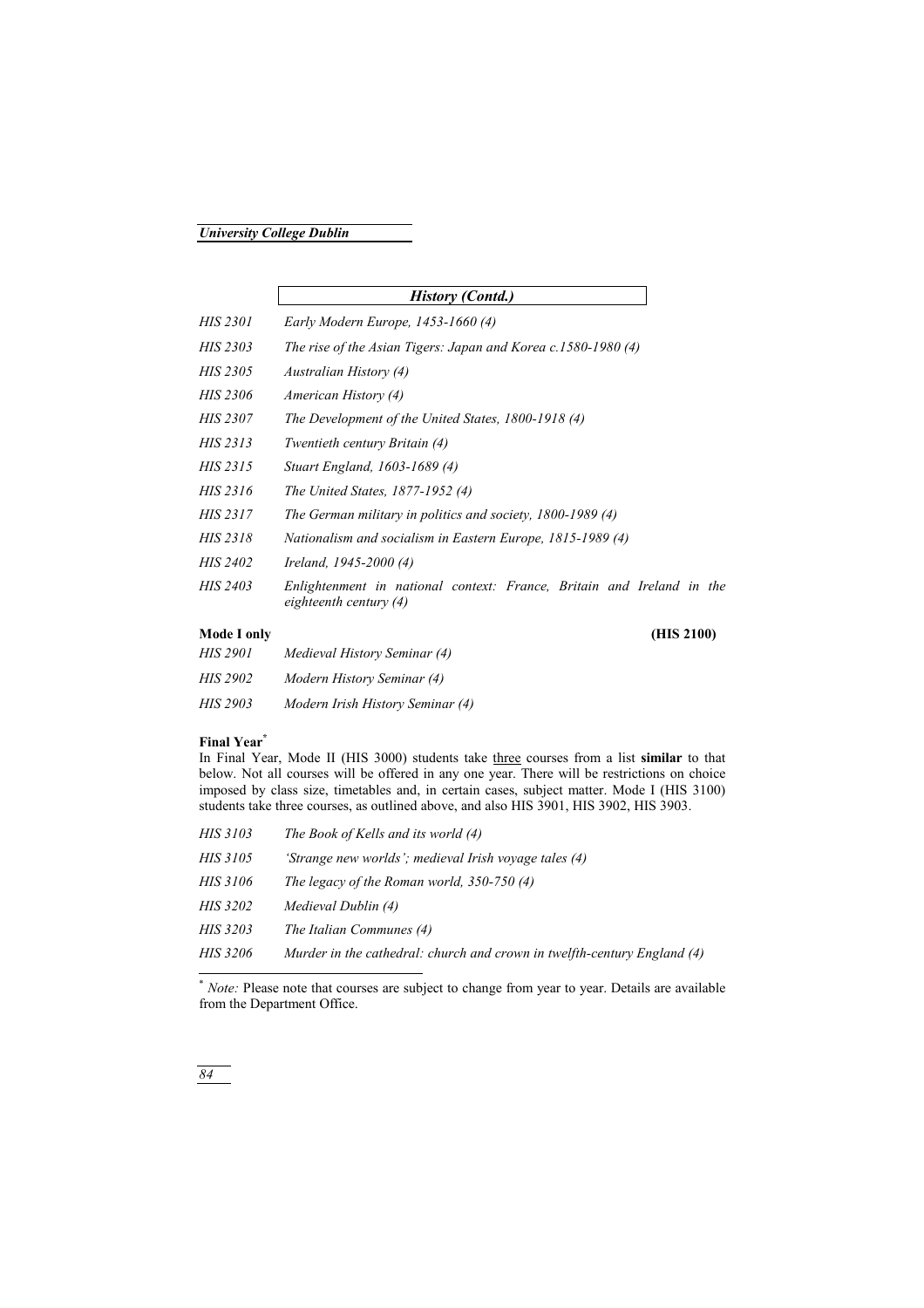- *HIS 3207 From the Crusades to Christopher Columbus: Europe and the wider world (4)*
- *HIS 3209 The age of Charlemagne, c.750-814 (4)*
- *HIS 3210 Twelfth century Renaissance (4)*
- *HIS 3302 The Dutch Republic and its seaborne Empire c.1559-c.1804 (4)*
- *HIS 3303 Popery and Party Politics in Restoration England, 1660 1688 (4)*
- *HIS 3305 Russia: society and culture from the Enlightenment to the Revolution (4)*
- *HIS 3306 The US Civil War (4)*
- *HIS 3307 Twentieth Century Music: a political history (4)*
- *HIS 3308 The West and the Middle East, 1919 1973 (4)*
- *HIS 3311 Australian History (4)*
- *HIS 3314 Early modern France, 1530 1715 (4)*
- *HIS 3317 Nineteenth-century Paris: politics and culture (4)*
- *HIS 3318 Australian History (4)*
- *HIS 3322 The Weimar Republic, 1918 1933 (4)*
- *HIS 3324 American History (4)*
- *HIS 3325 Demography and morality in western Europe, 1880-1950 (4)*
- *HIS 3326 United States diplomatic history (4)*
- *HIS 3327 The German experience from Westphalia to Weimar, 1648-1918 (4)*
- *HIS 3328 Politics and the arts in Soviet Russia (4)*
- *HIS 3329 Brave new worlds: a cultural history of inter-war Europe 1919-39 (4)*
- *HIS 3330 France since 1930 (4)*
- *HIS 3331 Britain and European integration, 1945-1990 (4)*
- *HIS 3403 Protestant state, catholic nation: Ireland c.1750 c.1800 (4)*
- *HIS 3404 Poverty and public health in nineteenth-century Ireland (4)*
- *HIS 3408 Confederate Ireland 1641 1649 (4)*
- *HIS 3409 The Irish Revolution 1910 1923 (4)*
- *HIS 3414 Revolutionary traditions in Ireland, 1641-1916 (4)*
- *HIS 3415 Between the Unions: political culture in Ireland and Scotland 1707-1801 (4)*

# **Mode I only (HIS 3100)**

- *HIS 3901 Medieval History Seminar (4)*
- *HIS 3902 Modern History Seminar (4)*
- *HIS 3903 Modern Irish History Seminar (4)*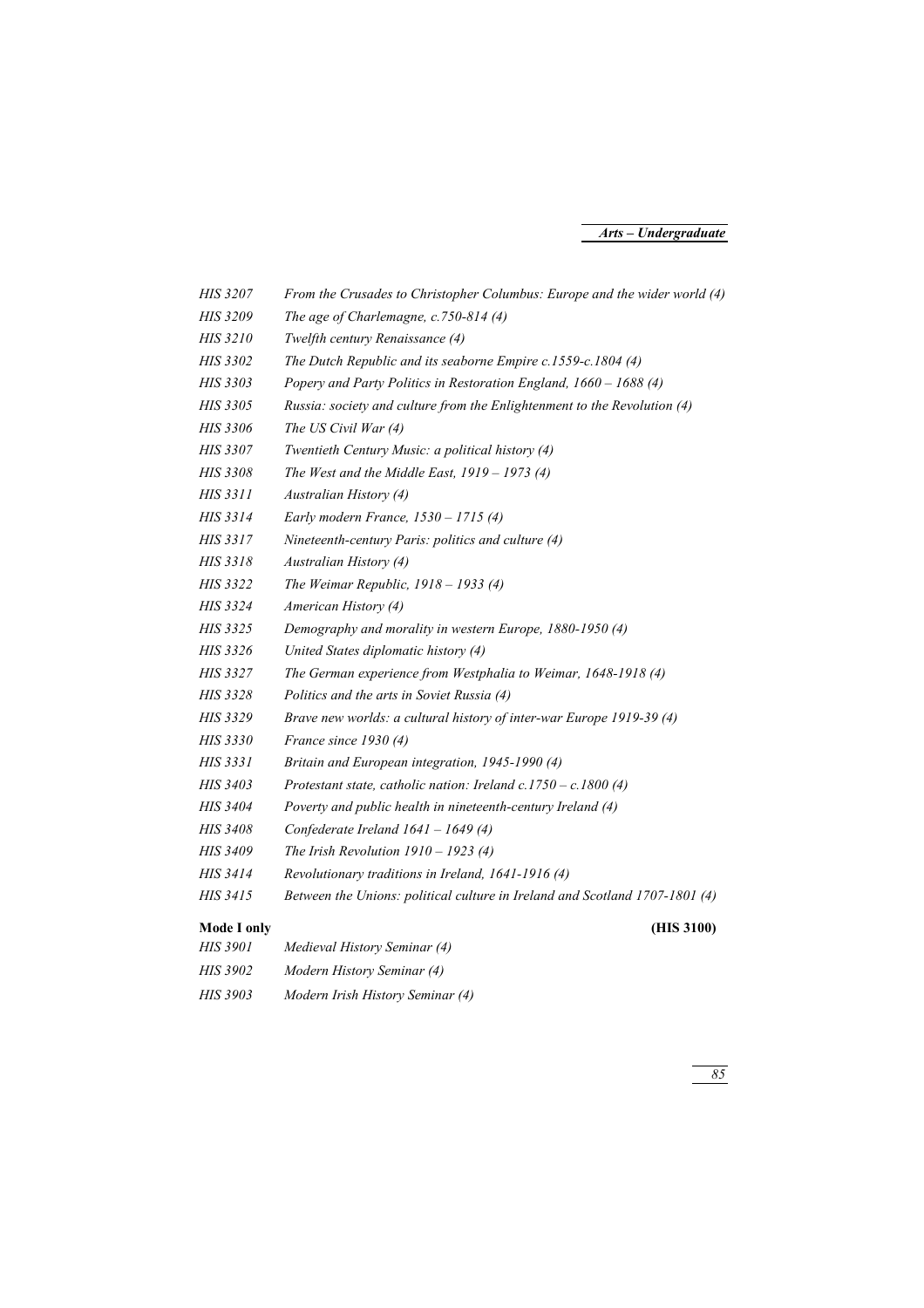# *History of Art*

### **First Year (HA 1000)**

The survey course in First Year is designed to introduce students to the history of art from Antiquity to Modernism. Incorporated into the chronological survey is one lecture per week on the tools of Art and Art History. The course comprises four lectures per week and one tutorial. Students are expected to write essays and fulfil slide test requirements. Prospective students should note that a prior knowledge of art history is *not* essential for the First Year programme.

- *HA 1005 Survey 1: Ancient and Medieval Worlds (3)*  The course opens with an examination of what is painting, sculpture and architecture. In Survey 1 the art of ancient Greece and Rome is explored, followed by the art of the Early Christian Period. Byzantine, Romanesque and Gothic are also addressed. Specific buildings such as the Partheonon and Chartres Cathedral are examined. Studies in technique include vase painting and marble and bronze sculpture.
- *HA 1006 Survey 2: Late Medieval and Renaissance Art (3)*  The work of Giotto introduces the late Medieval period, which also includes Duccio and the Sienese painters. A study of Early Netherlandish painting includes specific examination of Van Eyck's *Ghent Alterpiece*. A general introduction to the Florentine and High Renaissance is given in conjunction with studies into the techniques of fresco and oil painting. The work of Brunelleschie, Piero della Francesca, Leonardo, Michelanglo and Raphael is considered individually. Survey 2 ends with a study of Mannerism.

*HA 1007 Survey 3: Art and Architecture of the 16th and 17th centuries (3)*  This course comprises an introduction to Venetian  $16<sup>th</sup>$  century painting, examining in particular the work of Titian and Tintoretto. The architecture of Andrea Palladio is studied and technical studies include consideration of architectural drawings. Baroque art and architecture in Italy, France, Spain and Dutch  $17<sup>th</sup>$  century art form a major part of this course. Individual artists such as El Greco, Durer and Holbein are also examined.

*HA 1008 Survey 4: From Rococo to Modernism (3)*  This course begins with an exploration of Rococo art, focussing on Watteau and  $18<sup>th</sup>$  century Venetian painting. This is followed by a study of British portraiture of the  $18<sup>th</sup>$  century and the art of Neoclassicism.  $19<sup>th</sup>$  century topics include Romanticism, Realism and Impressionism. Survey 4 concludes with an examination of Cubism and Abstract art. The techniques of pastel and watercolour are studied in this course and theories of colour are explored.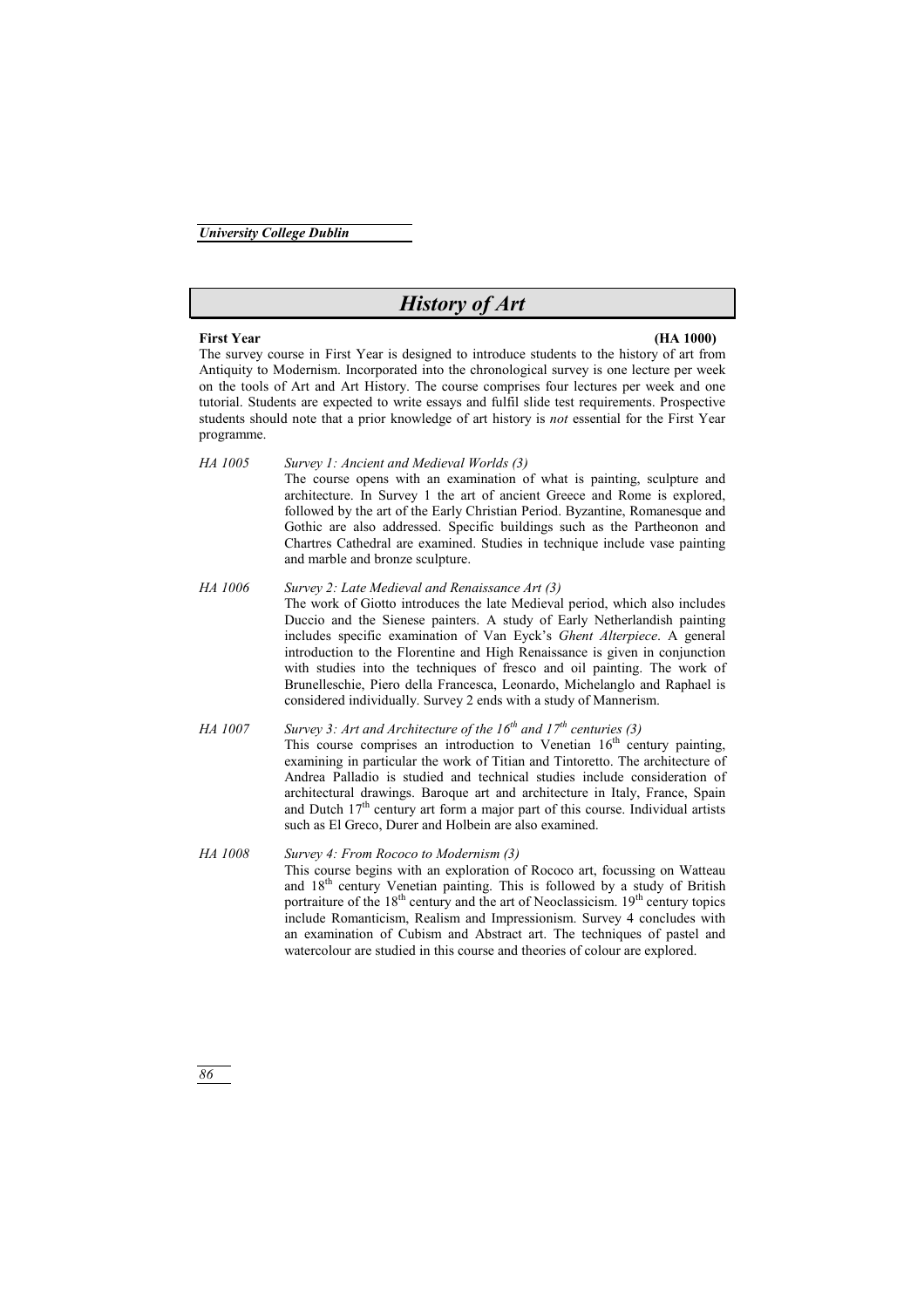## **Second Year (HA 2000)**

*HA 2002 Mannerism (3)* 

16<sup>th</sup> Century Mannerism represents one of the most intriguing and startling phases in Western art. Once maligned as a degenerate reaction against the values of the High Renaissance, Mannerism is now appreciated for its intellectual intensity and precocious, expressionist tendencies. The cultural principles that gave birth to the style are also of crucial interest in that they led to the establishment of Art History as a subject under the stewardship of the Mannerist painter and critic, Giogio Vasari (1511-1574). However, Mannerism continues to occupy a problematic position in the History of Art, awkwardly sandwiched between the High Renaissance and Baroque styles. Both its character and development remain controversial. This course provides a survey of Mannerism from its emergence in Florence and Rome during the High Renaissance, to its flowering as an international movement. In addition to supplying profiles of leading mannerist artists, this course will also exercise a strong interest in the aesthetic debates that had a direct bearing on the development of the style. While a strong visual sense remains a prime concern, students are required to engage with theoretical and contextual issues to a more sophisticated degree than hitherto expected. To this end, Mannerism will be discussed within the context of the socio-political upheavals of the period. Associated topics include the Sack of Rome, Medicean power struggles in Florence and the impact of the Counter Reformation.

## *HA 2003 Modernism (3)*

This course is an introduction to art in the  $20<sup>th</sup>$  century. It will explore various art works, issues and Modernist and Post-Modernist movements, independently and interrelated, from Art Nouveau to Concept Art. While the focus will be on the works and the study of images, the significance of the theoretical writings of both artists and critics will be examined. The course will end with an outline of the manner in which contemporary art practices relate to and reassess Modernism.

*HA 2008 Irish Painting (3)*  The principal aim of this course is to give an acquaintance of Irish painting of the period from 1640 to 1950. The work of Irish painters both at home and abroad will be examined and comparisons will be made with contemporary work in a European context.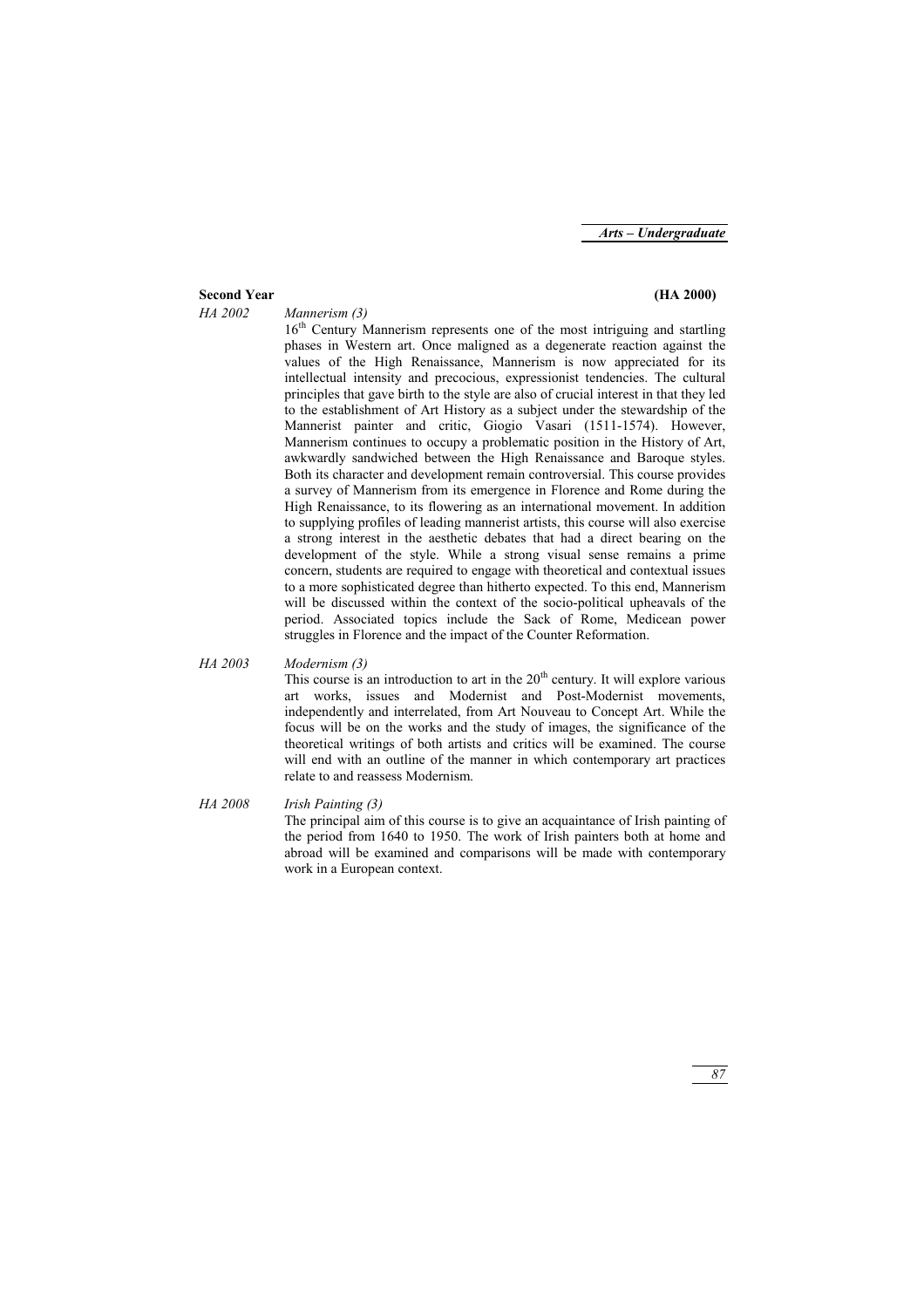# *History of Art (Contd.)*

*HA 2006 Medieval Art and Architecture (3)* 

 The course begins with the Late Roman period and examines parallel developments in early Christian art. Specific reference is made to the age of Justinian and early Byzantine building. Byzantium and its influences on western art, especially Sicily, is also considered. The course then examines art in the reign of Charlemagne in the west and the transition to early Medieval art and architecture in the Romanesque period. Particular attention is given to architecture and sculpture in Ireland during this time. The artistic activities of the Gothic period in terms of architecture, sculpture, stained glass painting, precious objects, and the illuminated manuscript are explored. Finally, the course considers the overall evolution of the Gothic form in Western Europe.

### *Notes for Second Year Students:*

- Students must accumulate the twelve units described above.
- Please note that courses are subject to change from year to year. Details of recent changes are available from the Department Office.

### **Final Year (HA 3000)**

*HA 3011 Rembrandt in Context (1.5)* 

 This course will look at the work of one of the seventeenth century's most prominent artists in his full social, cultural and economic context. There has recently been a great deal of controversy about the limits of Rembrandt's oeuvre; a team of Dutch art historians (the Rembrandt Research Project) have devoted themselves to reassessing the authenticity of painting traditionally believed to be by the master. One of the concerns of this course is with critically evaluating the approach and working methods of the Project. Apart from questions of attribution, we will also investigate other issues surrounding Rembrandt: how he sold and marketed his work, his studio practice, his methods of instructing his apprentices and assistants, and so forth. One of the more positive aspects of the work of the Rembrandt Research Project is that the reputation of many of Rembrandt's pupils has been greatly enhanced. Many of these artists, who were relatively unknown until recently, are now regarded as important independent figures in their own right, who were capable of rivalling Rembrandt on occasion. This course will conclude by studying the work of these pupils and assessing both its debt to and independence of Rembrandt.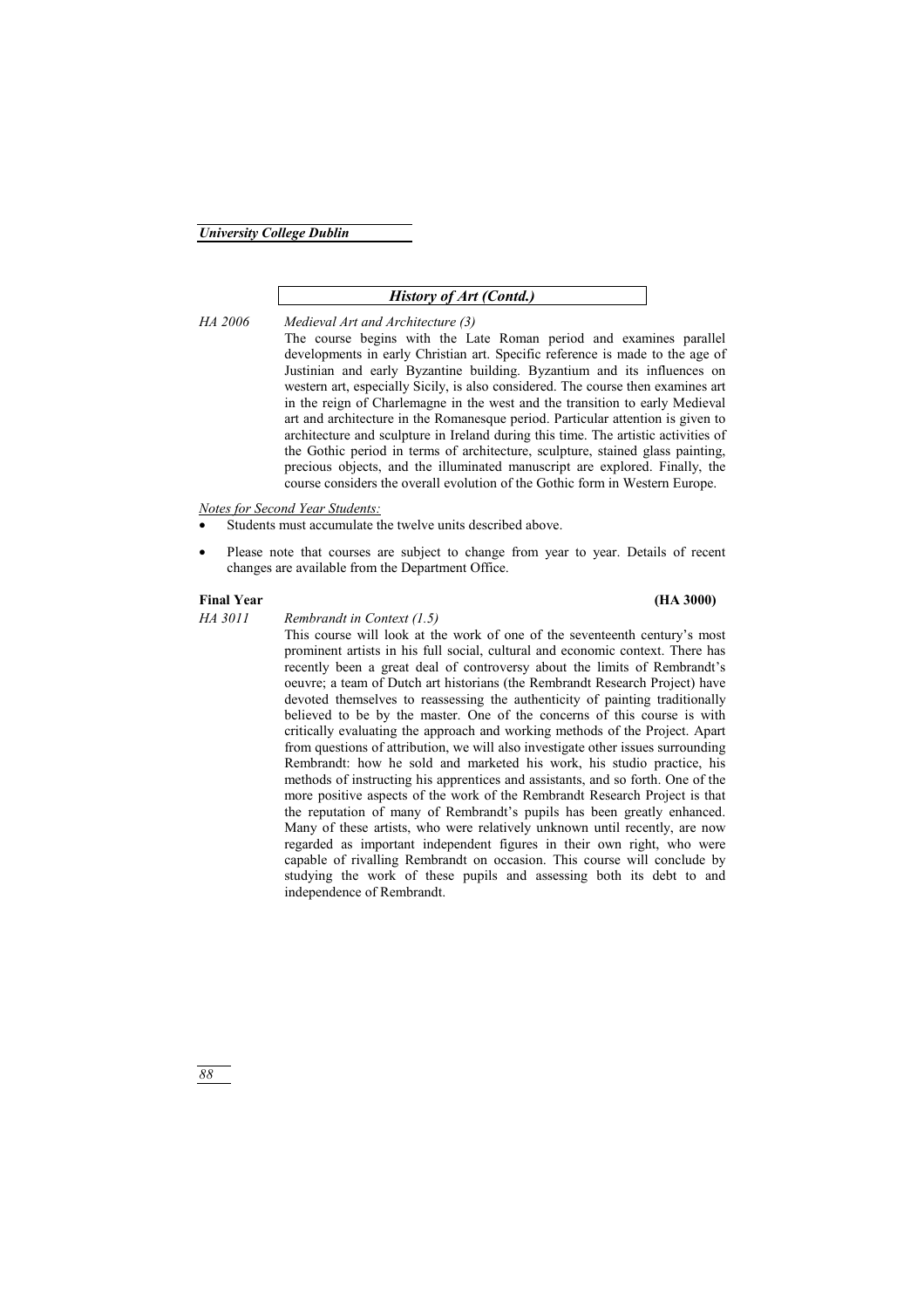- *HA 3022 The Grammar of Ornament and the Decorative Arts 1500-1800 (1.5)*  This lecture course examines three centuries of European decorative design and the applied arts from the High Renaissance in Italy to the Neoclassical movement in the second half of the eighteenth century. The lectures will deal with decorative design and the applied arts in Britain and the Continent and with stuccowork, and all aspects of the applied arts in Ireland from c.1550-1800.
- *HA 3017 Discovering Antiquity: the contribution of Irish Scholars (1.5)*  The architecture, painting, sculpture and decorative arts of the  $18<sup>th</sup>$  century in Europe (the Age of Enlightenment or age of Neo-classicism) was stimulated and propagated by the travel literature of the period. This course examines the role of Irish travellers, scholars and patrons in the publication of books of travels and their illustrations, which served as models to architects and artists. The period to be covered will be from the travels of Bishop Berkeley in the first decade of the century to those of James Cavanah Murphy in final decade, with concentration on the middle decades. Attention will also be paid to iconography of the scholar-artist in the explorations in Italy, Greece, the Near East and the Iberian peninsula, and to the impact of the works on the practice of the arts in Ireland and elsewhere.
- *HA 3021 The Myth of Venice (1.5)*  This course examines the art of Venice during its so-called golden age of the 15<sup>th</sup> and 16<sup>th</sup> centuries. The work of leading Venetian painters, sculptors and architects will be placed within the socio-political context of the city. A particular emphasis will be placed on how the mythology of the Venetian Republic was sustained through its art and architecture.

# **Lecture and Seminar Options**

This course has been designed to afford each third-year student the opportunity to contribute to seminar work in either of the two semesters of twelve weeks. In one semester the student will be a member of a Lecture course *(3 units)* and in the other a member of a Seminar course *(3 units).* All third year students must do both in the course of the academic year, and at the first session of the class a form of questionnaire will be circulated to allow students to express their preferences. It must be clearly understood however that in the interest of balancing seminar numbers it may not be possible to give all students the lecture course or seminar of their first choice.

The first semester material is a lecture course **Modern Architecture** and the seminars **Irish Art: Modernism & Post Modernism** and **Aspects of Sculpture from Neoclassicism to Post-Modernism.** 

The second semester material is a lecture course **French Painting in the Seventeenth Century** and the seminars **Classical Art** and **The History of Print**.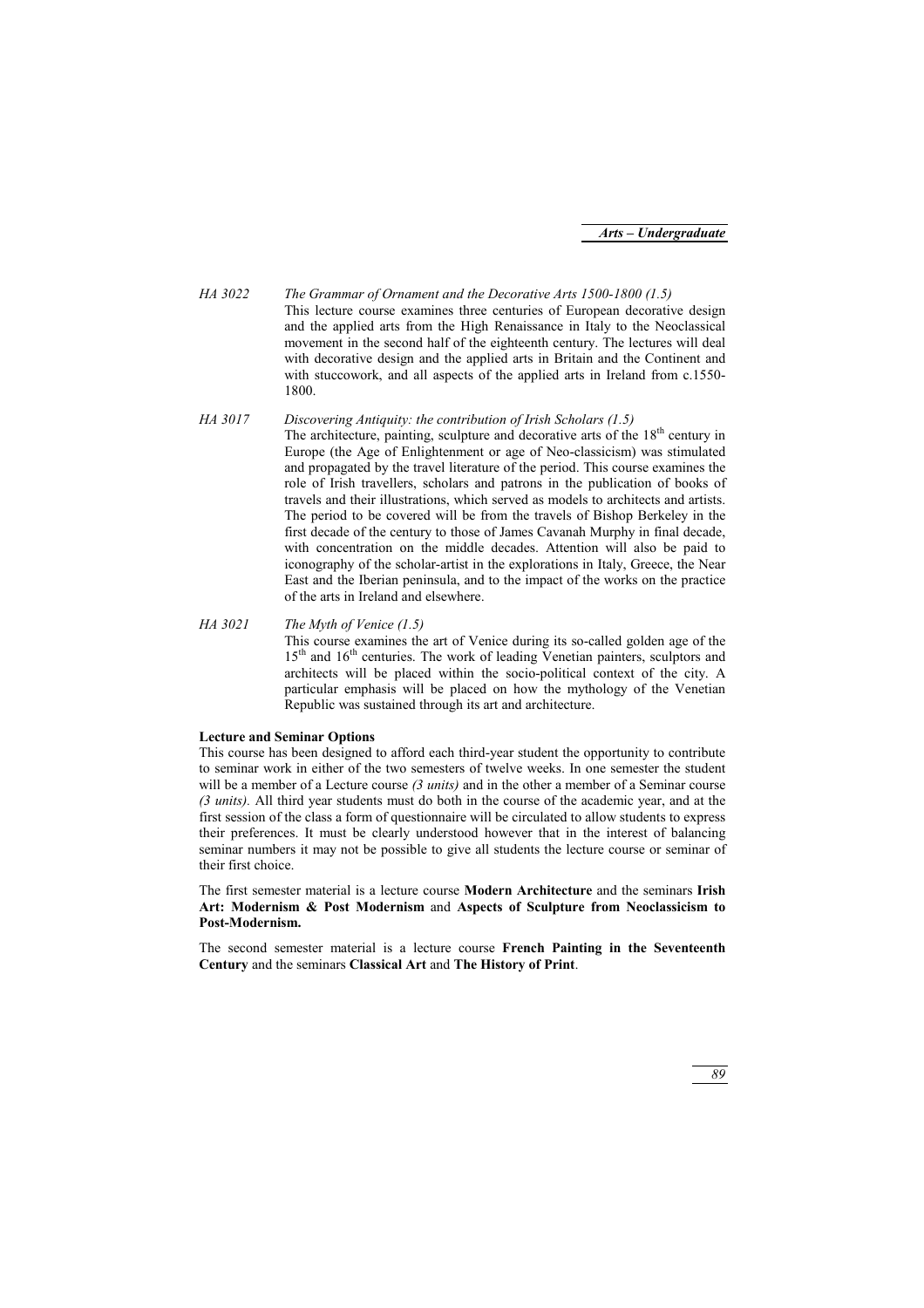# *History of Art (Contd.)*

*HA 3018 Modern Architecture (Lecture course: Semester 1)*  The 20<sup>th</sup> century has witnessed unprecedented development in the design construction of buildings and their settings. This course offers a survey of modern architecture from the late nineteenth century to the present day and will address the diverse and rapidly changing character of architecture during the period. Emphasis will be placed on the work of leading designers and on detailed analysis of key buildings. Architects will include Sir Edwin Lutyens, Charles Rennie Mackintosh, Antoni Gaudi, Louis Sullivan, Frank Lloyd Wright, Le Corbusier, Mies Van der Rohe, Robert Venturi and Carlo Scarpa. The course will also address the broader theoretical and ideological concerns of twentieth-century architectural debate. Students will be encouraged to relate their studies to twentieth-century architecture in Ireland and a number of site visits will be incorporated in the programme.

*HA 3008 Irish Art: Modernism and Post-Modernism (Seminar: Semester 1)*  This course will look at the major developments in Irish art from 1939 to 1990. A central theme of the lectures will be the expansion of painting and sculpture throughout the country and internationally. The course will look at the national, corporate and private patronage involved, and the roles of the artists-galleries and exhibition in the development of Irish art. It will discuss to what extent Irish art has reflected the modernisation of Irish society and influenced its modernisation, and how Irish artists have responded to international art practices in this period.

*HA 3010 Aspects of Sculpture:* 

*From Neoclassicism to Post-modernism (Seminar: Semester 1)*  This course addresses aspects of sculpture – individuals, styles, theory, practice and training – from the classical revival in the  $18<sup>th</sup>$  century when sculpture was a dominant art form, through a traditional and conservative period in the 19<sup>th</sup> century, to its re-emergence in Modernism and pre-eminence in the late  $20<sup>th</sup>$  century. The public nature of sculpture will be explored, the inherent abstract qualities of sculpture will be identified and both the contract to and the interrelationship with painting will be examined. The essence of sculpture will be seen to develop in this period from what was a timeless expression and an enduring form to one of transience addressing the passage of time.

*HA 3019 French Painting in the seventeenth century (Lecture: Seminar 2)*  The first half of the course will concentrate on royal patronage and the collections of the Cardinals Richelieu and Mazarin. French art theory will be covered as well as the works of the French Caravaggesque painters and those of Poussin and Claude. The centralisation of the arts under the rule of Colbert and the practice of painting in the reign of Louis XIV will be the main theme of the second part of the course.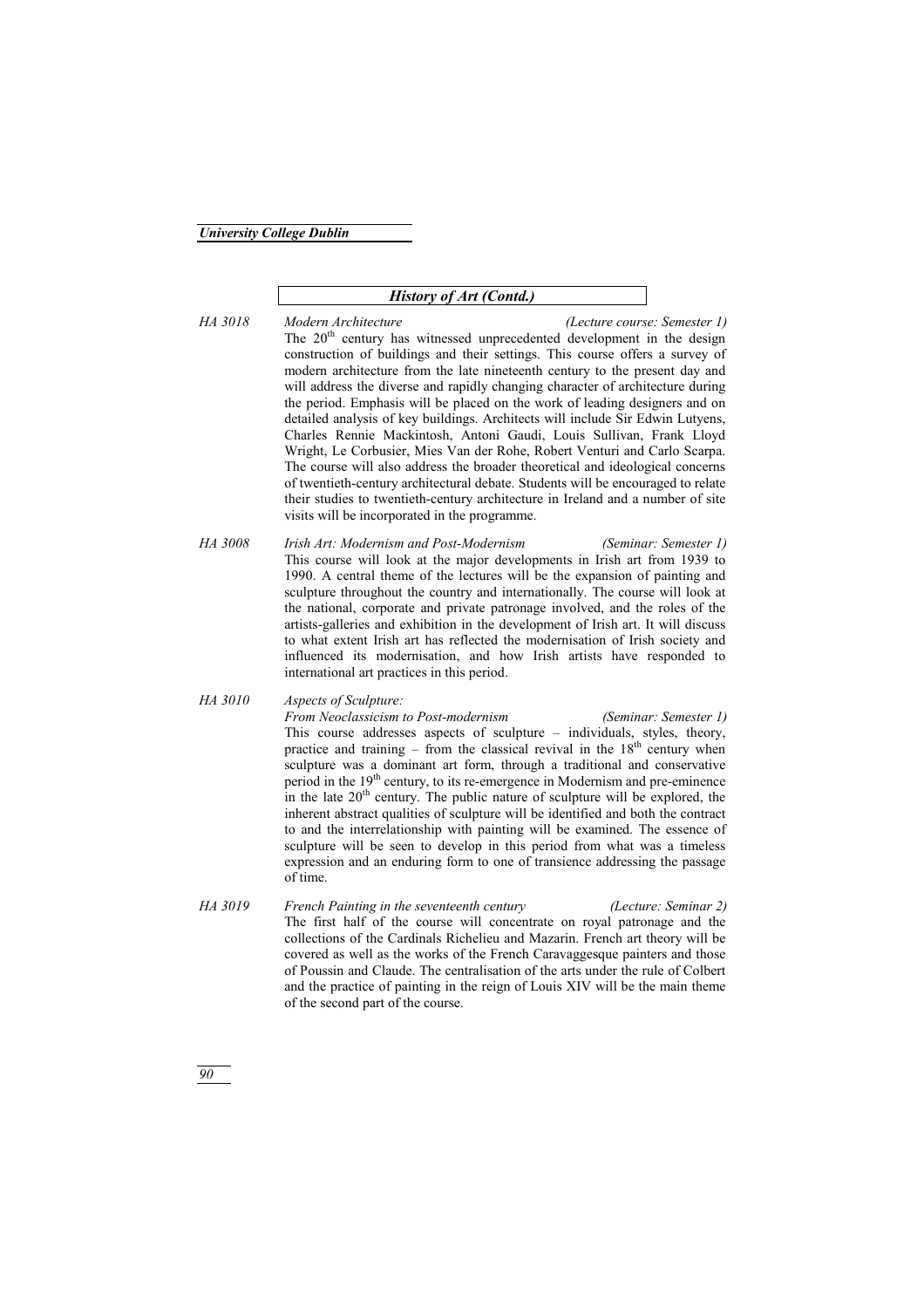*HA 3020 Aspects of Classical Art and Architecture (Seminar: Seminar 2)*  This course examines the development of Classical art in antiquity. The course will examine the expertise and quality of the works of art, the role of the arts in ancient society and the way in which Classical imagery and the role of the image and aims to develop an understanding of the history of iconography. The course examines the history of modern collecting and aims to establish a context for the way in which Classical arts is now perceived.

> The themes are intended to span aspects of the Greek, Hellenistic and Roman World and to provide a detailed understanding of the evolution of Ancient Art. It also sets out to examine the attitudes to antiquity as they developed over the last 300 years.

*HA 3014 Printmaking in Europe 1500-1800 (Seminar: Semester 2)*  This course will examine the development of the principle techniques of the woodcut, engraving and etching over three centuries. Close attention will be paid to the work of innovative practitioners such as Dürer, Rembrandt and Hogarth. A core theme of this course will be the role of prints in the transmission of artistic, political and religious ideas. A number of classes will take place in the Chester Beatty Library and the Irish Museum of Modern Art (the Madden Collection) which have significant repositories of prints. Additionally, there will be studio demonstrations of the various print techniques by a professional printmaker.

# *Notes for Final Year Students:*

- A total of twelve units must be accumulated in the course of the year.
- Please note that courses are subject to change from year to year. Details of recent changes are available from the Department Office.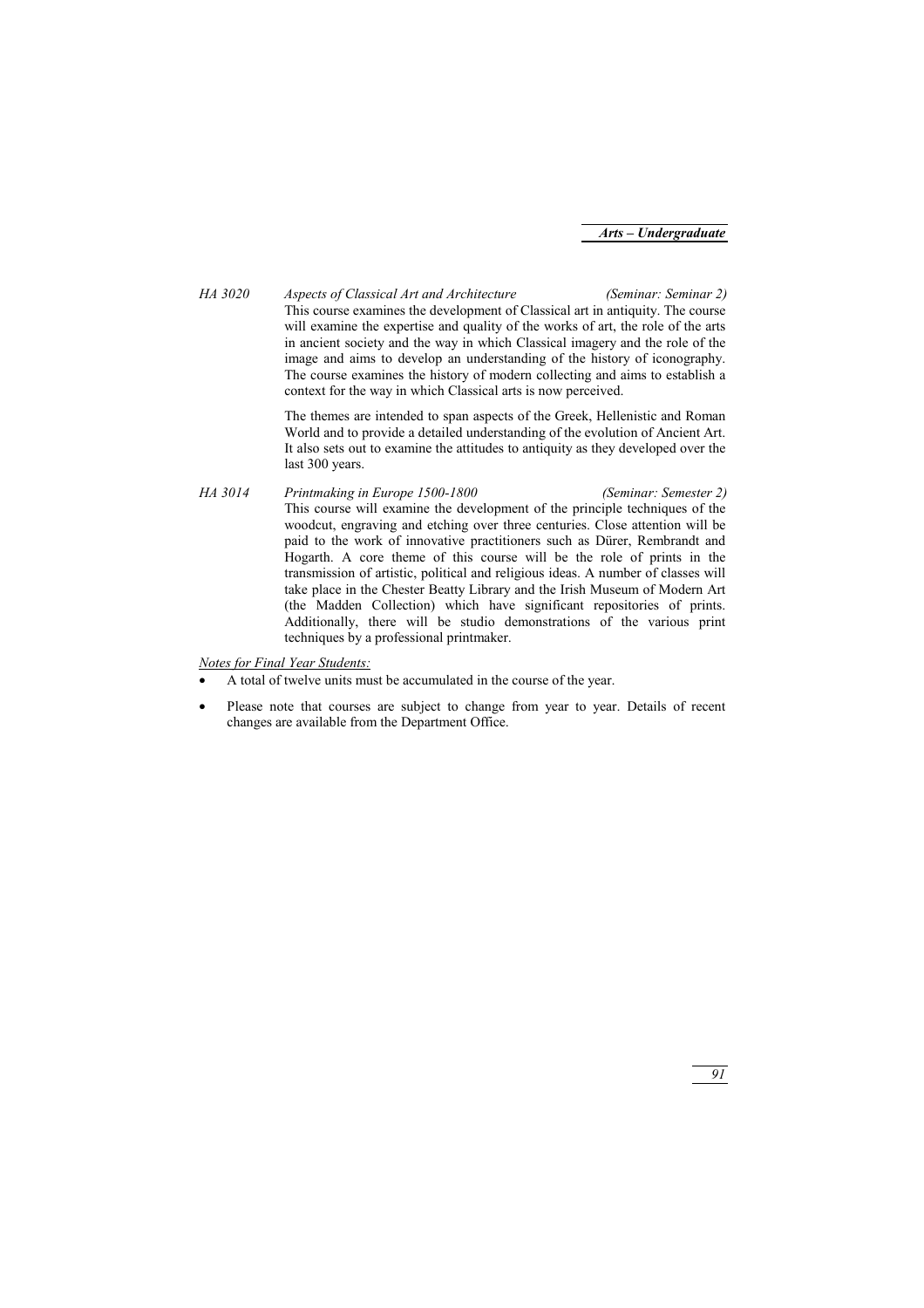# *Information Studies*

The undergraduate programme in Information Studies provides an understanding of the interaction between people and recorded knowledge from a humanistic perspective. It examines the generation, representation, storage, organisation, communication and use of knowledge by individuals, groups and society as a whole.

The four first year courses provide a basic foundation in key areas of the subject, namely: information use in society, literacy and reading patterns, the organisation of information, and information design. Students have the opportunity to study specific aspects of each of these areas in further depth in second and third year. Specific assignments, e.g. essays, seminars, reports and projects, will form an important part of the learning process in all years of the Information Studies programme.

# **First Year (IS 1100)**

Each student takes the following four foundation courses:

*IS 1112 Presentation of Information I* 

 This two-unit course introduces students to the main modes and media through which information is presented and communicated. It begins with printed information, analysing the characteristics of the external and internal forms of a range of typical information documents (formats, typography, typographic structuring and cueing, conventions) and critically assessing these against a document's intended function. Next, the characteristics and potential functions of alternatives to the printed word in presenting information are examined (still pictures and symbols, diagrams, charts, maps, films and video) and their use in sample applications is assessed. The final focus of the course introduces students to computer-based presentations, including multimedia, and considers whether key principles emerging in earlier sections of the course may be applied to presentations on the electronic screen.

# *IS 1113 Information and Society*

 This two-unit course introduces students to the general phenomenon of information generation and use in society, looking at broad perspectives and general trends. Three issues dominate discussion: the historical rise of an Information Society, the conceptualisation of information, and a review of the history of attempts to establish political control over the generation and use of information since the development of printing. The course develops in students an ability to construct arguments which assist the development of understanding about the role of information as a cultural phenomenon today.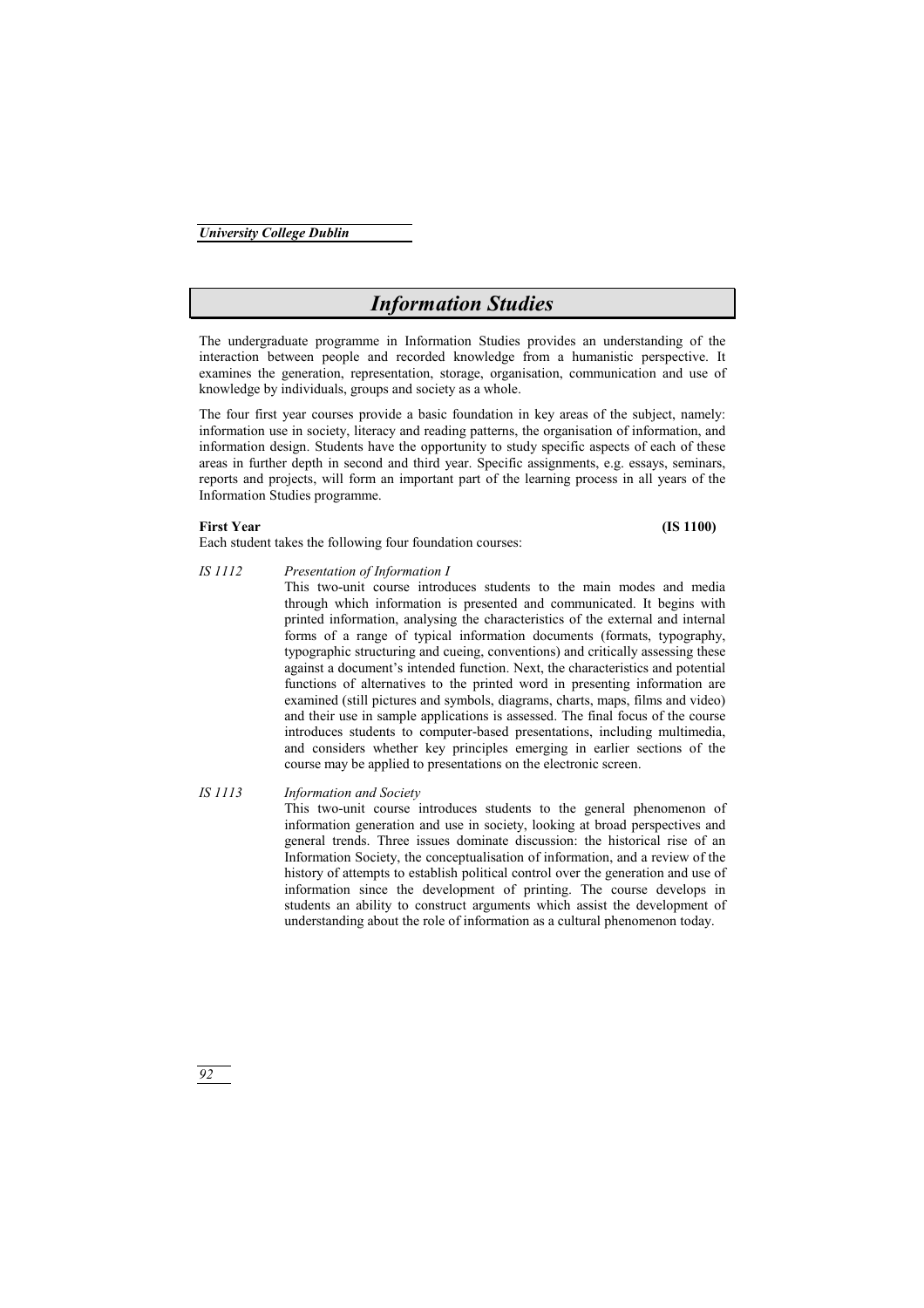# *IS 1142 Studies in Literacy and Literature I*

 This two unit foundation course assesses literacy and reading patterns in Ireland and internationally. The rise of literacy in the western world and issues of present day adult literacy world-wide are explored. Important components of the course include: reading patterns past and present, the culture of reading, and book reception history. An exploration of popular literature of the eighteenth and nineteenth centuries to the present day, including the effect of new technologies on reading patterns, is undertaken. The course provides a context for assessing the experience of reading and general patterns of print media consumption in both current and recent generations of Irish society.

# *IS 1151 Organisation of Information*

 This two-unit foundation course examines the ways in which information is organised and represented in retrieval systems for a wide range of applications and users. It presents an overview of the principles of information retrieval and relates these to practice in libraries, museums, art galleries, archives and other information agencies. Specific topics covered include: conceptual approaches to the organisation of information; information items, surrogates and metadata; subject content analysis; electronic data models; retrieval issues for textual, visual and audio items. The relationships between alternative approaches to the organisation of knowledge are explored, e.g. philosophers' approaches to classification, general library classification schemes; catalogues and indexes.

# **Second Year (IS 2200)**

Each student takes twelve units from the range of courses offered. The following course units are typical of the choice which will be offered in any year.

## *IS 2211 Information in Organisations (2 units)*

 This two unit course examines the problem of communications in organisations and the analysis of information flow and information networks within organisations. The aim of the course is to examine the role of information and information systems in organisations, the impact of the changing economic and technical environment of organisations on information systems, and to compare the character of formal information systems and informal communication patterns. Within this general framework emphasis is placed upon individual and group information handling within work groups rather than on the design of systems.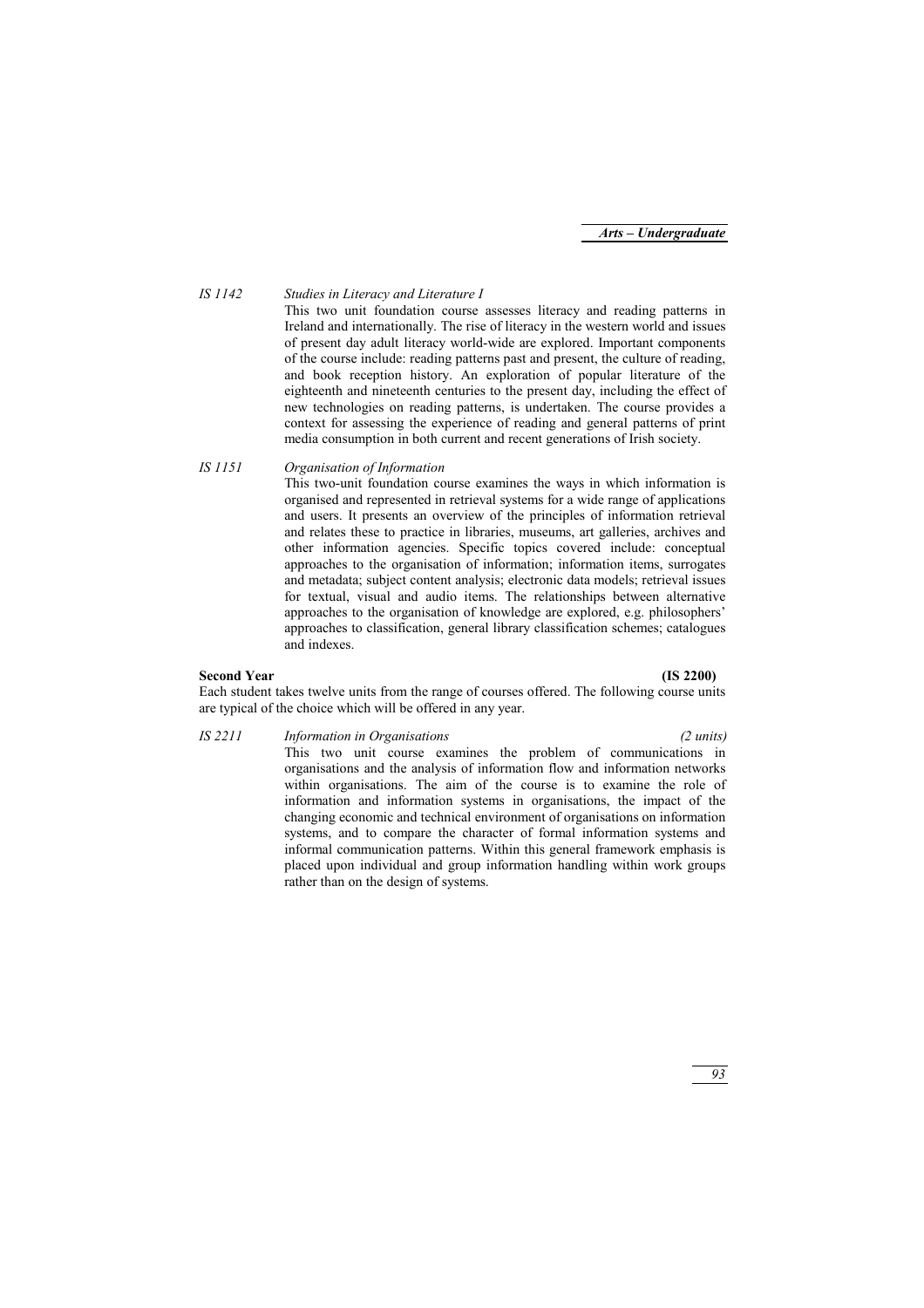# *Information Studies (Contd.)*

*IS 2212 Information Behaviour and Users (2 units)*  This two unit course places the focus of attention on the users of information systems or services. Too often in the past the focus of research and practice has been on the system itself or particular aspects of a service. This course looks at many of the individual characteristics of users and their behaviour in approaching an information system or service and attempts to show how essential the user is in determining the success of a system. Methods of assessing user needs and behaviour through user studies are also discussed.

# *IS 2221 Communications and the Consumer (2 units)*

 This two unit course examines aspects of both print and electronic text distribution in Ireland. It should complement to some extent any coverage of broadcast media or contemporary creative writing within the range of Arts/Social Science degree subjects taken by students. This process of consumer purchase is examined with regard to particular generic types of text: newspaper, magazines, best-sellers, popular reference. Based mainly on post-1945 marketing techniques in Ireland, the United Kingdom and elsewhere, the course aims to characterise and predict some of the lasting consequences of these changes for the reading culture of the next century.

# *IS 2241 General Information Resources (2 units)*

 A general overview of a range of widely available information resources is presented in this two unit course. Examples of resources covered by the course include print, audio-visual and electronic media, with emphasis on information and publications available through regular book trade channels and the media. The course is intended for information users.

# *IS 2261 Introduction to Computers (2 units)*

 This two unit foundation course presents an overview of information technology in the late  $20<sup>th</sup>$  century aimed at those with limited or no previous knowledge. Broad areas covered are: the basics of how computers work, hardware (CPU, main memory, secondary storage devices, input and output devices), software (systems software and applications software), networks and connectivity (Local Area Networks and the Internet). The computer industry and social, ethical and human issues associated with computerisation are also examined.

## *94*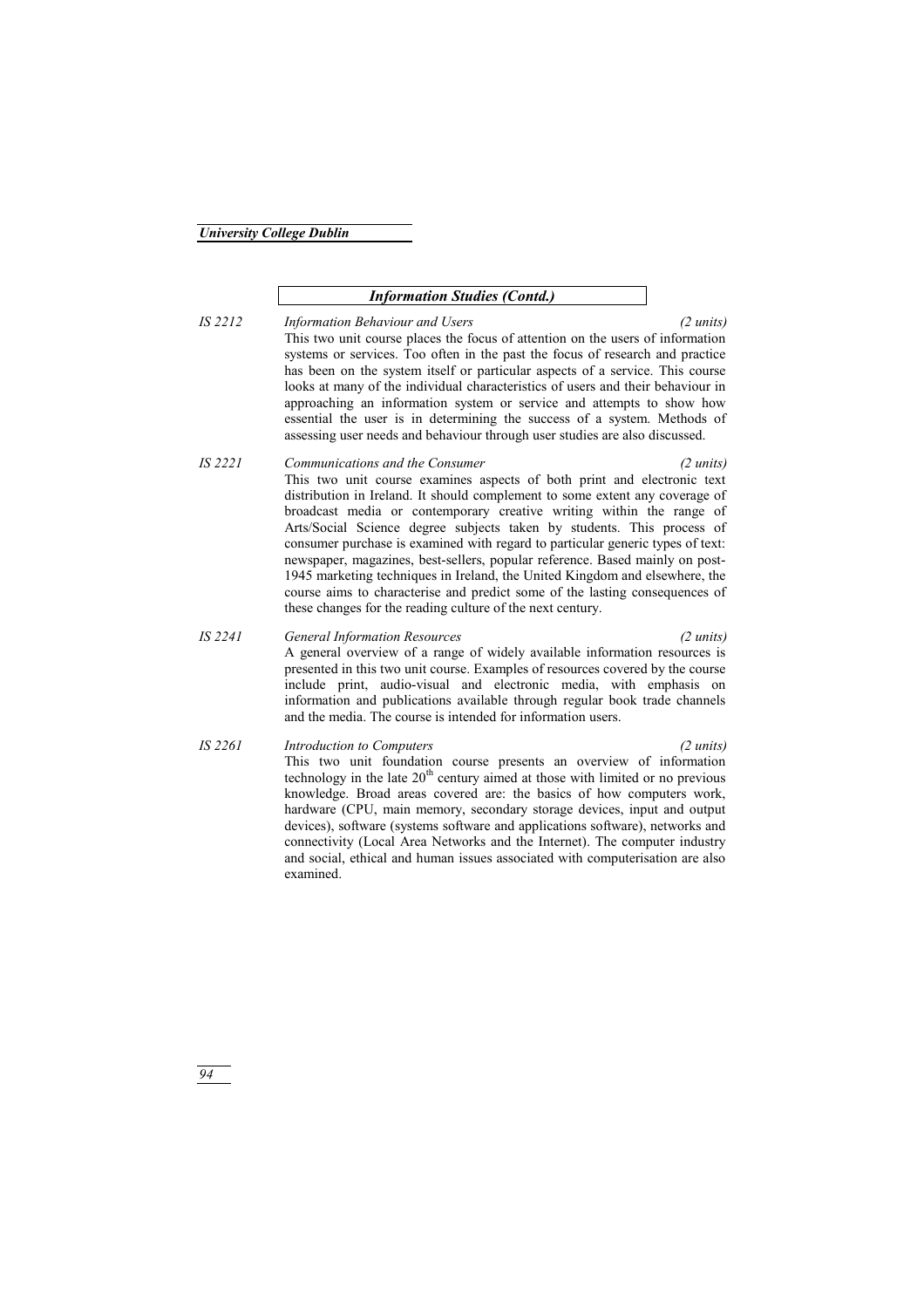*IS 2262 Introduction to Databases (2 units)*  This two unit course focuses on computerised databases. Database theory is introduced, including functions, components and structures of databases. Students will be introduced to creating their own database using a popular Database Management System (DBMS). This will include the practical and technical skills required to create a database, as well as the evaluation criteria used in selecting a particular DBMS. Students will be introduced to the issues associated with searching bibliographic and full-text database searching.

*IS 2265 Presentation of Electronic Information (2 units)*  This intermediate level two unit course builds on the basic concepts and principles of presentation of information introduced in course IS 1112 (*Presentation of Information*). IS 2265 concentrates on the presentation of electronic information, that is, information stored, retrieved or presented via computer. This course aims to provide a critical understanding of the methods of presenting electronic information, how and why these methods have evolved and how they may evolve in the future. It also aims to foster basic skills in the presentation of electronic information, in particular, the use of desktop publishing technologies. IS 2265 is a prerequisite for the third year course *Electronic Publishing.*

# **Third Year (IS 3300)**

Each student takes twelve units from the range of courses offered. The following course units are typical of the choice which will be offered in any year:

- *IS 3311 Information Policy (2 units)*  This two unit course begins with a review of the range of information policies pursued by most governments in western societies and continues this theme in two ways. First, by looking at individual issues, like copyright, censorship, data protection and secondly by reviewing the experience of individual countries.
- *IS 3312 Culture, Information and Technology (2 units)*  This two unit course examines social and cultural perspectives on information and technology. Topics will include how individuals and organisations in modern society perceive information and technology, the impact of new technology and information systems on social and cultural structures in modern society and changes in social control of information. Issues such as global culture, virtual communities and the sociology of technology and knowledge will be discussed.
- *IS 3323 History of the Book (2 units)*  This two unit course explores and researches the impact of print culture as it evolved post-1500 in Europe and North America. The programme of study is interdisciplinary and collaborative with a number of Departments/Centres. It foresees the preparation of research themes in the domain.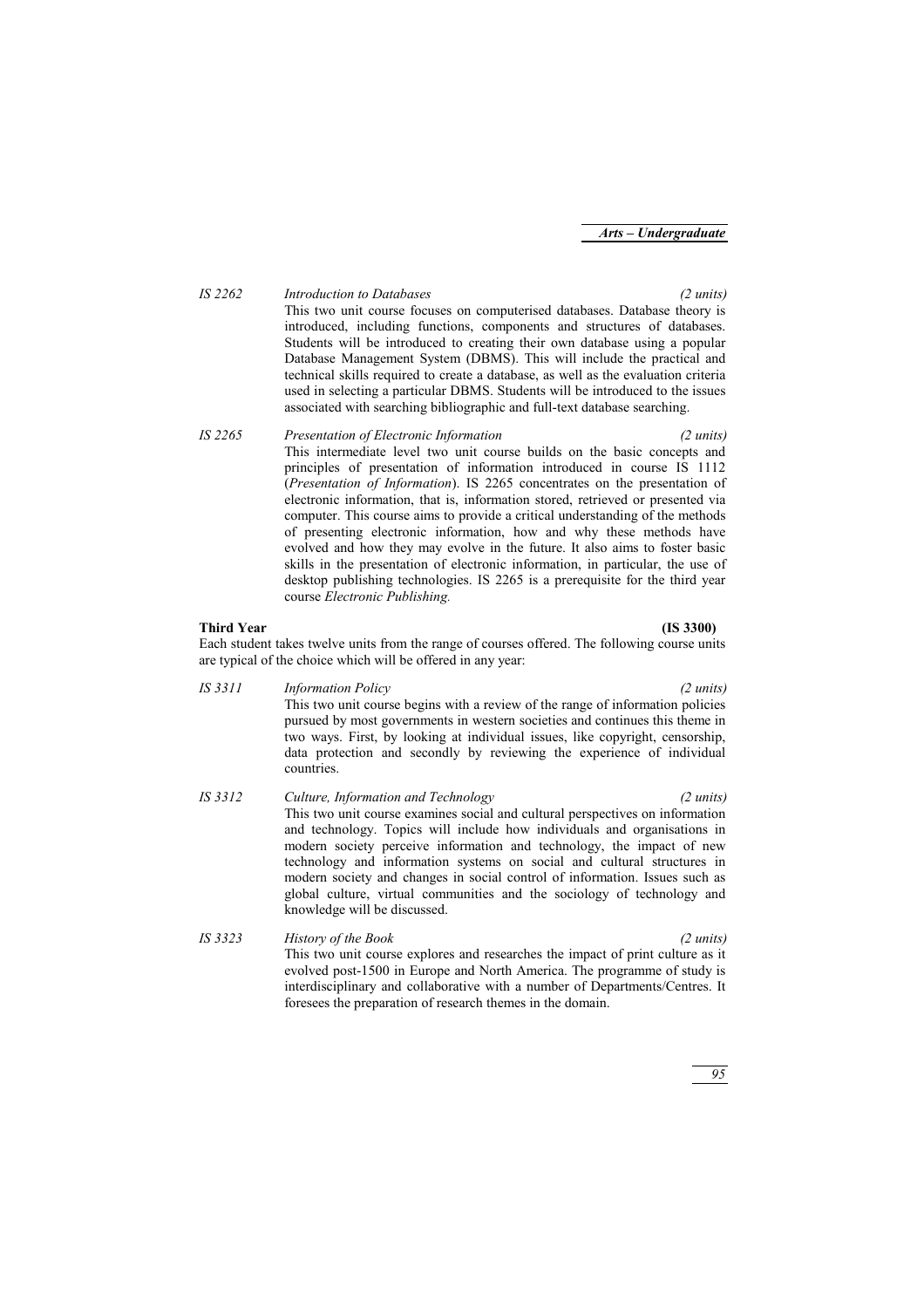# *Information Studies (Contd.)*

*IS 3331 Management of Information Agencies (2 units)*  This two unit course is an introduction to the theory of organisation and to the use of management techniques in libraries and information units. The following topics will be covered: introduction to organisational theory; designing and maintaining the organisation; managerial responsibilities; structure of information agencies; management of resources, including personnel, finance and budgeting, materials, buildings and equipment.

## *IS 3344 Introduction to Electronic Resources (2 units)*

 This two unit course examines the principles and practice of online searching, using commercial databases in a variety of formats including CD-ROM and online. An overview of electronic products is followed by a more detailed exploration of the skills of online searching with emphasis on the techniques of selection, retrieval and evaluation of databases. The course will concentrate on basic online searching skills with a significant practical component of live online searching and will require considerable student initiative to work independently in practical exercises. The following aspects of searching will be covered: basic concepts of database structure, particularly inverted file searching using Boolean logic; command languages; search strategies using controlled and natural vocabularies; and access to CD-ROM and Internet resources. The range of databases will be assessed and search results evaluated, in relation to specific information needs.

*IS 3347 Literature for Children (2 units)*  This two unit course introduces significant aspects of children's literature provision in Ireland. Past, present and emerging trends are assessed and monitored. The interlocking roles of librarians, teachers and publishers are explored and a basis is developed for future domestic and overseas cooperation.

# *IS 3365 Electronic Publishing (2 units)*

 This two unit course aims to give students an understanding of some of the principal aspects of computer-mediated publications. It concentrates on online publications disseminated via the Internet or CD-ROM. The course aims to encourage awareness of current technical, commercial and social issues affecting electronic publishing via a case study of one particular electronic publication, the electronic journal. Topics covered include evolution of the ejournal, dissemination methods, document formats and economic issues. The course also has a substantial practical element; students will learn how to publish on the World-Wide Web using HTML (Hypertext Markup Language).

 IS 2265 *Presentation of Electronic Information*, is a prerequisite for IS 3365. IS 3365 is a prerequisite for IS 3465, *Electronic Publishing Research*.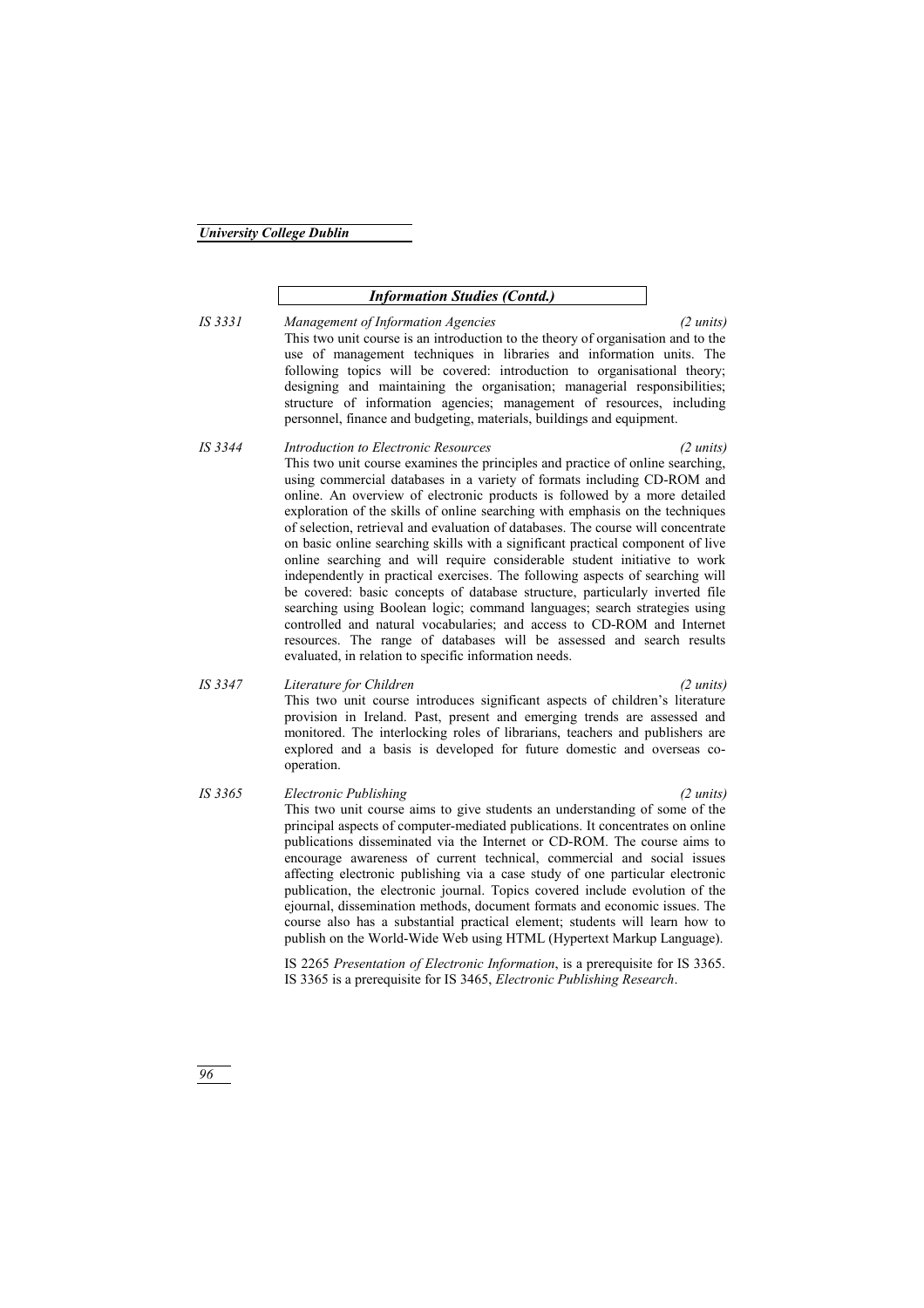*97*

*IS 3418 Librarians and Information Seeking in the 21st Century Workplace (2 units)*  This is a two unit advanced seminar course that trains students to understand and thereby act as intermediaries in the information worlds of professionals who work in traditional and new, flexible work environments. Students will explore theories of information behaviour, landmark studies and current research in this field and then apply this knowledge to library and information services in different work contexts.

*IS 3446 European Information Markets (2 units)*  The two unit course is introduced by outlining the formation, structure and purpose of the European Union and the concept of an information market. The emergence of a European information industry, supported by rapid, innovative advances in information and communications technologies, and which now offers a wide range of information products and services, is critically reviewed. Current markets for electronic on-line databases (including interactive videotex services and real-time and reservations systems), portable compact disk (CD) databases, value added network (VAN) services (including E-mail, EDI and POS services) and new audiotext services are evaluated. Comparisons are made between market trends within the European Union, in the context of an environment that is multi-lingual and multi-cultural and is composed of national economies at various stages of development. Progress in the European information market is also compared with developments in the United States and Japan. The course concludes with a review of the electronic information services in market in Ireland.

*IS 3461 Telecommunications and Networks (2 units)* 

 Technical developments which allow data to be communicated to, and from, a computer system are surveyed in this two unit course. Goals of the course will be: (1) to learn about recent developments in information and communications; technologies and the internet applications that derive from them; (2) to provide a framework for understanding recent changes in telecommunications, as well as prospects for future developments in telematics; (3) to critically evaluate the quality and value of information resources available via networks; (4) to assess the relevance and implications of telecommunications developments for libraries and other information providers; (5) to discuss theories of computer mediated communication, examine how people and organisations are using conferencing, internet and other telematic applications to exchange information and what problems are emerging; (6) to learn about the problems of operating networks and conferencing systems, as well as design issues for novices facing such programmes.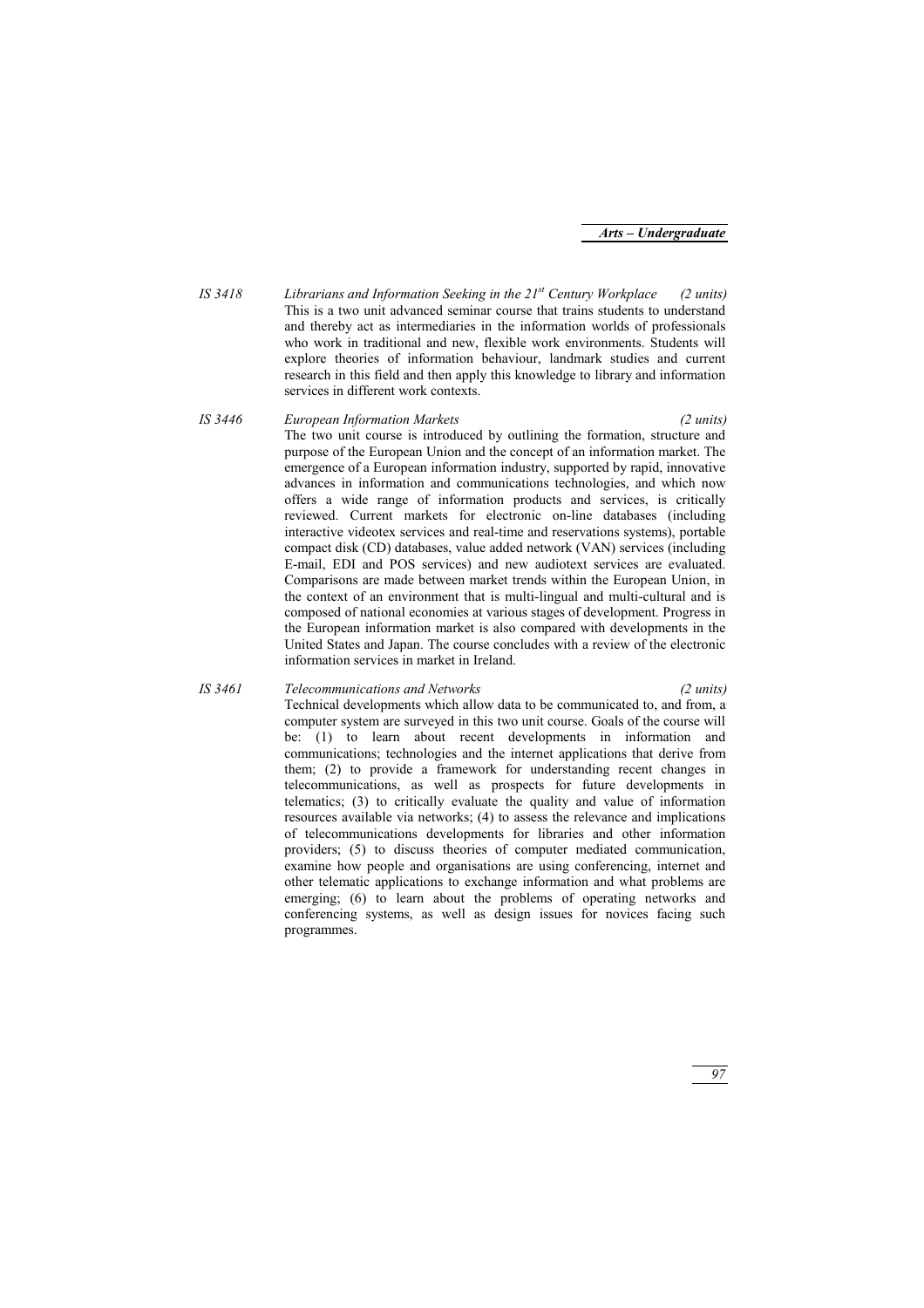# *Early (Including Medieval) Irish*

# **First Year (EMIR 1000)**

*EMIR 1001 History of Early Irish literature.* 

*EMIR 1002 Outline of Early Irish social, religious and cultural institutions.* 

*EMIR 1003 Introduction to Old and Middle Irish.* 

*EMIR 1004 Elementary study of selected early Irish texts in prose and verse.* 

A reading list will be available at the beginning of term.

# **Second Year (EMIR 2000)**

|                  | Major Subject <i>(deemed equivalent to twelve units)</i> |
|------------------|----------------------------------------------------------|
| <b>EMIR 2001</b> | Early Irish Grammar                                      |
| <i>EMIR 2002</i> | Studies in Early and Middle Irish literature.            |
| <i>EMIR 2003</i> | <b>Study of Selected Texts I</b>                         |
| <i>EMIR 2004</i> | Selections from early Irish poetry.                      |
| <b>EMIR 2005</b> | <b>Study of Selected Texts II</b>                        |
| <b>EMIR 2006</b> | <b>Study of Selected Texts III</b>                       |
| <b>EMIR 2MIN</b> | Minor Subject in Celtic Studies (Mode III)               |

As a minor subject in Celtic Studies, Early Irish may be taken initially in the second year. This course will have a more marked linguistic orientation than the first year course. Courses will be chosen from the above list in consultation with the department.

*Cúrsa do mhic léinn na Nua-Ghaeilge (ach amháin i Modh III).* Gramadach na Sean-Ghaeilge agus forás na teanga. Prós agus filíocht na Sean- agus na Meán-Ghaeilge (toghfar téacsanna).

# **Final Year (EMIR 3000)**

|                  | Major Subject <i>(deemed equivalent to twelve units)</i> |
|------------------|----------------------------------------------------------|
| EMIR 3001        | Extended study of Old Irish Language                     |
| <i>EMIR 3002</i> | Selected specialised literary texts                      |
| <i>EMIR 3003</i> | Analysis of Middle Irish texts                           |
| <i>EMIR 3004</i> | Studies in selected legal texts                          |
| <i>EMIR 3005</i> | Studies in selected historical texts                     |
| <i>EMIR 3006</i> | Studies in selected ecclesiastical texts                 |
| EMIR 3MIN        | Minor Subject in Celtic Studies (Mode III)               |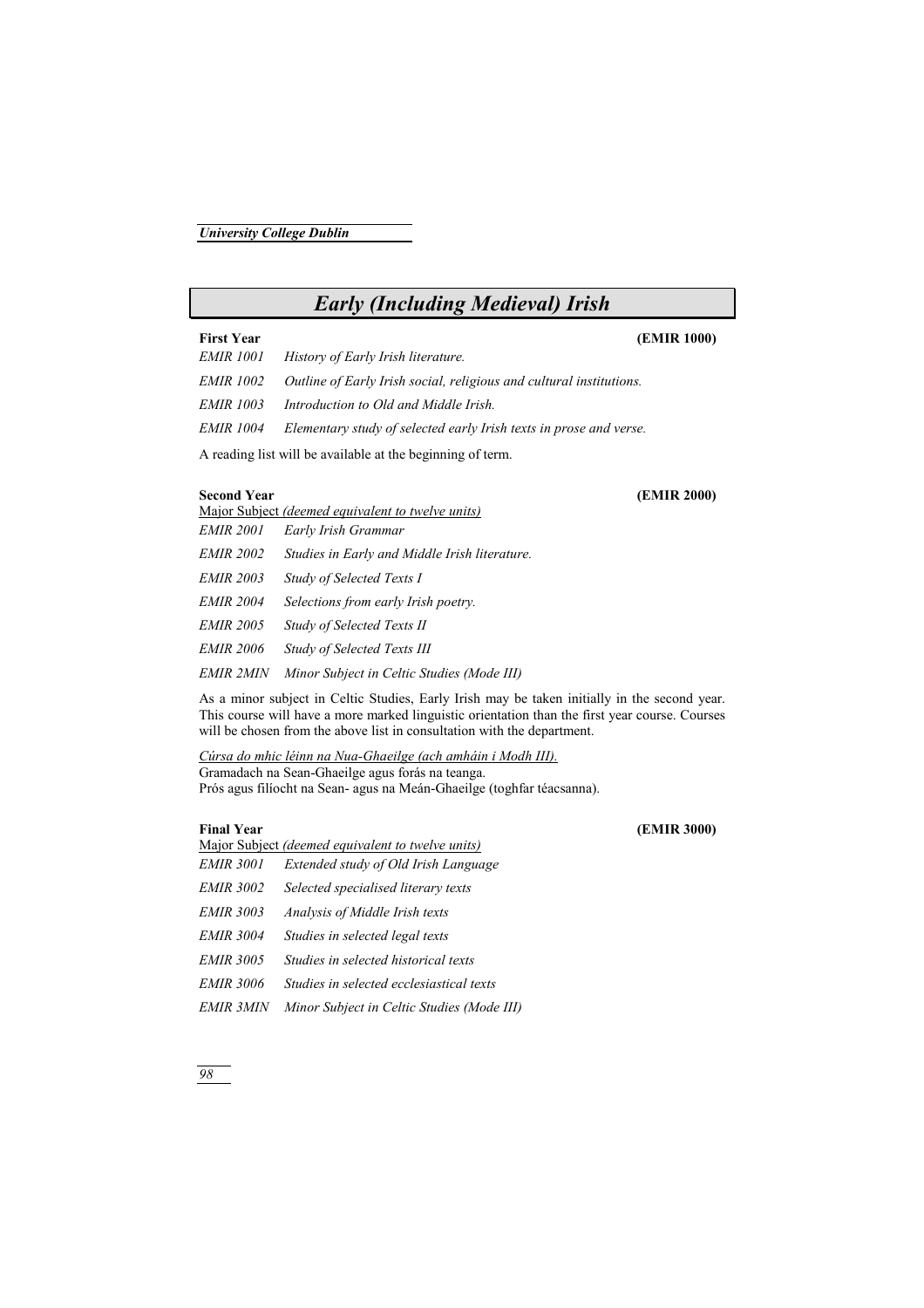Study of early Irish language, literary history and texts. Courses will be chosen from the above list in consultation with the Department.

*Cúrsa do mhic léinn na Nua-Ghaeilge (ach amháin i Modh III).* Gramadach na Sean-Ghaeilge agus forás na teanga. Prós agus filíocht na Sean- agus na Meán-Ghaeilge (tochfar téascanna). Stair na litríochta.

# *Irish Folklore*

# **First Year**

Courses not offered.

# **Second Year (IRFL 2000)**

Major Subject in Celtic Studies, Mode III (deemed equivalent to twelve units)

Lectures and seminars will be offered on the following topics:

- 1. Field work and archiving.
- 2. Folk narrative.
- 3. Belief and custom.
- 4. Folklife.

Since a high proportion of the material is in the Irish language, students cannot be accepted until they can show the necessary competence in that language. Knowledge of a second modern language is also desirable.

Students will be expected to take part in field trips and individual field work.

A reading list will be available at the beginning of term.

# **Final Year (IRFL 3000)**

Major Subject in Celtic Studies, Mode III (deemed equivalent to twelve units)

A course of study in Irish Folklore in continuation of work done in the second year with special reference to:

- 1. Research methods.
- 2. Folk narrative.
- 3. Aspects of folk belief.
- 4. Social tradition.

A reading list will be available at the beginning of term.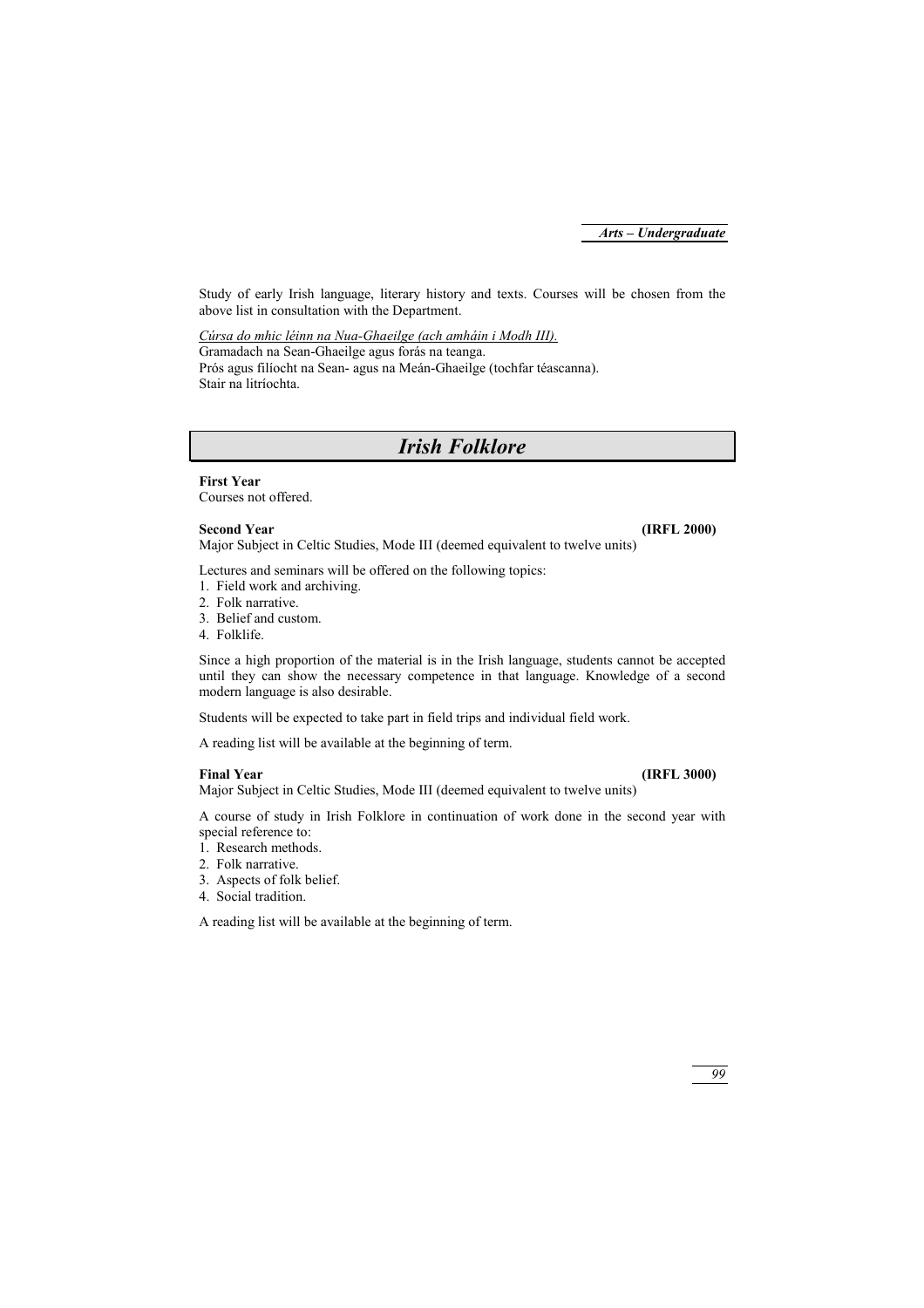# *Italian*

No prior knowledge of the language is required; beginners are given an intensive language course which aims to bring them up to the level of non-beginners by the end of the first year and to allow them to cope with the demands of the various language and literature courses in their second and final years.

The three-year Italian programme is designed to make students proficient in the four language skills (reading, writing, listening and speaking) and to familiarise them with the history and culture of Italy from the Middle Ages to the present. Particular attention is paid to the culture of different periods and to ways of reading and interpreting literature.

Students proceeding to a degree in Italian are normally required to spend a total of at least three months in Italy during the period of their undergraduate studies. Exceptions may be made in special circumstances. The Department will provide help and advice for those visiting Italy to satisfy this requirement.

Booklists and further information about courses will be supplied by the Department.

# The main emphasis in first-year Italian is on language: two-thirds of all classes are language classes (grammar classes, reading classes, language laboratory sessions and conversation classes), and half the marks in the examination are allocated to language work. But courses are also given on the history of modern Italy and on twentieth-century literary texts, thus consolidating the student's grasp of the contemporary language.

There are separate language classes for beginners and non-beginners, but otherwise all students are taught together and take the same examination at the end of the year. This is because many students discover their ability and interest in languages only when they come to university. A proportion of the marks in the examination will be allocated to written work presented during the year. In order to be admitted to the examination, students must have attended all classes throughout the year and carried out all assignments.

# **Second Year (ITAL 2000)**

Six units are taken in each semester, as follows:

*First Semester:*

| <i>ITAL 2011</i> | Italian Language (3)<br>Comprehension; translation from and into Italian; prose composition;<br>conversation.                                                                                                 |
|------------------|---------------------------------------------------------------------------------------------------------------------------------------------------------------------------------------------------------------|
| <i>ITAL 2012</i> | Italian Language and Literary Culture (1)<br>The external (non-technical) history of the Italian language and of the cultural<br>forms in which it manifested itself between its origins and the Renaissance. |
| <i>ITAL 2013</i> | Italian Literary Texts (2)<br>Including Machiavelli (Mandragola), Calvino (Il sentiero dei nidi di ragno),<br>Ginzburg (Lessico famigliare) and Sciascia (Il contesto).                                       |

# **First Year (ITAL 1000)**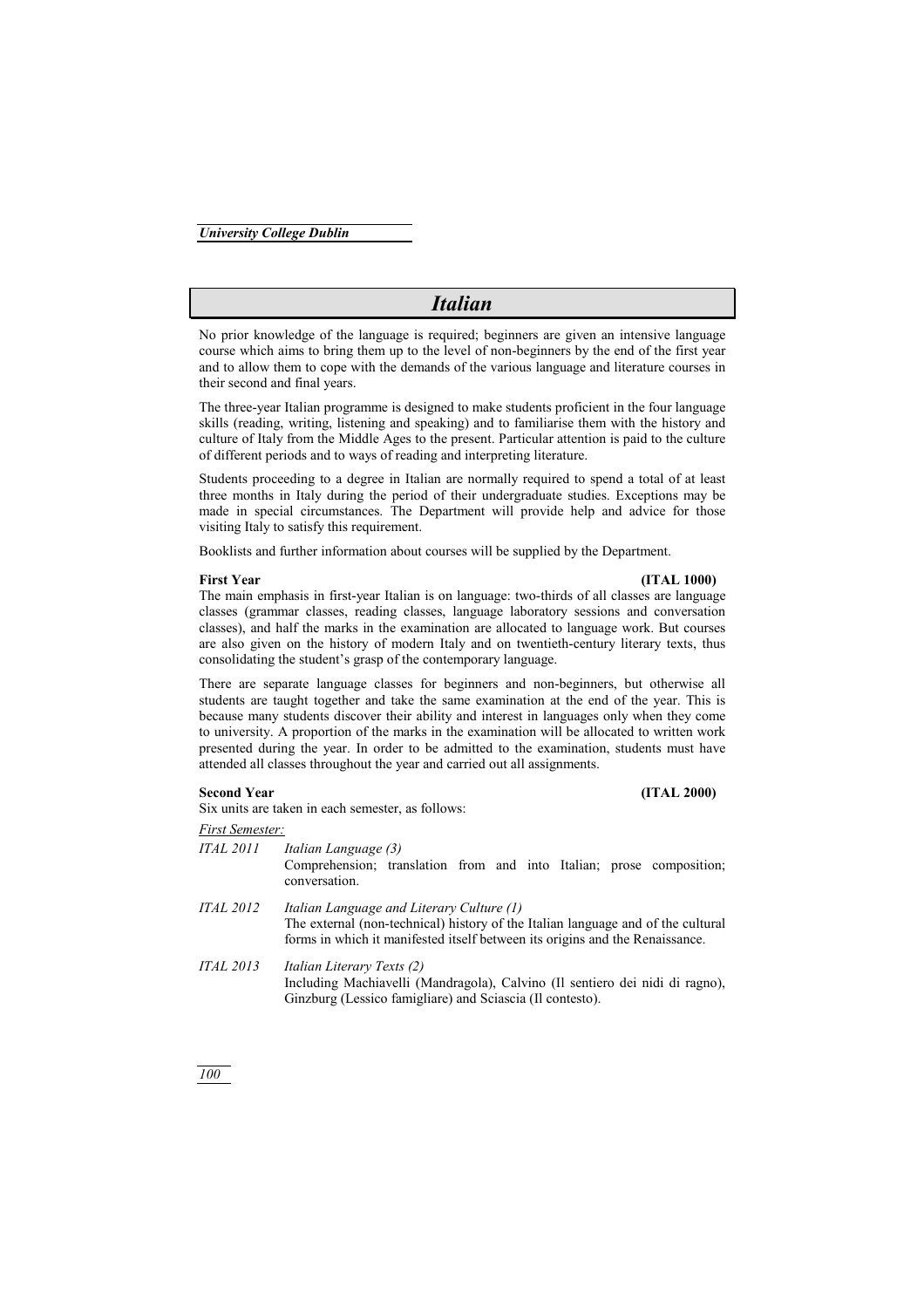## *Second Semester:*

- *ITAL 2021 Italian Language (3)*  Comprehension; translation from and into Italian; prose composition; conversation.
- *ITAL 2022 Italian Language and Literary Culture (1)*  The external (non-technical) history of the Italian language and of the cultural forms in which it has manifested itself between the Renaissance and the present.
- *ITAL 2023 Italian Literary Texts (2)*  Including Dante (*Inferno)*, Petrarch (lyric poetry) and Manzoni *(I promessi sposi*).

## **Final Year (ITAL 3000)**

Six units are taken in each semester, as follows:

*First Semester:*

- *ITAL 3011 Italian Language (3)*  Comprehension; translation from and into Italian; prose composition; conversation.
- *ITAL 3012 Aspects of Italian Cultural History (3)*

 Including Dante (*Purgatorio*), Ariosto *(Orlando furioso),* Machiavelli (political writings), and one optional area of study to be selected from the following:

> Italian Syntax The Renaissance in the Kingdom of Naples Poetry and Drama in the Operatic Theatre Twentieth-century 'Insular' Historical Fiction Ungaretti and Montale

These optional elements are not necessarily all available in any one year.

# *Second Semester:*

*ITAL 3021 Italian Language (3)*  Comprehension; translation from and into Italian; prose composition, conversation.

*ITAL 3022 Aspects of Italian Cultural History (3)* 

 Including eighteenth and early nineteenth-century literature (Goldoni, Alfieri, Foscolo), Modernist fiction, and one optional area of study to be selected from the following:

> Italian Sociolinguistics Dante, *Paradiso*  Leopardi Selected Writings of Luigi Pirandello Selected Twentieth-century Women Writers

These optional elements are not necessarily all available in any one year.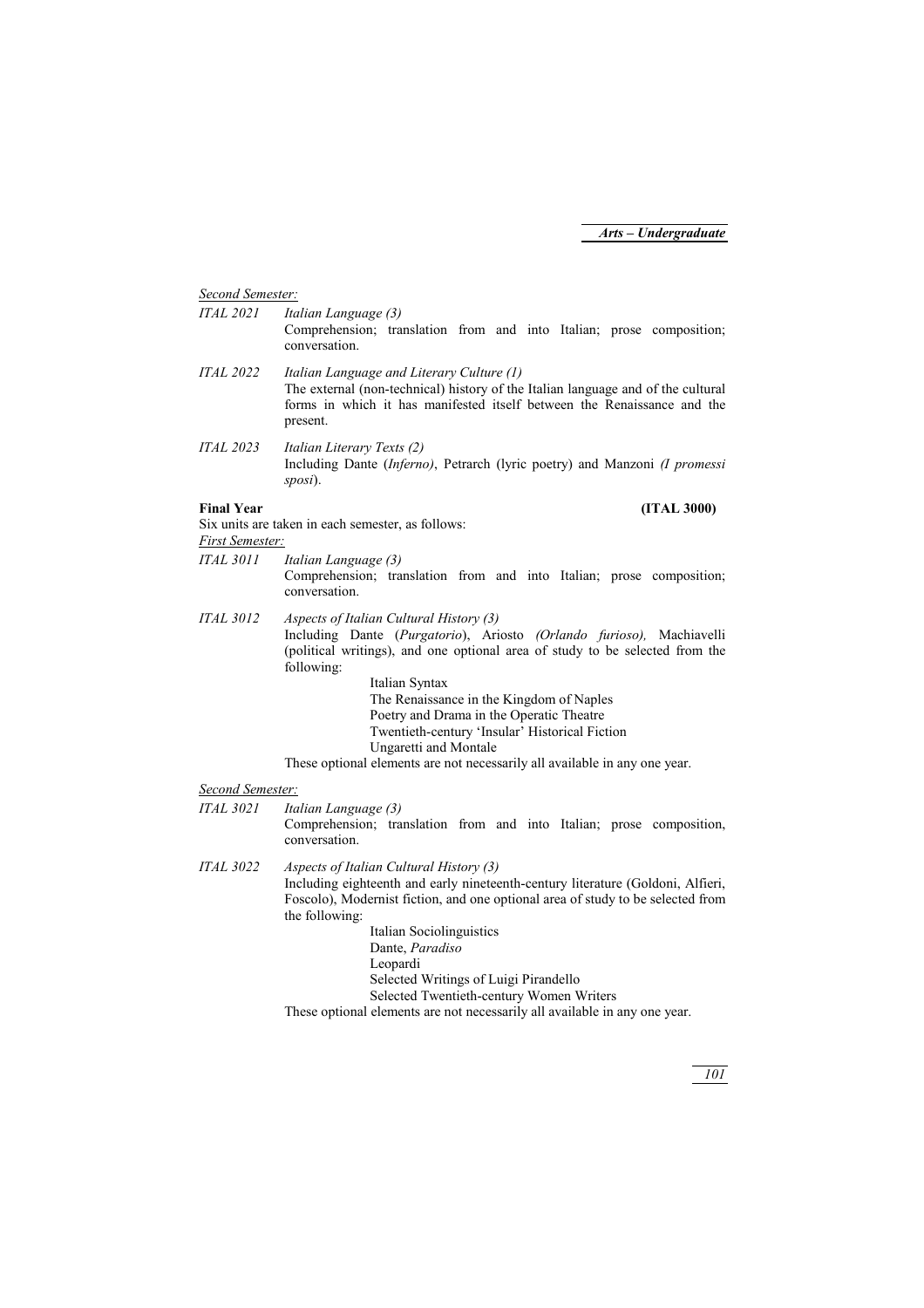# *Latin*

### **First Year**

# **Mode A (LAT 1000)**

*Students must have a good standard in Latin to enter this course.* 

*LAT 1002 Latin Literature* (each of the following courses is taught by weekly reading classes throughout one semester*)* 

# *(a) The Catiline War*

 The 'conspiracy' organised by Catiline in 63 BC is a memorable episode in Roman late republican history. We read it through the prose of two eminent contemporary writers. We will concentrate on Sallust's historical account in his Bellum Catilinae; students will also read Cicero's consular speech In Catilinam II.

## *(b) Introduction to Roman epic*

 The course aims to explore the language and the poetic technique of the most representative writer of Roman epic poetry: Virgil, Aeneid 8 (the future site of Rome) will form the core of the course; students will also read Aeneid 2 (the fall of Troy).

*LAT 1003 Translation skills* 

 The aim of this course is to help students to become proficient in translating Latin. The course begins with a revision of basic Latin grammar; two classes per week throughout both semesters are devoted to the translation and discussion of Latin prose/verse passages.

*LAT 1004 Roman History: The Fall of the Roman Republic.*  Students taking *Latin* and *Greek and Roman Civilization* will, in place of LAT 1004, read Cicero *In Catilinam I*.

**Mode B (LAT 1001)** 

*This course is intended only for students who have done little or no Latin previously.* 

- *LAT 1005 Latin Language*  The course is designed for beginners and aims to offer comprehensive knowledge and understanding of the Latin language. Students will have four classes per week throughout the year. By the end of the year students should be able to read Latin prose and verse texts. The textbook is *Wheelock's Latin.*
- *LAT 1007 Roman History: The Fall of the Roman Republic.*  Students taking *Latin* with *Greek and Roman Civilization* will, in place of LAT 1007 study extra passages from *Wheelock's Latin.*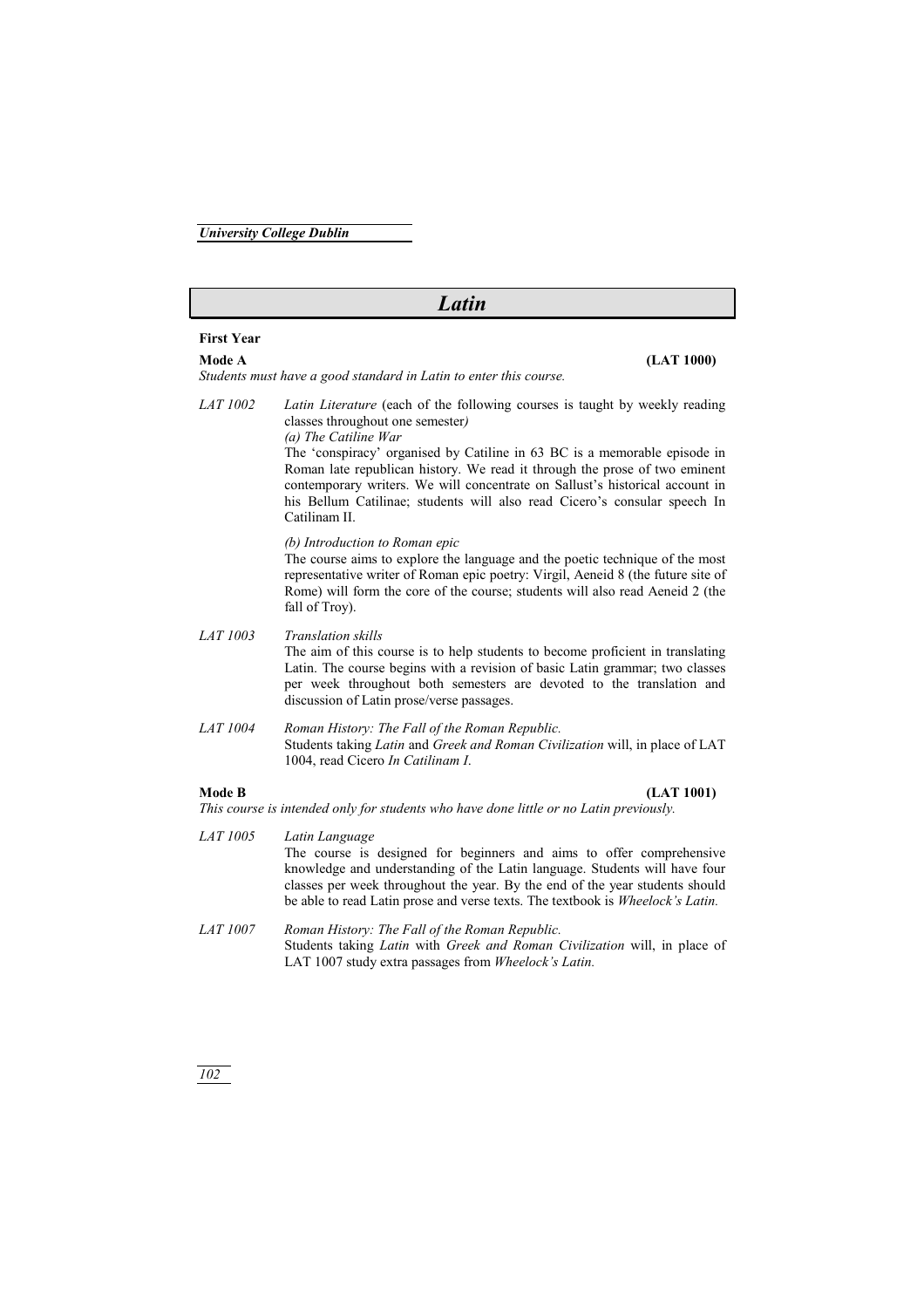## **Second Year**

**Mode A** *(deemed equivalent to twelve units)* **(LAT 2000)** 

*LAT 2002 Latin Literature* (each of the following courses is taught by weekly reading classes throughout one semester)

# *(a) The Letters of Pliny.*

 Pliny corresponded on a wide range of subjects, from contemporary literary and rhetorical debates to administrative and bureaucratic reform in Roman provincial government. In this course we read a varied selection of his letters, as well as considering the context of Pliny's life and times and the limits and potential of the epistolary form. In addition students will also read Cicero, Select Letters (ed. Shackleton Bailey) and Seneca, Seventeen Letters (ed. Costa).

 *(b) An Epicurean's account of the world's construction and of life's development on earth* 

 Lucretius, the finest Latin poet, apart from Virgil, works up to his story of the human species from its primitive origins to its advanced civilization. The course will concentrate on Lucretius, De Rerum Natura, Book V.

# *(c) Horace and Satire*

 In this course we study the first book of Horace's Satires. We will be considering the poems from the historical perspective, for the approach they take to the mores and foibles of Augustan Rome; and also from the literary perspective, in terms of the birth and early development of the genre of satire. Students will also read three satires from Horace Book 2 (1, 5 and 6), three satires of Juvenal (1, 3 and 10) and a comedy of Terence (The Adelphi).

*LAT 2003 Translation skills* 

 The aim of this course is to help students to become proficient in translating Latin. The course begins with a revision of basic Latin grammar; two classes per week throughout both semesters are devoted to the translation and discussion of Latin prose/verse passages.

# *LAT 2004 Roman History: The Early Roman Empire*

 The Roman Empire from the assassination of Caesar to the natural death of Hadrian with particular emphasis on the role of Augustus in the establishment of the imperial system. The course explores the empire through a series of themes, such as the Senate, the Army, the People, Italy, Rome's subjects, and the Imperial Cult. Among the evidence used will be Tacitus' *Annals*, Suetonius' *Lives of the Caesars*, and selected inscriptions.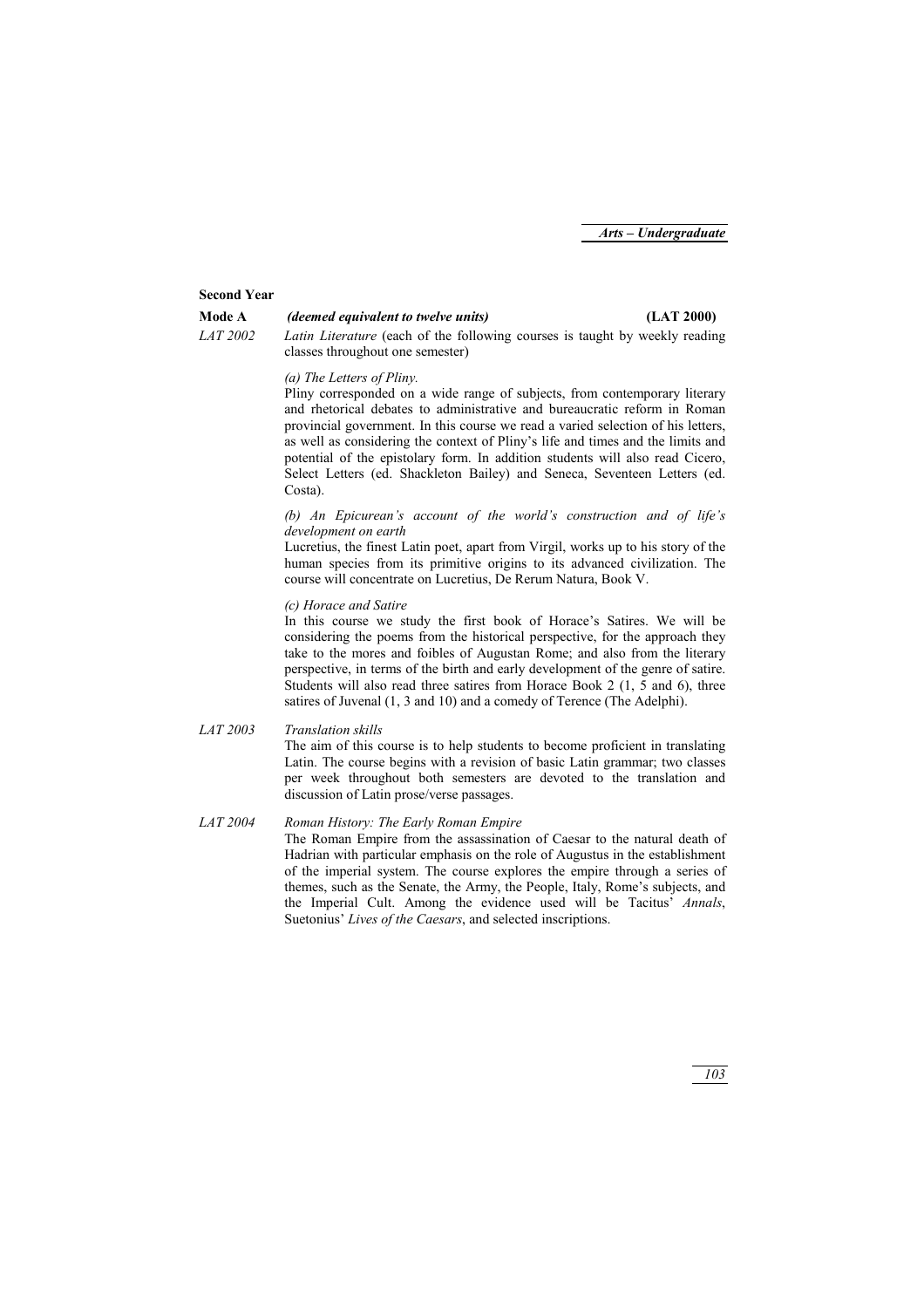# *Latin (Contd.)*

**Mode B** *(deemed equivalent to twelve units)* **(LAT 2001)** 

*LAT 2005 Latin Literature* (each of the following courses is taught by weekly reading classes throughout one semester)

# *(a) The Letters of Pliny*

 Pliny corresponded on a wide range of subjects, from contemporary literary and rhetorical debates to administrative and bureaucratic reform in Roman provincial government. In this course we read a varied selection of his letters, as well as considering the context of Pliny's life and times and the limits and potential of the epistolary form.

## *(b) Introduction to Roman epic*

 The course aims to explore the language and the poetic technique of the most representative writer of Roman epic poetry: Virgil, Aeneid 8 (the future site of Rome) will form the core of the course.

## *(c) Horace and Satire*

 In this course we study the first book of Horace's Satires. We will be considering the poems from the historical perspective, for the approach they take to the mores and foibles of Augustan Rome; and also from the the literary perspective, in terms of the birth and early development of the genre of satire. In addition, students will read a selection of passages from Wheelock's Latin.

*LAT 2006 Translation skills* 

 The aim of this course is to help students to become proficient in translating Latin. The course begins with a revision of basic Latin grammar; two classes per week throughout both semesters are devoted to the translation and discussion of Latin prose/verse passages.

# *LAT 2007 Roman History: the Early Roman Empire*

 The Roman Empire from the assassination of Caesar to the natural death of Hadrian with particular emphasis on the role of Augustus in the establishment of the imperial system. The course explores the empire through a series of themes, such as the Senate, the Army, the People, Italy, Rome's subjects, and the Imperial Cult. Among the evidence used will be Tacitus' *Annals*, Suetonius' *Lives of the Caesars*, and selected inscriptions.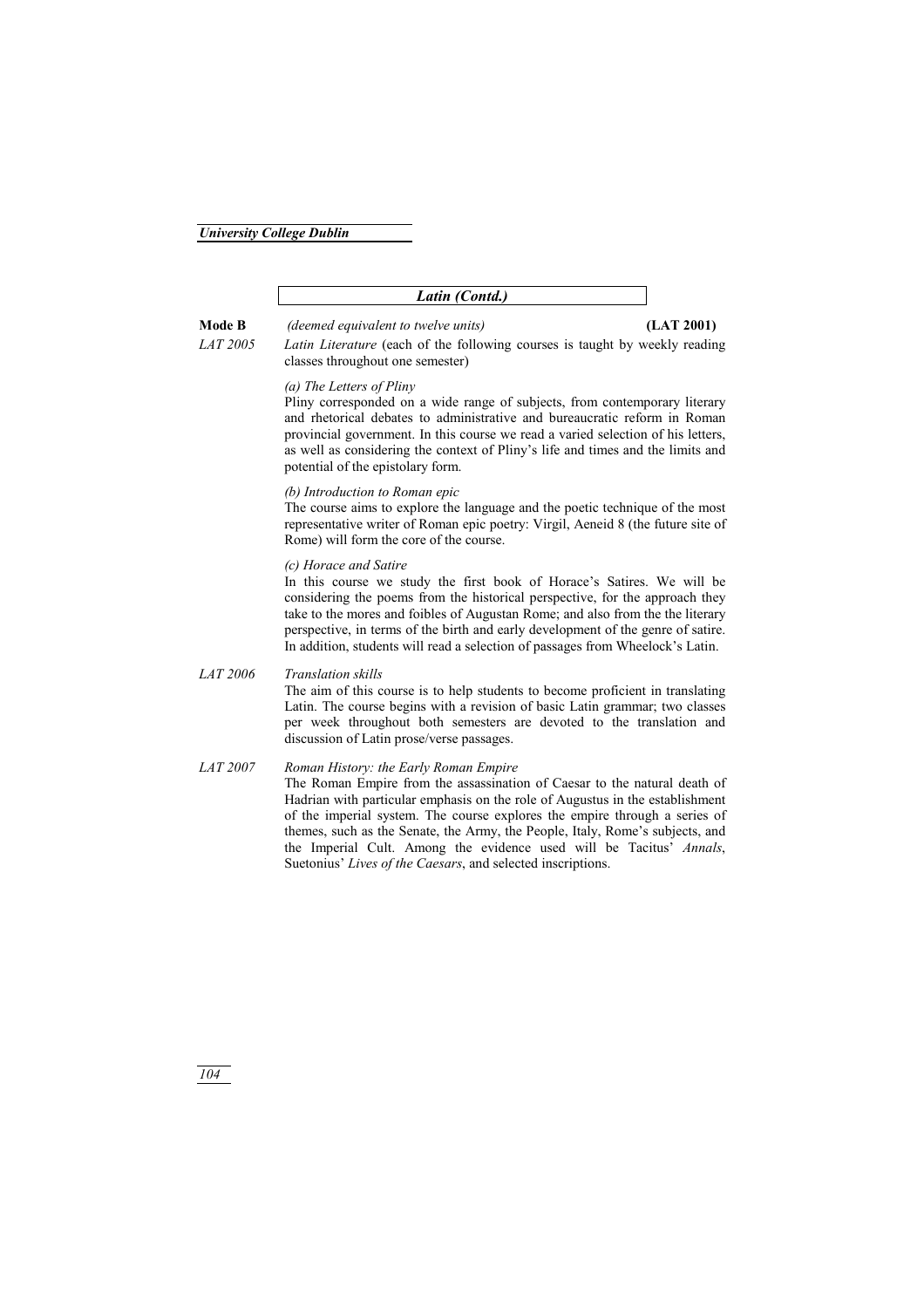### **Final Year**

### **Modes A and B** *(deemed equivalent to twelve units)* **(LAT 3000)**

*LAT 3001 Latin Literature* (each of the following courses is taught by weekly reading classes throughout one semester)

### *(a) The 'New Poetry' of Catullus*

 One of the finest examples of love poetry of all times, the work of Gaius Valerius Catullus also illustrates the changes in cultural perspectives and social structures at the end of the Roman Republic. The course explores Catullus' innovative concept of poetry by examining in detail the variety of themes and modes displayed in his 'booklet' of 'trivia' (as he described it in the introductory poem).

## *(b) Horace's Lyric Poetry*

 This course serves as an introduction to Horace as a lyric poet through a reading of Odes Book 3. The poems of this book reveal Horace's own persona, his relationship to earlier poets and his public commitment to an ideal of Roman society. Special attention will also be paid to Horace's poetic craftsmanship.

### *(c) Opposition to Empire*

 This course is centred on Tacitus' Agricola, in which one Briton describes the Romans thus 'They plunder the whole world: and having exhausted the land, they now scour the sea. If their victims are rich, their greed is for gain; if they are poor, it is for glory; and neither East nor West can satisfy them. They are the only people in the world who covet wealth and want with equal greed. To robber, murder and pillage, they give the false name of Empire, and when they make a wilderness they call it Peace.' This very modern sounding criticism of imperialism comes from the pen of one of the most cynical, biting and intelligent writers there has been. In addition, students will read Cicero Pro Caelio, Ovid, Ars Amatoria I and Seneca, de constantia sapientis.

*LAT 3002 Translation skills* 

 The aim of this course is to help students to become proficient in translating Latin. The course begins with a revision of basic Latin grammar; two classes per week throughout both semesters are devoted to the translation and discussion of Latin prose/verse passages.

*LAT 3003 Special Subject*  Courses in the session 2002/2003 may include: Slavery Roman History Books and Readers

 **or** 

*LAT 3004* Subject to approval by the Head of Department, an extended essay of approximately 12,000 words.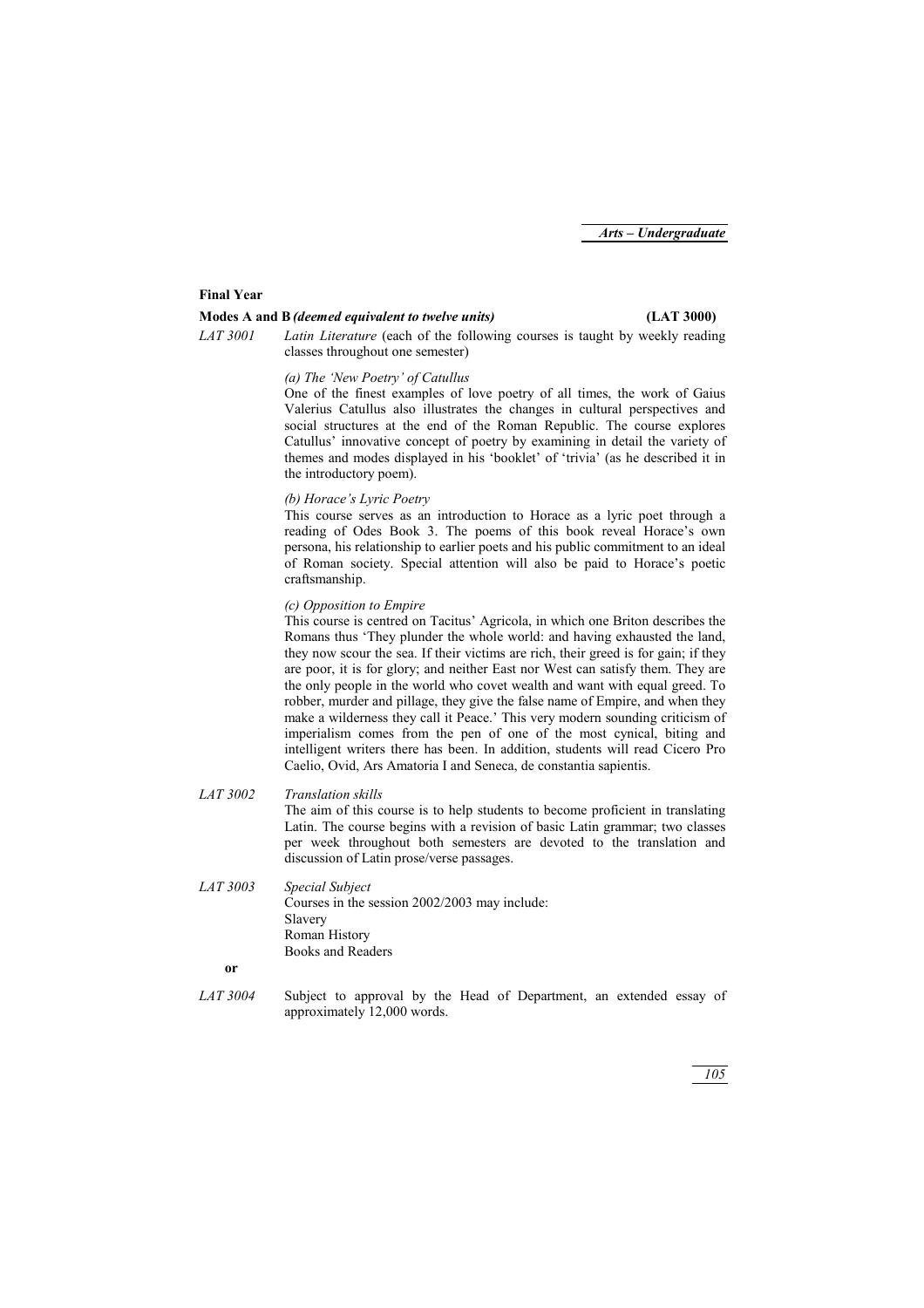# *Linguistics*

**First Year (LING 1000)** 

All first year Linguistics students will take the following courses:

# *First Semester:*

*LING 1001 Introduction to Syntactic Theory I (1)*  Descriptive vs. prescriptive grammar; constituent structure; phrasehood; structural ambiguity. Introductory generative syntax of English: phrase structure rules.

- *LING 1003 Introduction to Phonetics and Phonology (1)*  Description and classification of speech sounds: consonants, vowels, glides, diphthongs. Assimilation processes in English and other languages.
- *LING 1005 Introduction to Linguistics I (1)*  Defining language; first language acquisition; second language acquisition; language acquisition and diachronic change; language acquisition and creolization; language breakdown/impairment; language universals and typology.

# *Second Semester:*

- *LING 1051 Introduction to Syntactic Theory II (1)*  Transformational analyses of various English constructions (e.g. Passive, Dative, *There*-sentences). Ordering of transformations; form rules (morphosyntactic rules).
- *LING 1053 Introduction to Phonology and Morphology (1)*  Distributional patterns of sounds in languages. Typology of phonological processes. Introduction to basic concepts in descriptive morphology: morphemes (bound/free), allomorphy; inflectional vs. derivational morphemes; word formation processes; structural ambiguity; productivity; morphological typology.

*LING 1055 Introduction to Linguistics II (1)*  Language, dialect and attitudes; code selection and code switching; power and solidarity; social networks; language variation and change; language, culture and crosscultural communication; language and gender.

Students are also required to attend a weekly tutorial and a phonetics laboratory session.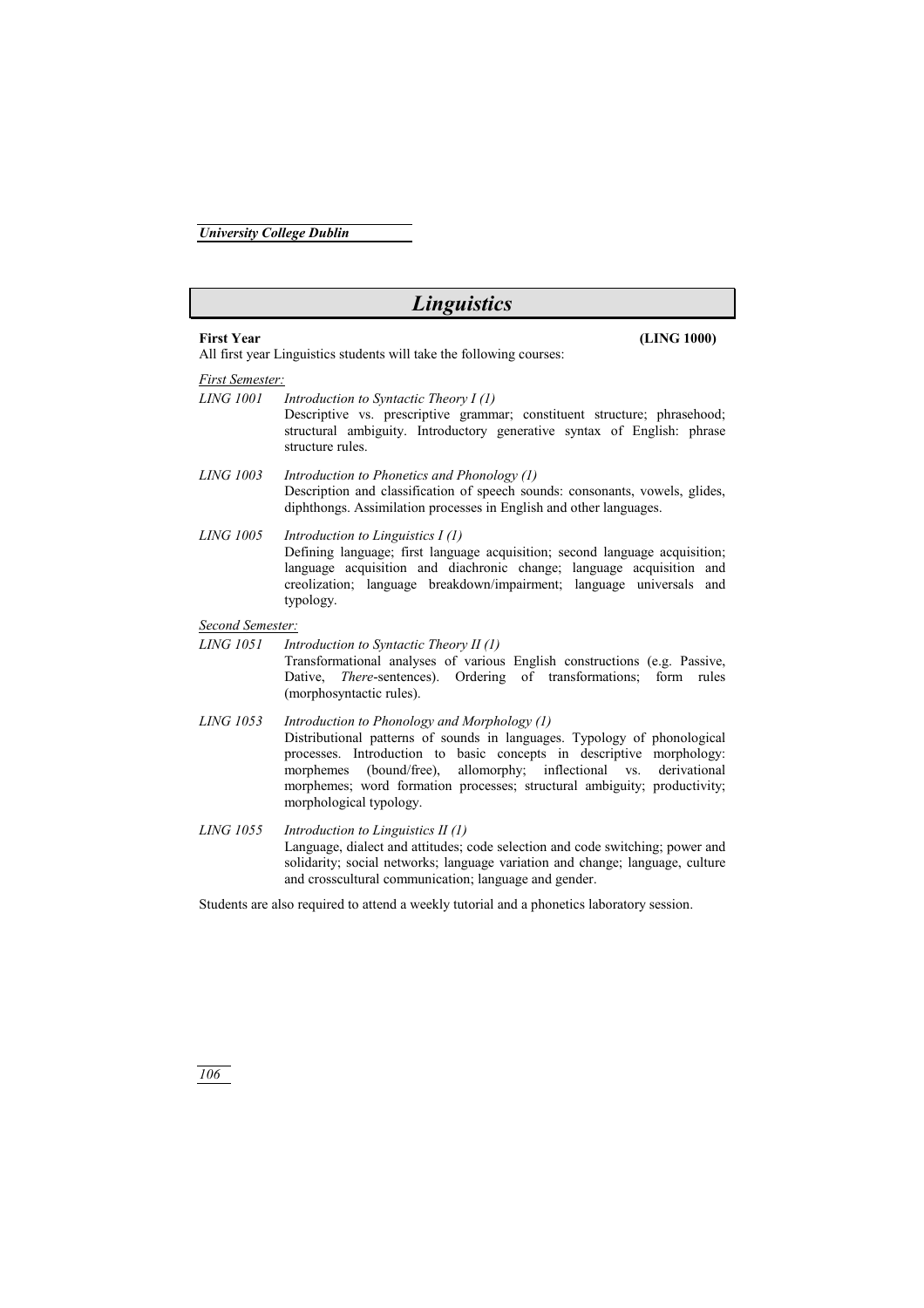# **Second Year (LING 2000)**

*First Semester:*

- *LING 2001 Syntax I (2)*  Intermediate-level generative syntax of English: nonfinite complements (Raising, Equi, *Tough*-constructions); bounded and unbounded transformations; cyclic application of rules.
- *LING 2002 Phonology I (2)*  Phonemic and phonological analysis. Phonological representation and the nature of phonological rules. Distinctive feature theory. Development of analytic argumentation and formalism using data from sound systems of various languages.
- *LING 2006 Meaning I (2)*  Lexical meaning; sentence meaning; logic and meaning.

*Second Semester:*

- *LING 2051 Syntax II (2)*  Relative clauses; constraints on transformations (e.g. Wh-Island Constraint, Complex NP Constraint, Sentential Subject Constraint); trace theory; structure preservation; X-bar theory; Extended Standard Theory.
- *LING 2052 Phonology II (1)*  Introduction to non-linear models of phonological representation. Syllable/prosodic theory. CV-phonology. Templatic morphology.
- *LING 2055 Meaning II (2)*

Meaning in context; pressuposition and implicature.

Students are also required to attend a weekly tutorial and a speech analysis laboratory session.

# **Final Year (LING 3000)**

*First Semester:*

*LING 3001 Syntax III (2)*  Survey of the Principles and Parameters (Government and Binding) approach: NP-movement; analyses of Passive, Raising, Control, Exceptional Case Marking (Raising to Object).

- *LING 3002 Phonology III (2)*  Non-linear segmental representation. Autosegmental theory: assimilation, dissimilation, harmony systems, transparency and opacity in long-distance processes. Theories of lexical and phonetic representation. Organisation of the segmental melody: feature classes, dependency relations.
- *LING 3005 Analysis of the structure of a language (2)*  Phonology; morphology; syntax (synchronic perspectives); grammaticalization and restructuring (diachronic perspectives).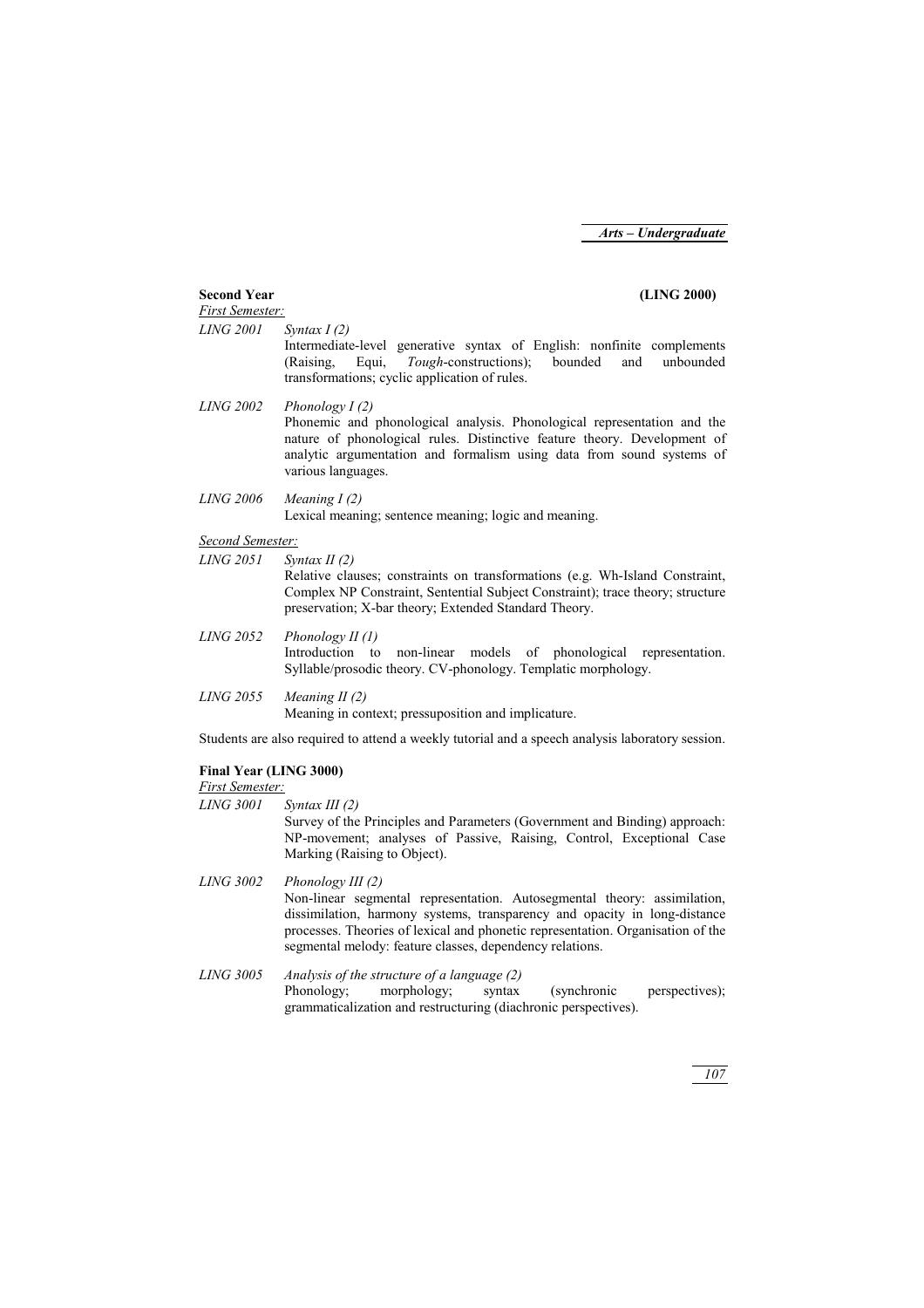# *Linguistics (Contd.)*

### *Second Semester:*

*LING 3051 Syntax IV (2)* 

 Wh-movement. Constraints on movement: Subjacency, Empty Category Principle. Cross-linguistic and parametric variation (e.g. V2 parameter, Headedness Parameter, VSO languages).

*LING 3052 Phonology IV (2)* 

 Tonal Phonology – autosegmental representation of tonal phenomena: association patterns, stability, contour and floating tones. Comparison with segmental phonology. Metrical Phonology – parametric approach to the representation of stress: directionality, headedness, edge effects, weight sensitivity.

*LING 3055 Final Year Option Course (2)* (subject to availability)

# *(a) Historical Syntax*

 Overview of approaches to diachronic syntax. Processes of syntactic change: word order changes, grammaticalisation, syntactic analogy, morphosyntax. The Transformational Grammar approach to syntactic change: rule addition/deletion.

### *(b) Introduction to child language acquisition*

 Theories of child language acquisition. Methods of studying child language acquisition. Pre-linguistic stage. First word stage. Semantic development. Syntactic development. Phonological development. Morphological development. Pragmatic development.

## *(c) Philosophy of Language*

 The history of philosophy of language. The history of Innate ideas. Internalism/Externalism. Wittgenstein and private languages. Language and thought. Platonist, nominalist and conceptualist grammars.

### *(d) Project*

 This unit involves independently carried research work on a specific topic chosen in consultation with a member of teaching staff, who will act as supervisor/adviser.

- Students must attend all core courses and, in addition, one option course from LING 3055.
- Students are also required to attend a weekly seminar.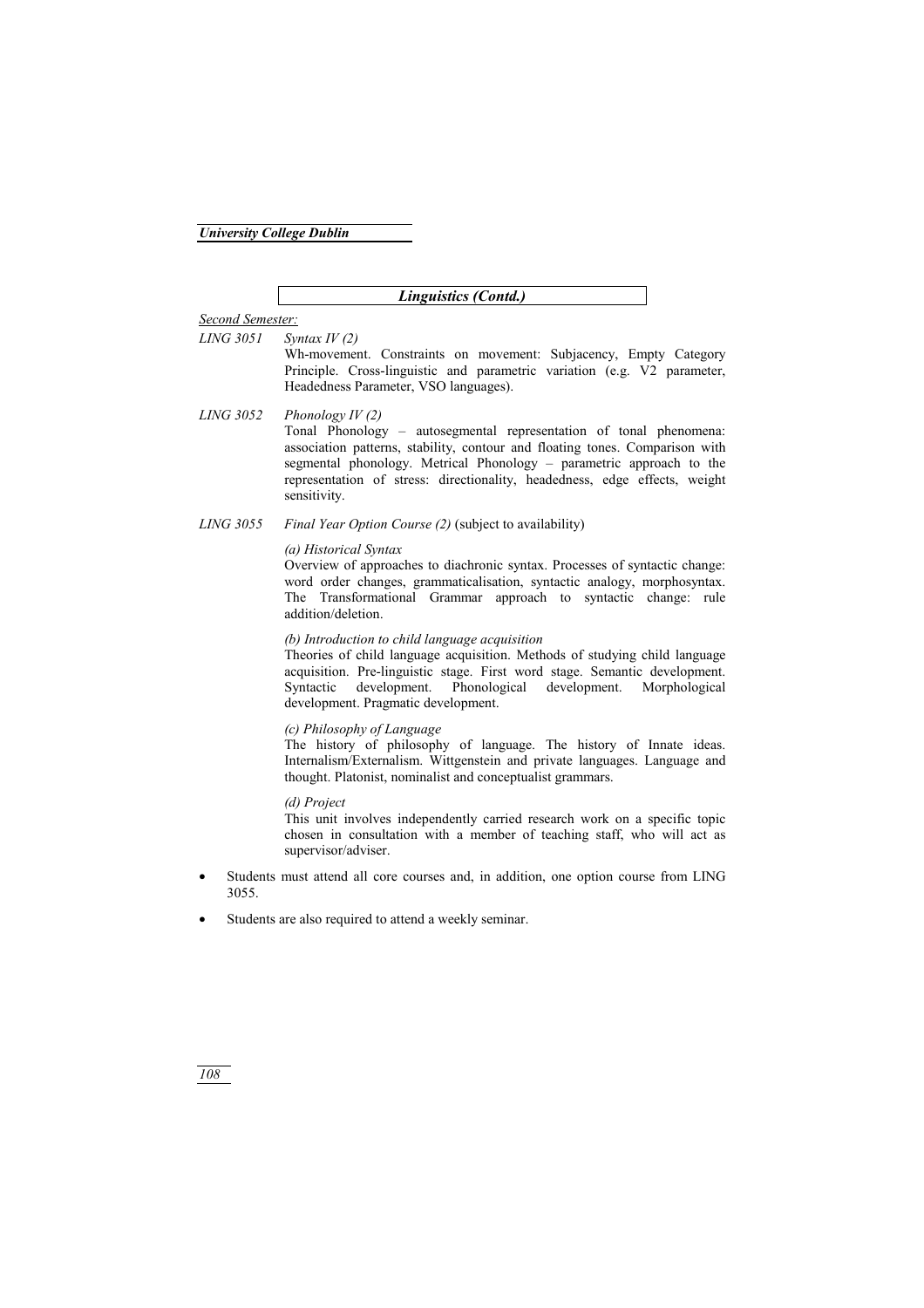## *Logic*

**NOTE:** Logic will not be available as a subject in the session 2002/2003.

## *Mathematical Studies*

### **First Year (MST 1000)**

*First Semester:*

*MST 1001 Calculus of a Single Real Variable I* 

 Limits of functions, continuous functions, differentiation from first principles, differentiation techniques, implicit differentiation, differentiable functions, Newton's method, extreme values of functions, mean value theorem and corrollaries, graph sketching, optimization.

*MST 1002 Calculus of a Single Real Variable II*  Integration techniques, fundamental theorem of calculus, inverse functions, natural logarithm and exponential functions, numerical integration, applications of integration to area, length and volume, separable and linear differential equations.

### *MST 1011 Combinatorics and Number Theory*  Combinations and permutations, counting arguments, modular arithmetic, Euclidean algorithm, Chinese remainder theorem, Fermat's and Euler's theorems, fundamental theorem of arithmetic.

*MST 1012 Matrix Theory*  Systems of linear equations and matrices, determinants, vectors in 2-space and 3-space.

### **Second Year (MST 2000)**

*MST 2001 Calculus of Several Variables (3)* 

 Real-valued functions of two real variables – partial derivatives, critical points, linear approximation, Lagrange multipliers, vector-valued differentiation, chain rule.

Curves – curvature, quadratic approximation.

 Complex analysis – complex numbers, de Moivre's theorem, Cauchy-Riemann equations, complex integration.

 Line integals, Fundamental theorem of calculus, double integrals, co-ordinate systems, Green's theorem.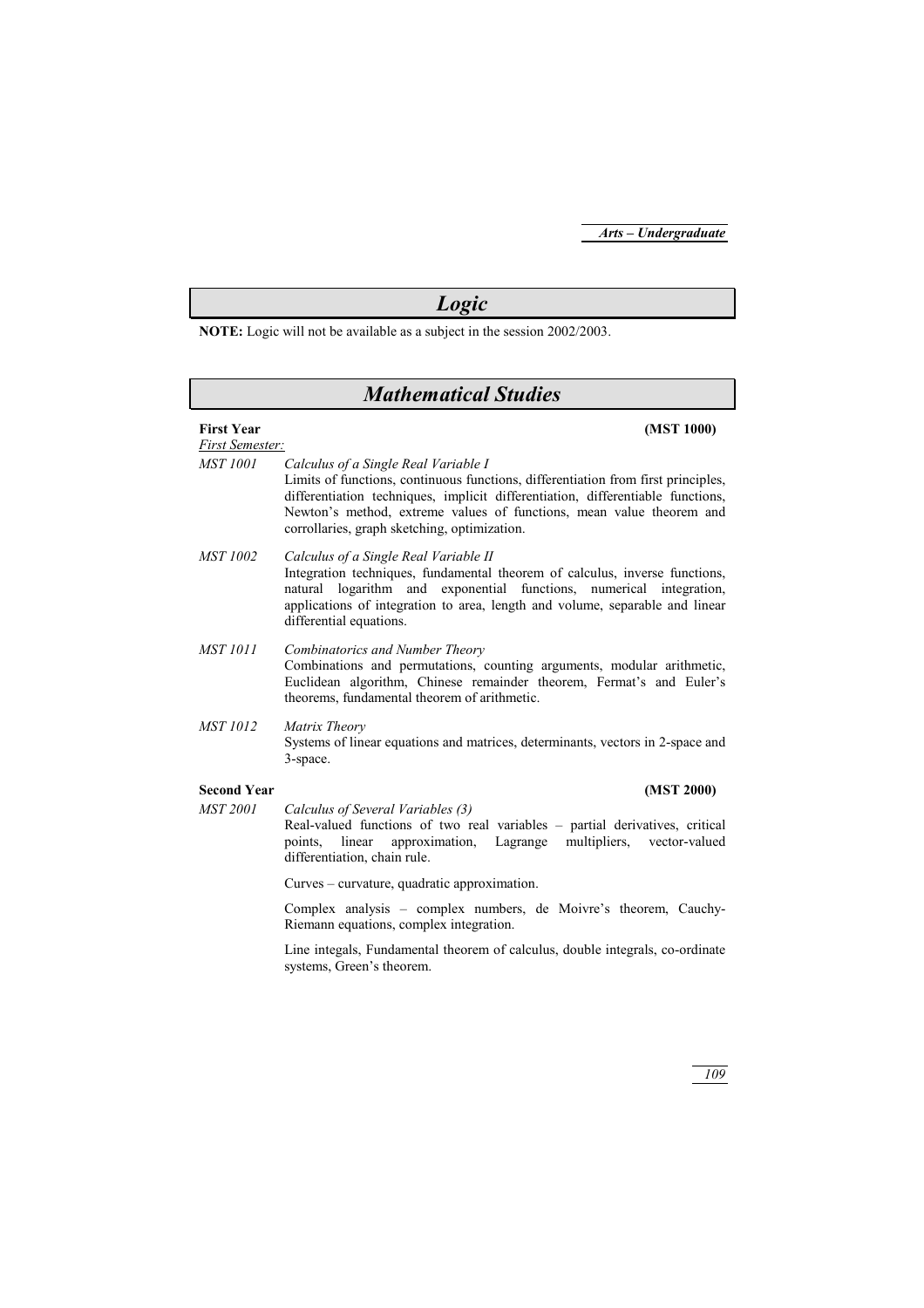### *Mathematical Studies (Contd.)*

*MST 2015 Linear Algebra and Computer Mathematics (3)*  Linear algebra – general vector spaces, subspaces, linear independence, basis and dimension, co-ordinates, change of basis, eigenvalues and eigenvectors, diagonalisation of matrices, complex vector spaces, inner products, lengths and angles, orthonormal bases, the Gram-Schmidt process.

> Computer mathematics – using a computer, designing a programme, structured programming, mathematical applications.

*MST 2013 Algebraic Structures (3)*  Sets and logic, equivalence relations, binary operations. Fields – axioms, examples, field of complex numbers, elementary properties of complex numbers. Rings – axioms, examples, units, division rings, integral domains. Polynomials – basic facts, roots, fundamental theorem of algebra. Quaternions – conjugates, norms. Groups – examples, basic facts, cosets, Lagrange's theorem.

*MST 2014 Introduction to Analysis (3)*  The real numbers – axiom of completeness. Sequences and series – limits, monotone convergence theorem, infinite series, Bolzano-Weierstrass theorem, Cauchy criterion, power series, Taylors theorem.

**Final Year (MST 3000)** 

Students take the first three courses below and two of the remaining three courses.

- *MST 3013 Analysis (3)*  Metric Spaces – definition and examples, continuity, convergence, completeness, contraction mapping principle, applications, compactness, connectedness. Complex analysis – differentiability, complex line integrals, Cauchy's theorem, Cauchy's Integral formula, Cauchy's estimates.
- *MST 3014 Algebra and applications (3)*  Applications of groups and fields including an introduction to Galois theory. Coding and Cryptography.

*MST 3021 Differential Geometry (2)*  Calculus in *n*-space, level sets, tangent spaces, Lagrange multipliers, maximaminima on open sets. Curves in 3-space, Frenet-seret equations, line integrals. Parametrized surfaces in 3-space, surface area, surface integral. Geometry of surfaces in  $R<sup>3</sup>$  – Gaussian and normal curvature, geodesics.

*MST 3022 History of Mathematics (2)*  Topics chosen from Greek mathematics, geometry, algebra and analysis, cartesian geometry, non-euclidian geometry, the role of mathematics in the modern world.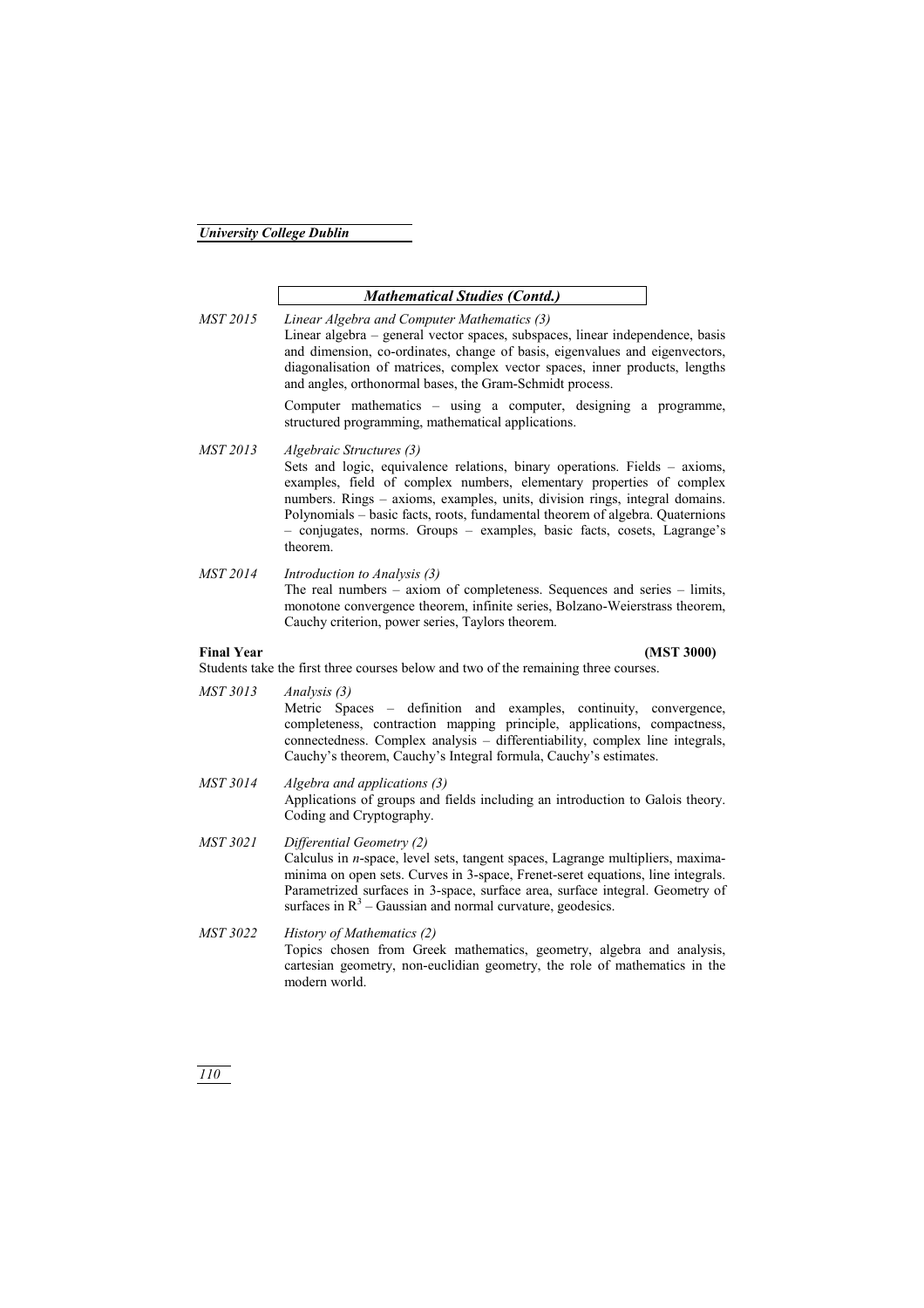| <i>MST 3025</i> | Differential Equations via Computer Algebra (2)                         |  |  |  |
|-----------------|-------------------------------------------------------------------------|--|--|--|
|                 | A computer-lab-based course investigating the solutions of differential |  |  |  |
|                 | equations using symbolic computation.                                   |  |  |  |

*MST 3024 Financial Mathematics (2)*  Effective and nominal rates of interest, force of interest, present values, the equation of value and the yield on a transaction, annuities, loan schedules, interest and annuities payable *p*-thly, net present values and internal rate of return.

## *Mathematics*

## **First Year (MATH 1000)**

*Honours Course*

- *MATH 1001* Linear Algebra and Geometry (Vector geometry, linear equations, determinants, matrix algebra).
- *MATH 1002* Introduction to Analysis (Sequences and series, continuity and differentiability of functions, differential equations).

### **Second Year (MATH 2000)**

Second Year Honours courses consist of the following list:

- *MATH 2001 Vector Spaces and Linear Transformation (2)*
- *MATH 2002 Advanced Linear Algebra (2)*
- *MATH 2003 Metric Spaces (2)*
- *MATH 2004 Functions of Several Variables (2)*
- *MATH 2005 Number Theory and Group Theory (2)*
- *MATH 2006 Introduction to Analysis (2)*

- *MATH 3001 Field Theory and Galois Theory (3)*
- *MATH 3002 Ring Theory (3)*
- *MATH 3003 Measure Theory (3)*
- *MATH 3004 Complex Variable Theory (3)*
- *MATH 3005 Differential Geometry (3)*
- *MATH 3006 Probability and Statistics (3)*
- *MATH 3007 Group Theory (3)*
- *MATH 3008 Special Topics (3)*

*Notes for Final Year Students:*

- Students take four courses (twelve units).
- A student's choice of courses is subject to departmental approval.

**Final Year (MATH 3000)**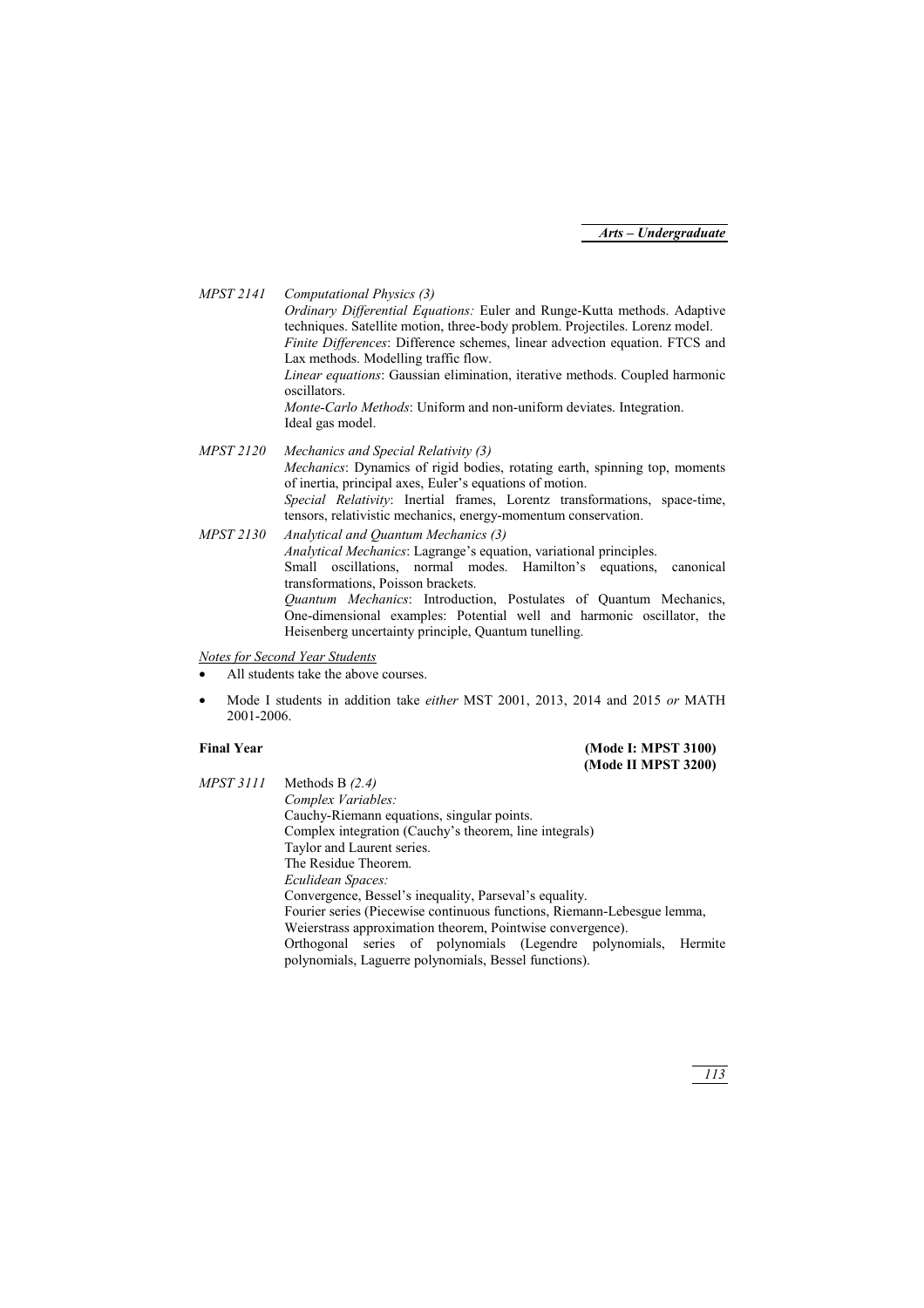*MPST 2141 Computational Physics (3)* 

 *Ordinary Differential Equations:* Euler and Runge-Kutta methods. Adaptive techniques. Satellite motion, three-body problem. Projectiles. Lorenz model.  *Finite Differences*: Difference schemes, linear advection equation. FTCS and Lax methods. Modelling traffic flow. *Linear equations*: Gaussian elimination, iterative methods. Coupled harmonic oscillators.

*Monte-Carlo Methods*: Uniform and non-uniform deviates. Integration. Ideal gas model.

- *MPST 2120 Mechanics and Special Relativity (3) Mechanics*: Dynamics of rigid bodies, rotating earth, spinning top, moments of inertia, principal axes, Euler's equations of motion.  *Special Relativity*: Inertial frames, Lorentz transformations, space-time, tensors, relativistic mechanics, energy-momentum conservation.
- *MPST 2130 Analytical and Quantum Mechanics (3) Analytical Mechanics*: Lagrange's equation, variational principles. Small oscillations, normal modes. Hamilton's equations, canonical transformations, Poisson brackets. *Quantum Mechanics*: Introduction, Postulates of Quantum Mechanics, One-dimensional examples: Potential well and harmonic oscillator, the Heisenberg uncertainty principle, Quantum tunelling.

*Notes for Second Year Students*

- All students take the above courses.
- Mode I students in addition take *either* MST 2001, 2013, 2014 and 2015 *or* MATH 2001-2006.

### **Final Year (Mode I: MPST 3100) (Mode II MPST 3200)**

*MPST 3111* Methods B *(2.4) Complex Variables:*  Cauchy-Riemann equations, singular points. Complex integration (Cauchy's theorem, line integrals) Taylor and Laurent series. The Residue Theorem.  *Eculidean Spaces:*  Convergence, Bessel's inequality, Parseval's equality. Fourier series (Piecewise continuous functions, Riemann-Lebesgue lemma, Weierstrass approximation theorem, Pointwise convergence). Orthogonal series of polynomials (Legendre polynomials, Hermite polynomials, Laguerre polynomials, Bessel functions).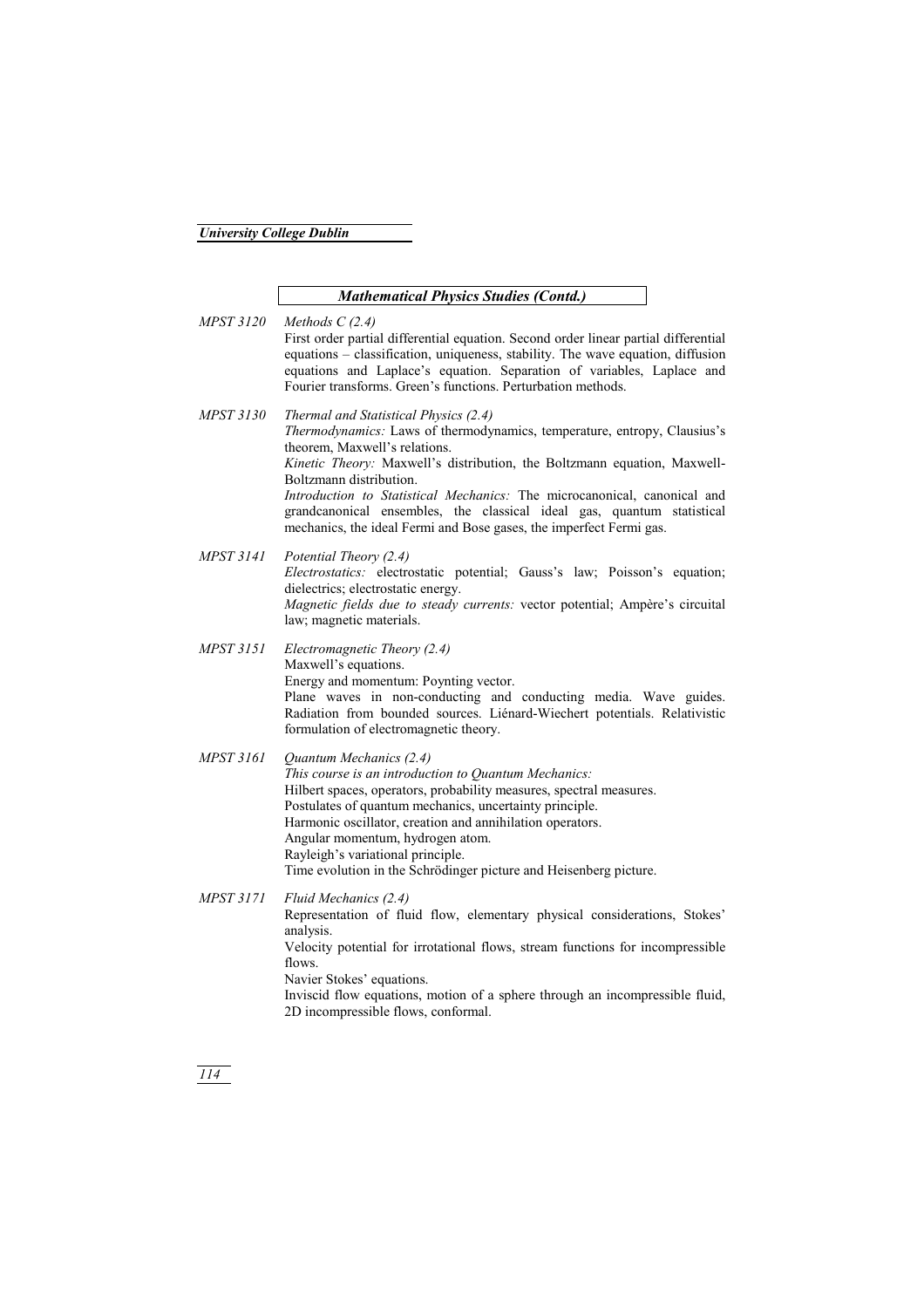### *Mathematical Physics Studies (Contd.)*

*MPST 3120 Methods C (2.4)*  First order partial differential equation. Second order linear partial differential equations – classification, uniqueness, stability. The wave equation, diffusion equations and Laplace's equation. Separation of variables, Laplace and Fourier transforms. Green's functions. Perturbation methods.

*MPST 3130 Thermal and Statistical Physics (2.4) Thermodynamics:* Laws of thermodynamics, temperature, entropy, Clausius's theorem, Maxwell's relations.  *Kinetic Theory:* Maxwell's distribution, the Boltzmann equation, Maxwell-Boltzmann distribution.  *Introduction to Statistical Mechanics:* The microcanonical, canonical and grandcanonical ensembles, the classical ideal gas, quantum statistical mechanics, the ideal Fermi and Bose gases, the imperfect Fermi gas. *MPST 3141 Potential Theory (2.4)* 

 *Electrostatics:* electrostatic potential; Gauss's law; Poisson's equation; dielectrics; electrostatic energy.  *Magnetic fields due to steady currents:* vector potential; Ampère's circuital law; magnetic materials.

*MPST 3151 Electromagnetic Theory (2.4)*  Maxwell's equations. Energy and momentum: Poynting vector. Plane waves in non-conducting and conducting media. Wave guides. Radiation from bounded sources. Liénard-Wiechert potentials. Relativistic formulation of electromagnetic theory.

*MPST 3161 Quantum Mechanics (2.4) This course is an introduction to Quantum Mechanics:*  Hilbert spaces, operators, probability measures, spectral measures. Postulates of quantum mechanics, uncertainty principle. Harmonic oscillator, creation and annihilation operators. Angular momentum, hydrogen atom. Rayleigh's variational principle. Time evolution in the Schrödinger picture and Heisenberg picture.

*MPST 3171 Fluid Mechanics (2.4)*  Representation of fluid flow, elementary physical considerations, Stokes' analysis. Velocity potential for irrotational flows, stream functions for incompressible flows. Navier Stokes' equations.

 Inviscid flow equations, motion of a sphere through an incompressible fluid, 2D incompressible flows, conformal.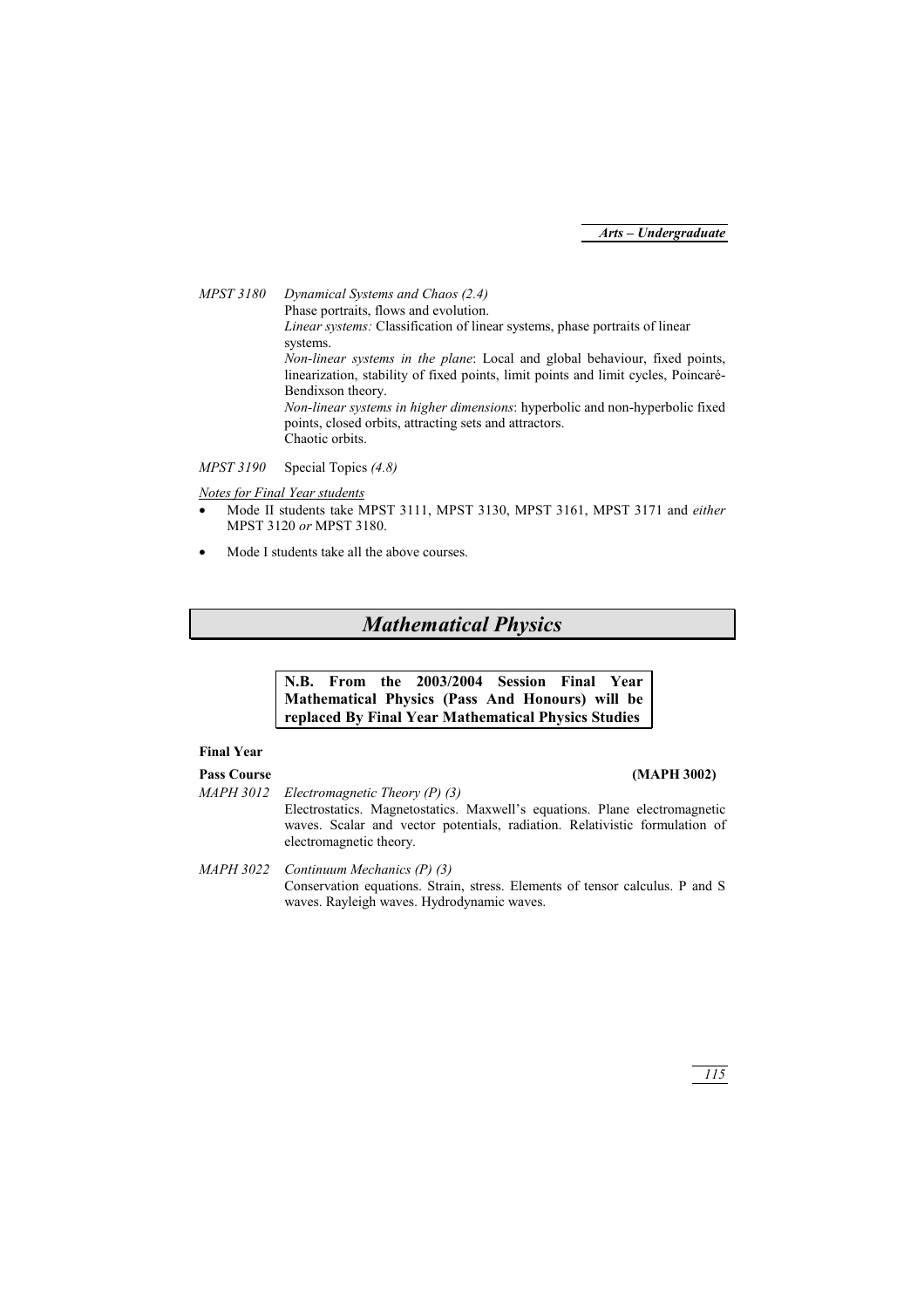*MPST 3180 Dynamical Systems and Chaos (2.4)*  Phase portraits, flows and evolution. *Linear systems:* Classification of linear systems, phase portraits of linear systems. *Non-linear systems in the plane*: Local and global behaviour, fixed points, linearization, stability of fixed points, limit points and limit cycles, Poincaré-Bendixson theory. *Non-linear systems in higher dimensions*: hyperbolic and non-hyperbolic fixed points, closed orbits, attracting sets and attractors. Chaotic orbits.

*MPST 3190* Special Topics *(4.8)* 

### *Notes for Final Year students*

- Mode II students take MPST 3111, MPST 3130, MPST 3161, MPST 3171 and *either*  MPST 3120 *or* MPST 3180.
- Mode I students take all the above courses.

## *Mathematical Physics*

### **N.B. From the 2003/2004 Session Final Year Mathematical Physics (Pass And Honours) will be replaced By Final Year Mathematical Physics Studies**

### **Final Year**

### **Pass Course****(MAPH 3002)**

- *MAPH 3012 Electromagnetic Theory (P) (3)*  Electrostatics. Magnetostatics. Maxwell's equations. Plane electromagnetic waves. Scalar and vector potentials, radiation. Relativistic formulation of electromagnetic theory.
- *MAPH 3022 Continuum Mechanics (P) (3)*  Conservation equations. Strain, stress. Elements of tensor calculus. P and S waves. Rayleigh waves. Hydrodynamic waves.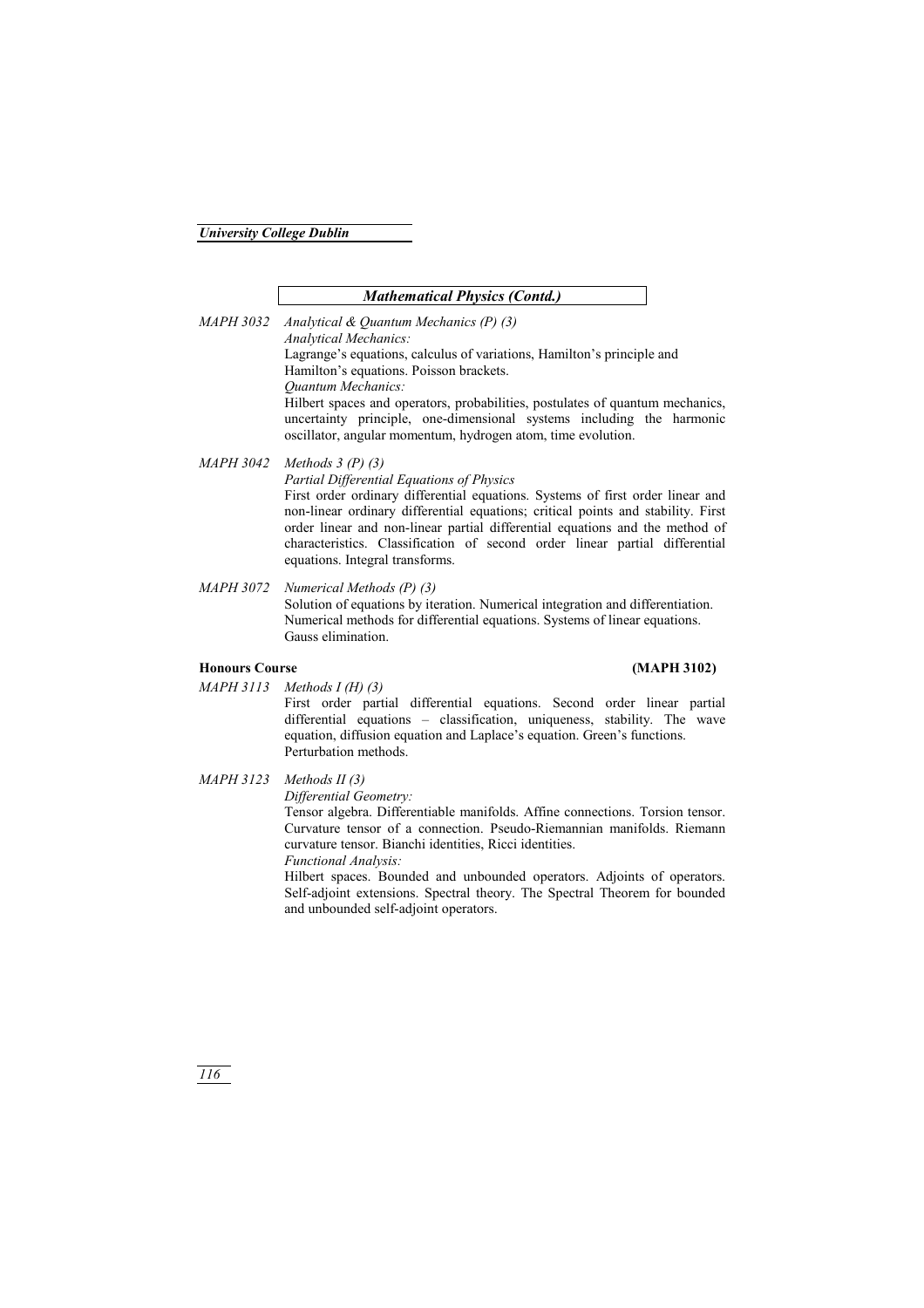### *Mathematical Physics (Contd.)*

- *MAPH 3032 Analytical & Quantum Mechanics (P) (3) Analytical Mechanics:*  Lagrange's equations, calculus of variations, Hamilton's principle and Hamilton's equations. Poisson brackets.  *Quantum Mechanics:*  Hilbert spaces and operators, probabilities, postulates of quantum mechanics, uncertainty principle, one-dimensional systems including the harmonic oscillator, angular momentum, hydrogen atom, time evolution.
- *MAPH 3042 Methods 3 (P) (3)*

 *Partial Differential Equations of Physics* 

 First order ordinary differential equations. Systems of first order linear and non-linear ordinary differential equations; critical points and stability. First order linear and non-linear partial differential equations and the method of characteristics. Classification of second order linear partial differential equations. Integral transforms.

*MAPH 3072 Numerical Methods (P) (3)*  Solution of equations by iteration. Numerical integration and differentiation. Numerical methods for differential equations. Systems of linear equations. Gauss elimination.

### **Honours Course (MAPH 3102)**

*MAPH 3113 Methods I (H) (3)* 

 First order partial differential equations. Second order linear partial differential equations – classification, uniqueness, stability. The wave equation, diffusion equation and Laplace's equation. Green's functions. Perturbation methods.

*MAPH 3123 Methods II (3)* 

 *Differential Geometry:* 

 Tensor algebra. Differentiable manifolds. Affine connections. Torsion tensor. Curvature tensor of a connection. Pseudo-Riemannian manifolds. Riemann curvature tensor. Bianchi identities, Ricci identities.

 *Functional Analysis:* 

 Hilbert spaces. Bounded and unbounded operators. Adjoints of operators. Self-adjoint extensions. Spectral theory. The Spectral Theorem for bounded and unbounded self-adjoint operators.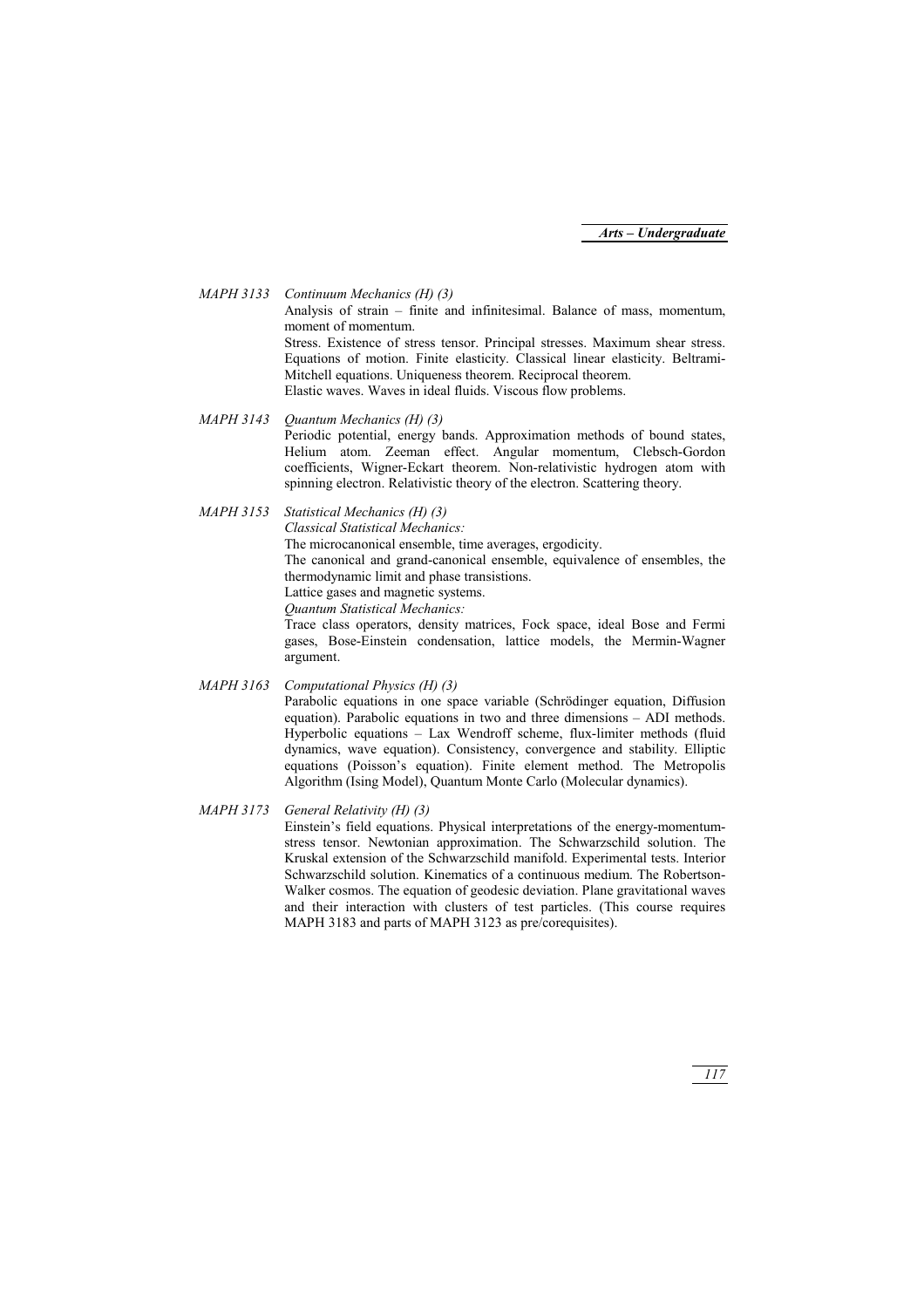*MAPH 3133 Continuum Mechanics (H) (3)* 

 Analysis of strain – finite and infinitesimal. Balance of mass, momentum, moment of momentum.

 Stress. Existence of stress tensor. Principal stresses. Maximum shear stress. Equations of motion. Finite elasticity. Classical linear elasticity. Beltrami-Mitchell equations. Uniqueness theorem. Reciprocal theorem. Elastic waves. Waves in ideal fluids. Viscous flow problems.

- *MAPH 3143 Quantum Mechanics (H) (3)*  Periodic potential, energy bands. Approximation methods of bound states, Helium atom. Zeeman effect. Angular momentum, Clebsch-Gordon coefficients, Wigner-Eckart theorem. Non-relativistic hydrogen atom with spinning electron. Relativistic theory of the electron. Scattering theory.
- *MAPH 3153 Statistical Mechanics (H) (3)*

 *Classical Statistical Mechanics:* 

The microcanonical ensemble, time averages, ergodicity.

 The canonical and grand-canonical ensemble, equivalence of ensembles, the thermodynamic limit and phase transistions.

Lattice gases and magnetic systems.

 *Quantum Statistical Mechanics:* 

 Trace class operators, density matrices, Fock space, ideal Bose and Fermi gases, Bose-Einstein condensation, lattice models, the Mermin-Wagner argument.

- *MAPH 3163 Computational Physics (H) (3)*  Parabolic equations in one space variable (Schrödinger equation, Diffusion equation). Parabolic equations in two and three dimensions – ADI methods. Hyperbolic equations – Lax Wendroff scheme, flux-limiter methods (fluid dynamics, wave equation). Consistency, convergence and stability. Elliptic equations (Poisson's equation). Finite element method. The Metropolis Algorithm (Ising Model), Quantum Monte Carlo (Molecular dynamics).
- *MAPH 3173 General Relativity (H) (3)*

 Einstein's field equations. Physical interpretations of the energy-momentumstress tensor. Newtonian approximation. The Schwarzschild solution. The Kruskal extension of the Schwarzschild manifold. Experimental tests. Interior Schwarzschild solution. Kinematics of a continuous medium. The Robertson-Walker cosmos. The equation of geodesic deviation. Plane gravitational waves and their interaction with clusters of test particles. (This course requires MAPH 3183 and parts of MAPH 3123 as pre/corequisites).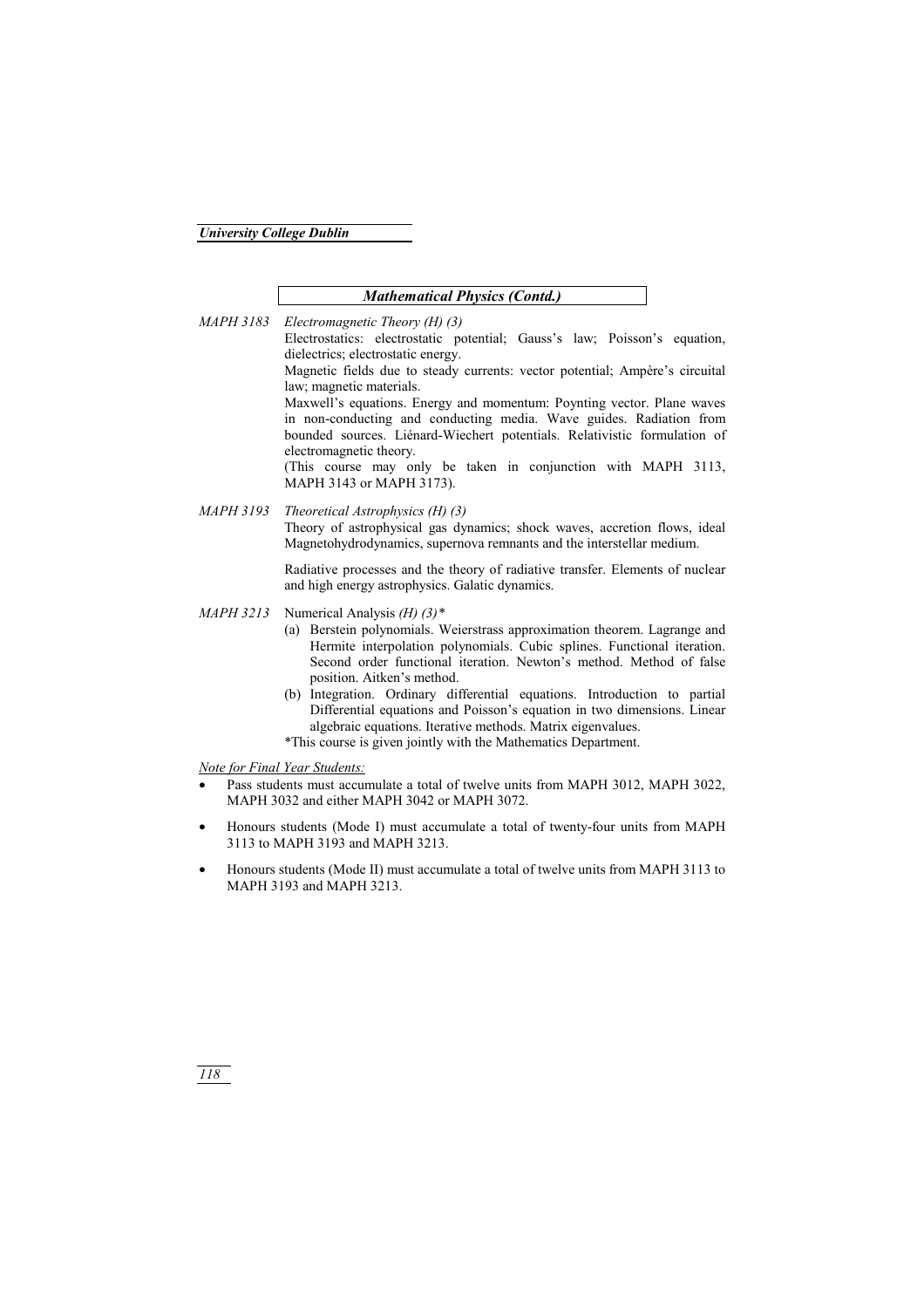### *Mathematical Physics (Contd.)*

*MAPH 3183 Electromagnetic Theory (H) (3)* 

 Electrostatics: electrostatic potential; Gauss's law; Poisson's equation, dielectrics; electrostatic energy.

 Magnetic fields due to steady currents: vector potential; Ampère's circuital law; magnetic materials.

 Maxwell's equations. Energy and momentum: Poynting vector. Plane waves in non-conducting and conducting media. Wave guides. Radiation from bounded sources. Liénard-Wiechert potentials. Relativistic formulation of electromagnetic theory.

 (This course may only be taken in conjunction with MAPH 3113, MAPH 3143 or MAPH 3173).

*MAPH 3193 Theoretical Astrophysics (H) (3)* 

 Theory of astrophysical gas dynamics; shock waves, accretion flows, ideal Magnetohydrodynamics, supernova remnants and the interstellar medium.

 Radiative processes and the theory of radiative transfer. Elements of nuclear and high energy astrophysics. Galatic dynamics.

- *MAPH 3213* Numerical Analysis *(H) (3)\** 
	- (a) Berstein polynomials. Weierstrass approximation theorem. Lagrange and Hermite interpolation polynomials. Cubic splines. Functional iteration. Second order functional iteration. Newton's method. Method of false position. Aitken's method.
	- (b) Integration. Ordinary differential equations. Introduction to partial Differential equations and Poisson's equation in two dimensions. Linear algebraic equations. Iterative methods. Matrix eigenvalues.

\*This course is given jointly with the Mathematics Department.

*Note for Final Year Students:*

- Pass students must accumulate a total of twelve units from MAPH 3012, MAPH 3022, MAPH 3032 and either MAPH 3042 or MAPH 3072.
- Honours students (Mode I) must accumulate a total of twenty-four units from MAPH 3113 to MAPH 3193 and MAPH 3213.
- Honours students (Mode II) must accumulate a total of twelve units from MAPH 3113 to MAPH 3193 and MAPH 3213.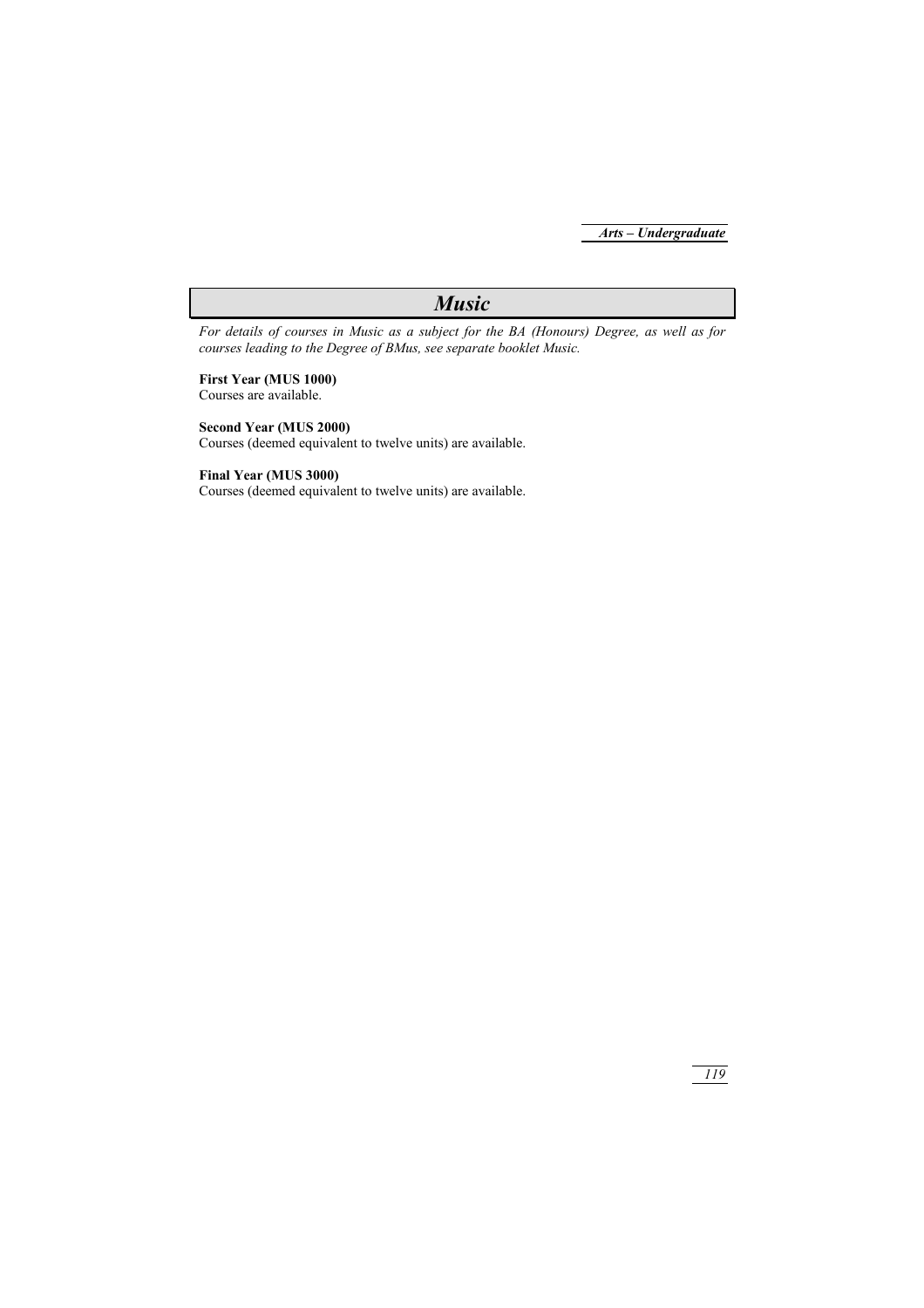*Arts – Undergraduate* 

## *Music*

*For details of courses in Music as a subject for the BA (Honours) Degree, as well as for courses leading to the Degree of BMus, see separate booklet Music.* 

### **First Year (MUS 1000)**

Courses are available.

### **Second Year (MUS 2000)**

Courses (deemed equivalent to twelve units) are available.

### **Final Year (MUS 3000)**

Courses (deemed equivalent to twelve units) are available.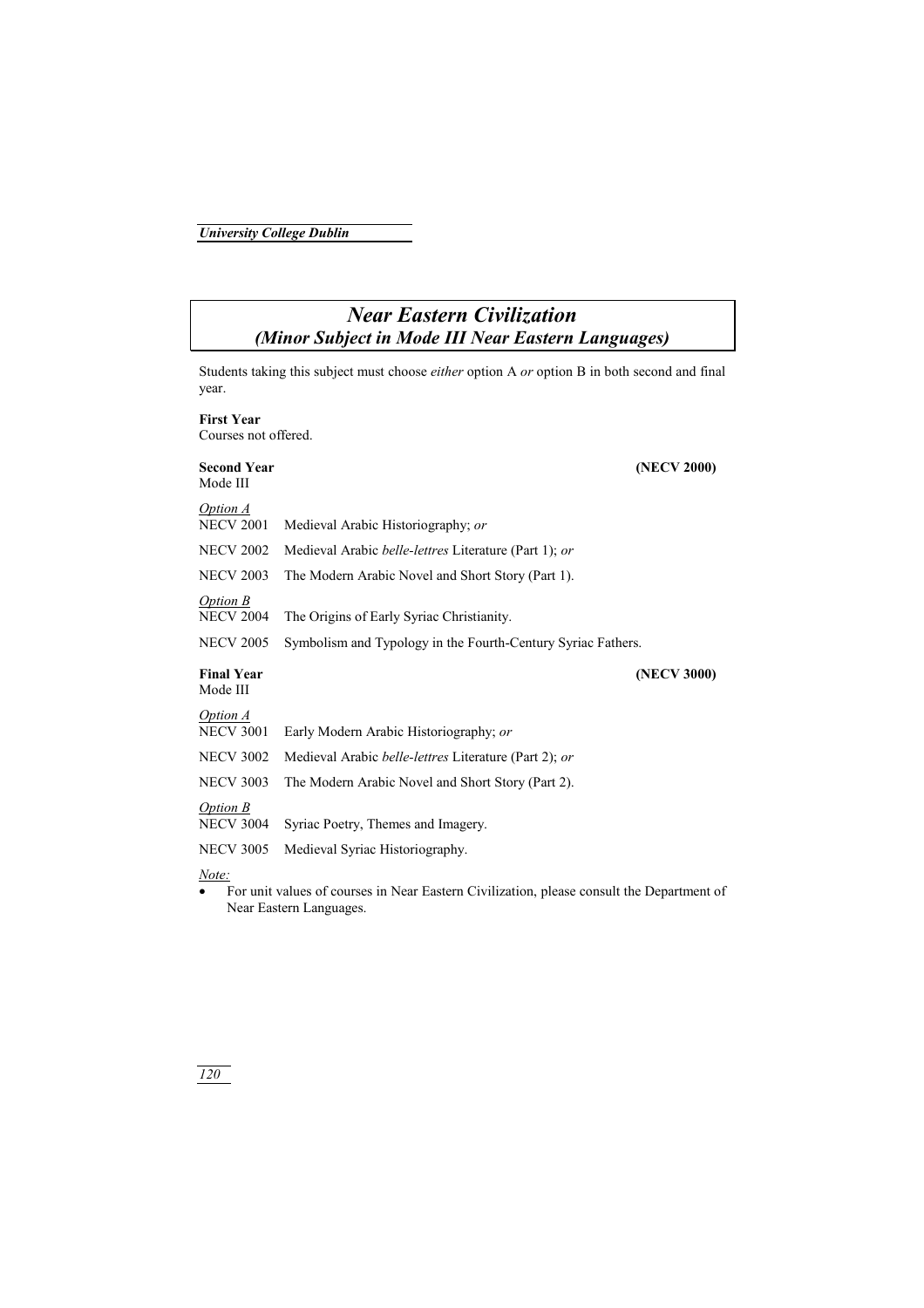## *Near Eastern Civilization (Minor Subject in Mode III Near Eastern Languages)*

Students taking this subject must choose *either* option A *or* option B in both second and final year.

| <b>First Year</b><br>Courses not offered. |                                                              |             |
|-------------------------------------------|--------------------------------------------------------------|-------------|
| <b>Second Year</b><br>Mode III            |                                                              | (NECV 2000) |
| <i>Option A</i><br><b>NECV 2001</b>       | Medieval Arabic Historiography; or                           |             |
| <b>NECV 2002</b>                          | Medieval Arabic <i>belle-lettres</i> Literature (Part 1); or |             |
| <b>NECV 2003</b>                          | The Modern Arabic Novel and Short Story (Part 1).            |             |
| <i>Option B</i><br><b>NECV 2004</b>       | The Origins of Early Syriac Christianity.                    |             |
| <b>NECV 2005</b>                          | Symbolism and Typology in the Fourth-Century Syriac Fathers. |             |
| <b>Final Year</b><br>Mode III             |                                                              | (NECV 3000) |
| Option A<br><b>NECV 3001</b>              | Early Modern Arabic Historiography; or                       |             |
| <b>NECV 3002</b>                          | Medieval Arabic <i>belle-lettres</i> Literature (Part 2); or |             |
| <b>NECV 3003</b>                          | The Modern Arabic Novel and Short Story (Part 2).            |             |
| <i>Option B</i><br><b>NECV 3004</b>       | Syriac Poetry, Themes and Imagery.                           |             |
| <b>NECV 3005</b>                          | Medieval Syriac Historiography.                              |             |

*Note:*

• For unit values of courses in Near Eastern Civilization, please consult the Department of Near Eastern Languages.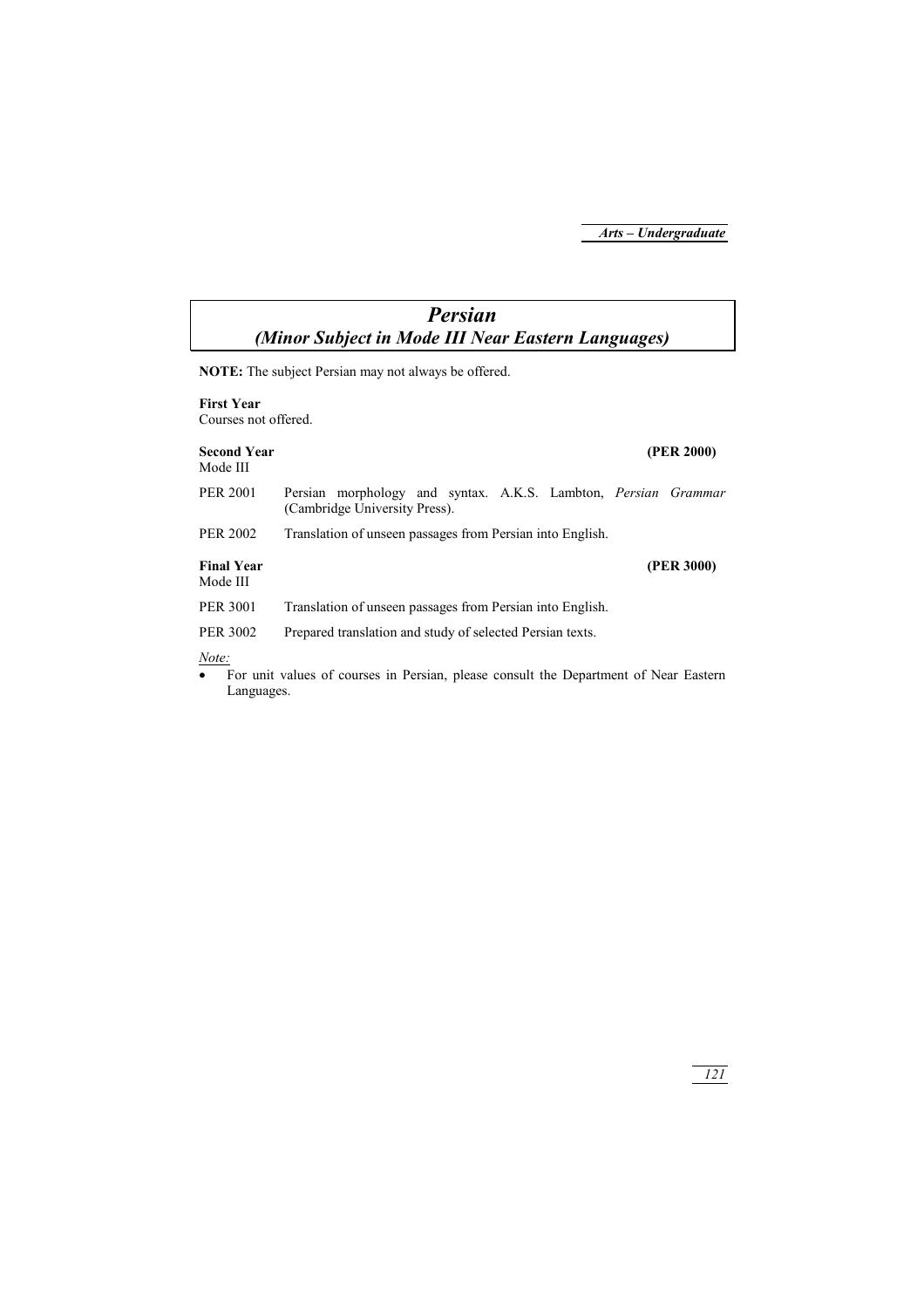## *Persian (Minor Subject in Mode III Near Eastern Languages)*

**NOTE:** The subject Persian may not always be offered.

### **First Year**

Courses not offered.

### **Second Year (PER 2000)**

Mode III

PER 2001 Persian morphology and syntax. A.K.S. Lambton, *Persian Grammar*  (Cambridge University Press).

PER 2002 Translation of unseen passages from Persian into English.

### **Final Year (PER 3000)**

Mode III

- PER 3001 Translation of unseen passages from Persian into English.
- PER 3002 Prepared translation and study of selected Persian texts.

*Note:*

• For unit values of courses in Persian, please consult the Department of Near Eastern Languages.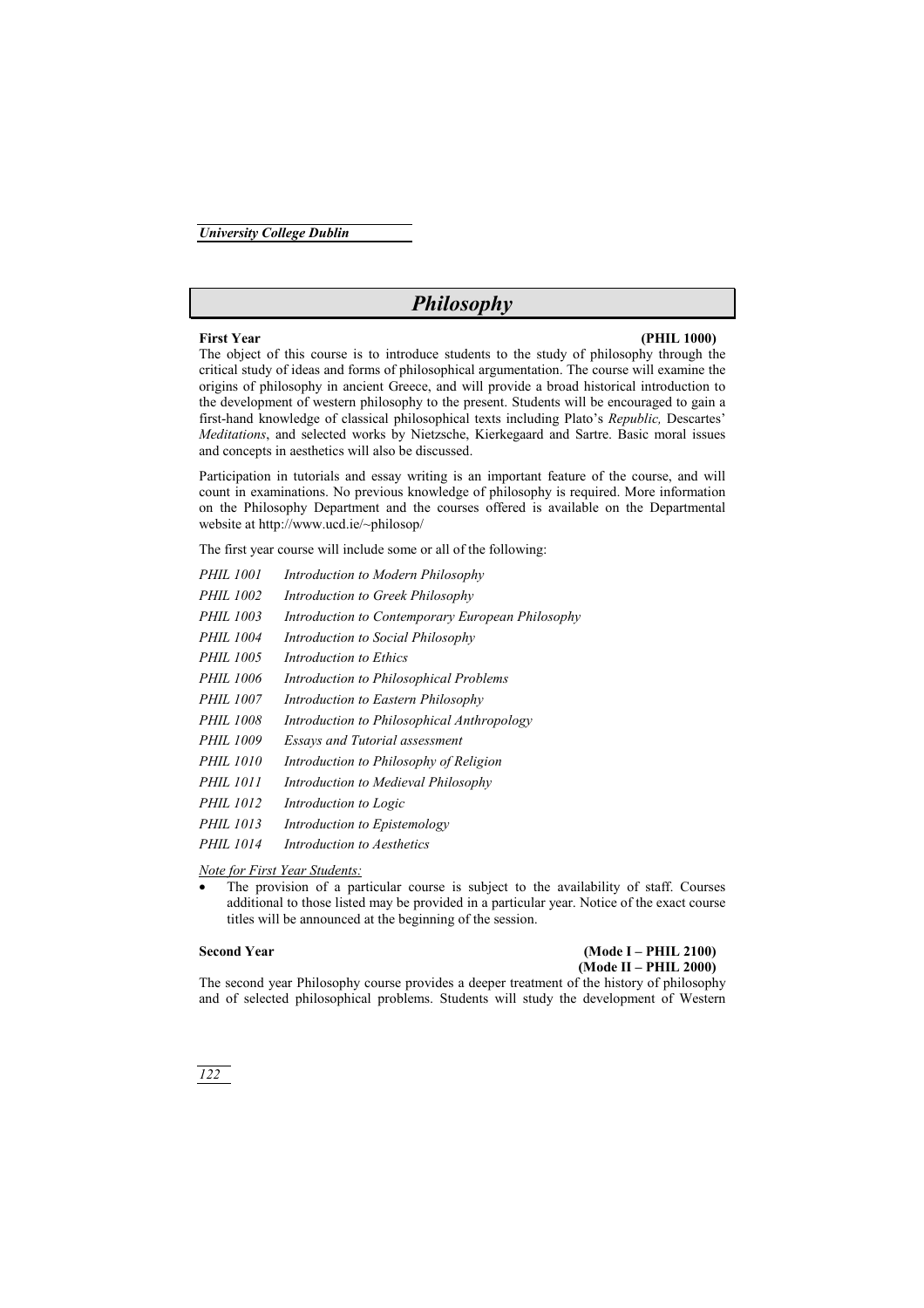# *Philosophy*

### **First Year (PHIL 1000)**

The object of this course is to introduce students to the study of philosophy through the critical study of ideas and forms of philosophical argumentation. The course will examine the origins of philosophy in ancient Greece, and will provide a broad historical introduction to the development of western philosophy to the present. Students will be encouraged to gain a first-hand knowledge of classical philosophical texts including Plato's *Republic,* Descartes' *Meditations*, and selected works by Nietzsche, Kierkegaard and Sartre. Basic moral issues and concepts in aesthetics will also be discussed.

Participation in tutorials and essay writing is an important feature of the course, and will count in examinations. No previous knowledge of philosophy is required. More information on the Philosophy Department and the courses offered is available on the Departmental website at http://www.ucd.ie/~philosop/

The first year course will include some or all of the following:

| <b>PHIL 1001</b> | Introduction to Modern Philosophy                |
|------------------|--------------------------------------------------|
| <b>PHIL 1002</b> | Introduction to Greek Philosophy                 |
| <b>PHIL 1003</b> | Introduction to Contemporary European Philosophy |
| <i>PHIL 1004</i> | Introduction to Social Philosophy                |
| <b>PHIL 1005</b> | Introduction to Ethics                           |
| <b>PHIL 1006</b> | Introduction to Philosophical Problems           |
| <b>PHIL 1007</b> | Introduction to Eastern Philosophy               |
| <b>PHIL 1008</b> | Introduction to Philosophical Anthropology       |
| PHIL 1009        | <b>Essays and Tutorial assessment</b>            |
| <b>PHIL 1010</b> | Introduction to Philosophy of Religion           |
| <b>PHIL 1011</b> | Introduction to Medieval Philosophy              |
| PHIL 1012        | Introduction to Logic                            |
| PHIL 1013        | Introduction to Epistemology                     |

*PHIL 1014 Introduction to Aesthetics* 

### *Note for First Year Students:*

The provision of a particular course is subject to the availability of staff. Courses additional to those listed may be provided in a particular year. Notice of the exact course titles will be announced at the beginning of the session.

**Second Year (Mode I – PHIL 2100) (Mode II – PHIL 2000)** 

The second year Philosophy course provides a deeper treatment of the history of philosophy and of selected philosophical problems. Students will study the development of Western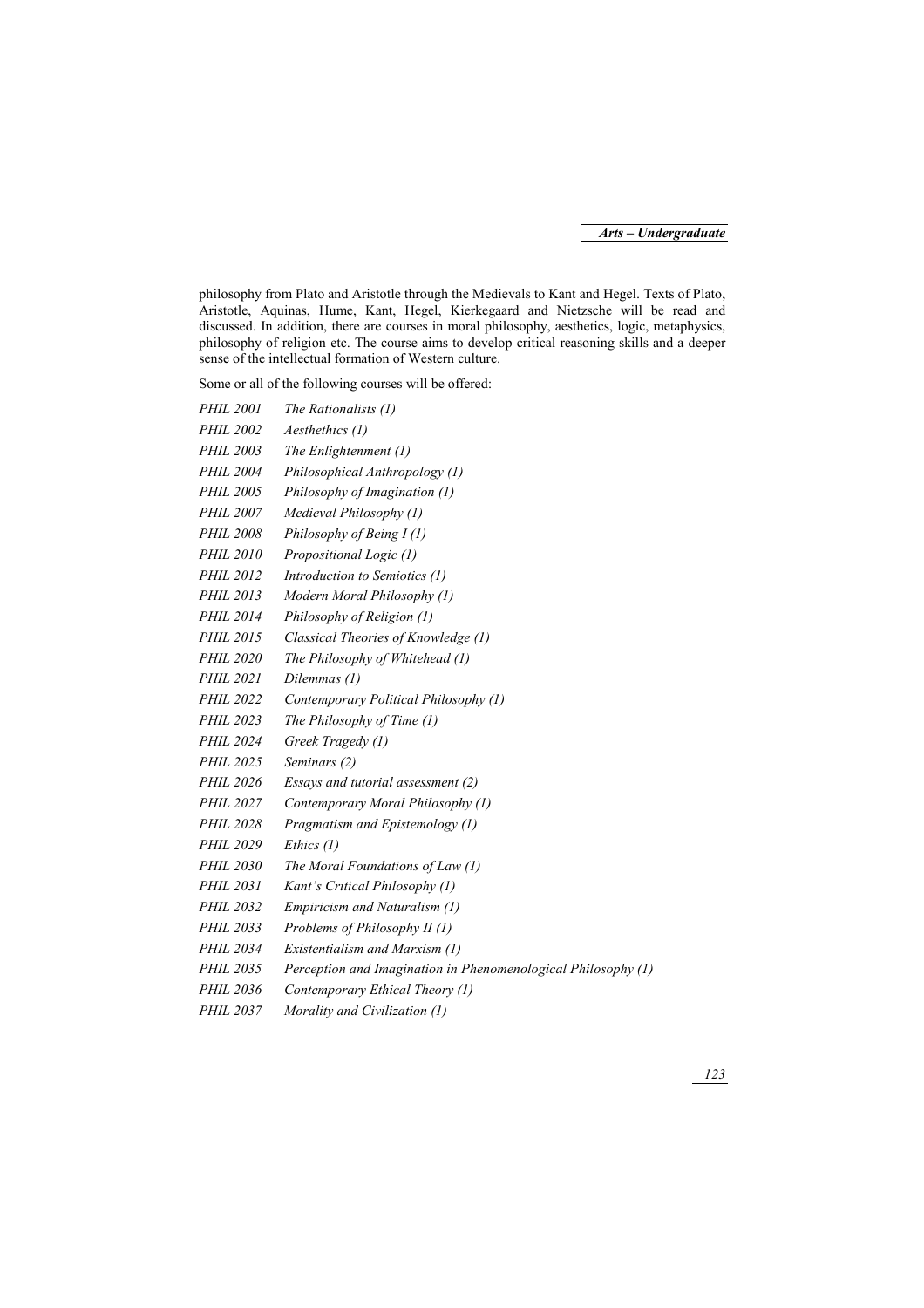*Arts – Undergraduate* 

philosophy from Plato and Aristotle through the Medievals to Kant and Hegel. Texts of Plato, Aristotle, Aquinas, Hume, Kant, Hegel, Kierkegaard and Nietzsche will be read and discussed. In addition, there are courses in moral philosophy, aesthetics, logic, metaphysics, philosophy of religion etc. The course aims to develop critical reasoning skills and a deeper sense of the intellectual formation of Western culture.

Some or all of the following courses will be offered:

| <b>PHIL 2001</b> | The Rationalists (1)                                          |
|------------------|---------------------------------------------------------------|
| <b>PHIL 2002</b> | Aesthethics (1)                                               |
| <b>PHIL 2003</b> | The Enlightenment (1)                                         |
| <b>PHIL 2004</b> | Philosophical Anthropology (1)                                |
| <b>PHIL 2005</b> | Philosophy of Imagination (1)                                 |
| <b>PHIL 2007</b> | Medieval Philosophy (1)                                       |
| <b>PHIL 2008</b> | Philosophy of Being I (1)                                     |
| <b>PHIL 2010</b> | Propositional Logic (1)                                       |
| <b>PHIL 2012</b> | Introduction to Semiotics (1)                                 |
| <b>PHIL 2013</b> | Modern Moral Philosophy (1)                                   |
| <b>PHIL 2014</b> | Philosophy of Religion (1)                                    |
| PHIL 2015        | Classical Theories of Knowledge (1)                           |
| <b>PHIL 2020</b> | The Philosophy of Whitehead (1)                               |
| <b>PHIL 2021</b> | Dilemmas (1)                                                  |
| <b>PHIL 2022</b> | Contemporary Political Philosophy (1)                         |
| <b>PHIL 2023</b> | The Philosophy of Time (1)                                    |
| <b>PHIL 2024</b> | Greek Tragedy (1)                                             |
| <b>PHIL 2025</b> | Seminars (2)                                                  |
| <b>PHIL 2026</b> | Essays and tutorial assessment (2)                            |
| PHIL 2027        | Contemporary Moral Philosophy (1)                             |
| <b>PHIL 2028</b> | Pragmatism and Epistemology (1)                               |
| <b>PHIL 2029</b> | Ethics $(1)$                                                  |
| <b>PHIL 2030</b> | The Moral Foundations of Law (1)                              |
| <b>PHIL 2031</b> | Kant's Critical Philosophy (1)                                |
| <b>PHIL 2032</b> | Empiricism and Naturalism (1)                                 |
| <b>PHIL 2033</b> | Problems of Philosophy II (1)                                 |
| <b>PHIL 2034</b> | Existentialism and Marxism (1)                                |
| PHIL 2035        | Perception and Imagination in Phenomenological Philosophy (1) |
| <b>PHIL 2036</b> | Contemporary Ethical Theory (1)                               |
| PHIL 2037        | Morality and Civilization (1)                                 |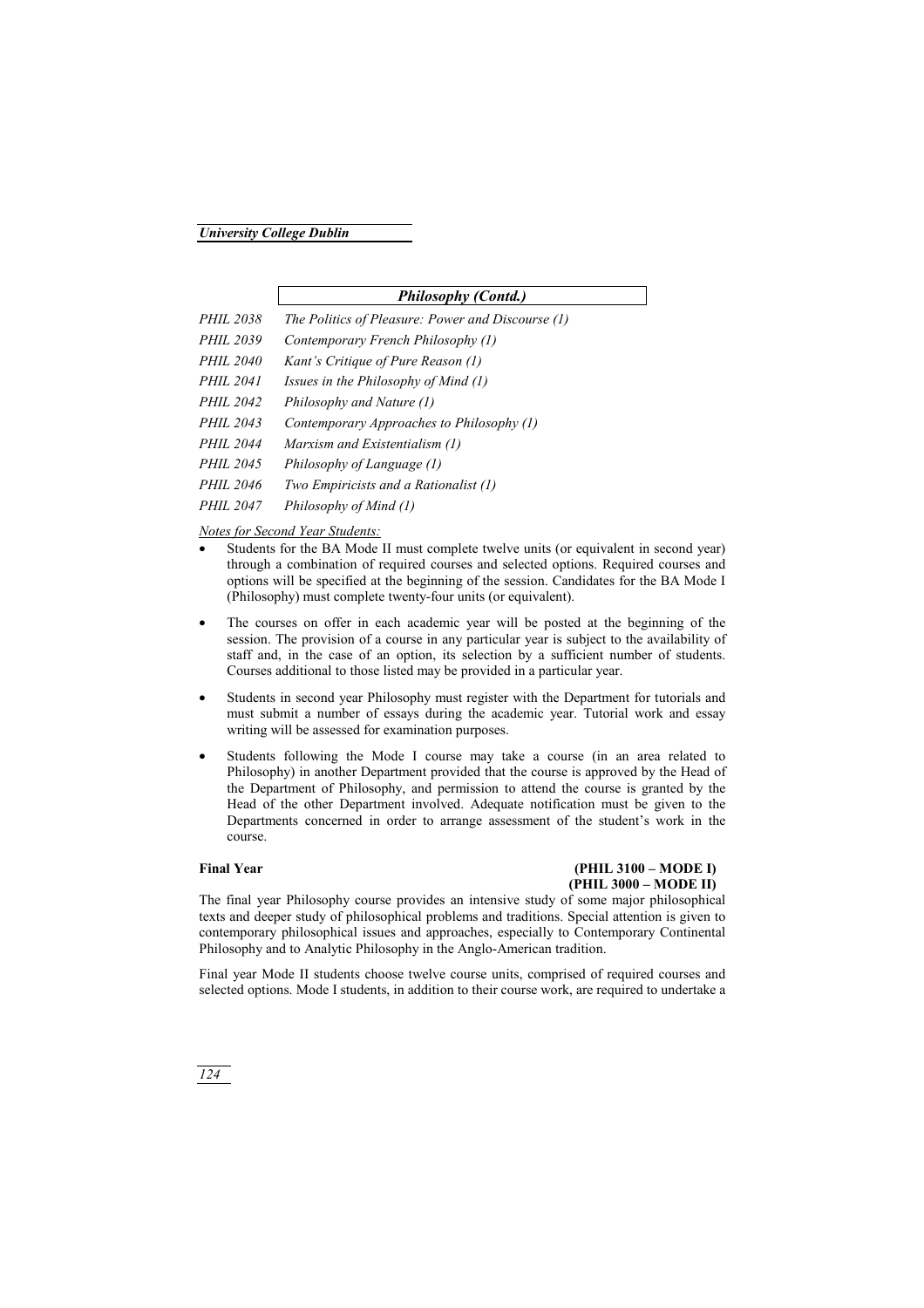### *Philosophy (Contd.)*

- *PHIL 2038 The Politics of Pleasure: Power and Discourse (1)*
- *PHIL 2039 Contemporary French Philosophy (1)*
- *PHIL 2040 Kant's Critique of Pure Reason (1)*
- *PHIL 2041 Issues in the Philosophy of Mind (1)*
- *PHIL 2042 Philosophy and Nature (1)*
- *PHIL 2043 Contemporary Approaches to Philosophy (1)*
- *PHIL 2044 Marxism and Existentialism (1)*
- *PHIL 2045 Philosophy of Language (1)*
- *PHIL 2046 Two Empiricists and a Rationalist (1)*

*PHIL 2047 Philosophy of Mind (1)*

### *Notes for Second Year Students:*

- Students for the BA Mode II must complete twelve units (or equivalent in second year) through a combination of required courses and selected options. Required courses and options will be specified at the beginning of the session. Candidates for the BA Mode I (Philosophy) must complete twenty-four units (or equivalent).
- The courses on offer in each academic year will be posted at the beginning of the session. The provision of a course in any particular year is subject to the availability of staff and, in the case of an option, its selection by a sufficient number of students. Courses additional to those listed may be provided in a particular year.
- Students in second year Philosophy must register with the Department for tutorials and must submit a number of essays during the academic year. Tutorial work and essay writing will be assessed for examination purposes.
- Students following the Mode I course may take a course (in an area related to Philosophy) in another Department provided that the course is approved by the Head of the Department of Philosophy, and permission to attend the course is granted by the Head of the other Department involved. Adequate notification must be given to the Departments concerned in order to arrange assessment of the student's work in the course.

### **Final Year (PHIL 3100 – MODE I) (PHIL 3000 – MODE II)**

The final year Philosophy course provides an intensive study of some major philosophical texts and deeper study of philosophical problems and traditions. Special attention is given to contemporary philosophical issues and approaches, especially to Contemporary Continental Philosophy and to Analytic Philosophy in the Anglo-American tradition.

Final year Mode II students choose twelve course units, comprised of required courses and selected options. Mode I students, in addition to their course work, are required to undertake a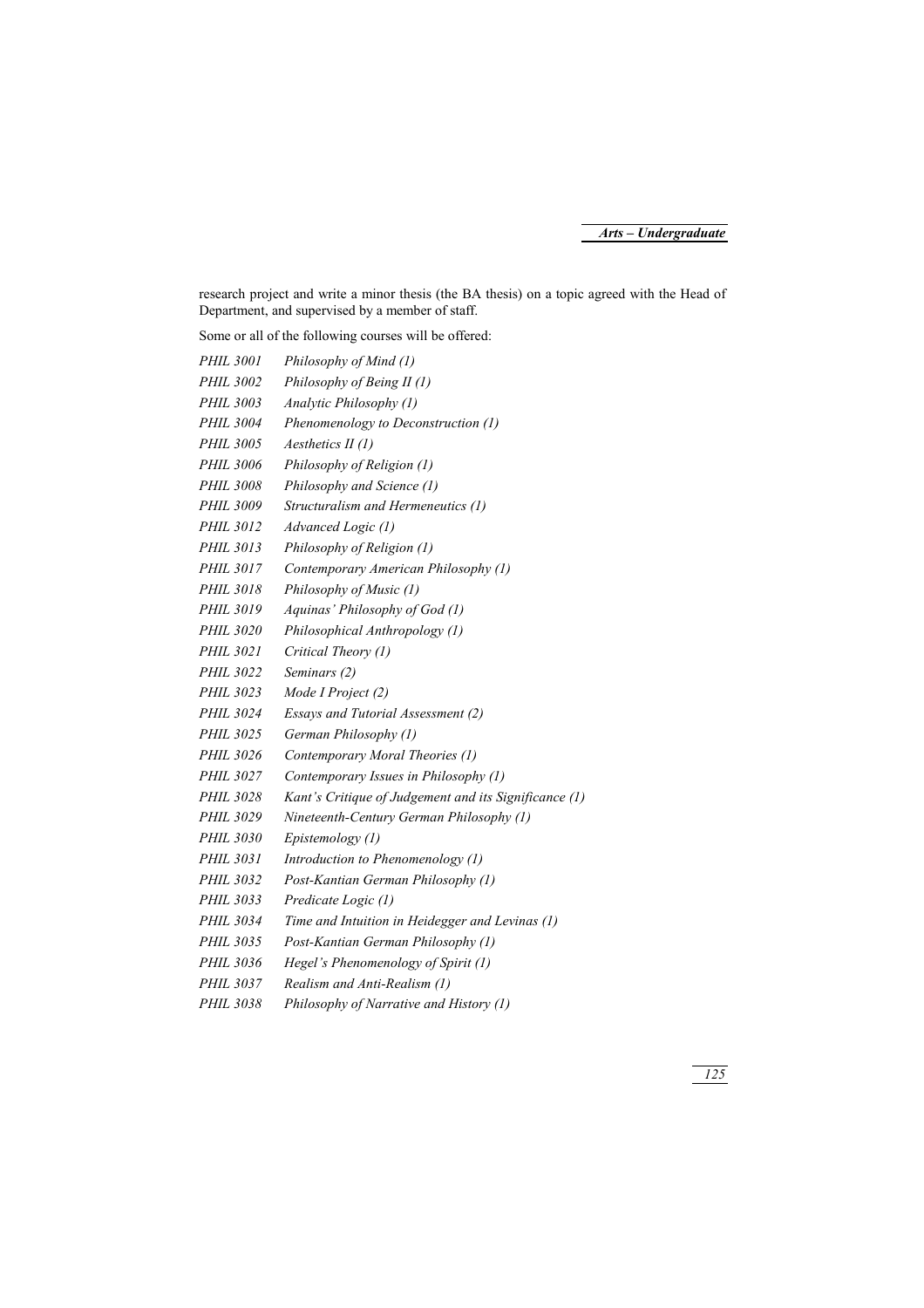research project and write a minor thesis (the BA thesis) on a topic agreed with the Head of Department, and supervised by a member of staff.

Some or all of the following courses will be offered:

| <b>PHIL 3001</b> | Philosophy of Mind (1)                                |
|------------------|-------------------------------------------------------|
| <b>PHIL 3002</b> | Philosophy of Being II (1)                            |
| <b>PHIL 3003</b> | Analytic Philosophy (1)                               |
| <b>PHIL 3004</b> | Phenomenology to Deconstruction (1)                   |
| PHIL 3005        | Aesthetics $II(1)$                                    |
| <b>PHIL 3006</b> | Philosophy of Religion (1)                            |
| PHIL 3008        | Philosophy and Science (1)                            |
| <b>PHIL 3009</b> | Structuralism and Hermeneutics (1)                    |
| <b>PHIL 3012</b> | Advanced Logic (1)                                    |
| PHIL 3013        | Philosophy of Religion (1)                            |
| PHIL 3017        | Contemporary American Philosophy (1)                  |
| <b>PHIL 3018</b> | Philosophy of Music (1)                               |
| <b>PHIL 3019</b> | Aquinas' Philosophy of God (1)                        |
| <b>PHIL 3020</b> | Philosophical Anthropology (1)                        |
| PHIL 3021        | Critical Theory (1)                                   |
| <b>PHIL 3022</b> | Seminars (2)                                          |
| <b>PHIL 3023</b> | Mode I Project (2)                                    |
| <b>PHIL 3024</b> | Essays and Tutorial Assessment (2)                    |
| <b>PHIL 3025</b> | German Philosophy (1)                                 |
| <i>PHIL 3026</i> | Contemporary Moral Theories (1)                       |
| <b>PHIL 3027</b> | Contemporary Issues in Philosophy (1)                 |
| <b>PHIL 3028</b> | Kant's Critique of Judgement and its Significance (1) |
| <b>PHIL 3029</b> | Nineteenth-Century German Philosophy (1)              |
| <b>PHIL 3030</b> | Epistemology (1)                                      |
| <b>PHIL 3031</b> | Introduction to Phenomenology (1)                     |
| <b>PHIL 3032</b> | Post-Kantian German Philosophy (1)                    |
| <b>PHIL 3033</b> | Predicate Logic (1)                                   |
| <b>PHIL 3034</b> | Time and Intuition in Heidegger and Levinas (1)       |
| <b>PHIL 3035</b> | Post-Kantian German Philosophy (1)                    |
| <b>PHIL 3036</b> | Hegel's Phenomenology of Spirit (1)                   |
| PHIL 3037        | Realism and Anti-Realism (1)                          |
| <b>PHIL 3038</b> | Philosophy of Narrative and History (1)               |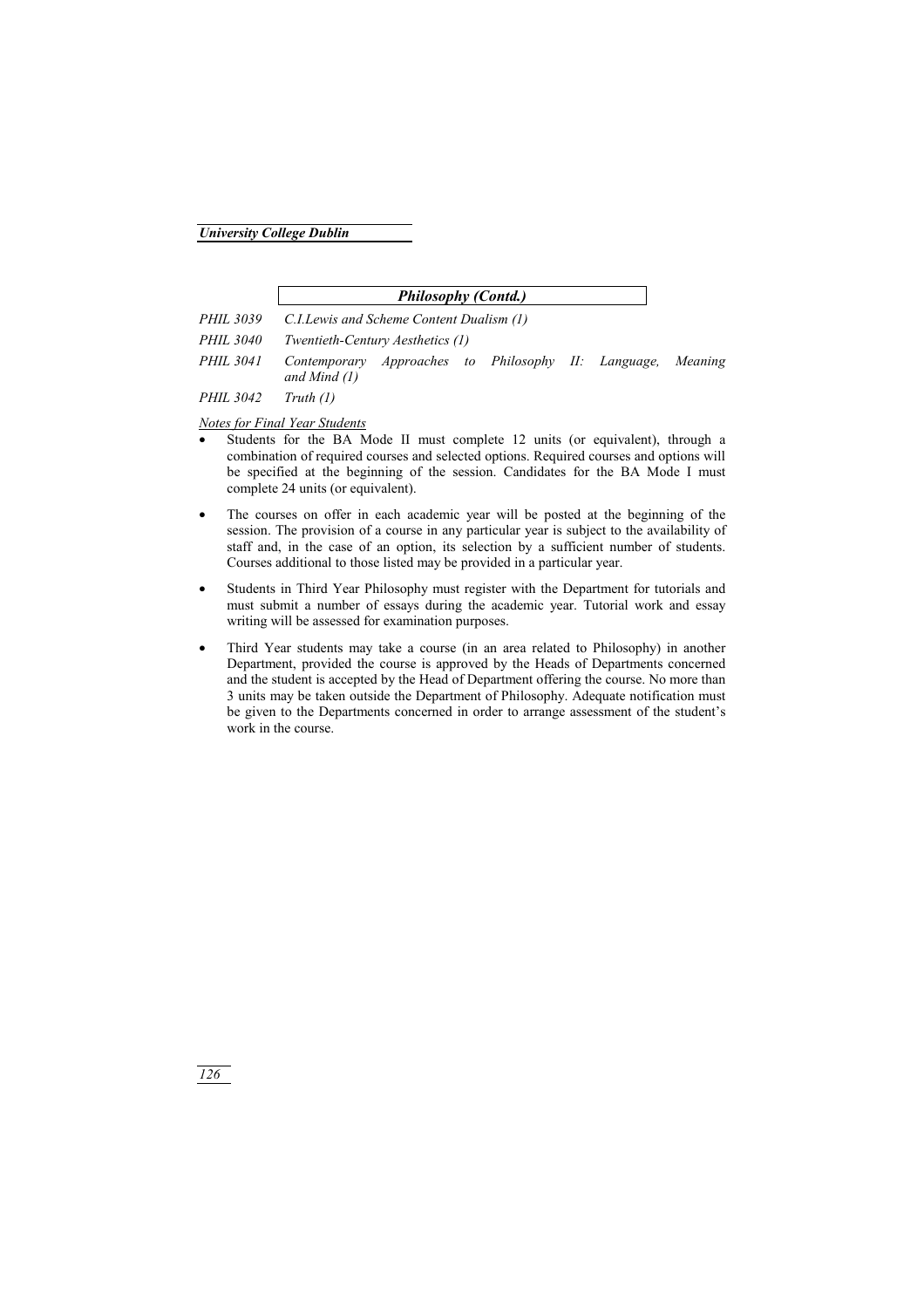### *Philosophy (Contd.)*

*PHIL 3039 C.I.Lewis and Scheme Content Dualism (1)* 

*PHIL 3040 Twentieth-Century Aesthetics (1)* 

*PHIL 3041 Contemporary Approaches to Philosophy II: Language, Meaning and Mind (1)* 

*PHIL 3042 Truth (1)* 

### *Notes for Final Year Students*

- Students for the BA Mode II must complete 12 units (or equivalent), through a combination of required courses and selected options. Required courses and options will be specified at the beginning of the session. Candidates for the BA Mode I must complete 24 units (or equivalent).
- The courses on offer in each academic year will be posted at the beginning of the session. The provision of a course in any particular year is subject to the availability of staff and, in the case of an option, its selection by a sufficient number of students. Courses additional to those listed may be provided in a particular year.
- Students in Third Year Philosophy must register with the Department for tutorials and must submit a number of essays during the academic year. Tutorial work and essay writing will be assessed for examination purposes.
- Third Year students may take a course (in an area related to Philosophy) in another Department, provided the course is approved by the Heads of Departments concerned and the student is accepted by the Head of Department offering the course. No more than 3 units may be taken outside the Department of Philosophy. Adequate notification must be given to the Departments concerned in order to arrange assessment of the student's work in the course.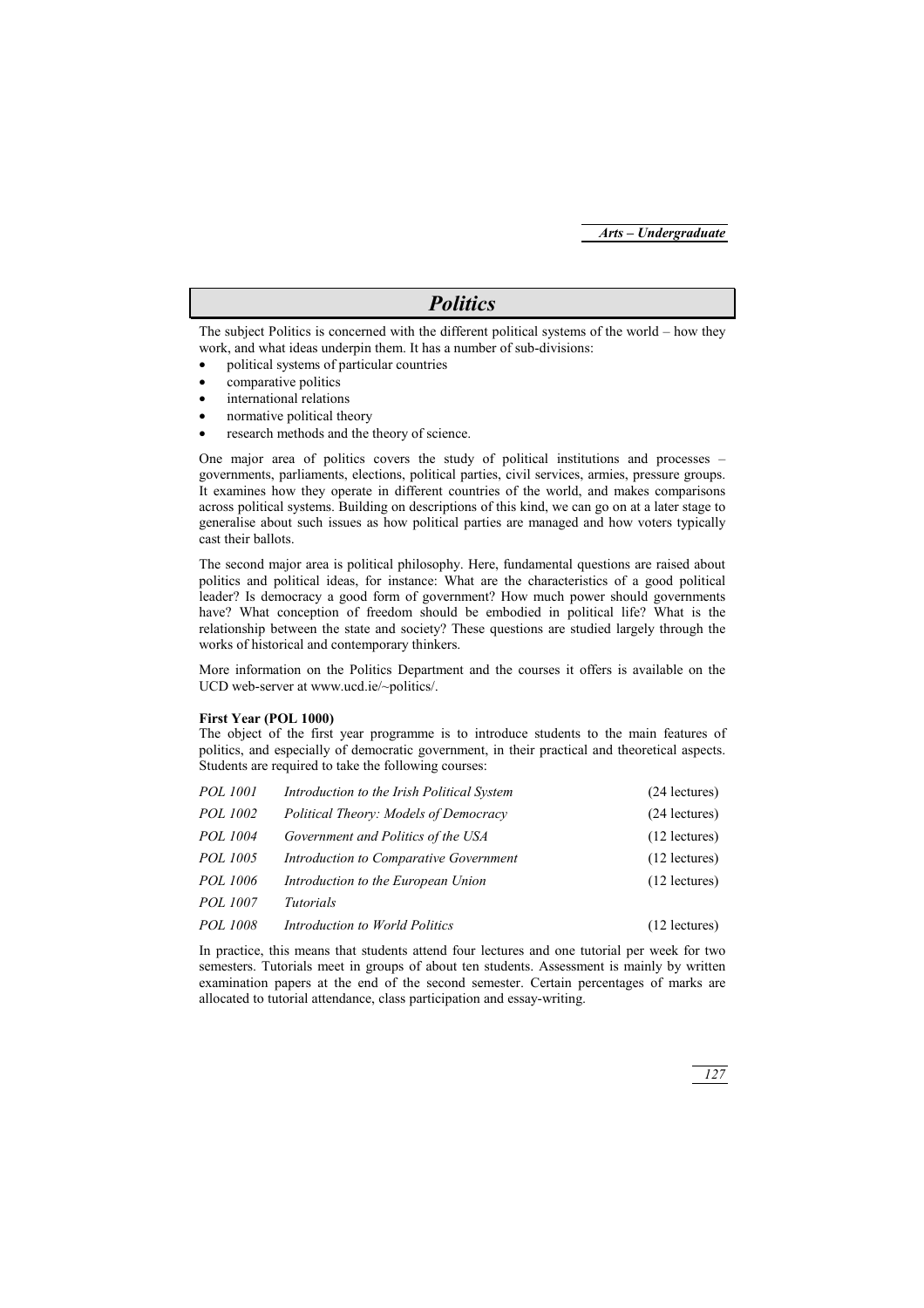*Arts – Undergraduate* 

## *Politics*

The subject Politics is concerned with the different political systems of the world – how they work, and what ideas underpin them. It has a number of sub-divisions:

- political systems of particular countries
- comparative politics
- international relations
- normative political theory
- research methods and the theory of science.

One major area of politics covers the study of political institutions and processes – governments, parliaments, elections, political parties, civil services, armies, pressure groups. It examines how they operate in different countries of the world, and makes comparisons across political systems. Building on descriptions of this kind, we can go on at a later stage to generalise about such issues as how political parties are managed and how voters typically cast their ballots.

The second major area is political philosophy. Here, fundamental questions are raised about politics and political ideas, for instance: What are the characteristics of a good political leader? Is democracy a good form of government? How much power should governments have? What conception of freedom should be embodied in political life? What is the relationship between the state and society? These questions are studied largely through the works of historical and contemporary thinkers.

More information on the Politics Department and the courses it offers is available on the UCD web-server at www.ucd.ie/~politics/.

### **First Year (POL 1000)**

The object of the first year programme is to introduce students to the main features of politics, and especially of democratic government, in their practical and theoretical aspects. Students are required to take the following courses:

| POL 1001        | Introduction to the Irish Political System | $(24$ lectures) |
|-----------------|--------------------------------------------|-----------------|
| POL 1002        | Political Theory: Models of Democracy      | $(24$ lectures) |
| POL 1004        | Government and Politics of the USA         | $(12$ lectures) |
| POL 1005        | Introduction to Comparative Government     | $(12$ lectures) |
| <i>POL 1006</i> | Introduction to the European Union         | $(12$ lectures) |
| POL 1007        | Tutorials                                  |                 |
| POL 1008        | Introduction to World Politics             | $(12$ lectures) |

In practice, this means that students attend four lectures and one tutorial per week for two semesters. Tutorials meet in groups of about ten students. Assessment is mainly by written examination papers at the end of the second semester. Certain percentages of marks are allocated to tutorial attendance, class participation and essay-writing.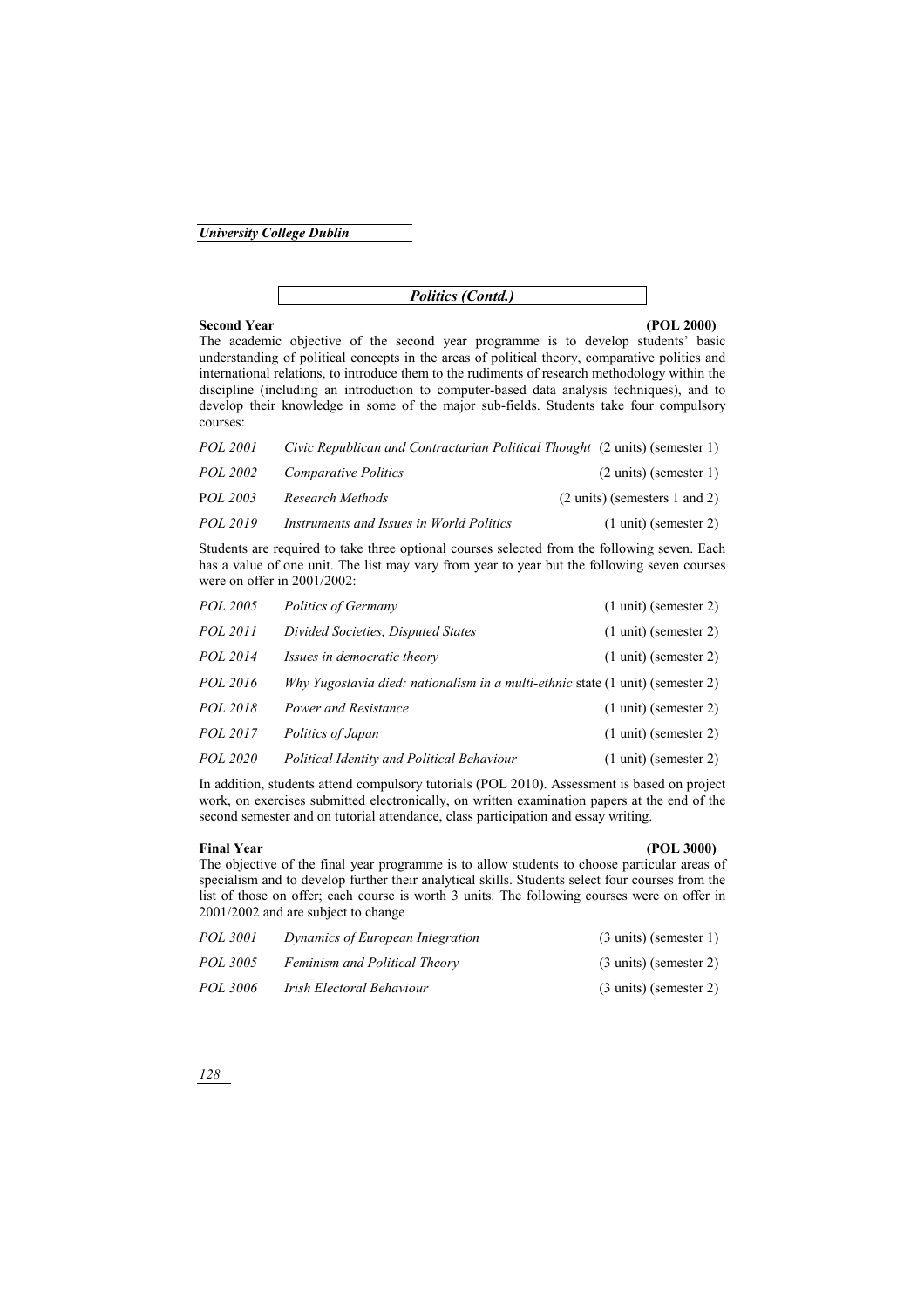### *Politics (Contd.)*

### **Second Year (POL 2000)**

The academic objective of the second year programme is to develop students' basic understanding of political concepts in the areas of political theory, comparative politics and international relations, to introduce them to the rudiments of research methodology within the discipline (including an introduction to computer-based data analysis techniques), and to develop their knowledge in some of the major sub-fields. Students take four compulsory courses:

| <i>POL 2001</i> | Civic Republican and Contractarian Political Thought (2 units) (semester 1) |                                         |
|-----------------|-----------------------------------------------------------------------------|-----------------------------------------|
| <i>POL 2002</i> | Comparative Politics                                                        | $(2 \text{ units})$ (semester 1)        |
| POL 2003        | Research Methods                                                            | $(2 \text{ units})$ (semesters 1 and 2) |
| POL 2019        | Instruments and Issues in World Politics                                    | $(1 \text{ unit})$ (semester 2)         |

Students are required to take three optional courses selected from the following seven. Each has a value of one unit. The list may vary from year to year but the following seven courses were on offer in 2001/2002:

| POL 2005        | <b>Politics of Germany</b>                                                               | $(1 \text{ unit})$ (semester 2) |
|-----------------|------------------------------------------------------------------------------------------|---------------------------------|
| <i>POL 2011</i> | Divided Societies, Disputed States                                                       | $(1 \text{ unit})$ (semester 2) |
| POL 2014        | Issues in democratic theory                                                              | $(1 \text{ unit})$ (semester 2) |
| POL 2016        | Why Yugoslavia died: nationalism in a multi-ethnic state $(1 \text{ unit})$ (semester 2) |                                 |
| POL 2018        | Power and Resistance                                                                     | $(1 \text{ unit})$ (semester 2) |
| <i>POL</i> 2017 | Politics of Japan                                                                        | $(1 \text{ unit})$ (semester 2) |
| <i>POL 2020</i> | Political Identity and Political Behaviour                                               | $(1 \text{ unit})$ (semester 2) |

In addition, students attend compulsory tutorials (POL 2010). Assessment is based on project work, on exercises submitted electronically, on written examination papers at the end of the second semester and on tutorial attendance, class participation and essay writing.

### **Final Year (POL 3000)**

The objective of the final year programme is to allow students to choose particular areas of specialism and to develop further their analytical skills. Students select four courses from the list of those on offer; each course is worth 3 units. The following courses were on offer in 2001/2002 and are subject to change

| <i>POL 3001</i> | Dynamics of European Integration     | $(3 \text{ units})$ (semester 1) |
|-----------------|--------------------------------------|----------------------------------|
| <i>POL 3005</i> | <b>Feminism and Political Theory</b> | $(3 \text{ units})$ (semester 2) |
| <i>POL 3006</i> | Irish Electoral Behaviour            | $(3 \text{ units})$ (semester 2) |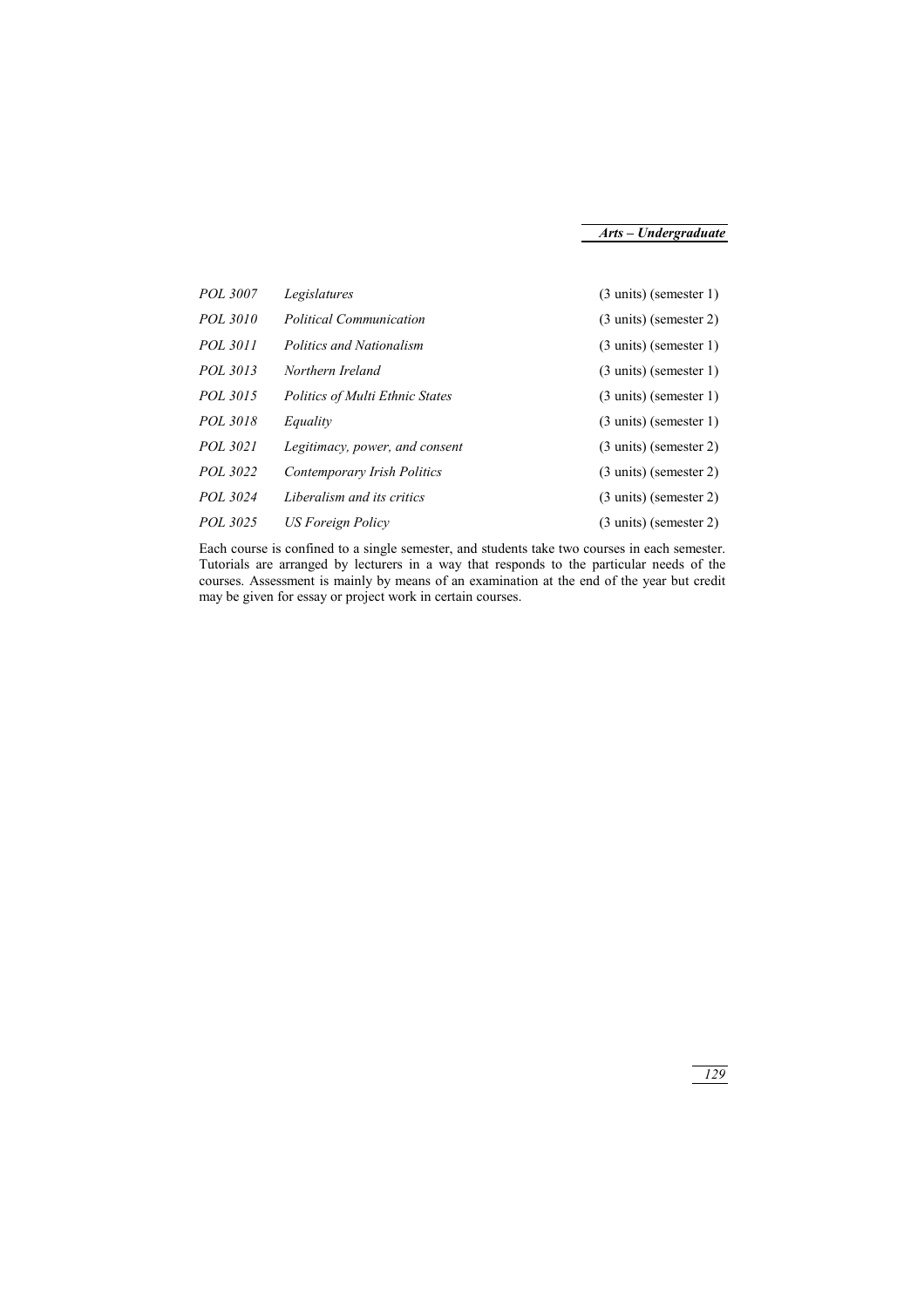| POL 3007 | Legislatures                           | $(3 \text{ units})$ (semester 1) |
|----------|----------------------------------------|----------------------------------|
| POL 3010 | <b>Political Communication</b>         | $(3 \text{ units})$ (semester 2) |
| POL 3011 | <b>Politics and Nationalism</b>        | $(3 \text{ units})$ (semester 1) |
| POL 3013 | Northern Ireland                       | $(3 \text{ units})$ (semester 1) |
| POL 3015 | <b>Politics of Multi Ethnic States</b> | $(3 \text{ units})$ (semester 1) |
| POL 3018 | Equality                               | $(3 \text{ units})$ (semester 1) |
| POL 3021 | Legitimacy, power, and consent         | $(3 \text{ units})$ (semester 2) |
| POL 3022 | Contemporary Irish Politics            | $(3 \text{ units})$ (semester 2) |
| POL 3024 | Liberalism and its critics             | $(3 \text{ units})$ (semester 2) |
| POL 3025 | US Foreign Policy                      | $(3 \text{ units})$ (semester 2) |

Each course is confined to a single semester, and students take two courses in each semester. Tutorials are arranged by lecturers in a way that responds to the particular needs of the courses. Assessment is mainly by means of an examination at the end of the year but credit may be given for essay or project work in certain courses.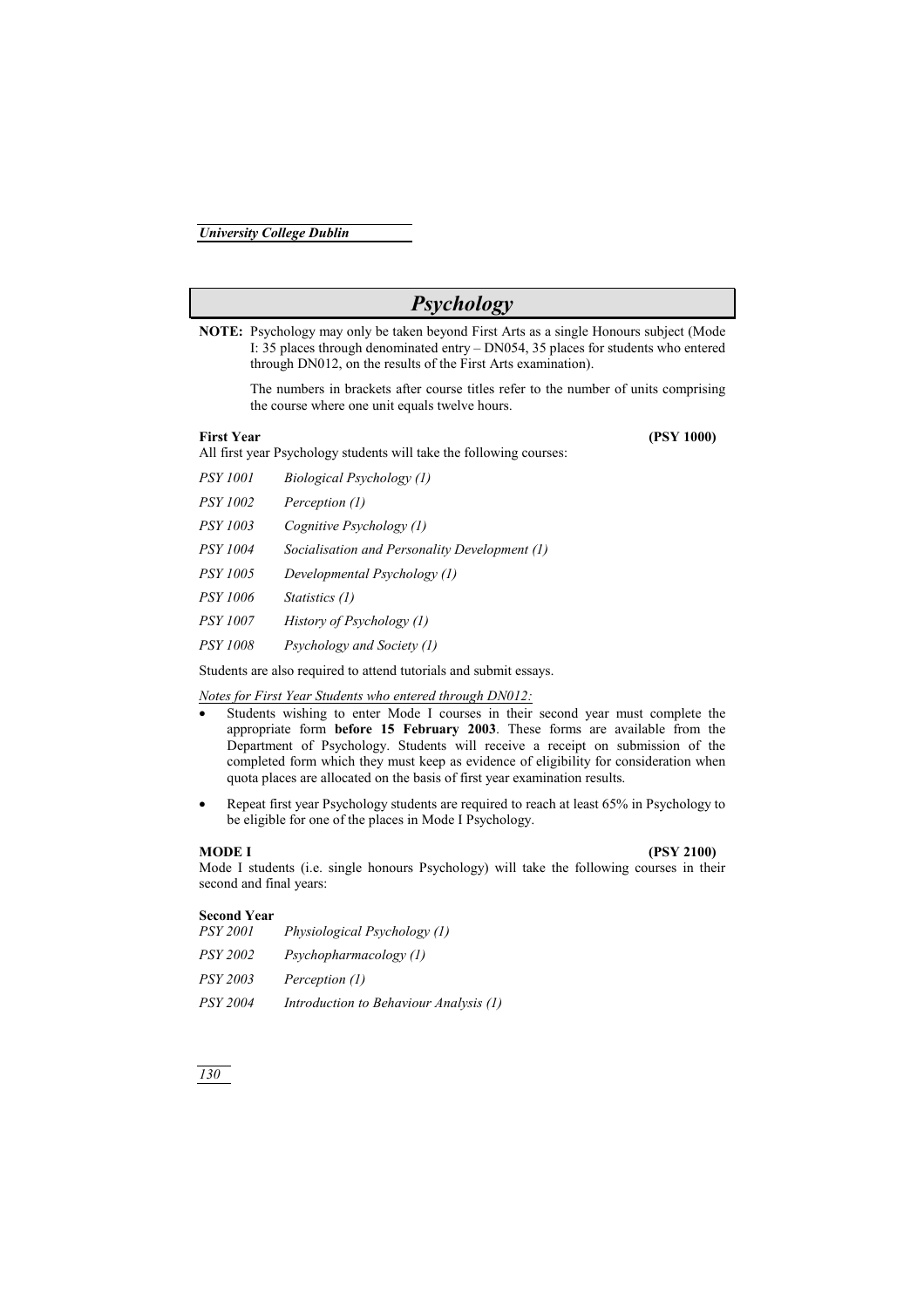# *Psychology*

**NOTE:** Psychology may only be taken beyond First Arts as a single Honours subject (Mode I: 35 places through denominated entry – DN054, 35 places for students who entered through DN012, on the results of the First Arts examination).

The numbers in brackets after course titles refer to the number of units comprising the course where one unit equals twelve hours.

### **First Year (PSY 1000)**

All first year Psychology students will take the following courses:

| <i>PSY 1001</i> | Biological Psychology (1)                     |
|-----------------|-----------------------------------------------|
| <i>PSY 1002</i> | Perception (1)                                |
| <i>PSY 1003</i> | Cognitive Psychology (1)                      |
| PSY 1004        | Socialisation and Personality Development (1) |
| <i>PSY 1005</i> | Developmental Psychology (1)                  |
| <i>PSY 1006</i> | <i>Statistics (1)</i>                         |
| <i>PSY 1007</i> | History of Psychology (1)                     |
| PSY 1008        | Psychology and Society (1)                    |

Students are also required to attend tutorials and submit essays.

### *Notes for First Year Students who entered through DN012:*

- Students wishing to enter Mode I courses in their second year must complete the appropriate form **before 15 February 2003**. These forms are available from the Department of Psychology. Students will receive a receipt on submission of the completed form which they must keep as evidence of eligibility for consideration when quota places are allocated on the basis of first year examination results.
- Repeat first year Psychology students are required to reach at least 65% in Psychology to be eligible for one of the places in Mode I Psychology.

### **MODE I** (PSY 2100)

Mode I students (i.e. single honours Psychology) will take the following courses in their second and final years:

### **Second Year**

| <i>PSY 2001</i> | Physiological Psychology (1)           |
|-----------------|----------------------------------------|
| <i>PSY 2002</i> | Psychopharmacology (1)                 |
| <i>PSY 2003</i> | Perception (1)                         |
| <i>PSY 2004</i> | Introduction to Behaviour Analysis (1) |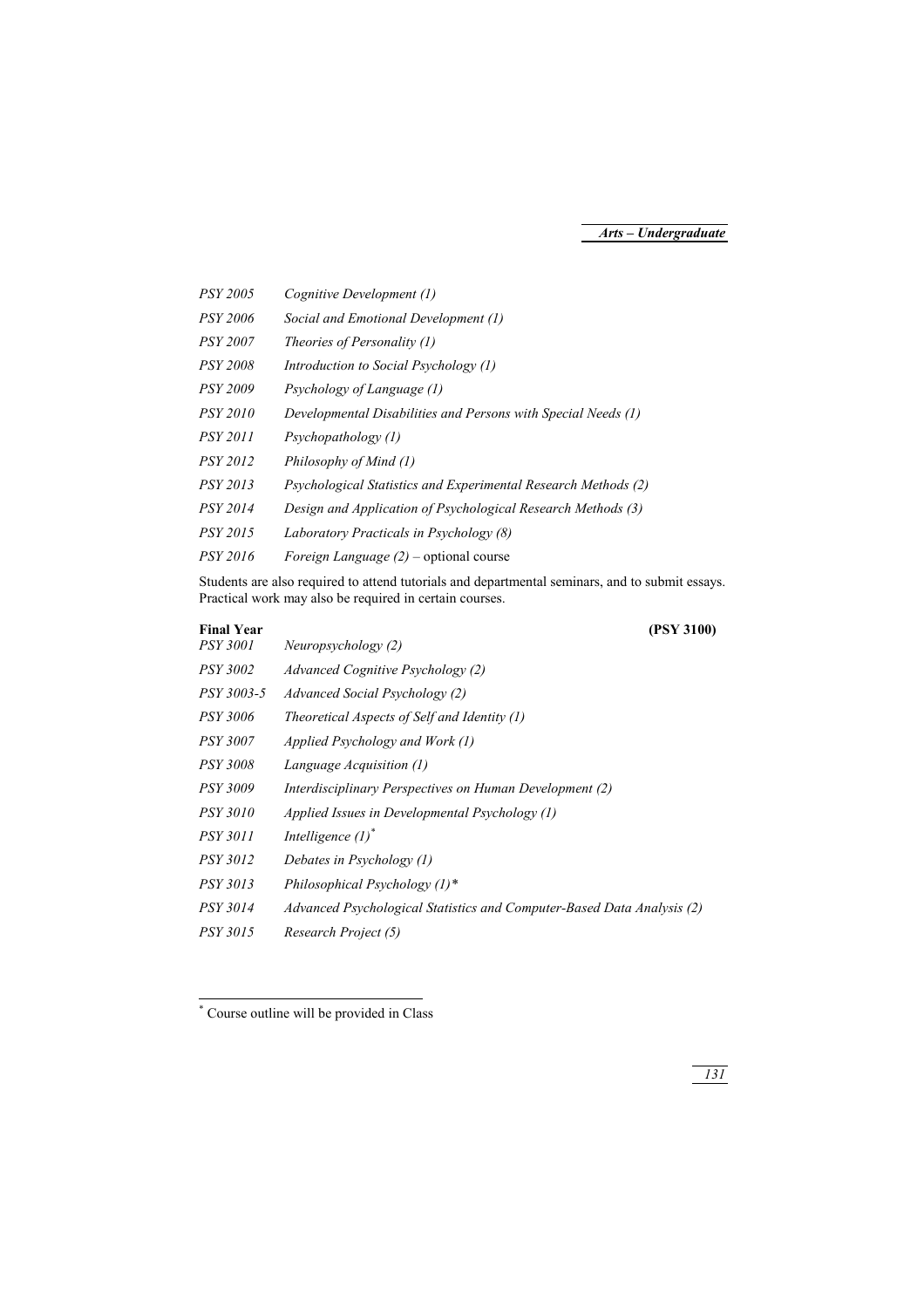| <i>PSY 2005</i> | Cognitive Development (1)                                      |
|-----------------|----------------------------------------------------------------|
| PSY 2006        | Social and Emotional Development (1)                           |
| PSY 2007        | Theories of Personality (1)                                    |
| <i>PSY 2008</i> | Introduction to Social Psychology (1)                          |
| PSY 2009        | <i>Psychology of Language (1)</i>                              |
| PSY 2010        | Developmental Disabilities and Persons with Special Needs (1)  |
| PSY 2011        | Psychopathology (1)                                            |
| <i>PSY 2012</i> | Philosophy of Mind (1)                                         |
| PSY 2013        | Psychological Statistics and Experimental Research Methods (2) |
| PSY 2014        | Design and Application of Psychological Research Methods (3)   |
| PSY 2015        | Laboratory Practicals in Psychology (8)                        |
| PSY 2016        | <i>Foreign Language</i> $(2)$ – optional course                |

Students are also required to attend tutorials and departmental seminars, and to submit essays. Practical work may also be required in certain courses.

### **Final Year** (PSY 3100)

| <i>PSY 3001</i>   | Neuropsychology (2)                                                    |
|-------------------|------------------------------------------------------------------------|
| <i>PSY 3002</i>   | Advanced Cognitive Psychology (2)                                      |
| <i>PSY 3003-5</i> | Advanced Social Psychology (2)                                         |
| <i>PSY 3006</i>   | Theoretical Aspects of Self and Identity (1)                           |
| <i>PSY 3007</i>   | Applied Psychology and Work (1)                                        |
| <i>PSY 3008</i>   | Language Acquisition (1)                                               |
| <i>PSY 3009</i>   | Interdisciplinary Perspectives on Human Development (2)                |
| <i>PSY 3010</i>   | Applied Issues in Developmental Psychology (1)                         |
| <i>PSY 3011</i>   | Intelligence $(1)^{\hat{}}$                                            |
| <i>PSY 3012</i>   | Debates in Psychology (1)                                              |
| <i>PSY 3013</i>   | Philosophical Psychology $(1)^*$                                       |
| <i>PSY 3014</i>   | Advanced Psychological Statistics and Computer-Based Data Analysis (2) |
| <i>PSY 3015</i>   | Research Project (5)                                                   |

 \* Course outline will be provided in Class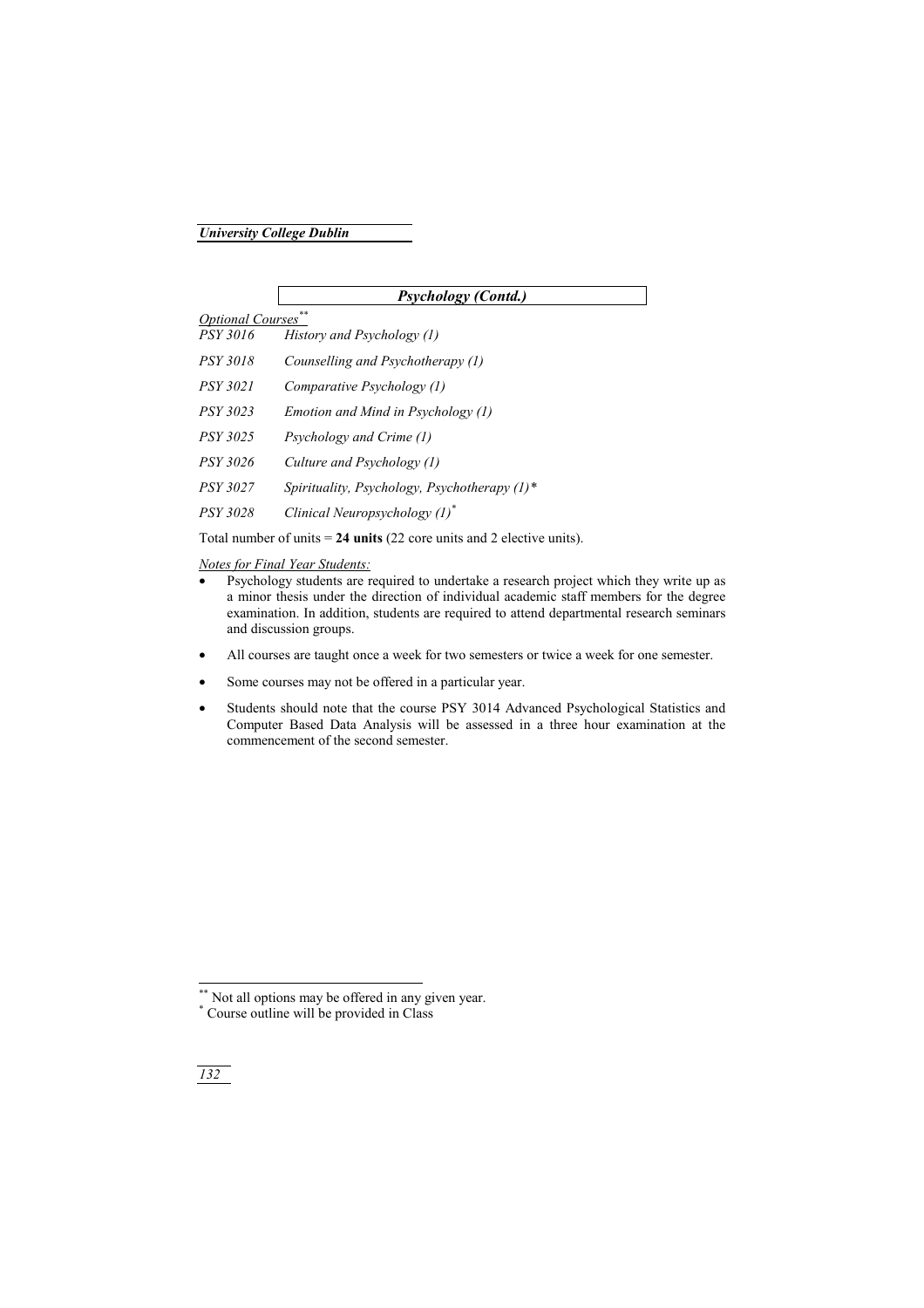### *University College Dublin*

### *Psychology (Contd.)*

*Optional Courses\*\**

- *PSY 3016 History and Psychology (1)*
- *PSY 3018 Counselling and Psychotherapy (1)*
- *PSY 3021 Comparative Psychology (1)*
- *PSY 3023 Emotion and Mind in Psychology (1)*
- *PSY 3025 Psychology and Crime (1)*
- *PSY 3026 Culture and Psychology (1)*
- *PSY 3027 Spirituality, Psychology, Psychotherapy (1)\**
- *PSY 3028 Clinical Neuropsychology (1)\**

Total number of units = **24 units** (22 core units and 2 elective units).

### *Notes for Final Year Students:*

- Psychology students are required to undertake a research project which they write up as a minor thesis under the direction of individual academic staff members for the degree examination. In addition, students are required to attend departmental research seminars and discussion groups.
- All courses are taught once a week for two semesters or twice a week for one semester.
- Some courses may not be offered in a particular year.
- Students should note that the course PSY 3014 Advanced Psychological Statistics and Computer Based Data Analysis will be assessed in a three hour examination at the commencement of the second semester.

 $\overline{a}$ 

<sup>\*\*</sup> Not all options may be offered in any given year.

<sup>\*</sup> Course outline will be provided in Class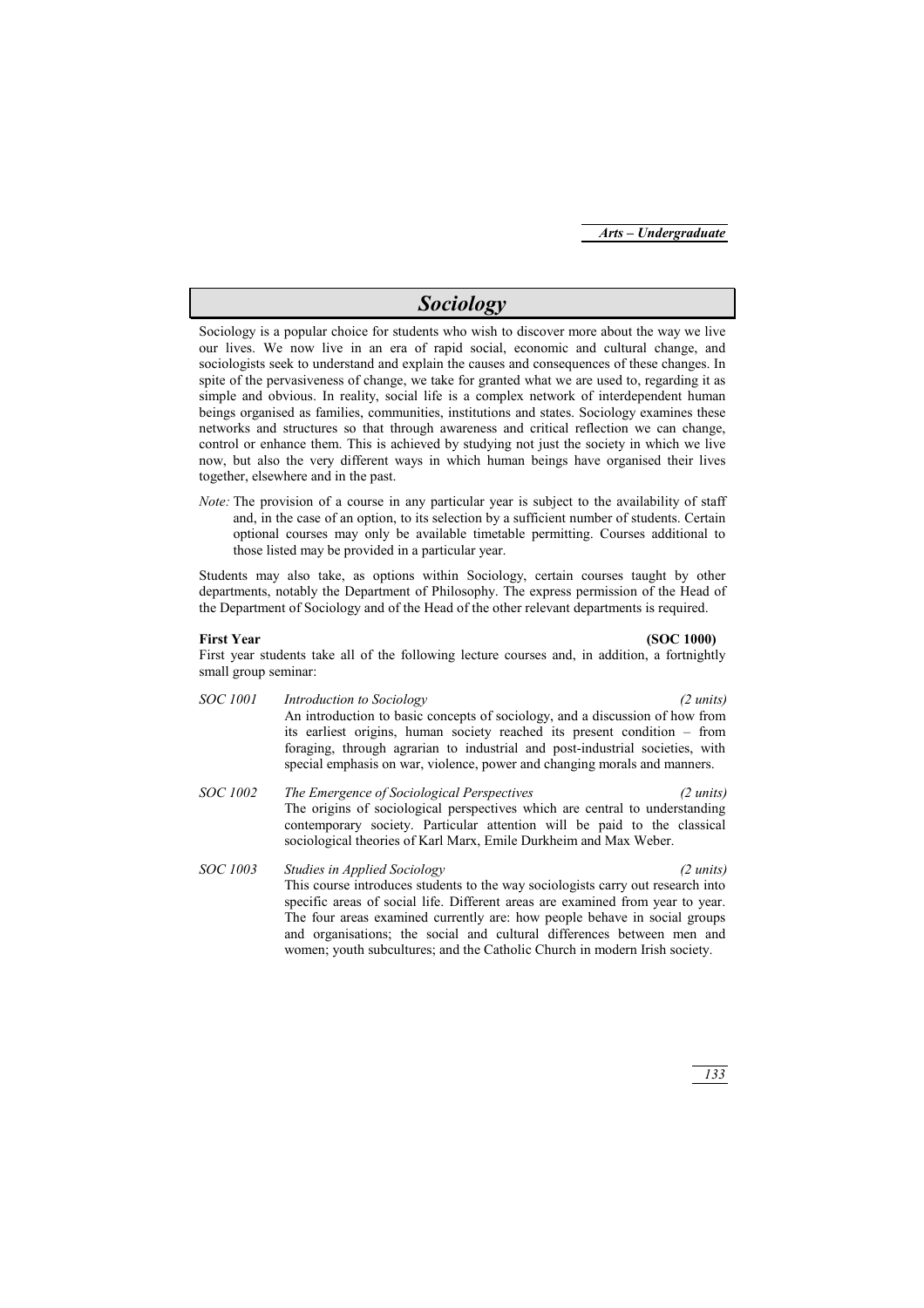# *Sociology*

Sociology is a popular choice for students who wish to discover more about the way we live our lives. We now live in an era of rapid social, economic and cultural change, and sociologists seek to understand and explain the causes and consequences of these changes. In spite of the pervasiveness of change, we take for granted what we are used to, regarding it as simple and obvious. In reality, social life is a complex network of interdependent human beings organised as families, communities, institutions and states. Sociology examines these networks and structures so that through awareness and critical reflection we can change, control or enhance them. This is achieved by studying not just the society in which we live now, but also the very different ways in which human beings have organised their lives together, elsewhere and in the past.

*Note:* The provision of a course in any particular year is subject to the availability of staff and, in the case of an option, to its selection by a sufficient number of students. Certain optional courses may only be available timetable permitting. Courses additional to those listed may be provided in a particular year.

Students may also take, as options within Sociology, certain courses taught by other departments, notably the Department of Philosophy. The express permission of the Head of the Department of Sociology and of the Head of the other relevant departments is required.

### **First Year (SOC 1000)**

First year students take all of the following lecture courses and, in addition, a fortnightly small group seminar:

- *SOC 1001 Introduction to Sociology (2 units)*  An introduction to basic concepts of sociology, and a discussion of how from its earliest origins, human society reached its present condition – from foraging, through agrarian to industrial and post-industrial societies, with special emphasis on war, violence, power and changing morals and manners.
- *SOC 1002 The Emergence of Sociological Perspectives (2 units)*  The origins of sociological perspectives which are central to understanding contemporary society. Particular attention will be paid to the classical sociological theories of Karl Marx, Emile Durkheim and Max Weber.
- *SOC 1003 Studies in Applied Sociology (2 units)*  This course introduces students to the way sociologists carry out research into specific areas of social life. Different areas are examined from year to year. The four areas examined currently are: how people behave in social groups and organisations; the social and cultural differences between men and women; youth subcultures; and the Catholic Church in modern Irish society.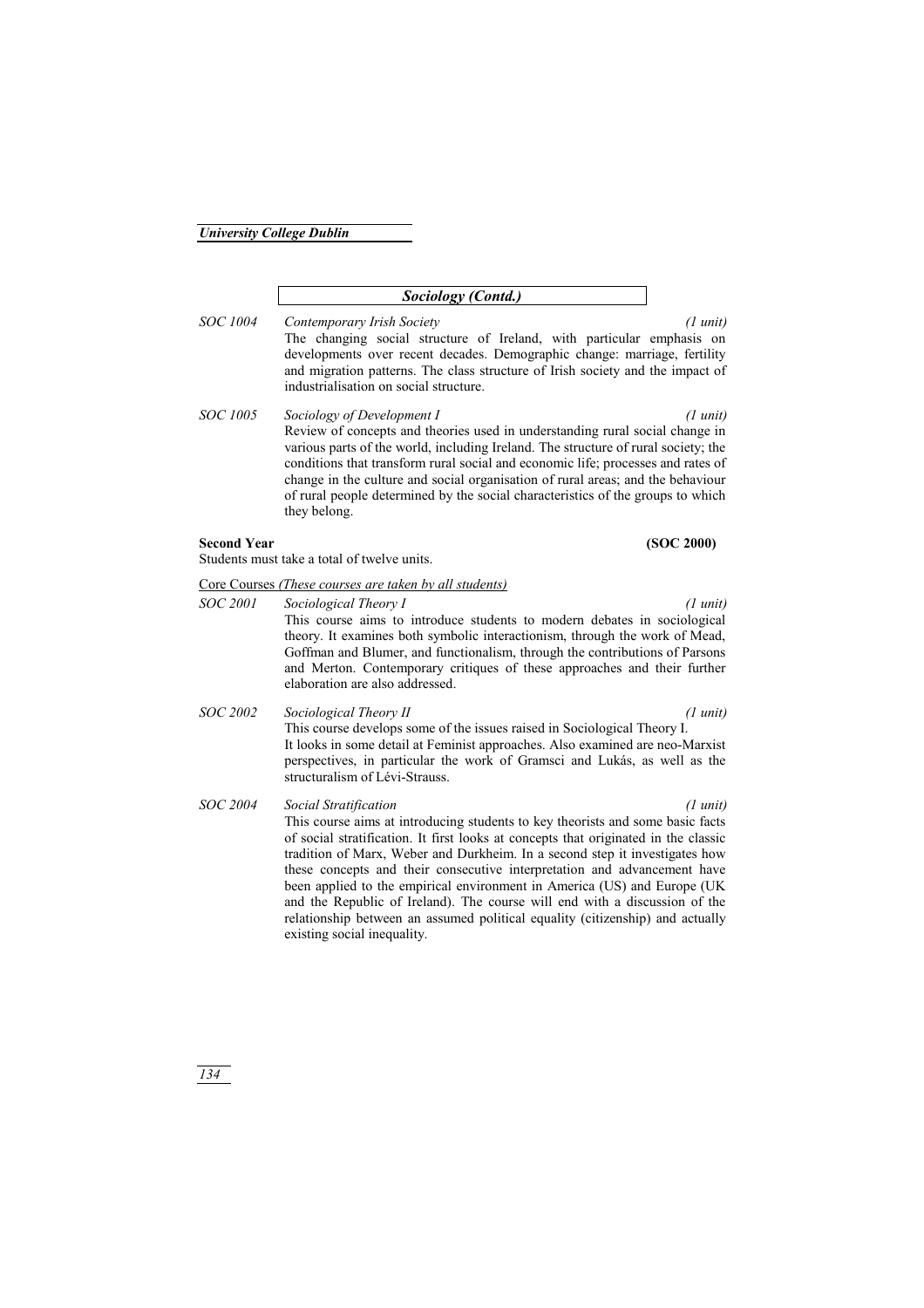### *Sociology (Contd.)*

*SOC 1004 Contemporary Irish Society (1 unit)*  The changing social structure of Ireland, with particular emphasis on developments over recent decades. Demographic change: marriage, fertility and migration patterns. The class structure of Irish society and the impact of industrialisation on social structure.

*SOC 1005 Sociology of Development I (1 unit)*  Review of concepts and theories used in understanding rural social change in various parts of the world, including Ireland. The structure of rural society; the conditions that transform rural social and economic life; processes and rates of change in the culture and social organisation of rural areas; and the behaviour of rural people determined by the social characteristics of the groups to which they belong.

### **Second Year** (SOC 2000)

Students must take a total of twelve units.

### Core Courses *(These courses are taken by all students)*

- *SOC 2001 Sociological Theory I (1 unit)*  This course aims to introduce students to modern debates in sociological theory. It examines both symbolic interactionism, through the work of Mead, Goffman and Blumer, and functionalism, through the contributions of Parsons and Merton. Contemporary critiques of these approaches and their further elaboration are also addressed.
- *SOC 2002 Sociological Theory II (1 unit)*  This course develops some of the issues raised in Sociological Theory I. It looks in some detail at Feminist approaches. Also examined are neo-Marxist perspectives, in particular the work of Gramsci and Lukás, as well as the structuralism of Lévi-Strauss. *SOC 2004 Social Stratification (1 unit)*
- This course aims at introducing students to key theorists and some basic facts of social stratification. It first looks at concepts that originated in the classic tradition of Marx, Weber and Durkheim. In a second step it investigates how these concepts and their consecutive interpretation and advancement have been applied to the empirical environment in America (US) and Europe (UK and the Republic of Ireland). The course will end with a discussion of the relationship between an assumed political equality (citizenship) and actually existing social inequality.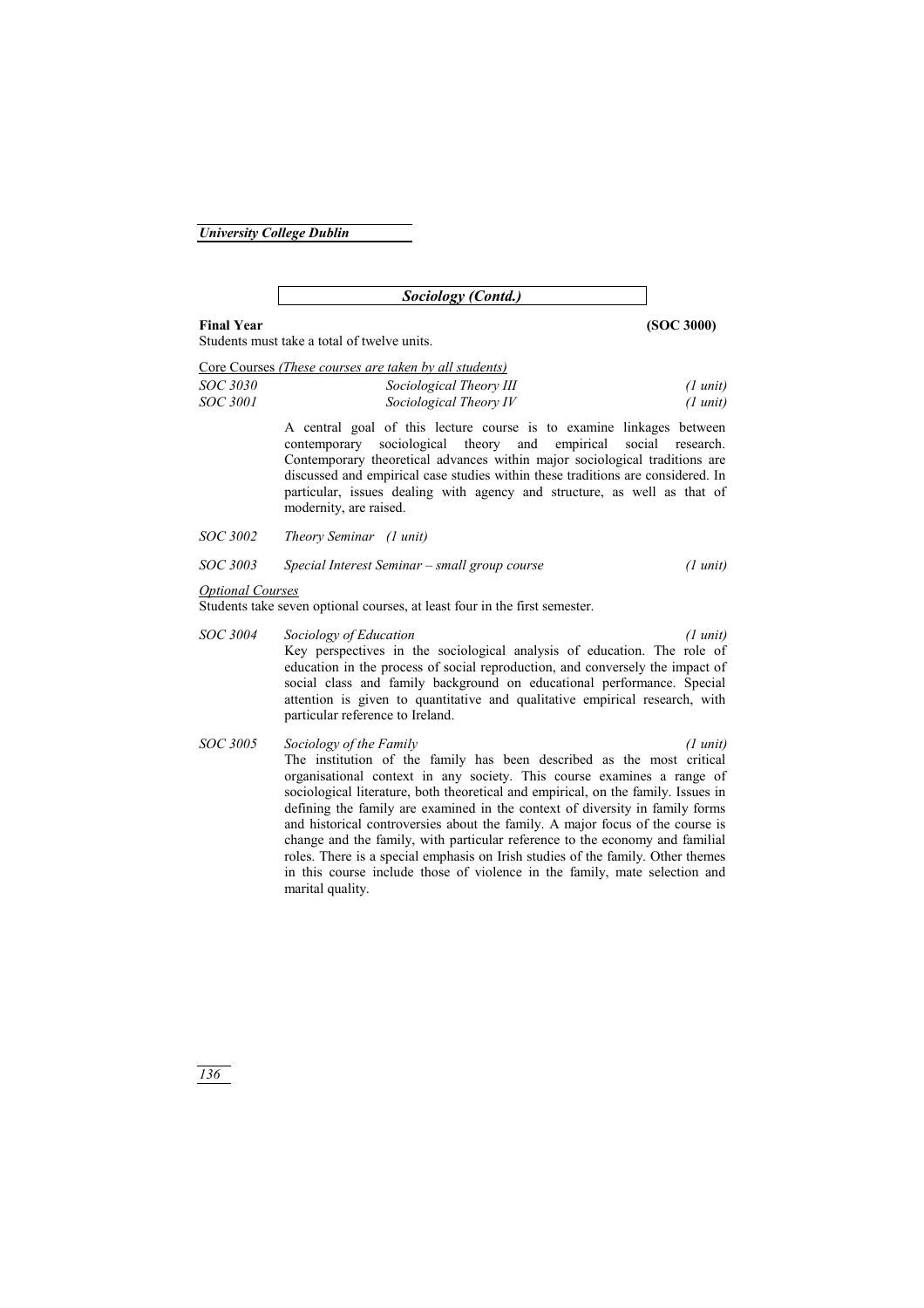*SOC 2005 Sociology of Development II (1 unit)*  This course examines the conditions and prospects of less developed countries, the 'South' within the context of differences in natural resources, the impact of colonialism and the international economic order. The internal dynamics of less developed countries are analysed with reference to classes, ethnicity, interest groups and political factors and the implications of population expansion. Particular attention is paid to the position of women. The 'North' (or advanced industrial capitalist countries) is identified as part of the problem – can it be part of the solution? This question is examined in relation to the operation of transnational corporations and the role of aid.

### *SOC 2006 Sociology of Communications I (1 unit)*  Major theoretical perspectives in the sociology of communications: Marxism and pluralism, critical theory and dependency theory, feminist and cultural studies views. Review of research on media audiences. Historical and sociological examination of broadcasting in Ireland.

- *SOC 2007 Sociology of Gender (1 unit)*  This course offers an introduction to gender issues, especially in sociology. Sociological theory is examined in the context of gender and the wider body of feminist thought. Specific topics include the social construction of male and female roles, work, health, crime and violence, and the study of masculinity.
- *SOC 2008 Research Methods and Data Analysis (4 units)*  The objective of this course is to give students a good grounding in the methodologies utilised by sociologists in the researching of social issues, as well as an understanding of the theoretical approaches underlying these methodologies. A twice-weekly lecture course is combined with practical hands-on experience in the carrying out of a research project by each student. In the lecture course, the three main approaches to social research are studied, namely documentary research, survey research and the use of qualitative methods. An introduction is given to evaluation research. In addition to the lecture course, each student is required to carry out a research project.

### *SOC 2010 Sociology of Northern Ireland (1 unit)*  This course examines various aspects of Northern Irish society, both in terms of historical debates and contemporary developments. The course considers some of the competing/overlapping explanations for the conflict and for its (potential) resolution, focusing in particular on the social dynamics involved in these processes. Our concern throughout the course will be to develop a critical understanding of such concepts as history, community and culture, and how these intersect with other debates about the nature of Northern Irish Society.

- *SOC 2009 Seminar Essay* 
	- Other optional courses may be offered in Second Year. See Third Year option list.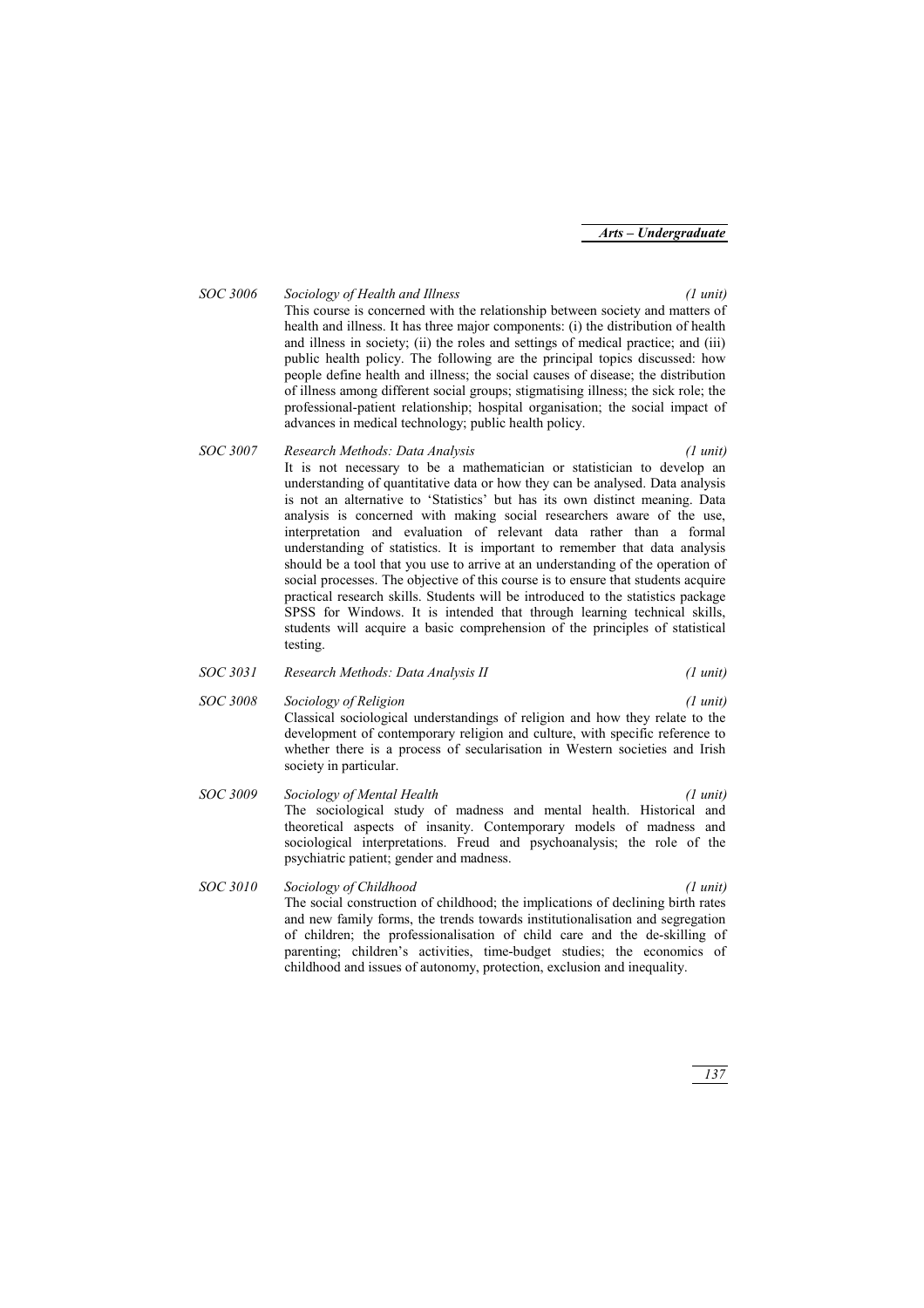### *Sociology (Contd.)*

**Final Year (SOC 3000)** 

Students must take a total of twelve units.

|          | Core Courses (These courses are taken by all students) |                    |
|----------|--------------------------------------------------------|--------------------|
| SOC 3030 | Sociological Theory III                                | $(l \text{ unit})$ |
| SOC 3001 | Sociological Theory IV                                 | $(1 \text{ unit})$ |

 A central goal of this lecture course is to examine linkages between contemporary sociological theory and empirical social research. Contemporary theoretical advances within major sociological traditions are discussed and empirical case studies within these traditions are considered. In particular, issues dealing with agency and structure, as well as that of modernity, are raised.

*SOC 3002 Theory Seminar (1 unit)* 

*SOC 3003 Special Interest Seminar – small group course (1 unit)* 

### *Optional Courses*

Students take seven optional courses, at least four in the first semester.

- *SOC 3004 Sociology of Education (1 unit)*  Key perspectives in the sociological analysis of education. The role of education in the process of social reproduction, and conversely the impact of social class and family background on educational performance. Special attention is given to quantitative and qualitative empirical research, with particular reference to Ireland.
- *SOC 3005 Sociology of the Family (1 unit)*  The institution of the family has been described as the most critical organisational context in any society. This course examines a range of sociological literature, both theoretical and empirical, on the family. Issues in defining the family are examined in the context of diversity in family forms and historical controversies about the family. A major focus of the course is change and the family, with particular reference to the economy and familial roles. There is a special emphasis on Irish studies of the family. Other themes in this course include those of violence in the family, mate selection and marital quality.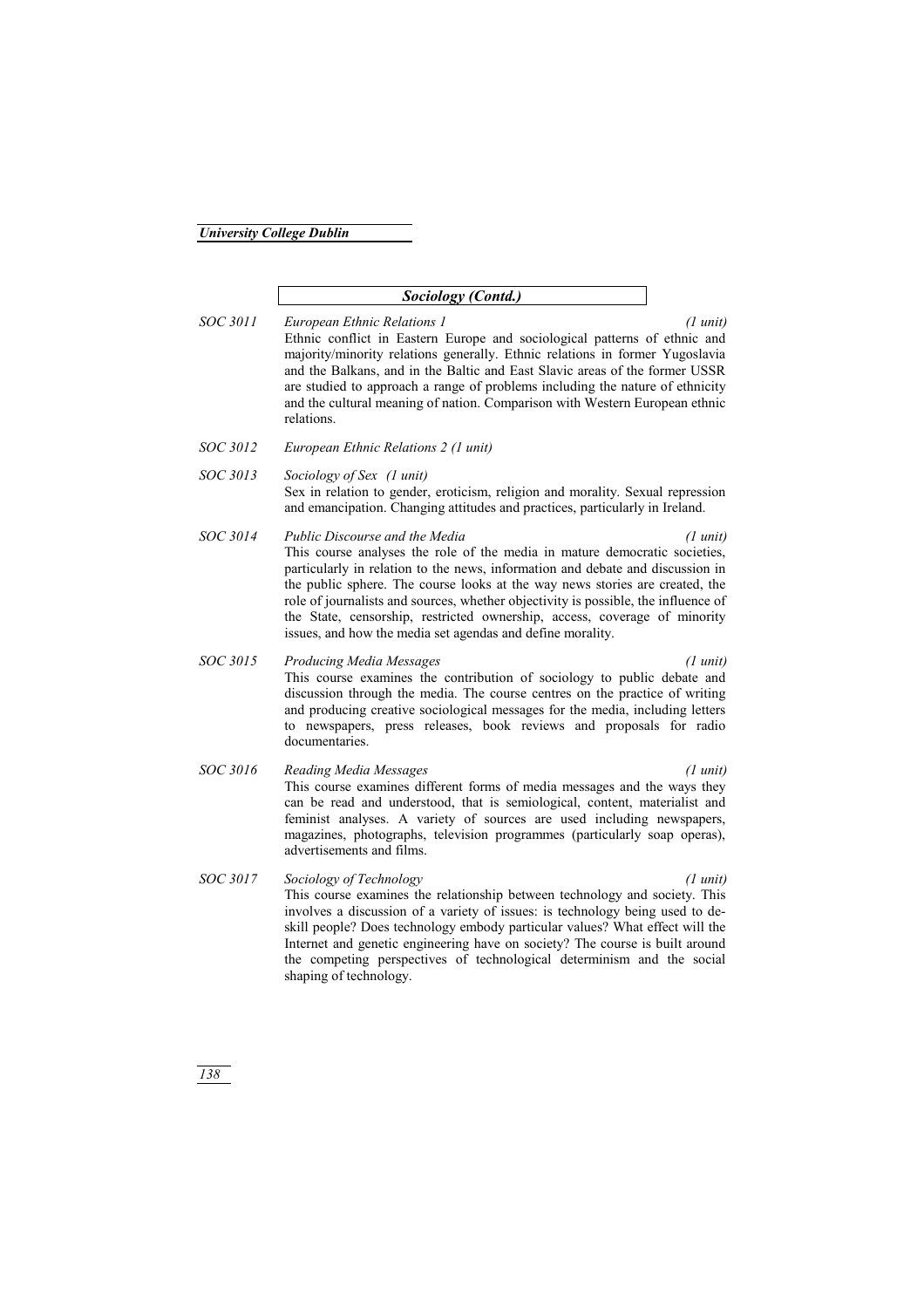*SOC 3006 Sociology of Health and Illness (1 unit)*  This course is concerned with the relationship between society and matters of health and illness. It has three major components: (i) the distribution of health and illness in society; (ii) the roles and settings of medical practice; and (iii) public health policy. The following are the principal topics discussed: how people define health and illness; the social causes of disease; the distribution of illness among different social groups; stigmatising illness; the sick role; the professional-patient relationship; hospital organisation; the social impact of advances in medical technology; public health policy.

## *SOC 3007 Research Methods: Data Analysis (1 unit)*

 It is not necessary to be a mathematician or statistician to develop an understanding of quantitative data or how they can be analysed. Data analysis is not an alternative to 'Statistics' but has its own distinct meaning. Data analysis is concerned with making social researchers aware of the use, interpretation and evaluation of relevant data rather than a formal understanding of statistics. It is important to remember that data analysis should be a tool that you use to arrive at an understanding of the operation of social processes. The objective of this course is to ensure that students acquire practical research skills. Students will be introduced to the statistics package SPSS for Windows. It is intended that through learning technical skills, students will acquire a basic comprehension of the principles of statistical testing.

- *SOC 3031 Research Methods: Data Analysis II (1 unit)*
- *SOC 3008 Sociology of Religion (1 unit)*  Classical sociological understandings of religion and how they relate to the development of contemporary religion and culture, with specific reference to whether there is a process of secularisation in Western societies and Irish society in particular.
- *SOC 3009 Sociology of Mental Health (1 unit)*  The sociological study of madness and mental health. Historical and theoretical aspects of insanity. Contemporary models of madness and sociological interpretations. Freud and psychoanalysis; the role of the psychiatric patient; gender and madness.
- *SOC 3010 Sociology of Childhood (1 unit)*  The social construction of childhood; the implications of declining birth rates and new family forms, the trends towards institutionalisation and segregation of children; the professionalisation of child care and the de-skilling of parenting; children's activities, time-budget studies; the economics of childhood and issues of autonomy, protection, exclusion and inequality.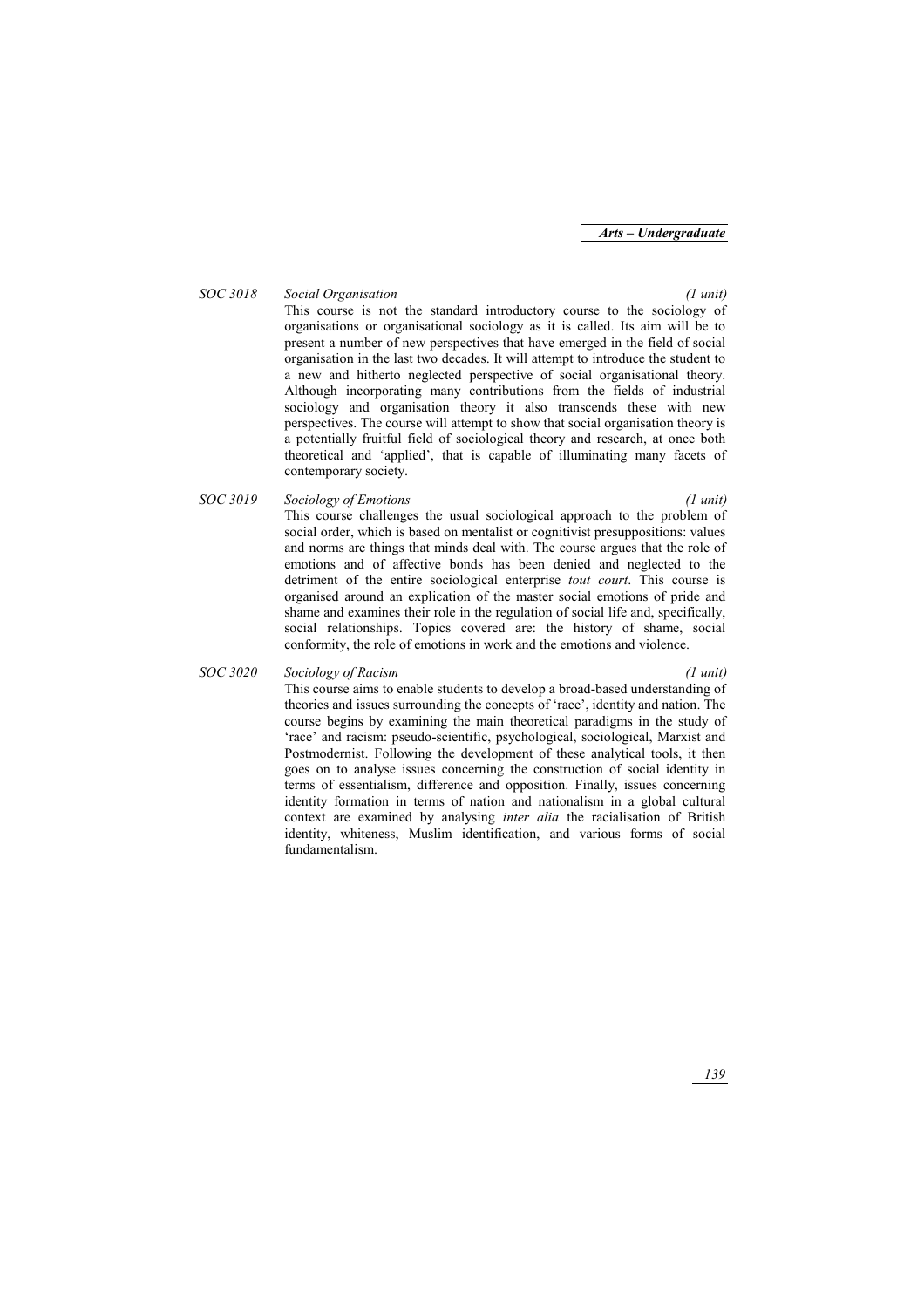### *Sociology (Contd.)*

- *SOC 3011 European Ethnic Relations 1 (1 unit)*  Ethnic conflict in Eastern Europe and sociological patterns of ethnic and majority/minority relations generally. Ethnic relations in former Yugoslavia and the Balkans, and in the Baltic and East Slavic areas of the former USSR are studied to approach a range of problems including the nature of ethnicity and the cultural meaning of nation. Comparison with Western European ethnic relations.
- *SOC 3012 European Ethnic Relations 2 (1 unit)*

### *SOC 3013 Sociology of Sex (1 unit)*  Sex in relation to gender, eroticism, religion and morality. Sexual repression and emancipation. Changing attitudes and practices, particularly in Ireland.

- *SOC 3014 Public Discourse and the Media (1 unit)*  This course analyses the role of the media in mature democratic societies, particularly in relation to the news, information and debate and discussion in the public sphere. The course looks at the way news stories are created, the role of journalists and sources, whether objectivity is possible, the influence of the State, censorship, restricted ownership, access, coverage of minority issues, and how the media set agendas and define morality.
- *SOC 3015 Producing Media Messages (1 unit)*  This course examines the contribution of sociology to public debate and discussion through the media. The course centres on the practice of writing and producing creative sociological messages for the media, including letters to newspapers, press releases, book reviews and proposals for radio documentaries.
- *SOC 3016 Reading Media Messages (1 unit)*  This course examines different forms of media messages and the ways they can be read and understood, that is semiological, content, materialist and feminist analyses. A variety of sources are used including newspapers, magazines, photographs, television programmes (particularly soap operas), advertisements and films.
- *SOC 3017 Sociology of Technology (1 unit)*  This course examines the relationship between technology and society. This involves a discussion of a variety of issues: is technology being used to deskill people? Does technology embody particular values? What effect will the Internet and genetic engineering have on society? The course is built around the competing perspectives of technological determinism and the social shaping of technology.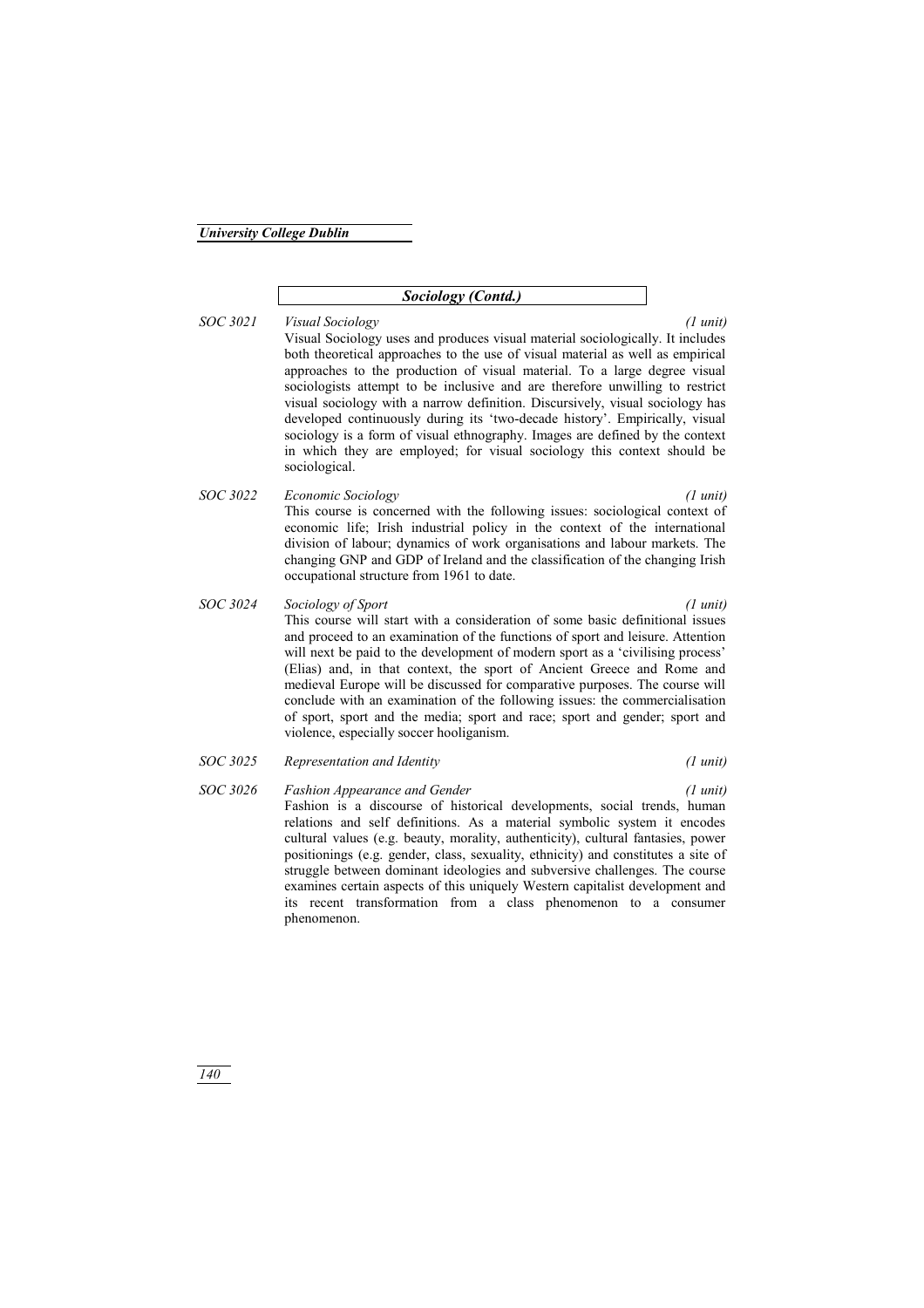*Arts – Undergraduate* 

### *SOC 3018 Social Organisation (1 unit)*

 This course is not the standard introductory course to the sociology of organisations or organisational sociology as it is called. Its aim will be to present a number of new perspectives that have emerged in the field of social organisation in the last two decades. It will attempt to introduce the student to a new and hitherto neglected perspective of social organisational theory. Although incorporating many contributions from the fields of industrial sociology and organisation theory it also transcends these with new perspectives. The course will attempt to show that social organisation theory is a potentially fruitful field of sociological theory and research, at once both theoretical and 'applied', that is capable of illuminating many facets of contemporary society.

### *SOC 3019 Sociology of Emotions (1 unit)*

 This course challenges the usual sociological approach to the problem of social order, which is based on mentalist or cognitivist presuppositions: values and norms are things that minds deal with. The course argues that the role of emotions and of affective bonds has been denied and neglected to the detriment of the entire sociological enterprise *tout court*. This course is organised around an explication of the master social emotions of pride and shame and examines their role in the regulation of social life and, specifically, social relationships. Topics covered are: the history of shame, social conformity, the role of emotions in work and the emotions and violence.

### *SOC 3020 Sociology of Racism (1 unit)*

 This course aims to enable students to develop a broad-based understanding of theories and issues surrounding the concepts of 'race', identity and nation. The course begins by examining the main theoretical paradigms in the study of 'race' and racism: pseudo-scientific, psychological, sociological, Marxist and Postmodernist. Following the development of these analytical tools, it then goes on to analyse issues concerning the construction of social identity in terms of essentialism, difference and opposition. Finally, issues concerning identity formation in terms of nation and nationalism in a global cultural context are examined by analysing *inter alia* the racialisation of British identity, whiteness, Muslim identification, and various forms of social fundamentalism.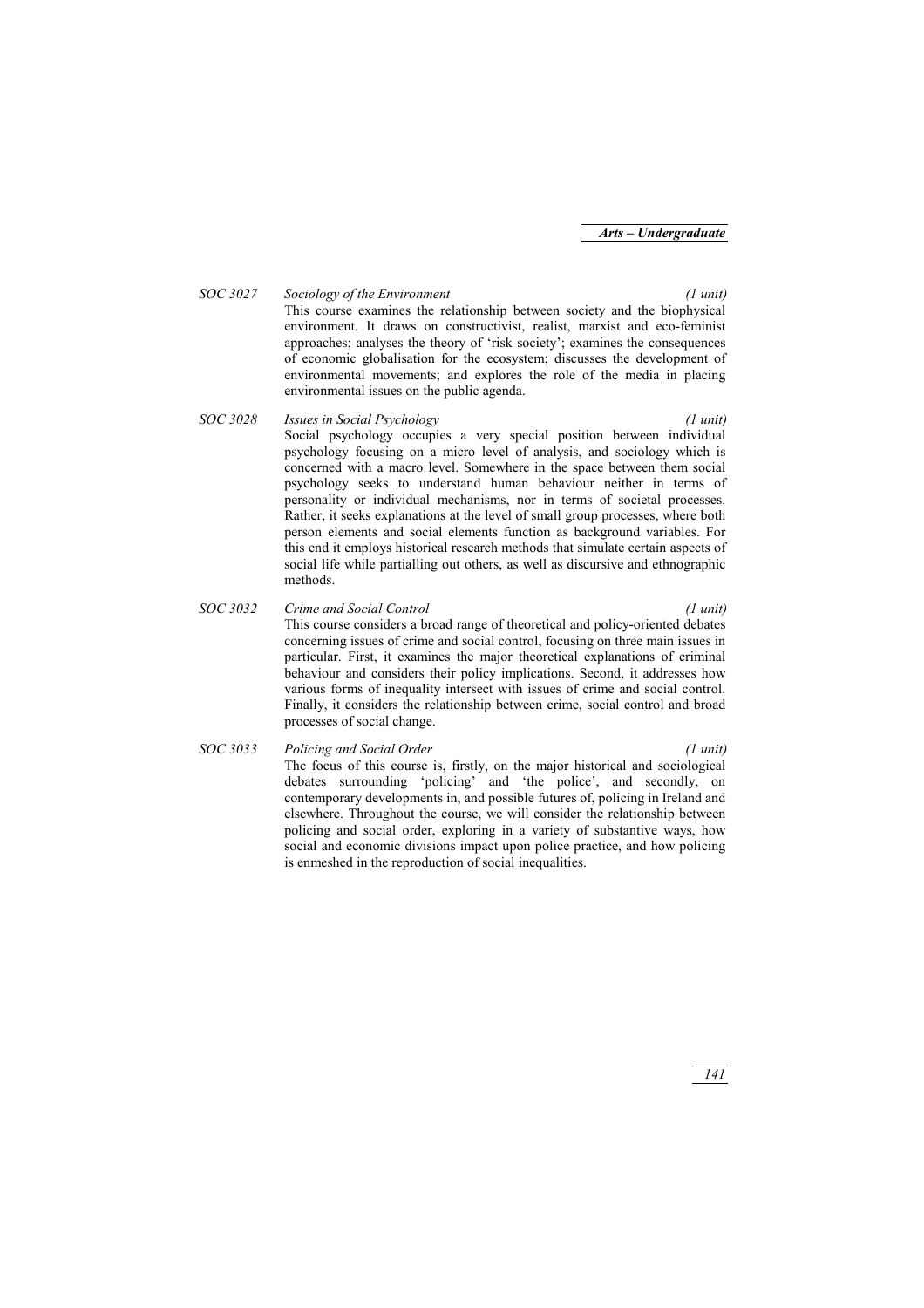### *Sociology (Contd.)*

*SOC 3021 Visual Sociology (1 unit)*  Visual Sociology uses and produces visual material sociologically. It includes both theoretical approaches to the use of visual material as well as empirical approaches to the production of visual material. To a large degree visual sociologists attempt to be inclusive and are therefore unwilling to restrict visual sociology with a narrow definition. Discursively, visual sociology has developed continuously during its 'two-decade history'. Empirically, visual sociology is a form of visual ethnography. Images are defined by the context in which they are employed; for visual sociology this context should be sociological.

*SOC 3022 Economic Sociology (1 unit)*  This course is concerned with the following issues: sociological context of economic life; Irish industrial policy in the context of the international division of labour; dynamics of work organisations and labour markets. The changing GNP and GDP of Ireland and the classification of the changing Irish occupational structure from 1961 to date.

*SOC 3024 Sociology of Sport (1 unit)* 

 This course will start with a consideration of some basic definitional issues and proceed to an examination of the functions of sport and leisure. Attention will next be paid to the development of modern sport as a 'civilising process' (Elias) and, in that context, the sport of Ancient Greece and Rome and medieval Europe will be discussed for comparative purposes. The course will conclude with an examination of the following issues: the commercialisation of sport, sport and the media; sport and race; sport and gender; sport and violence, especially soccer hooliganism.

- *SOC 3025 Representation and Identity (1 unit)*
- *SOC 3026 Fashion Appearance and Gender (1 unit)*  Fashion is a discourse of historical developments, social trends, human relations and self definitions. As a material symbolic system it encodes cultural values (e.g. beauty, morality, authenticity), cultural fantasies, power positionings (e.g. gender, class, sexuality, ethnicity) and constitutes a site of struggle between dominant ideologies and subversive challenges. The course examines certain aspects of this uniquely Western capitalist development and its recent transformation from a class phenomenon to a consumer phenomenon.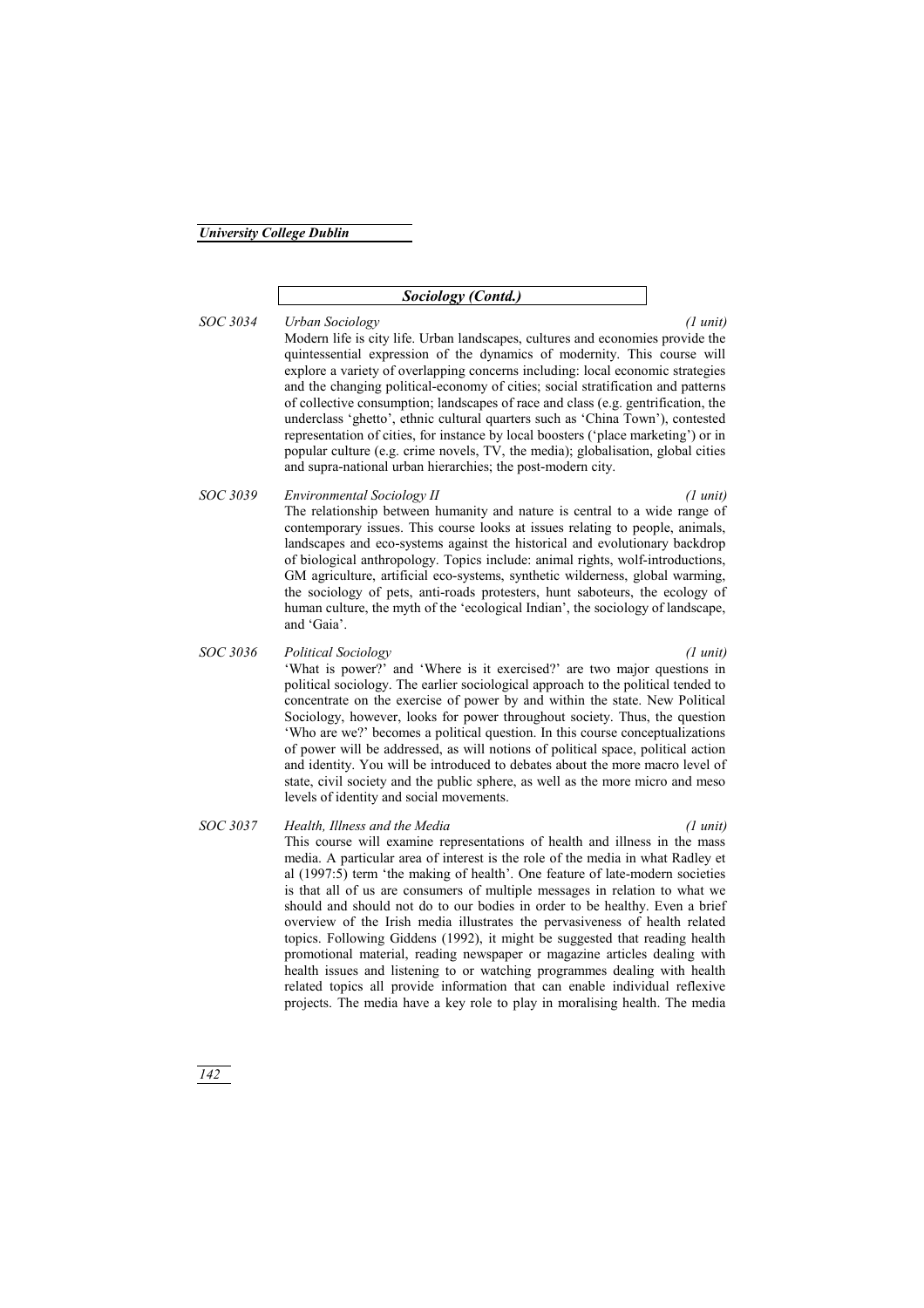*SOC 3027 Sociology of the Environment (1 unit)* 

 This course examines the relationship between society and the biophysical environment. It draws on constructivist, realist, marxist and eco-feminist approaches; analyses the theory of 'risk society'; examines the consequences of economic globalisation for the ecosystem; discusses the development of environmental movements; and explores the role of the media in placing environmental issues on the public agenda.

- *SOC 3028 Issues in Social Psychology (1 unit)*  Social psychology occupies a very special position between individual psychology focusing on a micro level of analysis, and sociology which is concerned with a macro level. Somewhere in the space between them social psychology seeks to understand human behaviour neither in terms of personality or individual mechanisms, nor in terms of societal processes. Rather, it seeks explanations at the level of small group processes, where both person elements and social elements function as background variables. For this end it employs historical research methods that simulate certain aspects of social life while partialling out others, as well as discursive and ethnographic methods.
- *SOC 3032 Crime and Social Control (1 unit)*  This course considers a broad range of theoretical and policy-oriented debates concerning issues of crime and social control, focusing on three main issues in particular. First, it examines the major theoretical explanations of criminal behaviour and considers their policy implications. Second, it addresses how various forms of inequality intersect with issues of crime and social control. Finally, it considers the relationship between crime, social control and broad processes of social change.
- *SOC 3033 Policing and Social Order (1 unit)*  The focus of this course is, firstly, on the major historical and sociological debates surrounding 'policing' and 'the police', and secondly, on contemporary developments in, and possible futures of, policing in Ireland and elsewhere. Throughout the course, we will consider the relationship between policing and social order, exploring in a variety of substantive ways, how social and economic divisions impact upon police practice, and how policing is enmeshed in the reproduction of social inequalities.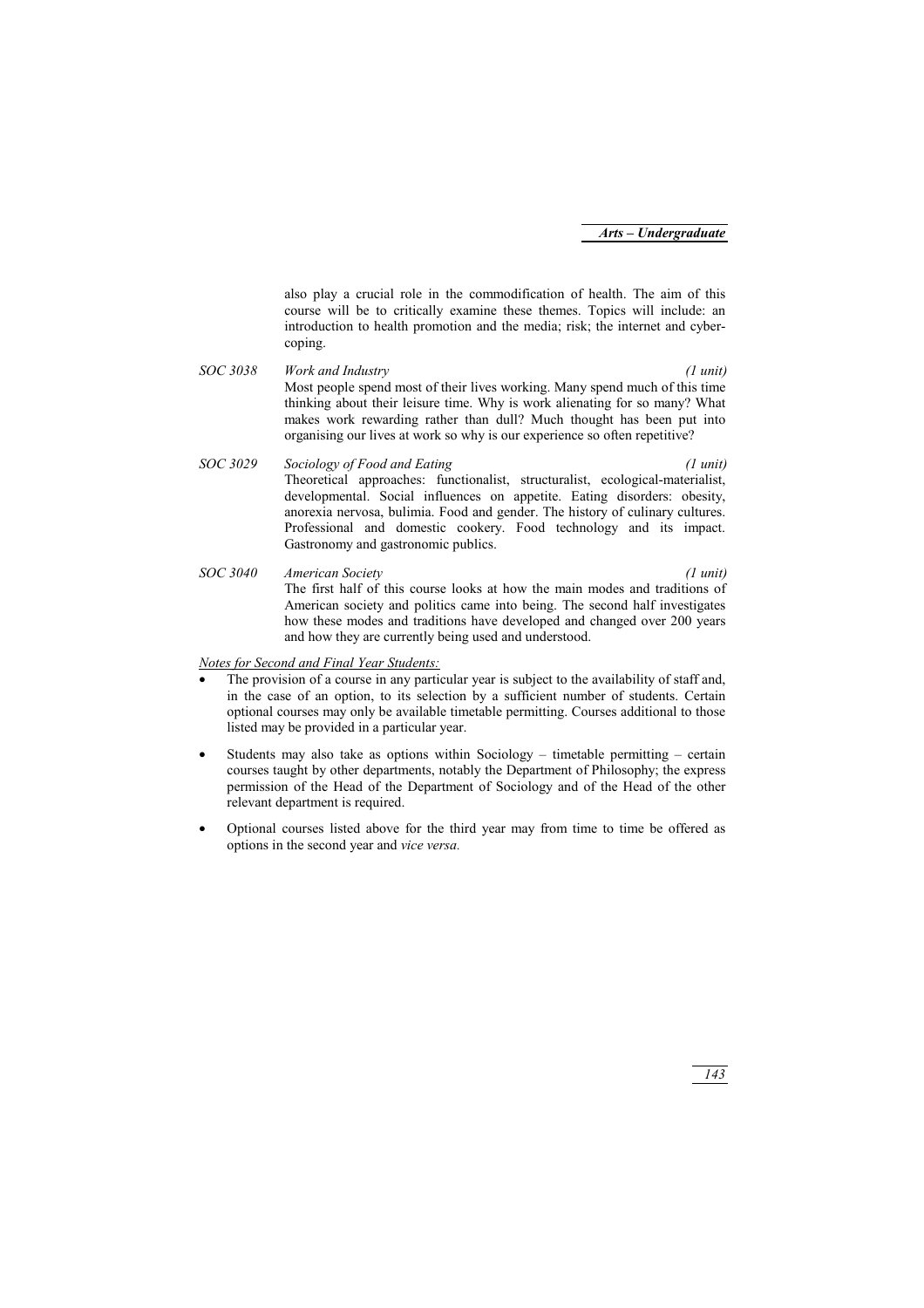### *Sociology (Contd.)*

- *SOC 3034 Urban Sociology (1 unit)*  Modern life is city life. Urban landscapes, cultures and economies provide the quintessential expression of the dynamics of modernity. This course will explore a variety of overlapping concerns including: local economic strategies and the changing political-economy of cities; social stratification and patterns of collective consumption; landscapes of race and class (e.g. gentrification, the underclass 'ghetto', ethnic cultural quarters such as 'China Town'), contested representation of cities, for instance by local boosters ('place marketing') or in popular culture (e.g. crime novels, TV, the media); globalisation, global cities and supra-national urban hierarchies; the post-modern city.
- *SOC 3039 Environmental Sociology II (1 unit)*

 The relationship between humanity and nature is central to a wide range of contemporary issues. This course looks at issues relating to people, animals, landscapes and eco-systems against the historical and evolutionary backdrop of biological anthropology. Topics include: animal rights, wolf-introductions, GM agriculture, artificial eco-systems, synthetic wilderness, global warming, the sociology of pets, anti-roads protesters, hunt saboteurs, the ecology of human culture, the myth of the 'ecological Indian', the sociology of landscape, and 'Gaia'.

*SOC 3036 Political Sociology (1 unit)*  'What is power?' and 'Where is it exercised?' are two major questions in political sociology. The earlier sociological approach to the political tended to concentrate on the exercise of power by and within the state. New Political Sociology, however, looks for power throughout society. Thus, the question 'Who are we?' becomes a political question. In this course conceptualizations of power will be addressed, as will notions of political space, political action and identity. You will be introduced to debates about the more macro level of state, civil society and the public sphere, as well as the more micro and meso levels of identity and social movements.

### *SOC 3037 Health, Illness and the Media (1 unit)*  This course will examine representations of health and illness in the mass media. A particular area of interest is the role of the media in what Radley et al (1997:5) term 'the making of health'. One feature of late-modern societies is that all of us are consumers of multiple messages in relation to what we should and should not do to our bodies in order to be healthy. Even a brief overview of the Irish media illustrates the pervasiveness of health related topics. Following Giddens (1992), it might be suggested that reading health promotional material, reading newspaper or magazine articles dealing with health issues and listening to or watching programmes dealing with health related topics all provide information that can enable individual reflexive projects. The media have a key role to play in moralising health. The media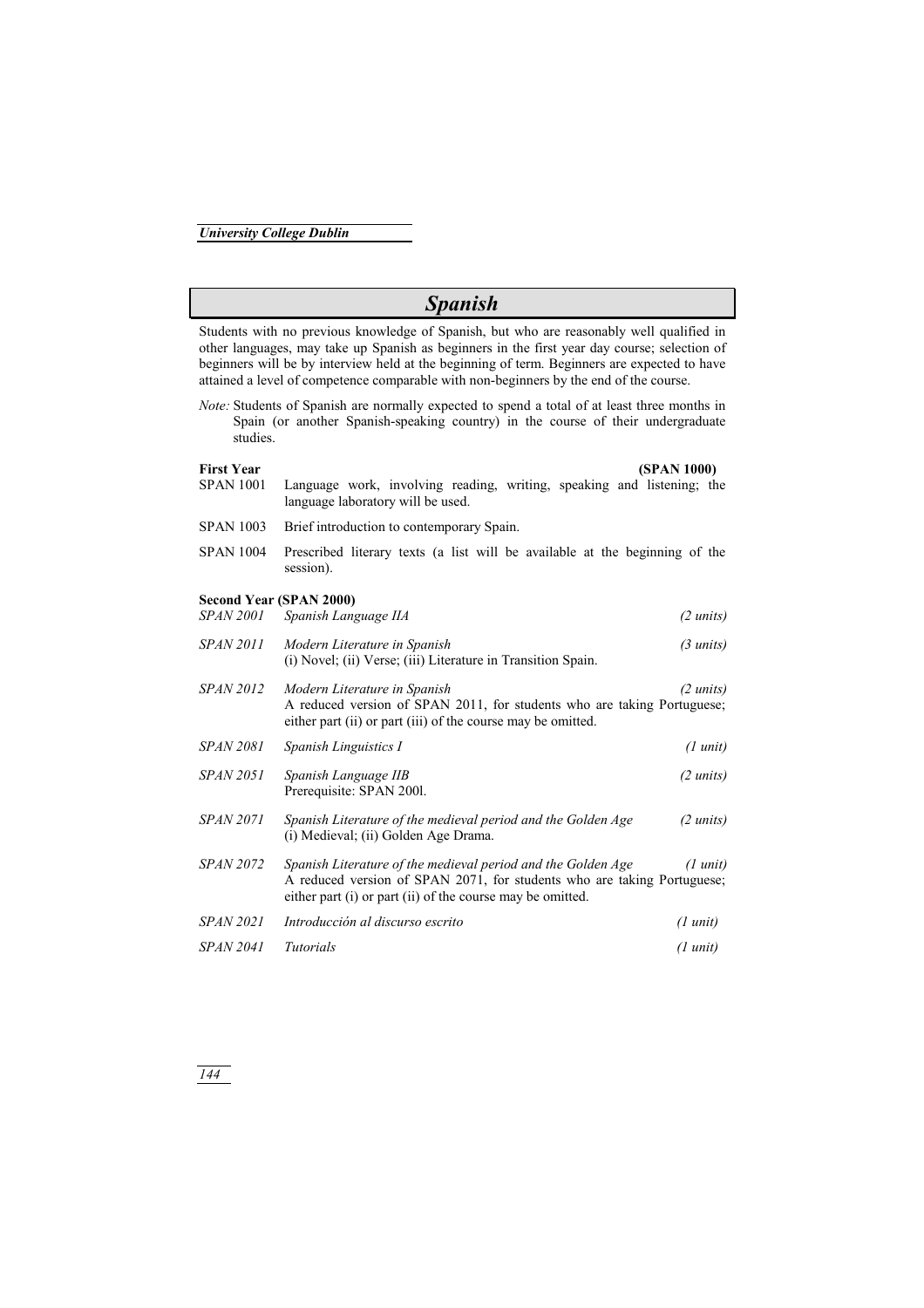also play a crucial role in the commodification of health. The aim of this course will be to critically examine these themes. Topics will include: an introduction to health promotion and the media; risk; the internet and cybercoping.

- *SOC 3038 Work and Industry (1 unit)*  Most people spend most of their lives working. Many spend much of this time thinking about their leisure time. Why is work alienating for so many? What makes work rewarding rather than dull? Much thought has been put into organising our lives at work so why is our experience so often repetitive?
- *SOC 3029 Sociology of Food and Eating (1 unit)*  Theoretical approaches: functionalist, structuralist, ecological-materialist, developmental. Social influences on appetite. Eating disorders: obesity, anorexia nervosa, bulimia. Food and gender. The history of culinary cultures. Professional and domestic cookery. Food technology and its impact. Gastronomy and gastronomic publics.
- *SOC 3040 American Society (1 unit)*  The first half of this course looks at how the main modes and traditions of American society and politics came into being. The second half investigates how these modes and traditions have developed and changed over 200 years and how they are currently being used and understood.

### *Notes for Second and Final Year Students:*

- The provision of a course in any particular year is subject to the availability of staff and, in the case of an option, to its selection by a sufficient number of students. Certain optional courses may only be available timetable permitting. Courses additional to those listed may be provided in a particular year.
- Students may also take as options within Sociology timetable permitting certain courses taught by other departments, notably the Department of Philosophy; the express permission of the Head of the Department of Sociology and of the Head of the other relevant department is required.
- Optional courses listed above for the third year may from time to time be offered as options in the second year and *vice versa.*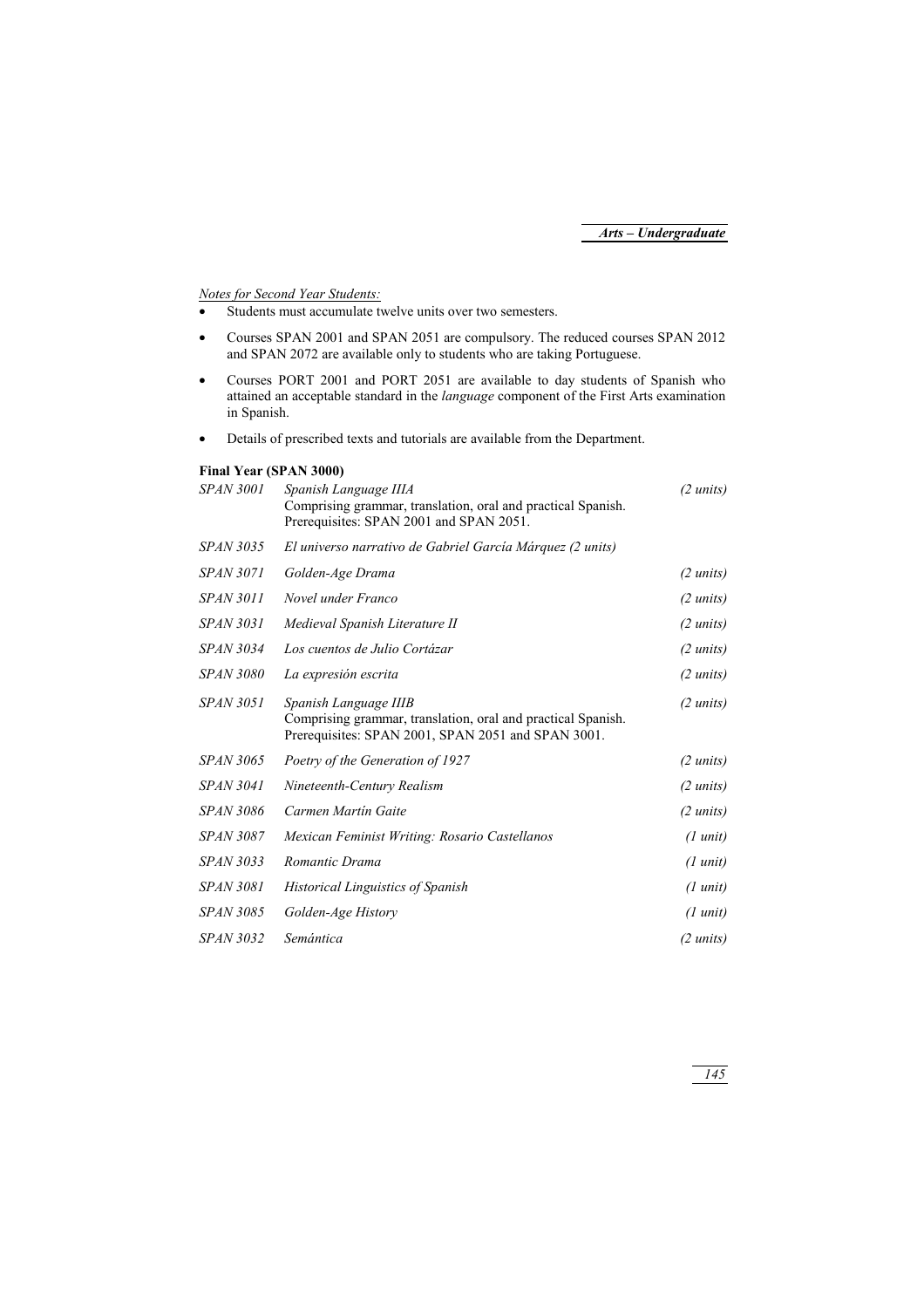# *Spanish*

Students with no previous knowledge of Spanish, but who are reasonably well qualified in other languages, may take up Spanish as beginners in the first year day course; selection of beginners will be by interview held at the beginning of term. Beginners are expected to have attained a level of competence comparable with non-beginners by the end of the course.

*Note:* Students of Spanish are normally expected to spend a total of at least three months in Spain (or another Spanish-speaking country) in the course of their undergraduate studies.

### **First Year (SPAN 1000)**

- SPAN 1001 Language work, involving reading, writing, speaking and listening; the language laboratory will be used.
- SPAN 1003 Brief introduction to contemporary Spain.
- SPAN 1004 Prescribed literary texts (a list will be available at the beginning of the session).

### **Second Year (SPAN 2000)**

| <b>SPAN 2001</b> | Spanish Language IIA                                                                                                                                                                                  | $(2 \text{ units})$ |
|------------------|-------------------------------------------------------------------------------------------------------------------------------------------------------------------------------------------------------|---------------------|
| <i>SPAN 2011</i> | Modern Literature in Spanish<br>(i) Novel; (ii) Verse; (iii) Literature in Transition Spain.                                                                                                          | $(3 \text{ units})$ |
| <i>SPAN 2012</i> | Modern Literature in Spanish<br>A reduced version of SPAN 2011, for students who are taking Portuguese;<br>either part (ii) or part (iii) of the course may be omitted.                               | $(2 \text{ units})$ |
| <i>SPAN 2081</i> | Spanish Linguistics I                                                                                                                                                                                 | $(1 \text{ unit})$  |
| <i>SPAN 2051</i> | Spanish Language IIB<br>Prerequisite: SPAN 2001.                                                                                                                                                      | (2 units)           |
| <i>SPAN 2071</i> | Spanish Literature of the medieval period and the Golden Age<br>(i) Medieval; (ii) Golden Age Drama.                                                                                                  | $(2 \text{ units})$ |
| <i>SPAN 2072</i> | Spanish Literature of the medieval period and the Golden Age<br>A reduced version of SPAN 2071, for students who are taking Portuguese;<br>either part (i) or part (ii) of the course may be omitted. | $(1 \text{ unit})$  |
| <i>SPAN 2021</i> | Introducción al discurso escrito                                                                                                                                                                      | $(1 \text{ unit})$  |
| <i>SPAN 2041</i> | Tutorials                                                                                                                                                                                             | $(1 \text{ unit})$  |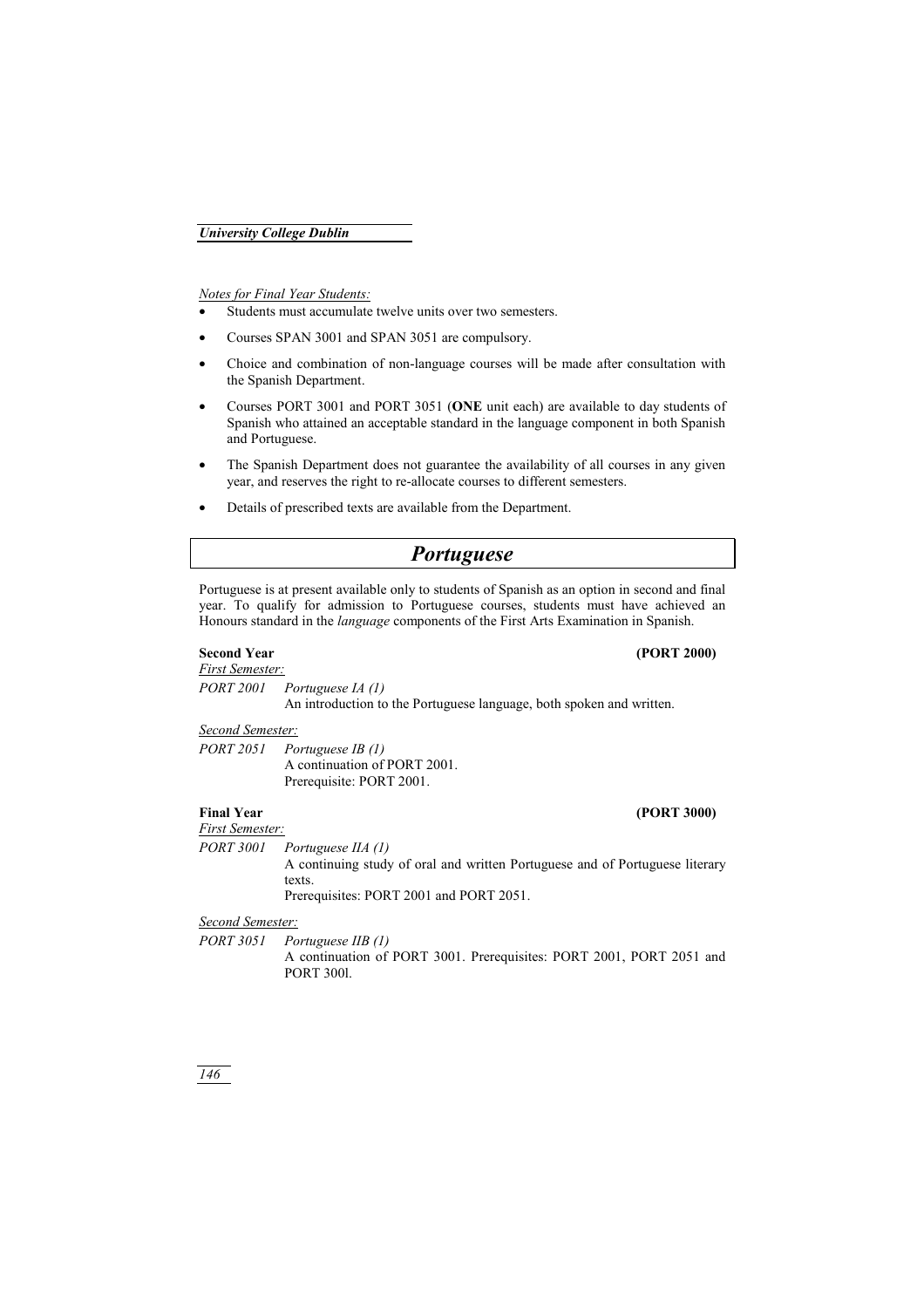# *Notes for Second Year Students:*

- Students must accumulate twelve units over two semesters.
- Courses SPAN 2001 and SPAN 2051 are compulsory. The reduced courses SPAN 2012 and SPAN 2072 are available only to students who are taking Portuguese.
- Courses PORT 2001 and PORT 2051 are available to day students of Spanish who attained an acceptable standard in the *language* component of the First Arts examination in Spanish.
- Details of prescribed texts and tutorials are available from the Department.

# **Final Year (SPAN 3000)**

| <i>SPAN 3001</i> | Spanish Language IIIA<br>Comprising grammar, translation, oral and practical Spanish.<br>Prerequisites: SPAN 2001 and SPAN 2051.            | $(2 \text{ units})$ |
|------------------|---------------------------------------------------------------------------------------------------------------------------------------------|---------------------|
| <b>SPAN 3035</b> | El universo narrativo de Gabriel García Márquez (2 units)                                                                                   |                     |
| <i>SPAN 3071</i> | Golden-Age Drama                                                                                                                            | $(2 \text{ units})$ |
| <i>SPAN 3011</i> | Novel under Franco                                                                                                                          | $(2 \text{ units})$ |
| <i>SPAN 3031</i> | Medieval Spanish Literature II                                                                                                              | $(2 \text{ units})$ |
| <i>SPAN 3034</i> | Los cuentos de Julio Cortázar                                                                                                               | $(2 \text{ units})$ |
| <i>SPAN 3080</i> | La expresión escrita                                                                                                                        | $(2 \text{ units})$ |
| <i>SPAN 3051</i> | Spanish Language IIIB<br>Comprising grammar, translation, oral and practical Spanish.<br>Prerequisites: SPAN 2001, SPAN 2051 and SPAN 3001. | $(2 \text{ units})$ |
| <i>SPAN 3065</i> | Poetry of the Generation of 1927                                                                                                            | $(2 \text{ units})$ |
| <i>SPAN 3041</i> | Nineteenth-Century Realism                                                                                                                  | $(2 \text{ units})$ |
| <i>SPAN 3086</i> | Carmen Martín Gaite                                                                                                                         | $(2 \text{ units})$ |
| <i>SPAN 3087</i> | Mexican Feminist Writing: Rosario Castellanos                                                                                               | $(1 \text{ unit})$  |
| <i>SPAN 3033</i> | Romantic Drama                                                                                                                              | $(1 \text{ unit})$  |
| <i>SPAN 3081</i> | Historical Linguistics of Spanish                                                                                                           | $(1 \text{ unit})$  |
| <i>SPAN 3085</i> | Golden-Age History                                                                                                                          | $(1 \text{ unit})$  |
| <i>SPAN 3032</i> | Semántica                                                                                                                                   | $(2 \text{ units})$ |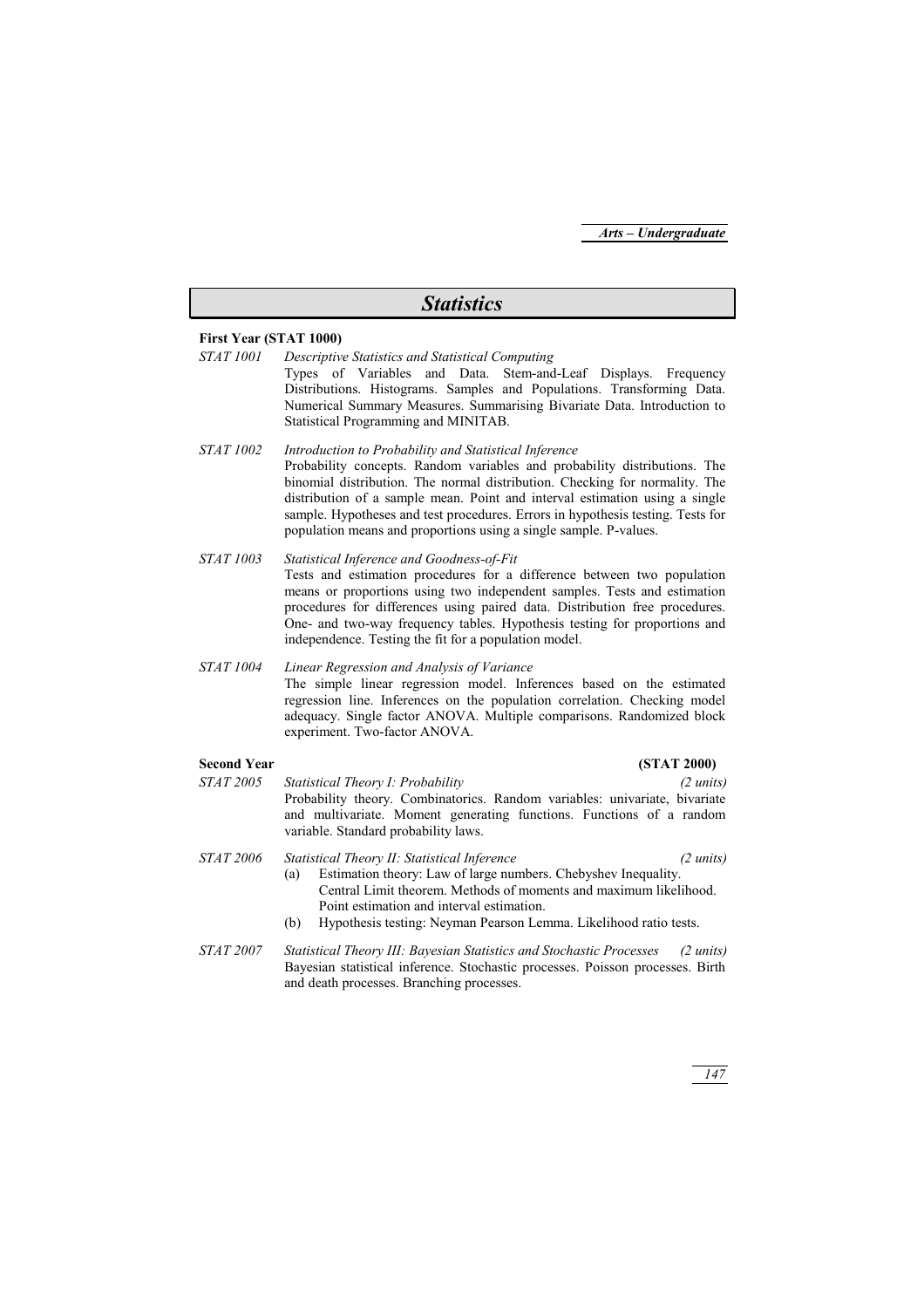*Notes for Final Year Students:*

- Students must accumulate twelve units over two semesters.
- Courses SPAN 3001 and SPAN 3051 are compulsory.
- Choice and combination of non-language courses will be made after consultation with the Spanish Department.
- Courses PORT 3001 and PORT 3051 (**ONE** unit each) are available to day students of Spanish who attained an acceptable standard in the language component in both Spanish and Portuguese.
- The Spanish Department does not guarantee the availability of all courses in any given year, and reserves the right to re-allocate courses to different semesters.
- Details of prescribed texts are available from the Department.

# *Portuguese*

Portuguese is at present available only to students of Spanish as an option in second and final year. To qualify for admission to Portuguese courses, students must have achieved an Honours standard in the *language* components of the First Arts Examination in Spanish.

# **Second Year (PORT 2000)**

*First Semester:*

*PORT 2001 Portuguese IA (1)* 

An introduction to the Portuguese language, both spoken and written.

*Second Semester:*

*PORT 2051 Portuguese IB (1)*  A continuation of PORT 2001. Prerequisite: PORT 2001.

*First Semester:*

*PORT 3001 Portuguese IIA (1)* 

 A continuing study of oral and written Portuguese and of Portuguese literary texts.

Prerequisites: PORT 2001 and PORT 2051.

# *Second Semester:*

*PORT 3051 Portuguese IIB (1)*  A continuation of PORT 3001. Prerequisites: PORT 2001, PORT 2051 and PORT 300l.

# **Final Year (PORT 3000)**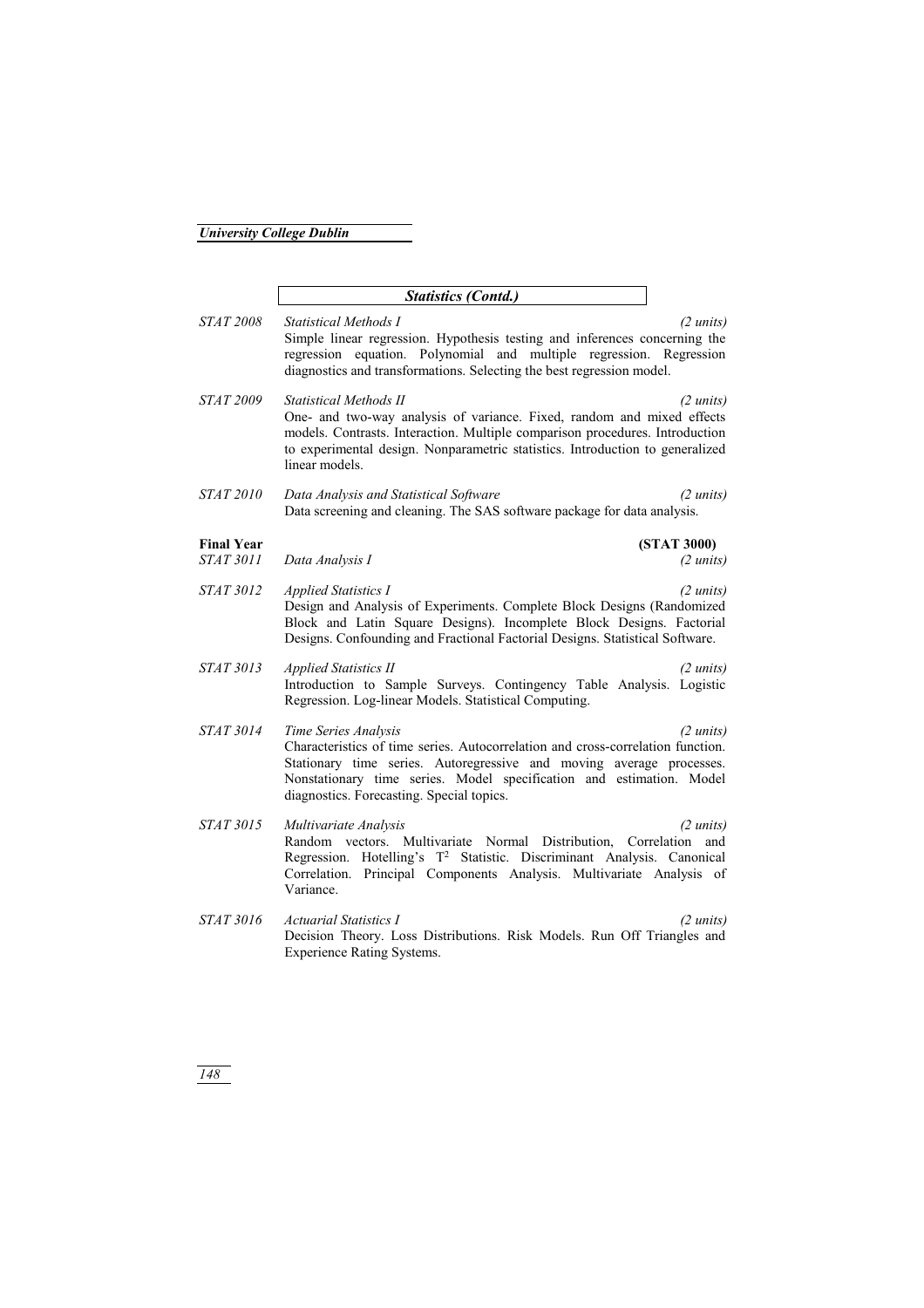# *Statistics*

### **First Year (STAT 1000)**

- *STAT 1001 Descriptive Statistics and Statistical Computing*  Types of Variables and Data. Stem-and-Leaf Displays. Frequency Distributions. Histograms. Samples and Populations. Transforming Data. Numerical Summary Measures. Summarising Bivariate Data. Introduction to Statistical Programming and MINITAB.
- *STAT 1002 Introduction to Probability and Statistical Inference*  Probability concepts. Random variables and probability distributions. The binomial distribution. The normal distribution. Checking for normality. The distribution of a sample mean. Point and interval estimation using a single sample. Hypotheses and test procedures. Errors in hypothesis testing. Tests for population means and proportions using a single sample. P-values.
- *STAT 1003 Statistical Inference and Goodness-of-Fit*  Tests and estimation procedures for a difference between two population means or proportions using two independent samples. Tests and estimation procedures for differences using paired data. Distribution free procedures. One- and two-way frequency tables. Hypothesis testing for proportions and independence. Testing the fit for a population model.
- *STAT 1004 Linear Regression and Analysis of Variance*  The simple linear regression model. Inferences based on the estimated regression line. Inferences on the population correlation. Checking model adequacy. Single factor ANOVA. Multiple comparisons. Randomized block experiment. Two-factor ANOVA.

### **Second Year (STAT 2000)**

- *STAT 2005 Statistical Theory I: Probability (2 units)*  Probability theory. Combinatorics. Random variables: univariate, bivariate and multivariate. Moment generating functions. Functions of a random variable. Standard probability laws.
- *STAT 2006 Statistical Theory II: Statistical Inference (2 units)*  (a) Estimation theory: Law of large numbers. Chebyshev Inequality. Central Limit theorem. Methods of moments and maximum likelihood.

Point estimation and interval estimation.

- (b) Hypothesis testing: Neyman Pearson Lemma. Likelihood ratio tests.
- *STAT 2007 Statistical Theory III: Bayesian Statistics and Stochastic Processes (2 units)*  Bayesian statistical inference. Stochastic processes. Poisson processes. Birth and death processes. Branching processes.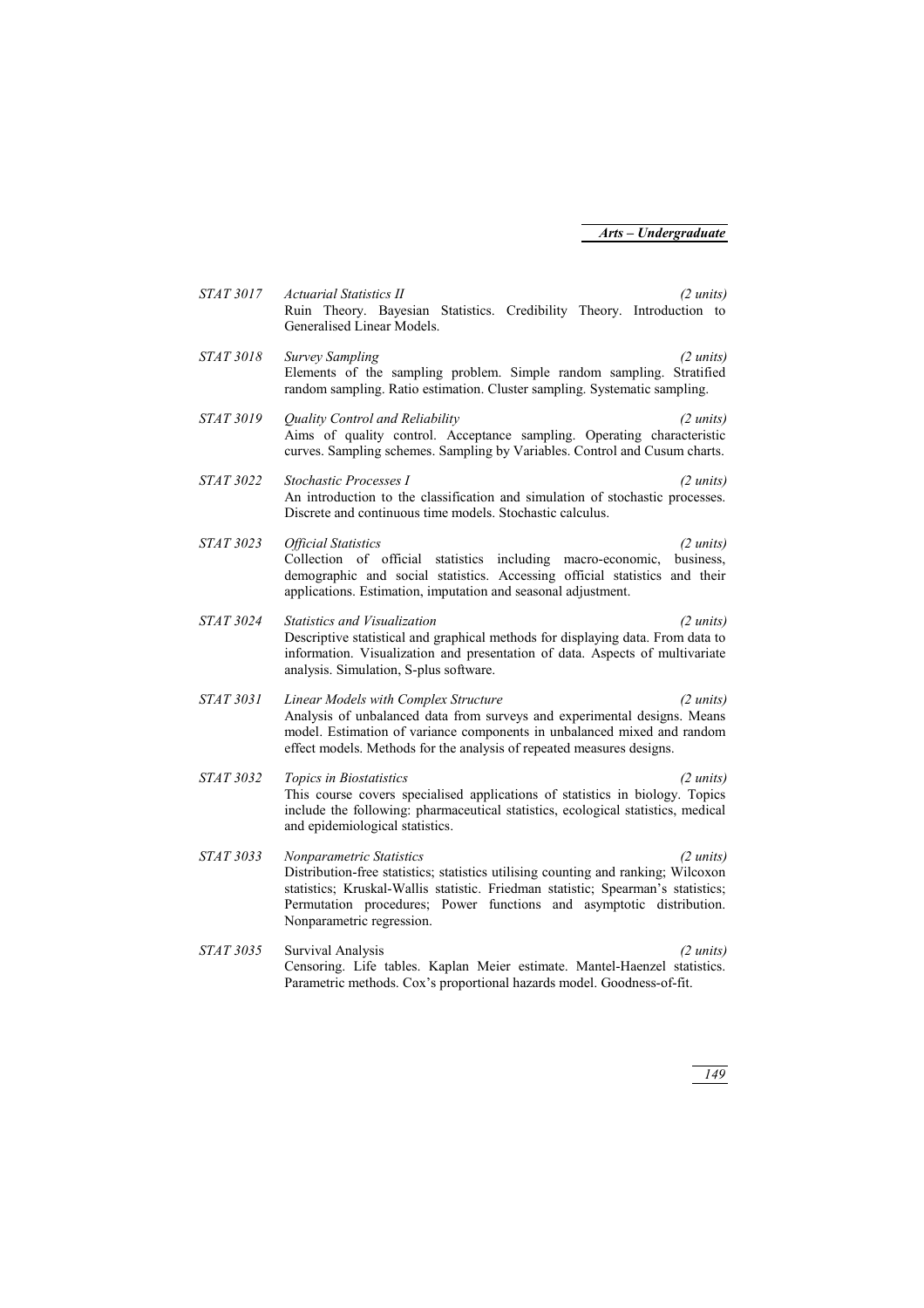# *Statistics (Contd.)*

- *STAT 2008 Statistical Methods I (2 units)*  Simple linear regression. Hypothesis testing and inferences concerning the regression equation. Polynomial and multiple regression. Regression diagnostics and transformations. Selecting the best regression model.
- *STAT 2009 Statistical Methods II (2 units)*  One- and two-way analysis of variance. Fixed, random and mixed effects models. Contrasts. Interaction. Multiple comparison procedures. Introduction to experimental design. Nonparametric statistics. Introduction to generalized linear models.
- *STAT 2010 Data Analysis and Statistical Software (2 units)*  Data screening and cleaning. The SAS software package for data analysis.

- **Final Year** (**STAT 3000**)<br> **FINAL STAT 3001** *Canity Canity**Canity**Canity**Canity**Canity**Canity**Canity**Canity**Canity**Canity**Canity**Canity**Canity**Canity**Canity**Canity**Canity**Canity**C Data Analysis I* (2 *units*)
- *STAT 3012 Applied Statistics I (2 units)*  Design and Analysis of Experiments. Complete Block Designs (Randomized Block and Latin Square Designs). Incomplete Block Designs. Factorial Designs. Confounding and Fractional Factorial Designs. Statistical Software.
- *STAT 3013 Applied Statistics II (2 units)*  Introduction to Sample Surveys. Contingency Table Analysis. Logistic Regression. Log-linear Models. Statistical Computing.
- *STAT 3014 Time Series Analysis (2 units)*  Characteristics of time series. Autocorrelation and cross-correlation function. Stationary time series. Autoregressive and moving average processes. Nonstationary time series. Model specification and estimation. Model diagnostics. Forecasting. Special topics.
- *STAT 3015 Multivariate Analysis (2 units)*  Random vectors. Multivariate Normal Distribution, Correlation and Regression. Hotelling's  $T^2$  Statistic. Discriminant Analysis. Canonical Correlation. Principal Components Analysis. Multivariate Analysis of Variance.
- *STAT 3016 Actuarial Statistics I (2 units)*  Decision Theory. Loss Distributions. Risk Models. Run Off Triangles and Experience Rating Systems.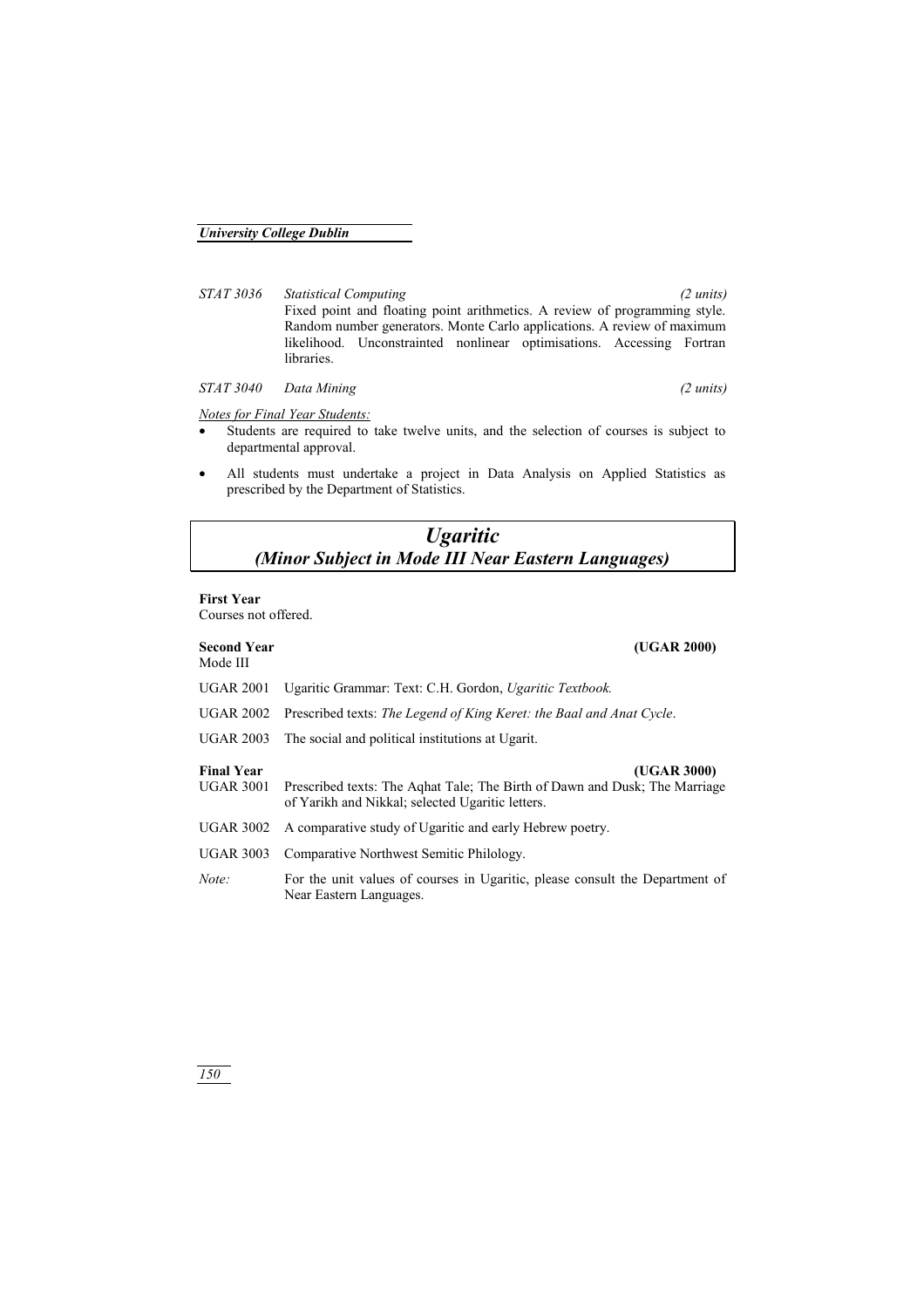- *STAT 3017 Actuarial Statistics II (2 units)*  Ruin Theory. Bayesian Statistics. Credibility Theory. Introduction to Generalised Linear Models.
- *STAT 3018 Survey Sampling (2 units)*  Elements of the sampling problem. Simple random sampling. Stratified random sampling. Ratio estimation. Cluster sampling. Systematic sampling.
- *STAT 3019 Quality Control and Reliability (2 units)*  Aims of quality control. Acceptance sampling. Operating characteristic curves. Sampling schemes. Sampling by Variables. Control and Cusum charts.
- *STAT 3022 Stochastic Processes I (2 units)*  An introduction to the classification and simulation of stochastic processes. Discrete and continuous time models. Stochastic calculus.
- *STAT 3023 Official Statistics (2 units)*  Collection of official statistics including macro-economic, business, demographic and social statistics. Accessing official statistics and their applications. Estimation, imputation and seasonal adjustment.
- *STAT 3024 Statistics and Visualization (2 units)*  Descriptive statistical and graphical methods for displaying data. From data to information. Visualization and presentation of data. Aspects of multivariate analysis. Simulation, S-plus software.
- *STAT 3031 Linear Models with Complex Structure (2 units)*  Analysis of unbalanced data from surveys and experimental designs. Means model. Estimation of variance components in unbalanced mixed and random effect models. Methods for the analysis of repeated measures designs.
- *STAT 3032 Topics in Biostatistics (2 units)*  This course covers specialised applications of statistics in biology. Topics include the following: pharmaceutical statistics, ecological statistics, medical and epidemiological statistics.
- *STAT 3033 Nonparametric Statistics (2 units)*  Distribution-free statistics; statistics utilising counting and ranking; Wilcoxon statistics; Kruskal-Wallis statistic. Friedman statistic; Spearman's statistics; Permutation procedures; Power functions and asymptotic distribution. Nonparametric regression.
- *STAT 3035* Survival Analysis *(2 units)*  Censoring. Life tables. Kaplan Meier estimate. Mantel-Haenzel statistics. Parametric methods. Cox's proportional hazards model. Goodness-of-fit.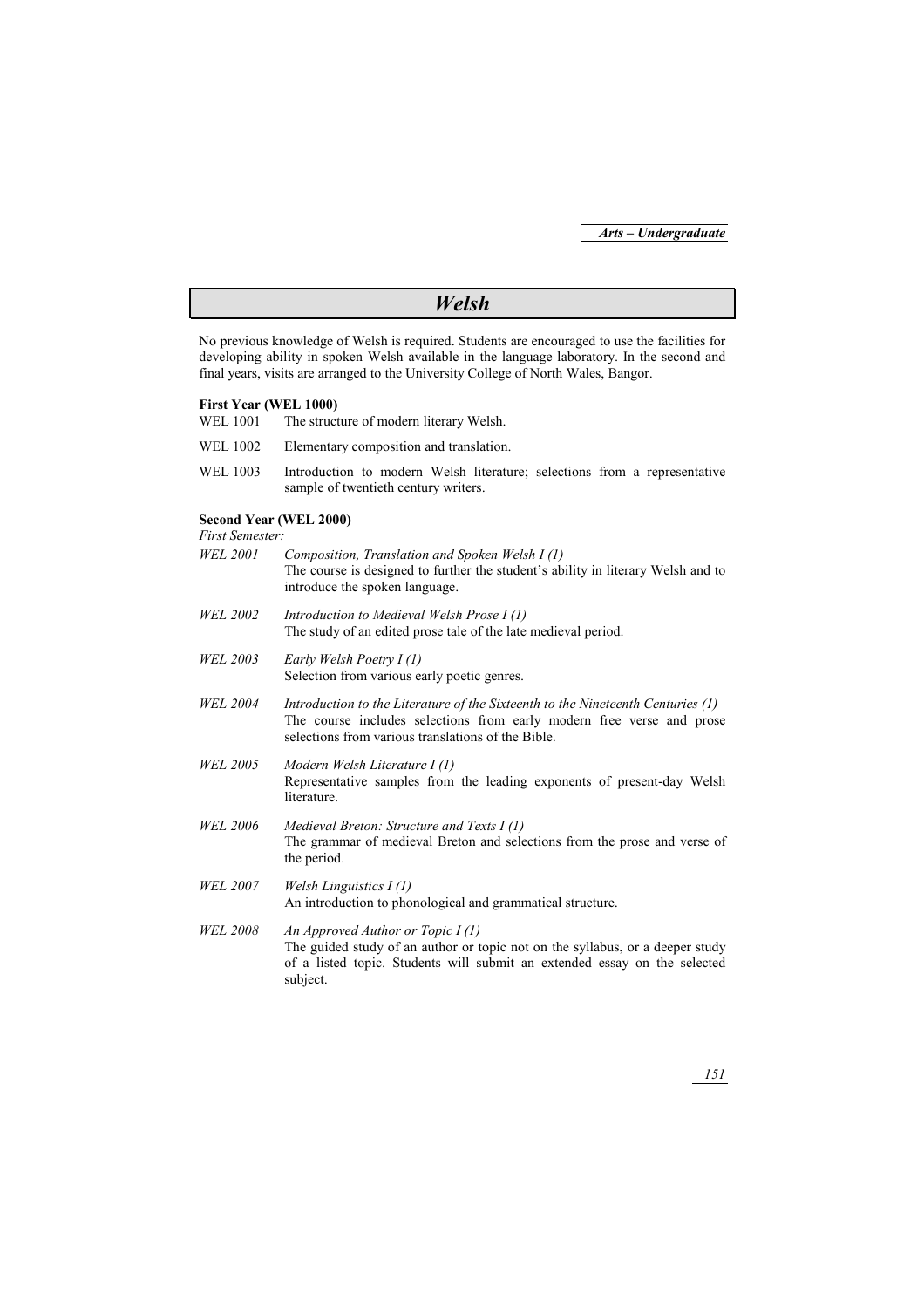**Final Year (UGAR 3000)**  UGAR 3001 Prescribed texts: The Aqhat Tale; The Birth of Dawn and Dusk; The Marriage of Yarikh and Nikkal; selected Ugaritic letters.

UGAR 3002 A comparative study of Ugaritic and early Hebrew poetry.

- UGAR 2001 Ugaritic Grammar: Text: C.H. Gordon, *Ugaritic Textbook.*
- 
- UGAR 2002 Prescribed texts: *The Legend of King Keret: the Baal and Anat Cycle*.

UGAR 3003 Comparative Northwest Semitic Philology.

Near Eastern Languages.

prescribed by the Department of Statistics.

**First Year** 

Courses not offered.

- departmental approval.
- *Notes for Final Year Students:* Students are required to take twelve units, and the selection of courses is subject to

• All students must undertake a project in Data Analysis on Applied Statistics as

*Ugaritic (Minor Subject in Mode III Near Eastern Languages)* 

*STAT 3040 Data Mining (2 units)* 

*STAT 3036 Statistical Computing (2 units)* 

Fixed point and floating point arithmetics. A review of programming style.

Random number generators. Monte Carlo applications. A review of maximum likelihood. Unconstrainted nonlinear optimisations. Accessing Fortran **libraries** 

# *University College Dublin*

# **Second Year (UGAR 2000)**

# UGAR 2003 The social and political institutions at Ugarit.

*Note:* For the unit values of courses in Ugaritic, please consult the Department of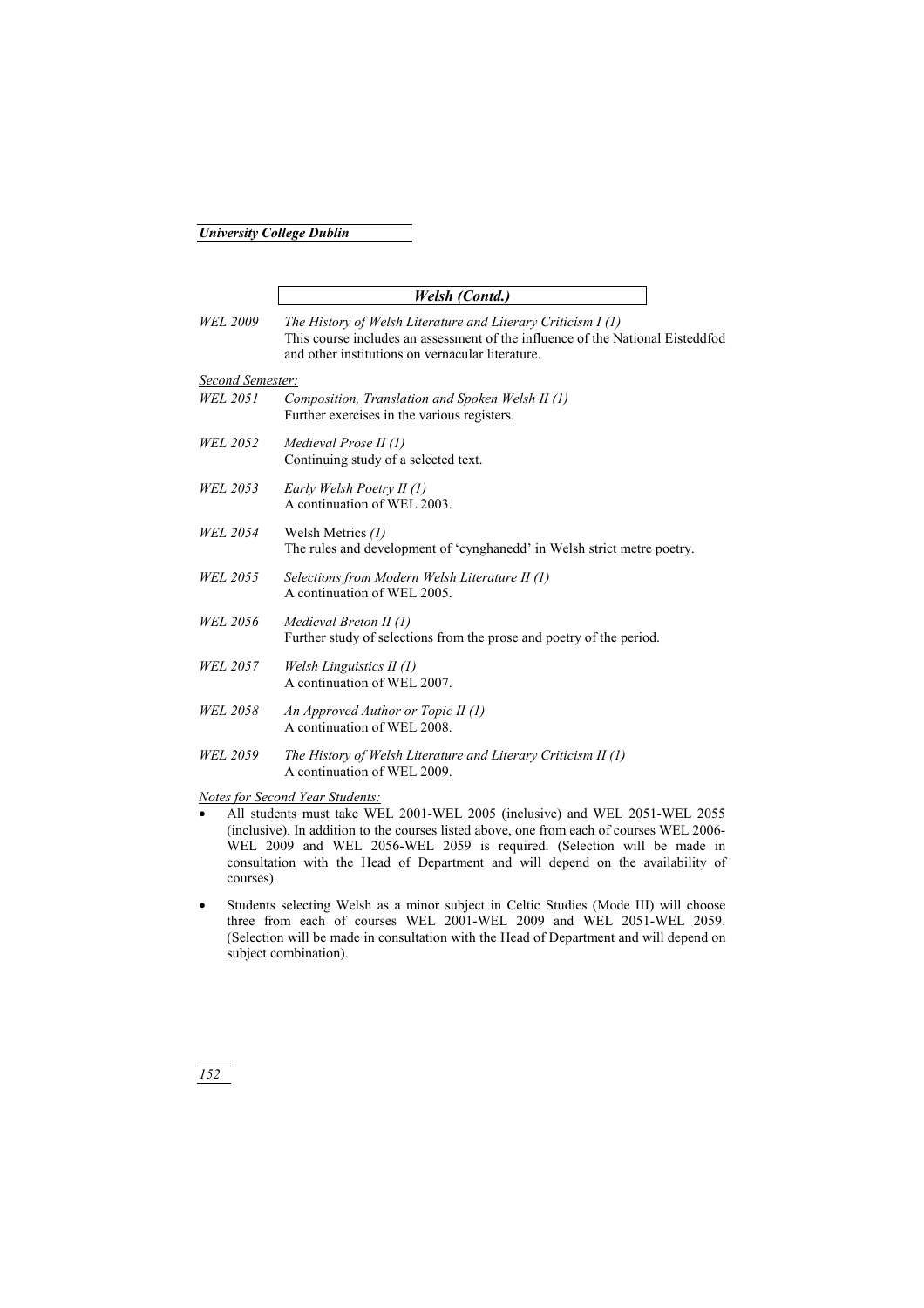# *Welsh*

No previous knowledge of Welsh is required. Students are encouraged to use the facilities for developing ability in spoken Welsh available in the language laboratory. In the second and final years, visits are arranged to the University College of North Wales, Bangor.

### **First Year (WEL 1000)**

| <b>WEL 1001</b> | The structure of modern literary Welsh. |  |
|-----------------|-----------------------------------------|--|
|-----------------|-----------------------------------------|--|

- WEL 1002 Elementary composition and translation.
- WEL 1003 Introduction to modern Welsh literature; selections from a representative sample of twentieth century writers.

### **Second Year (WEL 2000)**

*First Semester:*

| <b>WEL 2001</b> | Composition, Translation and Spoken Welsh I (1)<br>The course is designed to further the student's ability in literary Welsh and to<br>introduce the spoken language.                                            |
|-----------------|------------------------------------------------------------------------------------------------------------------------------------------------------------------------------------------------------------------|
| <b>WEL 2002</b> | Introduction to Medieval Welsh Prose $I(1)$<br>The study of an edited prose tale of the late medieval period.                                                                                                    |
| <b>WEL 2003</b> | Early Welsh Poetry I (1)<br>Selection from various early poetic genres.                                                                                                                                          |
| <b>WEL 2004</b> | Introduction to the Literature of the Sixteenth to the Nineteenth Centuries $(1)$<br>The course includes selections from early modern free verse and prose<br>selections from various translations of the Bible. |
| <b>WEL 2005</b> | Modern Welsh Literature I (1)<br>Representative samples from the leading exponents of present-day Welsh<br>literature.                                                                                           |
| <b>WEL 2006</b> | Medieval Breton: Structure and Texts I (1)<br>The grammar of medieval Breton and selections from the prose and verse of<br>the period.                                                                           |
| <b>WEL 2007</b> | Welsh Linguistics $I(1)$<br>An introduction to phonological and grammatical structure.                                                                                                                           |
| <b>WEL 2008</b> | An Approved Author or Topic I (1)<br>The guided study of an author or topic not on the syllabus, or a deeper study<br>of a listed topic. Students will submit an extended essay on the selected<br>subject.      |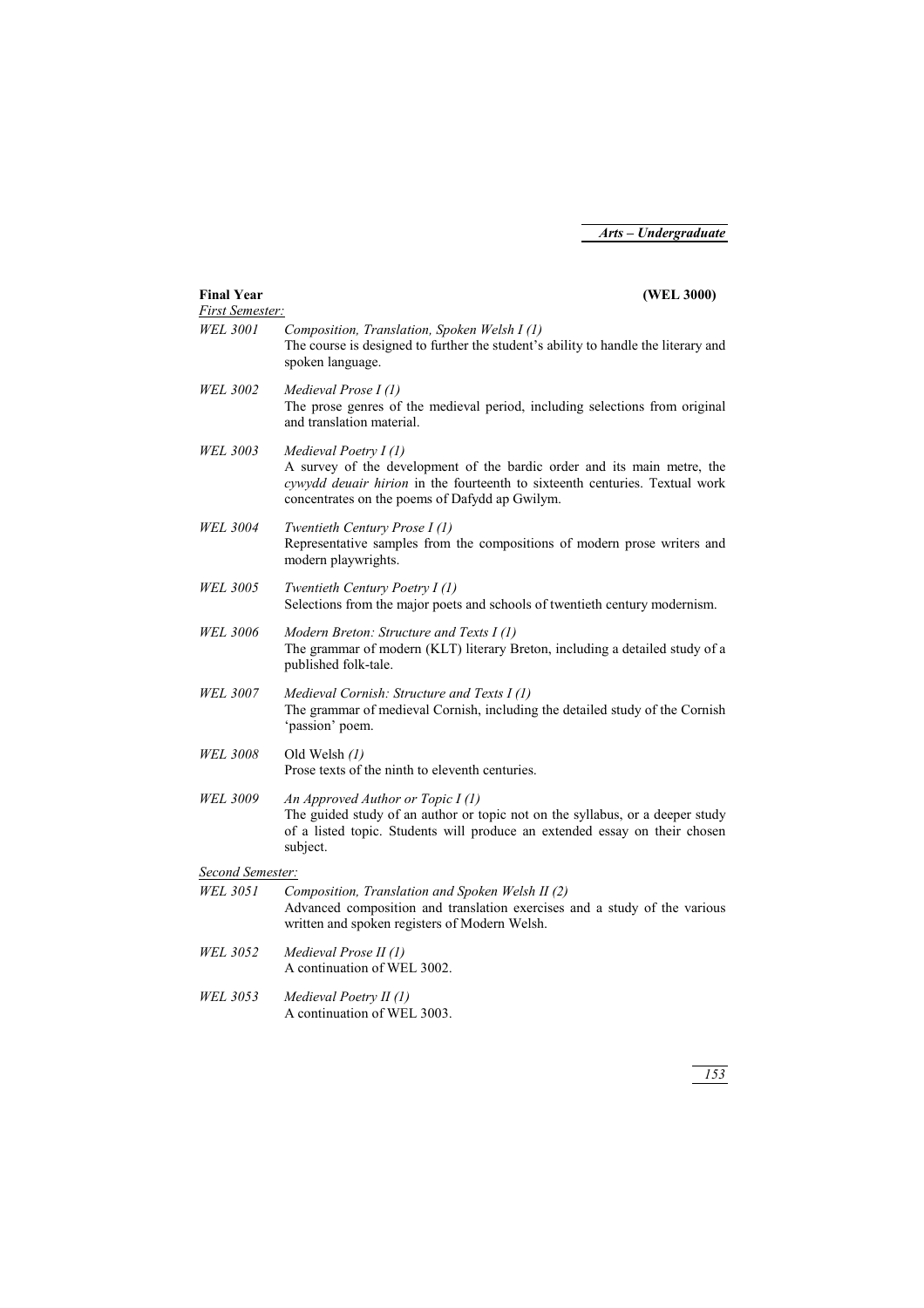# *Welsh (Contd.)*

*WEL 2009 The History of Welsh Literature and Literary Criticism I (1)*  This course includes an assessment of the influence of the National Eisteddfod and other institutions on vernacular literature.

### *Second Semester:*

- *WEL 2051 Composition, Translation and Spoken Welsh II (1)*  Further exercises in the various registers.
- *WEL 2052 Medieval Prose II (1)*  Continuing study of a selected text.
- *WEL 2053 Early Welsh Poetry II (1)*  A continuation of WEL 2003.
- *WEL 2054* Welsh Metrics (1) The rules and development of 'cynghanedd' in Welsh strict metre poetry.
- *WEL 2055 Selections from Modern Welsh Literature II (1)*  A continuation of WEL 2005.
- *WEL 2056 Medieval Breton II (1)*  Further study of selections from the prose and poetry of the period.
- *WEL 2057 Welsh Linguistics II (1)*  A continuation of WEL 2007.
- *WEL 2058 An Approved Author or Topic II (1)*  A continuation of WEL 2008.
- *WEL 2059 The History of Welsh Literature and Literary Criticism II (1)*  A continuation of WEL 2009.

# *Notes for Second Year Students:*

- All students must take WEL 2001-WEL 2005 (inclusive) and WEL 2051-WEL 2055 (inclusive). In addition to the courses listed above, one from each of courses WEL 2006- WEL 2009 and WEL 2056-WEL 2059 is required. (Selection will be made in consultation with the Head of Department and will depend on the availability of courses).
- Students selecting Welsh as a minor subject in Celtic Studies (Mode III) will choose three from each of courses WEL 2001-WEL 2009 and WEL 2051-WEL 2059. (Selection will be made in consultation with the Head of Department and will depend on subject combination).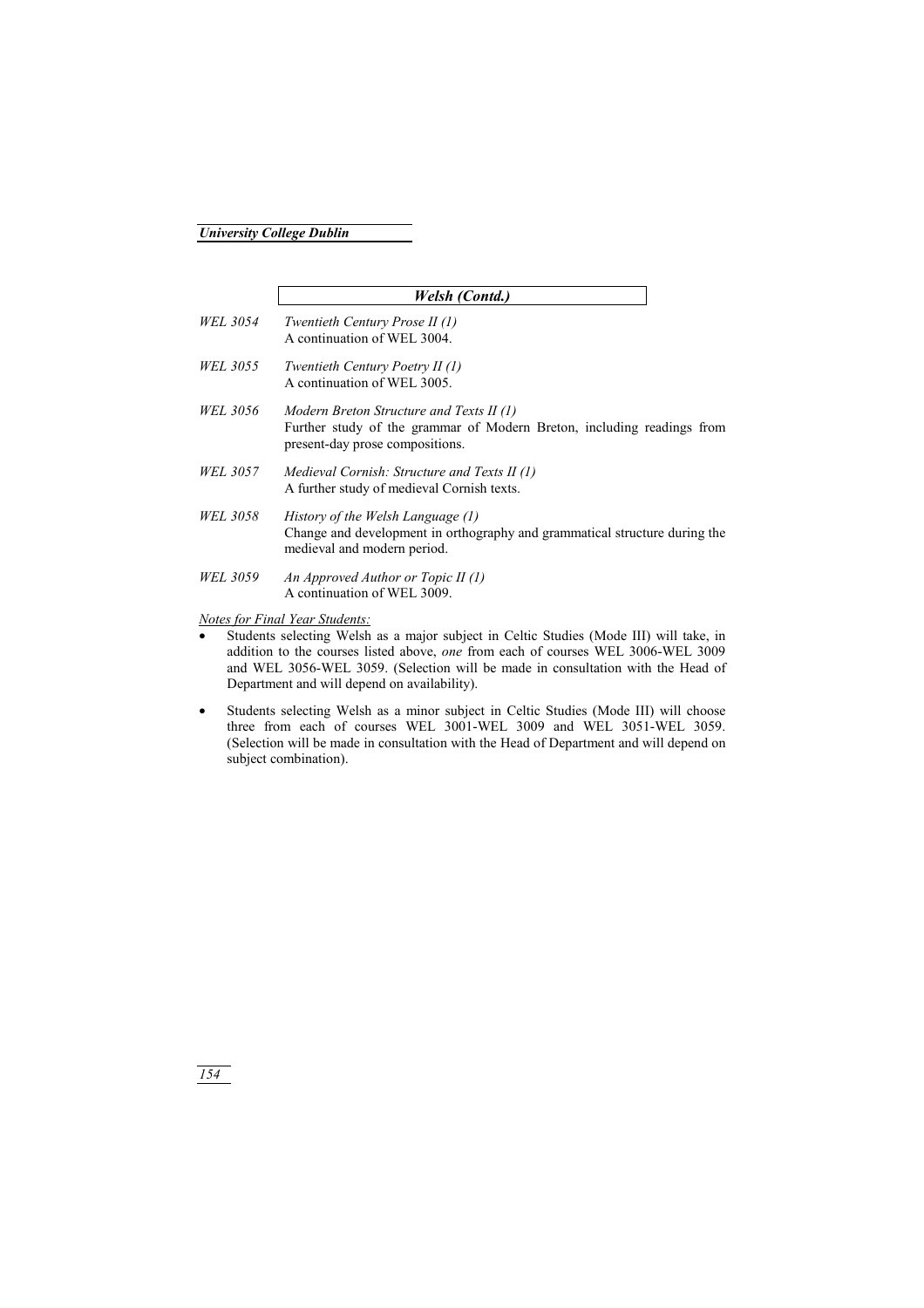| <b>Final Year</b><br><b>First Semester:</b> | (WEL 3000)                                                                                                                                                                                                                         |  |
|---------------------------------------------|------------------------------------------------------------------------------------------------------------------------------------------------------------------------------------------------------------------------------------|--|
| <b>WEL 3001</b>                             | Composition, Translation, Spoken Welsh I (1)<br>The course is designed to further the student's ability to handle the literary and<br>spoken language.                                                                             |  |
| <b>WEL 3002</b>                             | Medieval Prose $I(1)$<br>The prose genres of the medieval period, including selections from original<br>and translation material.                                                                                                  |  |
| <b>WEL 3003</b>                             | Medieval Poetry $I(1)$<br>A survey of the development of the bardic order and its main metre, the<br>cywydd deuair hirion in the fourteenth to sixteenth centuries. Textual work<br>concentrates on the poems of Dafydd ap Gwilym. |  |
| <i>WEL 3004</i>                             | Twentieth Century Prose I (1)<br>Representative samples from the compositions of modern prose writers and<br>modern playwrights.                                                                                                   |  |
| <b>WEL 3005</b>                             | Twentieth Century Poetry I (1)<br>Selections from the major poets and schools of twentieth century modernism.                                                                                                                      |  |
| <b>WEL 3006</b>                             | Modern Breton: Structure and Texts I (1)<br>The grammar of modern (KLT) literary Breton, including a detailed study of a<br>published folk-tale.                                                                                   |  |
| <i>WEL 3007</i>                             | Medieval Cornish: Structure and Texts $I(1)$<br>The grammar of medieval Cornish, including the detailed study of the Cornish<br>'passion' poem.                                                                                    |  |
| <b>WEL 3008</b>                             | Old Welsh $(l)$<br>Prose texts of the ninth to eleventh centuries.                                                                                                                                                                 |  |
| <b>WEL 3009</b>                             | An Approved Author or Topic I (1)<br>The guided study of an author or topic not on the syllabus, or a deeper study<br>of a listed topic. Students will produce an extended essay on their chosen<br>subject.                       |  |
| Second Semester:                            |                                                                                                                                                                                                                                    |  |
| <b>WEL 3051</b>                             | Composition, Translation and Spoken Welsh II (2)<br>Advanced composition and translation exercises and a study of the various<br>written and spoken registers of Modern Welsh.                                                     |  |
| <b>WEL 3052</b>                             | Medieval Prose II (1)<br>A continuation of WEL 3002.                                                                                                                                                                               |  |
| <b>WEL 3053</b>                             | Medieval Poetry II $(1)$<br>A continuation of WEL 3003.                                                                                                                                                                            |  |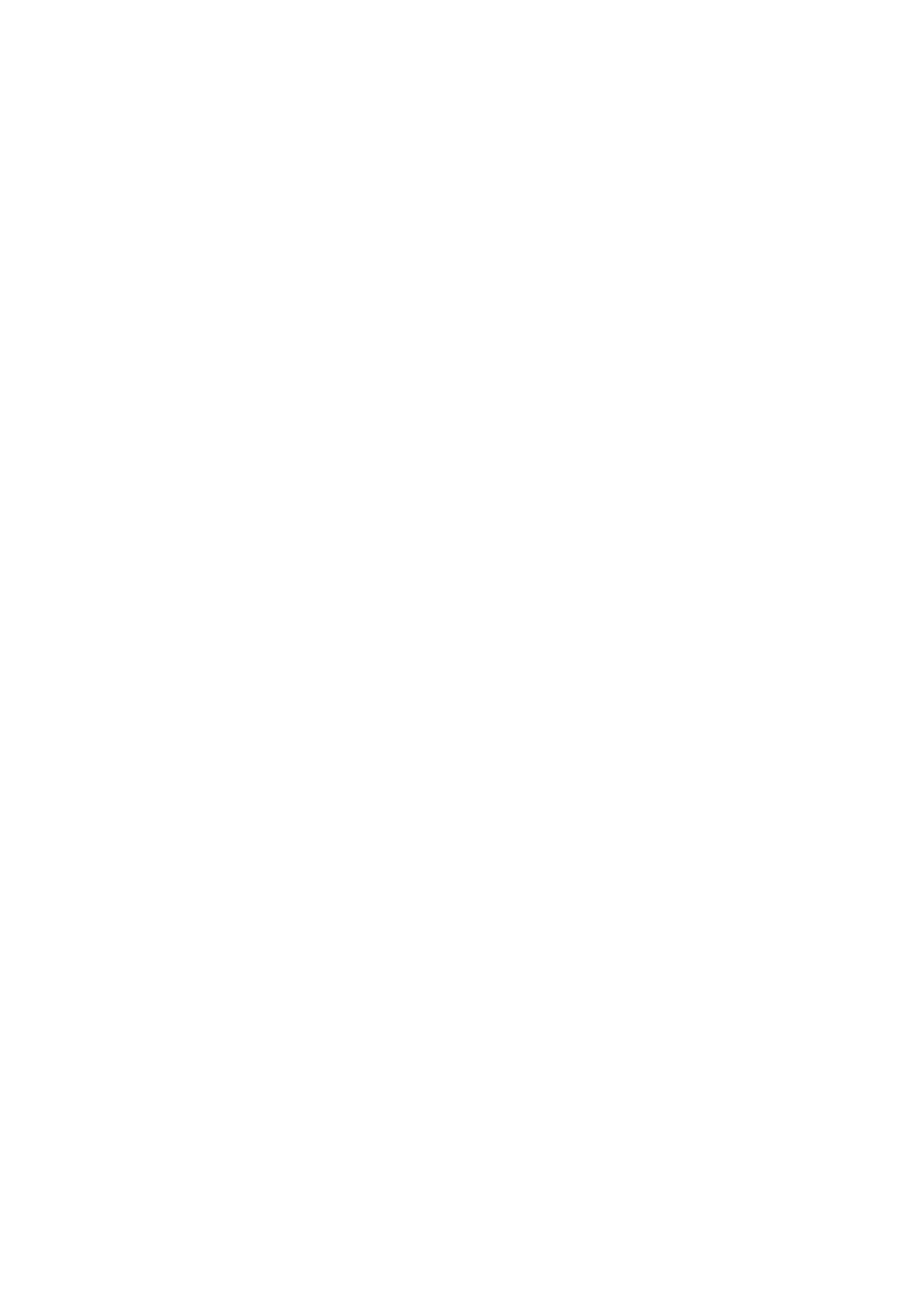# *Welsh (Contd.)*

- *WEL 3054 Twentieth Century Prose II (1)*  A continuation of WEL 3004.
- *WEL 3055 Twentieth Century Poetry II (1)*  A continuation of WEL 3005.
- *WEL 3056 Modern Breton Structure and Texts II (1)*  Further study of the grammar of Modern Breton, including readings from present-day prose compositions.
- *WEL 3057 Medieval Cornish: Structure and Texts II (1)*  A further study of medieval Cornish texts.
- *WEL 3058 History of the Welsh Language (1)*  Change and development in orthography and grammatical structure during the medieval and modern period.
- *WEL 3059 An Approved Author or Topic II (1)*  A continuation of WEL 3009.

*Notes for Final Year Students:*

- Students selecting Welsh as a major subject in Celtic Studies (Mode III) will take, in addition to the courses listed above, *one* from each of courses WEL 3006-WEL 3009 and WEL 3056-WEL 3059. (Selection will be made in consultation with the Head of Department and will depend on availability).
- Students selecting Welsh as a minor subject in Celtic Studies (Mode III) will choose three from each of courses WEL 3001-WEL 3009 and WEL 3051-WEL 3059. (Selection will be made in consultation with the Head of Department and will depend on subject combination).